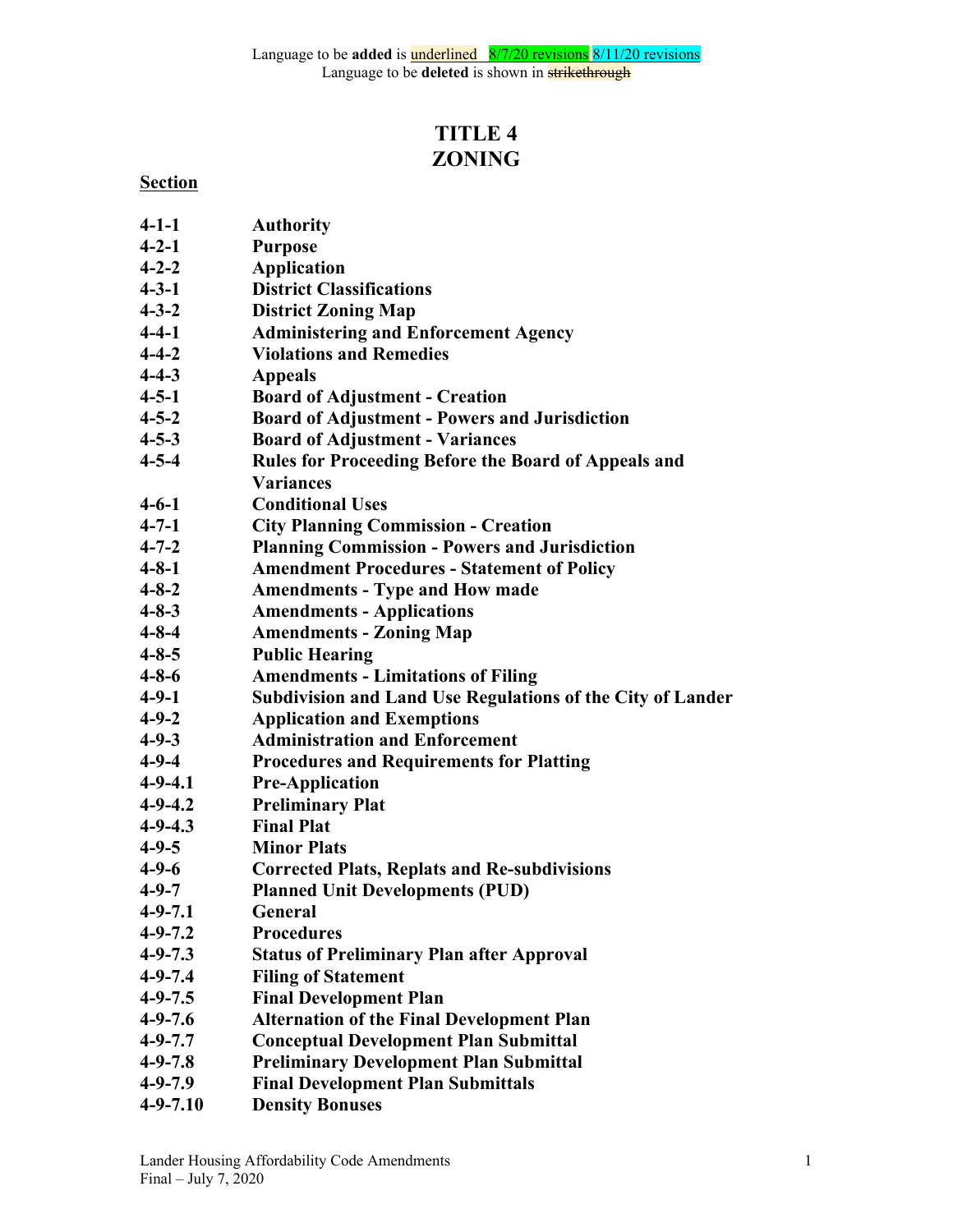| <b>Dedication of Public Lands and Water Rights</b><br><b>Design and Engineering Standards</b><br><b>Improvements</b><br><b>Severability</b><br><b>General Requirements - Division of Lots</b><br><b>General Requirements - Zone Lot for Structures</b><br><b>General Requirements - Home Business</b><br><b>General Requirements - Temporary Dwellings</b><br><b>General Requirements - Access</b><br><b>General Requirements - City Easements and Rights of Way</b><br><b>General Requirements - Accessory Uses</b><br><b>General Requirements - Clear Vision Area</b> | $4 - 9 - 7.11$                                                 | <b>Development Standards</b>                                                                                                                                                                                                                                                                                              |  |  |
|-------------------------------------------------------------------------------------------------------------------------------------------------------------------------------------------------------------------------------------------------------------------------------------------------------------------------------------------------------------------------------------------------------------------------------------------------------------------------------------------------------------------------------------------------------------------------|----------------------------------------------------------------|---------------------------------------------------------------------------------------------------------------------------------------------------------------------------------------------------------------------------------------------------------------------------------------------------------------------------|--|--|
|                                                                                                                                                                                                                                                                                                                                                                                                                                                                                                                                                                         | $4 - 9 - 8$                                                    |                                                                                                                                                                                                                                                                                                                           |  |  |
|                                                                                                                                                                                                                                                                                                                                                                                                                                                                                                                                                                         | $4 - 9 - 9$                                                    |                                                                                                                                                                                                                                                                                                                           |  |  |
|                                                                                                                                                                                                                                                                                                                                                                                                                                                                                                                                                                         | $4 - 9 - 10$                                                   |                                                                                                                                                                                                                                                                                                                           |  |  |
|                                                                                                                                                                                                                                                                                                                                                                                                                                                                                                                                                                         | $4-9-11$                                                       |                                                                                                                                                                                                                                                                                                                           |  |  |
|                                                                                                                                                                                                                                                                                                                                                                                                                                                                                                                                                                         |                                                                |                                                                                                                                                                                                                                                                                                                           |  |  |
|                                                                                                                                                                                                                                                                                                                                                                                                                                                                                                                                                                         |                                                                | <b>Definitions</b>                                                                                                                                                                                                                                                                                                        |  |  |
|                                                                                                                                                                                                                                                                                                                                                                                                                                                                                                                                                                         | $4 - 9 - 2$                                                    | <b>Subdivision - Procedure and Standards</b>                                                                                                                                                                                                                                                                              |  |  |
|                                                                                                                                                                                                                                                                                                                                                                                                                                                                                                                                                                         |                                                                |                                                                                                                                                                                                                                                                                                                           |  |  |
|                                                                                                                                                                                                                                                                                                                                                                                                                                                                                                                                                                         | $4 - 10 - 1$                                                   | Annexations                                                                                                                                                                                                                                                                                                               |  |  |
|                                                                                                                                                                                                                                                                                                                                                                                                                                                                                                                                                                         | $4 - 11 - 1$                                                   | <b>General Requirements - Non-Conforming Uses, Structures</b><br>and Lots                                                                                                                                                                                                                                                 |  |  |
|                                                                                                                                                                                                                                                                                                                                                                                                                                                                                                                                                                         | $4 - 11 - 2$                                                   |                                                                                                                                                                                                                                                                                                                           |  |  |
|                                                                                                                                                                                                                                                                                                                                                                                                                                                                                                                                                                         | $4 - 11 - 3$                                                   |                                                                                                                                                                                                                                                                                                                           |  |  |
|                                                                                                                                                                                                                                                                                                                                                                                                                                                                                                                                                                         | $4 - 11 - 4$                                                   |                                                                                                                                                                                                                                                                                                                           |  |  |
|                                                                                                                                                                                                                                                                                                                                                                                                                                                                                                                                                                         | $4 - 11 - 5$                                                   |                                                                                                                                                                                                                                                                                                                           |  |  |
|                                                                                                                                                                                                                                                                                                                                                                                                                                                                                                                                                                         |                                                                |                                                                                                                                                                                                                                                                                                                           |  |  |
|                                                                                                                                                                                                                                                                                                                                                                                                                                                                                                                                                                         | $4 - 11 - 7$                                                   |                                                                                                                                                                                                                                                                                                                           |  |  |
|                                                                                                                                                                                                                                                                                                                                                                                                                                                                                                                                                                         |                                                                |                                                                                                                                                                                                                                                                                                                           |  |  |
|                                                                                                                                                                                                                                                                                                                                                                                                                                                                                                                                                                         |                                                                |                                                                                                                                                                                                                                                                                                                           |  |  |
|                                                                                                                                                                                                                                                                                                                                                                                                                                                                                                                                                                         |                                                                |                                                                                                                                                                                                                                                                                                                           |  |  |
|                                                                                                                                                                                                                                                                                                                                                                                                                                                                                                                                                                         | $4 - 11 - 11$                                                  | <b>General Requirements - Street Addressing</b>                                                                                                                                                                                                                                                                           |  |  |
|                                                                                                                                                                                                                                                                                                                                                                                                                                                                                                                                                                         |                                                                |                                                                                                                                                                                                                                                                                                                           |  |  |
| <b>Modified</b><br>Commercial<br>$\boldsymbol{\&}$<br><b>New</b><br>$\qquad \qquad -$                                                                                                                                                                                                                                                                                                                                                                                                                                                                                   | $4 - 11 - 13$                                                  | General                                                                                                                                                                                                                                                                                                                   |  |  |
|                                                                                                                                                                                                                                                                                                                                                                                                                                                                                                                                                                         |                                                                | <b>Communications Towers and Antennas</b>                                                                                                                                                                                                                                                                                 |  |  |
|                                                                                                                                                                                                                                                                                                                                                                                                                                                                                                                                                                         |                                                                |                                                                                                                                                                                                                                                                                                                           |  |  |
|                                                                                                                                                                                                                                                                                                                                                                                                                                                                                                                                                                         |                                                                |                                                                                                                                                                                                                                                                                                                           |  |  |
|                                                                                                                                                                                                                                                                                                                                                                                                                                                                                                                                                                         | $4 - 12 - 1$                                                   |                                                                                                                                                                                                                                                                                                                           |  |  |
|                                                                                                                                                                                                                                                                                                                                                                                                                                                                                                                                                                         | $4 - 12 - 2$                                                   | District Regulations - Low Density Single-family Residential District                                                                                                                                                                                                                                                     |  |  |
|                                                                                                                                                                                                                                                                                                                                                                                                                                                                                                                                                                         |                                                                |                                                                                                                                                                                                                                                                                                                           |  |  |
|                                                                                                                                                                                                                                                                                                                                                                                                                                                                                                                                                                         |                                                                |                                                                                                                                                                                                                                                                                                                           |  |  |
|                                                                                                                                                                                                                                                                                                                                                                                                                                                                                                                                                                         |                                                                |                                                                                                                                                                                                                                                                                                                           |  |  |
|                                                                                                                                                                                                                                                                                                                                                                                                                                                                                                                                                                         |                                                                |                                                                                                                                                                                                                                                                                                                           |  |  |
|                                                                                                                                                                                                                                                                                                                                                                                                                                                                                                                                                                         | $4 - 12 - 5$                                                   |                                                                                                                                                                                                                                                                                                                           |  |  |
| <b>Residential District (R-3)</b>                                                                                                                                                                                                                                                                                                                                                                                                                                                                                                                                       |                                                                |                                                                                                                                                                                                                                                                                                                           |  |  |
| <b>District Regulations - Maximum Density Residential District</b>                                                                                                                                                                                                                                                                                                                                                                                                                                                                                                      | $4 - 12 - 7$                                                   |                                                                                                                                                                                                                                                                                                                           |  |  |
| $(R-5)$                                                                                                                                                                                                                                                                                                                                                                                                                                                                                                                                                                 |                                                                |                                                                                                                                                                                                                                                                                                                           |  |  |
| District Regulations – Single & Multi-Family Residential and Medical                                                                                                                                                                                                                                                                                                                                                                                                                                                                                                    | $4 - 12 - 8$                                                   |                                                                                                                                                                                                                                                                                                                           |  |  |
| District (R-MED)                                                                                                                                                                                                                                                                                                                                                                                                                                                                                                                                                        | $4 - 12 - 9$                                                   |                                                                                                                                                                                                                                                                                                                           |  |  |
| <b>District Regulations - General Commercial District (C)</b>                                                                                                                                                                                                                                                                                                                                                                                                                                                                                                           |                                                                |                                                                                                                                                                                                                                                                                                                           |  |  |
| <b>District Regulations - Manufacturing and Light Industrial</b>                                                                                                                                                                                                                                                                                                                                                                                                                                                                                                        | $4 - 12 - 10$                                                  |                                                                                                                                                                                                                                                                                                                           |  |  |
| District (M-I)                                                                                                                                                                                                                                                                                                                                                                                                                                                                                                                                                          | $4 - 12 - 11$                                                  |                                                                                                                                                                                                                                                                                                                           |  |  |
| <b>District Regulations - Public Lands District (P-L)</b>                                                                                                                                                                                                                                                                                                                                                                                                                                                                                                               | $4 - 13 - 1$                                                   |                                                                                                                                                                                                                                                                                                                           |  |  |
| <b>Regulations &amp; Restriction - Hunt Field Airport</b>                                                                                                                                                                                                                                                                                                                                                                                                                                                                                                               |                                                                | <b>District</b>                                                                                                                                                                                                                                                                                                           |  |  |
| <b>District Regulations - Recreation Vehicle and Campground</b>                                                                                                                                                                                                                                                                                                                                                                                                                                                                                                         | $4 - 14 - 1$                                                   | <b>Definitions</b>                                                                                                                                                                                                                                                                                                        |  |  |
|                                                                                                                                                                                                                                                                                                                                                                                                                                                                                                                                                                         | $4 - 15 - 1$                                                   | <b>Solar Rights</b>                                                                                                                                                                                                                                                                                                       |  |  |
|                                                                                                                                                                                                                                                                                                                                                                                                                                                                                                                                                                         | $4 - 15 - 2$                                                   | <b>Authority</b>                                                                                                                                                                                                                                                                                                          |  |  |
| <b>Requirements</b>                                                                                                                                                                                                                                                                                                                                                                                                                                                                                                                                                     | $4 - 11 - 14$<br>$4 - 11 - 15$<br>$4 - 12 - 3$<br>$4 - 12 - 4$ | <b>General Requirements - Cottage Housing Development</b><br><b>General Requirements - Accessory Dwelling Units</b><br><b>District Regulations - Agricultural District (A)</b><br>$(R-1)$<br><b>District Regulations - Mid Density Residential</b><br><b>District (R-2)</b><br><b>District Regulations - High Density</b> |  |  |
|                                                                                                                                                                                                                                                                                                                                                                                                                                                                                                                                                                         |                                                                |                                                                                                                                                                                                                                                                                                                           |  |  |
|                                                                                                                                                                                                                                                                                                                                                                                                                                                                                                                                                                         | $4 - 11 - 12.$                                                 |                                                                                                                                                                                                                                                                                                                           |  |  |
| <b>General Requirements - Street Addressing</b>                                                                                                                                                                                                                                                                                                                                                                                                                                                                                                                         |                                                                |                                                                                                                                                                                                                                                                                                                           |  |  |
|                                                                                                                                                                                                                                                                                                                                                                                                                                                                                                                                                                         |                                                                |                                                                                                                                                                                                                                                                                                                           |  |  |
|                                                                                                                                                                                                                                                                                                                                                                                                                                                                                                                                                                         |                                                                |                                                                                                                                                                                                                                                                                                                           |  |  |
|                                                                                                                                                                                                                                                                                                                                                                                                                                                                                                                                                                         |                                                                |                                                                                                                                                                                                                                                                                                                           |  |  |
|                                                                                                                                                                                                                                                                                                                                                                                                                                                                                                                                                                         |                                                                |                                                                                                                                                                                                                                                                                                                           |  |  |
|                                                                                                                                                                                                                                                                                                                                                                                                                                                                                                                                                                         | $4 - 11 - 10$                                                  | <b>General Requirements - Off-Street Parking and Loading</b>                                                                                                                                                                                                                                                              |  |  |
|                                                                                                                                                                                                                                                                                                                                                                                                                                                                                                                                                                         |                                                                |                                                                                                                                                                                                                                                                                                                           |  |  |
|                                                                                                                                                                                                                                                                                                                                                                                                                                                                                                                                                                         |                                                                |                                                                                                                                                                                                                                                                                                                           |  |  |
|                                                                                                                                                                                                                                                                                                                                                                                                                                                                                                                                                                         | $4 - 11 - 9$                                                   |                                                                                                                                                                                                                                                                                                                           |  |  |
|                                                                                                                                                                                                                                                                                                                                                                                                                                                                                                                                                                         |                                                                |                                                                                                                                                                                                                                                                                                                           |  |  |
|                                                                                                                                                                                                                                                                                                                                                                                                                                                                                                                                                                         | $4 - 11 - 8$                                                   |                                                                                                                                                                                                                                                                                                                           |  |  |
|                                                                                                                                                                                                                                                                                                                                                                                                                                                                                                                                                                         |                                                                |                                                                                                                                                                                                                                                                                                                           |  |  |
|                                                                                                                                                                                                                                                                                                                                                                                                                                                                                                                                                                         |                                                                |                                                                                                                                                                                                                                                                                                                           |  |  |
|                                                                                                                                                                                                                                                                                                                                                                                                                                                                                                                                                                         |                                                                |                                                                                                                                                                                                                                                                                                                           |  |  |
|                                                                                                                                                                                                                                                                                                                                                                                                                                                                                                                                                                         |                                                                |                                                                                                                                                                                                                                                                                                                           |  |  |
|                                                                                                                                                                                                                                                                                                                                                                                                                                                                                                                                                                         |                                                                |                                                                                                                                                                                                                                                                                                                           |  |  |
|                                                                                                                                                                                                                                                                                                                                                                                                                                                                                                                                                                         | $4-11-6$                                                       |                                                                                                                                                                                                                                                                                                                           |  |  |
|                                                                                                                                                                                                                                                                                                                                                                                                                                                                                                                                                                         |                                                                |                                                                                                                                                                                                                                                                                                                           |  |  |
|                                                                                                                                                                                                                                                                                                                                                                                                                                                                                                                                                                         |                                                                |                                                                                                                                                                                                                                                                                                                           |  |  |
|                                                                                                                                                                                                                                                                                                                                                                                                                                                                                                                                                                         |                                                                |                                                                                                                                                                                                                                                                                                                           |  |  |
|                                                                                                                                                                                                                                                                                                                                                                                                                                                                                                                                                                         |                                                                |                                                                                                                                                                                                                                                                                                                           |  |  |
|                                                                                                                                                                                                                                                                                                                                                                                                                                                                                                                                                                         |                                                                |                                                                                                                                                                                                                                                                                                                           |  |  |
|                                                                                                                                                                                                                                                                                                                                                                                                                                                                                                                                                                         |                                                                |                                                                                                                                                                                                                                                                                                                           |  |  |
|                                                                                                                                                                                                                                                                                                                                                                                                                                                                                                                                                                         |                                                                |                                                                                                                                                                                                                                                                                                                           |  |  |
|                                                                                                                                                                                                                                                                                                                                                                                                                                                                                                                                                                         |                                                                |                                                                                                                                                                                                                                                                                                                           |  |  |
|                                                                                                                                                                                                                                                                                                                                                                                                                                                                                                                                                                         |                                                                |                                                                                                                                                                                                                                                                                                                           |  |  |
|                                                                                                                                                                                                                                                                                                                                                                                                                                                                                                                                                                         |                                                                |                                                                                                                                                                                                                                                                                                                           |  |  |
|                                                                                                                                                                                                                                                                                                                                                                                                                                                                                                                                                                         | $4 - 9 - 3$                                                    | <b>Subdivisions - Submission to Council</b>                                                                                                                                                                                                                                                                               |  |  |
|                                                                                                                                                                                                                                                                                                                                                                                                                                                                                                                                                                         |                                                                |                                                                                                                                                                                                                                                                                                                           |  |  |
|                                                                                                                                                                                                                                                                                                                                                                                                                                                                                                                                                                         |                                                                |                                                                                                                                                                                                                                                                                                                           |  |  |
|                                                                                                                                                                                                                                                                                                                                                                                                                                                                                                                                                                         | $4 - 9 - 13$                                                   |                                                                                                                                                                                                                                                                                                                           |  |  |
|                                                                                                                                                                                                                                                                                                                                                                                                                                                                                                                                                                         | $4 - 9 - 12$                                                   | <b>Legal Status</b>                                                                                                                                                                                                                                                                                                       |  |  |
|                                                                                                                                                                                                                                                                                                                                                                                                                                                                                                                                                                         |                                                                |                                                                                                                                                                                                                                                                                                                           |  |  |
|                                                                                                                                                                                                                                                                                                                                                                                                                                                                                                                                                                         |                                                                |                                                                                                                                                                                                                                                                                                                           |  |  |
|                                                                                                                                                                                                                                                                                                                                                                                                                                                                                                                                                                         |                                                                |                                                                                                                                                                                                                                                                                                                           |  |  |
|                                                                                                                                                                                                                                                                                                                                                                                                                                                                                                                                                                         |                                                                |                                                                                                                                                                                                                                                                                                                           |  |  |
|                                                                                                                                                                                                                                                                                                                                                                                                                                                                                                                                                                         |                                                                |                                                                                                                                                                                                                                                                                                                           |  |  |
|                                                                                                                                                                                                                                                                                                                                                                                                                                                                                                                                                                         |                                                                |                                                                                                                                                                                                                                                                                                                           |  |  |
|                                                                                                                                                                                                                                                                                                                                                                                                                                                                                                                                                                         |                                                                |                                                                                                                                                                                                                                                                                                                           |  |  |
|                                                                                                                                                                                                                                                                                                                                                                                                                                                                                                                                                                         |                                                                |                                                                                                                                                                                                                                                                                                                           |  |  |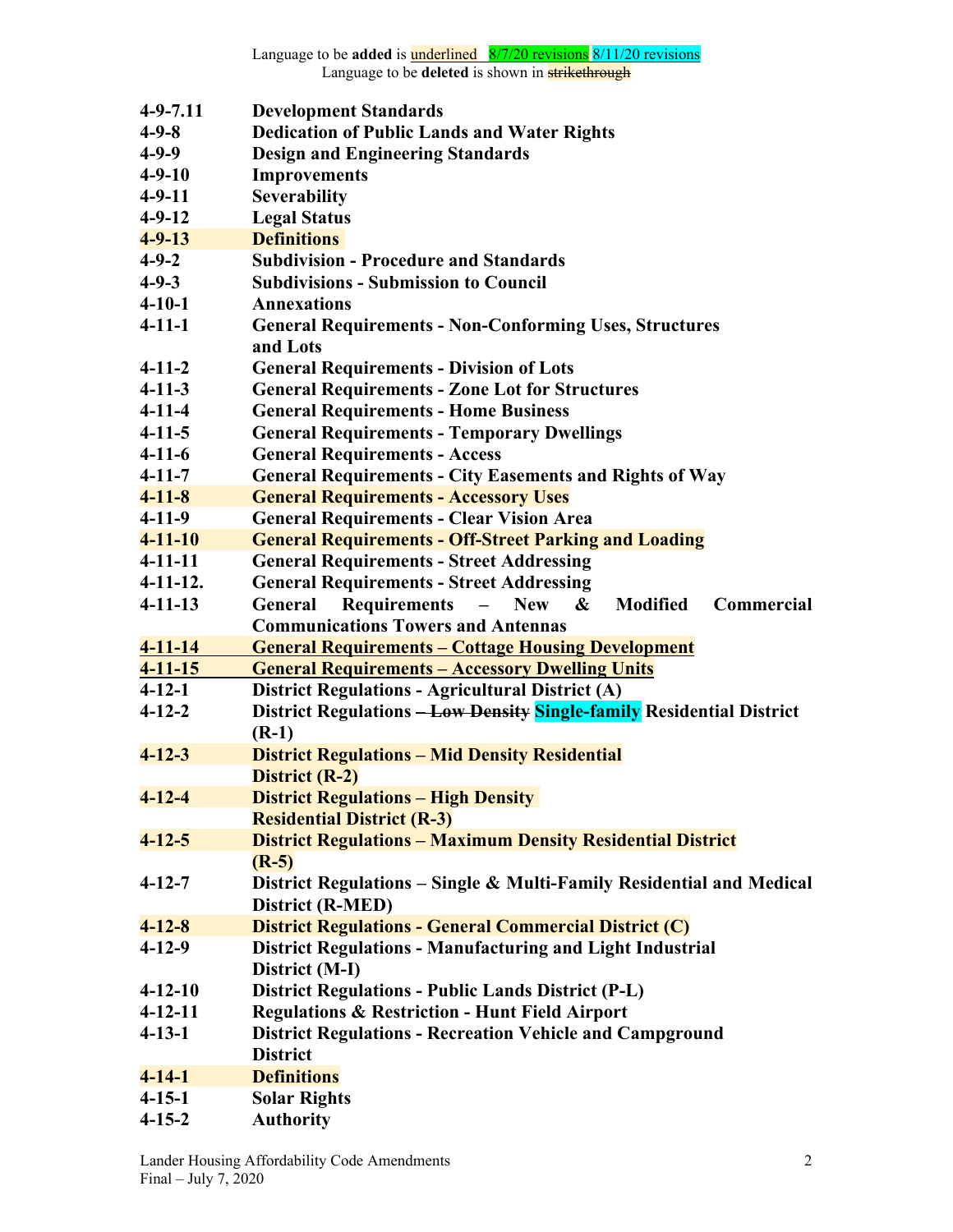- **4-15-3 Purpose**
- **4-15-4 Application**
- **4-15-5 Administration and Enforcement**
- **4-15-6 Permits Required**
- **4-15-7 Recording Procedure**
- **4-15-8 Non-Conforming Use and Existing Solar Collectors**
- **4-15-9 Appeal Procedure**
- **4-15-10 Definitions**

**4-1-1. Authority.** - This ordinance is adopted pursuant to and in accordance with the authority vested in the City Council of the City of Lander, Wyoming by the statutes of the State of Wyoming, Sections 15-601 through 15-1-611 and Section 10-5-301 through 10-5-306, 1977 as amended.

**4-2-1. Purpose.** - These regulations have been made in accordance with the policies and recommendations set forth in a duly adopted Master plan and have been enacted with the following purposes in mind:

- (a) to lessen congestion in the streets by coordinating land use with transportation policies.
- (b) to secure safety from fire, floods, and other hazards.
- (c) to provide adequate light and air for urban dwellers.
- (d) to promote the most appropriate use of land to ensure orderly growth and to prevent overcrowding.
- (e) to allow for the adequate provision of needed public facilities to serve present and future populations.
- (f) to conserve the value of structures and lands by insuring a compatible arrangement of land uses; and
- (g) to otherwise promote the public health and general welfare of the community.

## **4-2-2. Application.** -

- (a) After the effective date of these regulations, no land shall be used or occupied and no structure shall be erected, altered, used or occupied except in conformance with the provisions of these regulations.
- (b) These regulations shall apply to all private lands within the corporate limits of the City of Lander, Wyoming, as they may from time to time be amended, and to all public lands within the same area that are legally subject to these provisions.
- (c) The existence of restrictive covenants or agreements shall not be a substitute for these zoning regulations.
- (d) When higher or more restrictive standards are established by the provisions of any other applicable statute, resolution or regulations, the provision of such other statutes, resolution or regulations shall apply.
- (e) No person, firm or corporation and no officer or employee thereof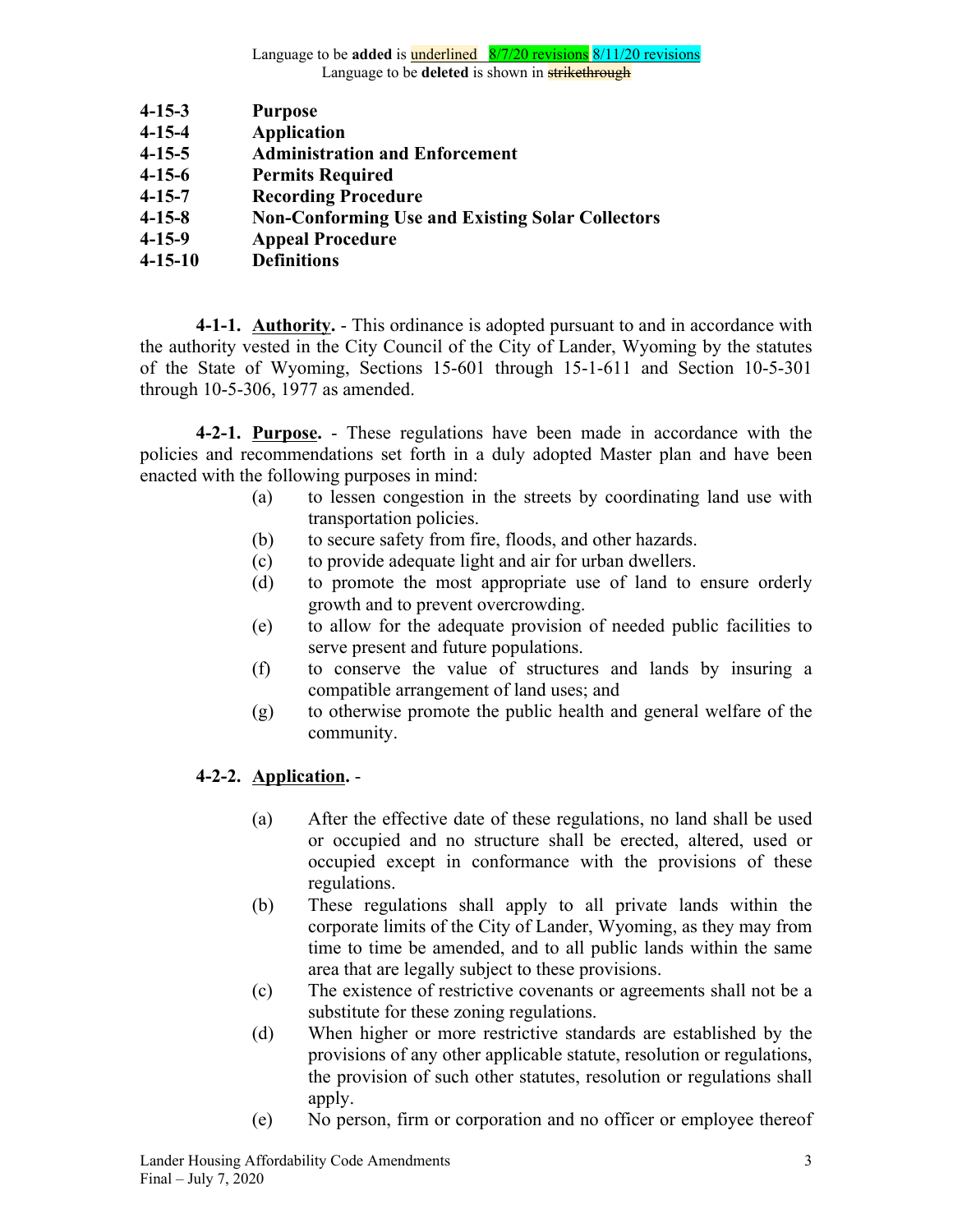shall knowingly sell, rent, or lease or offer to sell, rent or lease any land or structure for any use of purpose contrary to the provisions of this ordinance.

**4-3-1. District Classifications.** - In order to effectively carry out the provisions of these regulations the lands within the corporate limits of the City of Lander shall be divided into the following zoning districts:

- (a) A Agricultural District.
- (c) R-1 Low Density Single-family Residential District.
- (d) R-2 Mid Density Residential District.
- (e) R-3 High Density Residential District.
- (f) R-5 Maximum Density Residential District.
- (g) R-MED Single Family, Multi-Family Residential and Medical Services District.
- (h) C General Commercial District.
- (i) M-I Manufacturing and Light Industrial District.
- (j) PL Public Lands District.

# **4-3-2. District Zoning Map.** -

- (a) The boundaries of these Zoning Districts are hereby established as shown on a map entitled "District Zoning Map, Lander, Wyoming." This map, and all official amendments thereto, are hereby declared to be part of this ordinance.
- (b) The City Clerk shall maintain the District Zoning Map to accurately represent the zoning district and classifications created by ordinance. The map shall constitute prima facie evidence of district boundaries.
- (c) Unless otherwise defined, district boundary lines are intended to be lot lines; the center line of streets, alleys, channelized waterways or other similar rights-of-ways; the center line of blocks; section or township lines; municipal corporate lines; the center line of streambeds or other line dimensions or drawn to scale on the District Zoning Map.
- (d) It is the intent of this ordinance that all lands lying within the corporate boundaries shall be within one of the enumerated zoning districts. If any such land is determined not to be within one of the enumerated districts for whatever reason or cause, then no permits shall be issued for the use of the land or for the erection or alteration of any structures on the land until the area has been examined by the City Council and zoning classification has been established within a reasonable period of time.
- (e) All territory which shall hereafter be annexed to the City of Lander shall be in the R-1, Low Density Residential District unless otherwise designated by the City Council, as a part of the annexation and zoning process. Such a zone district classification,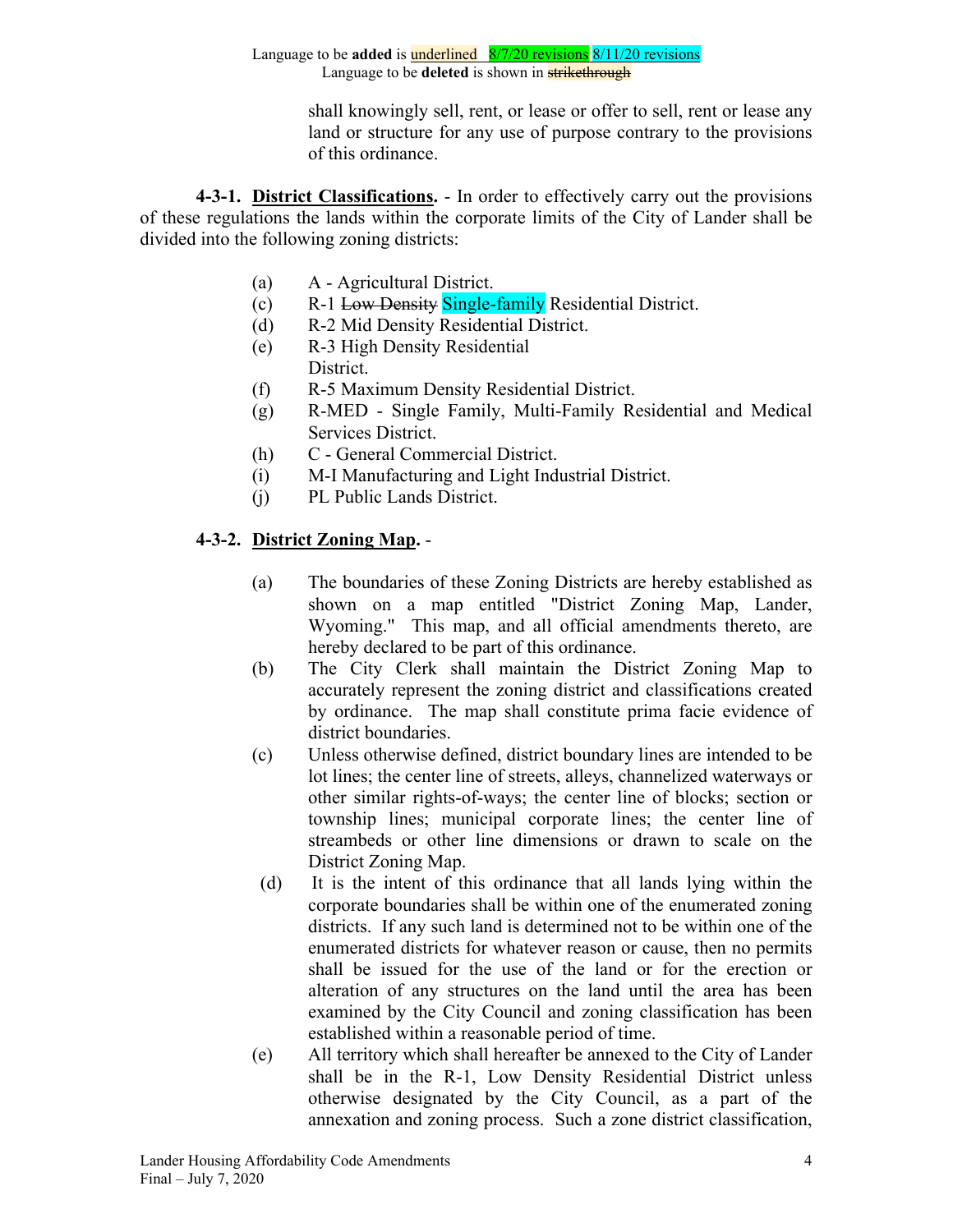once established, may be amended pursuant to the procedures established by this ordinance.

**4-4-1. Administering and Enforcement Agency.** - Except where otherwise provided, the City of Lander shall be responsible for the general interpretation, enforcement and implementation of this Title 4 and shall have the power to issue orders and file complaints to affect such enforcement. It shall be the responsibility of the City of Lander to issue a Certificate of Zoning Compliance to all pre-existing, legal, nonconforming uses, structures and lots stating the date upon which such was established or acquired, and to prepare an inventory and map of the same.

# **4-4-2. Violations and Remedies.** -

- (a) No person shall locate, erect, construct, reconstruct, enlarge, change, maintain, or use any structure or use any land in violation of this ordinance.
- (b) The City of Lander shall order in writing the remediation of any violation. Such order shall state the nature of the violation, the ordinance provision violated, and the time by which the violation must be corrected. After any such order has been served, no work shall proceed on any structure or tract of land covered by such an order except to correct such violation or to comply with the order.
- (c) This ordinance shall be enforceable, in addition to the other remedies provided by law, by injunction, mandamus, or proceedings in abatement. Appeals from judgments rendered in any action instituted to enforce this ordinance shall be permitted and shall be in accordance with the general appeal provisions of Wyoming Rules of Civil Procedure.
- (d) Persons or corporations convicted of violations of this ordinance shall be fined in accordance with the City of Lander Municipal Bond Schedule for each offense. Each day of a continuing violation of this Title shall be deemed a separate offense.

# **4-4-3. Appeals.** -

- (a) Any order or decision of the City of Lander may be appealed to the Board of Adjustment by any person or agency affected by any such order or decision. Any such appeal shall be filed within 30 days from the date of the action appealed from by filing a written notice of appeal specifying the grounds for the appeal with the City of Lander. Forms shall be provided for this purpose by the City of Lander. Upon receipt of a notice of appeal, the City of Lander shall transmit to the Board of Adjustment the notice of appeal and all of the original documents, or true copies thereof, constituting the record upon which the action being appealed from was filed.
- (b) An appeal shall stay all proceedings in furtherance of the action appealed from, unless the City of Lander certifies to the Board of Adjustment after notice of appeal has been filed that by reason of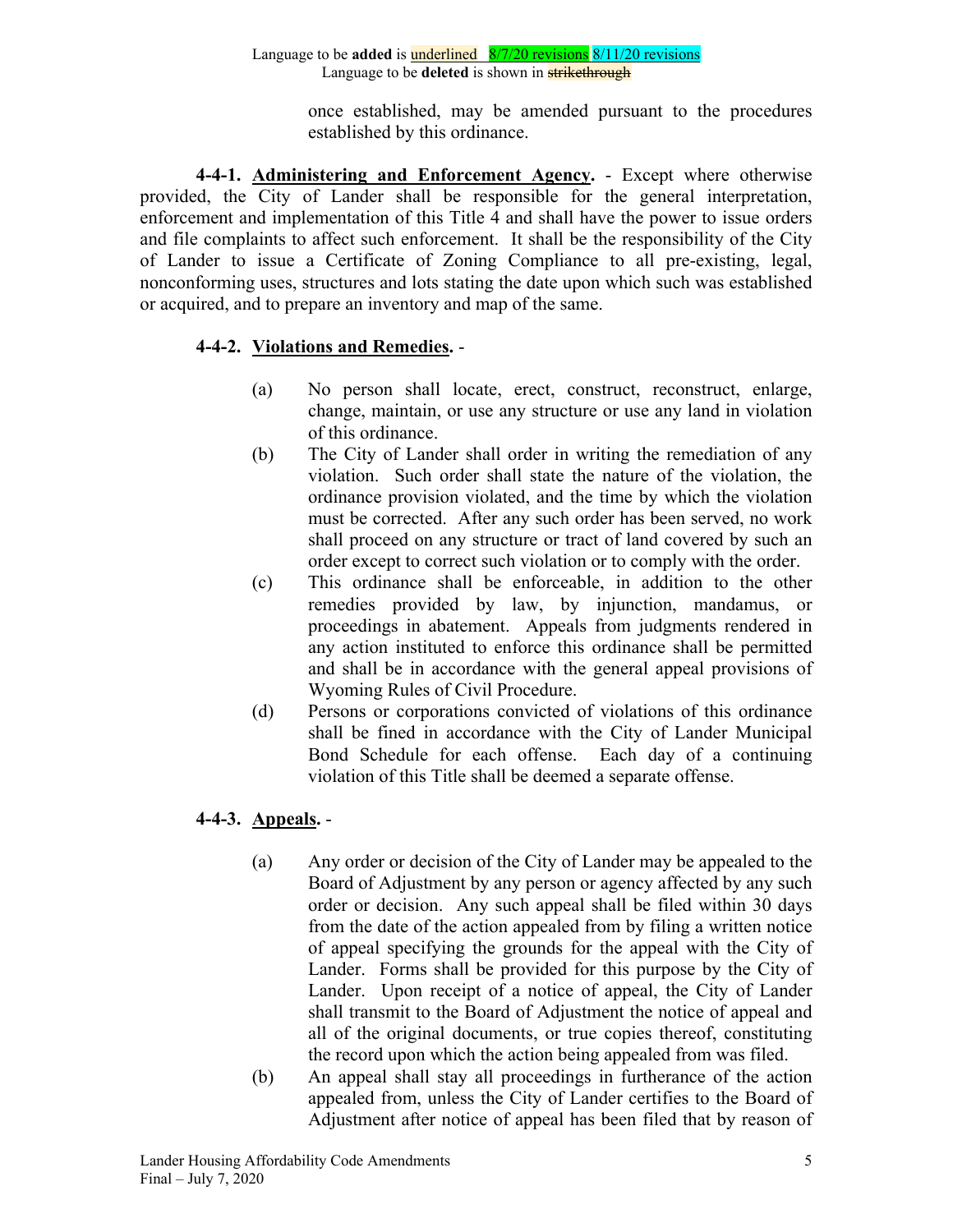facts stated in the certificate a stay would cause imminent peril to life or property. The Board of Adjustment after receipt of the certificate and after a public hearing may allow the original order or decision to stand or the Board of Adjustment may stay the original order or decision appealed. If the Board reaffirms the order or decision of the City of Lander, proceedings shall not be stayed except by a restraining order which may be granted by a court of record after giving due notice to the City of Lander.

**4-5-1 – Board of Adjustment –** A Board of Adjustment consisting of the Lander Planning Commission is hereby created in accordance with W.S. 15-1-605. The Board of Adjustment shall adopt rules and regulations necessary to the conduct of its function which are consistent with the ordinance and state law. A copy of such rules shall be kept on file by the City Clerk for public inspection.

# **4-5-2. Board of Adjustment - Powers and Jurisdiction**. –

Wyoming State Statute 15-1-608 *Amended Ord 1234, March 10, 2020*

# 4-5-3. **Board of Adjustment – Variances –**

-

*Repealed Ord 1234, March 10, 2020.*

# **4-5-4. Rules for Proceeding Before the Board of Adjustment and Variances.**

- (a) Appeals to the Board of Adjustment may be filed by any person aggrieved by any officer, department or agency of the City affected by any decision of the City of Lander. Such appeal shall be made in writing on forms provided by the City of Lander and shall be filed within 30 days from the date of the action appealed from.
- (b) Decisions of the Board of Adjustment in regard to appeals from an order or decision of any agency or official or in regard to variances from the provisions of the zoning ordinance shall be reached only after a public hearing. The Board shall fix a reasonable time and place for the hearing and shall proceed in accordance with the following rules:
	- (i) Public notice shall be given of all hearings. Public notice shall consist of one publication of a notice by the City in a newspaper of general circulation at least 15 days prior to the hearing and a public notice mailed to the property owners within 400 feet of the premises. The newspaper notice shall identify the applicant, shall briefly state the nature of the appeal or the variance sought and shall give the date, time and place of the hearing. All hearings shall be open to the public.
	- (ii) At any public hearing, any interested party may appear in person or be represented by an agent or attorney and, after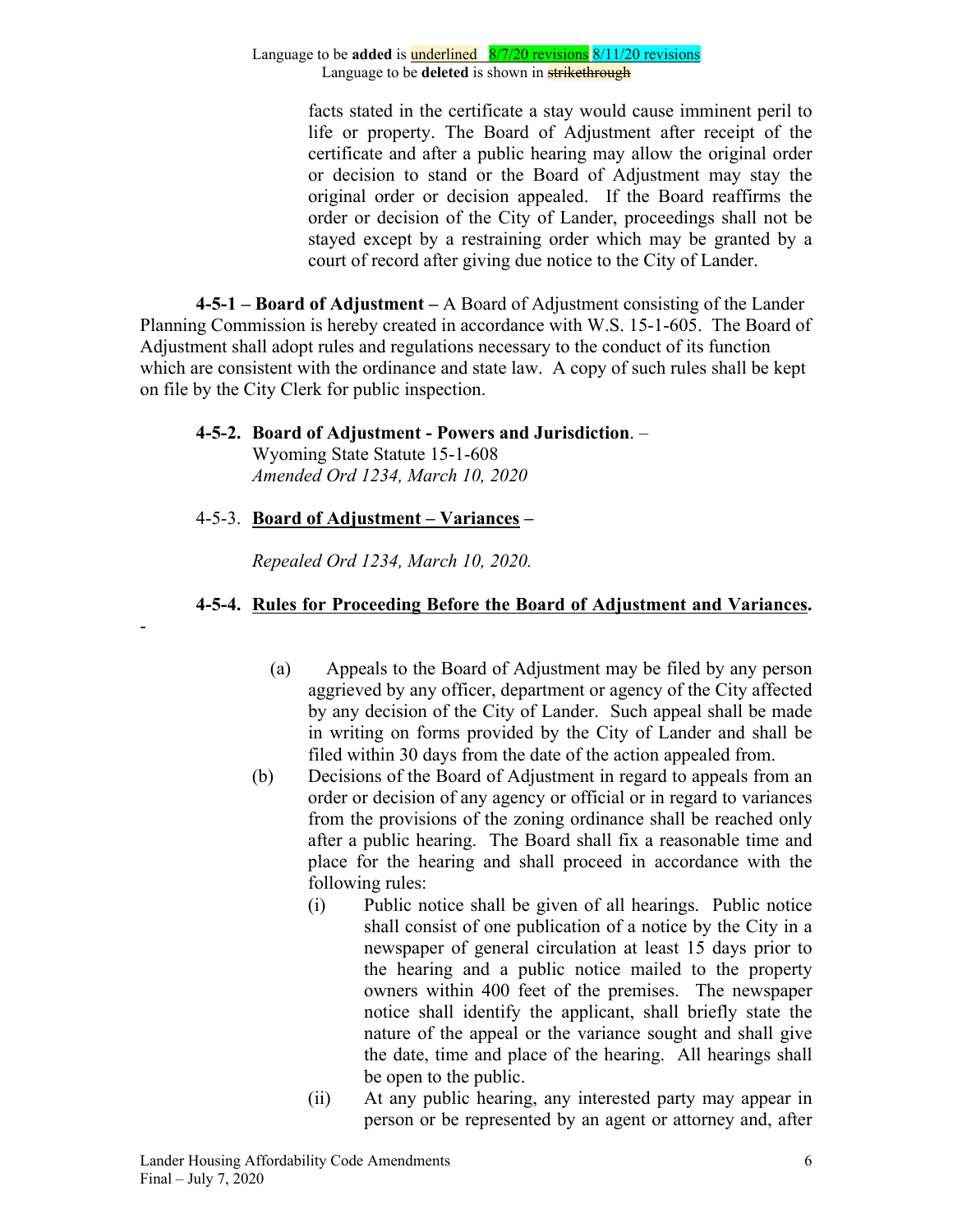being duly sworn, may offer evidence and testimony and cross examine witnesses.

(iii) All witnesses shall be sworn or shall affirm their testimony in the manner required in courts of record.

 (iv) All testimony and evidence shall be presented publicly.

- (v) The Board shall keep a record of the proceedings for each matter heard which shall be kept on file and copies made available to any party at cost. The record of proceedings may include documents and physical evidence considered in the case.
- (vi) The Board shall render a written decision on each case heard within 30 days of the hearing. Each decision must be accompanied by reasons therefore and based on findings of fact. The record shall show the grounds for each decision and the vote of each member upon each question. The record of proceedings shall be public record. In addition to this record of proceedings, the Board shall cause a description of each variance granted, to be filed with the title of the affected property. The description shall include the nature of the variance, any time limitations and any special conditions imposed by the Board.

# **4-6-1. Conditional Uses. -**

- (a) Conditional uses are those that would not be appropriate in the designated area unless controlled as to number, area, and location, and include those set out in the Schedule of Zoning District provided by ordinance. Application for a conditional use permit shall be made to the Board of Adjustment and shall include any information the Board may require.
- (b) Public notice shall be given of all hearings. Public notice shall consist of one publication of a notice by the City in a newspaper of general circulation at least 15 days prior to the hearing and a public notice mailed to the property owners within 400 feet of the premises.
- (c) The conditional use permit shall be granted only if after the hearing, the Board finds that the use will be compatible with the character of the area and will not adversely affect the public interest.
- (d) The Board may subject conditional use permits to such conditions as it may deem necessary to preserve and protect the character of the area and the safety of the public. The subsequent violation of any condition shall be deemed a violation of this ordinance as well as grounds for revocation of the permit.
- (e) If the petition protesting the proposed use and signed by 40% or more of the property owners within 400 feet of the premises is presented to the Board before a decision is reached, then the permit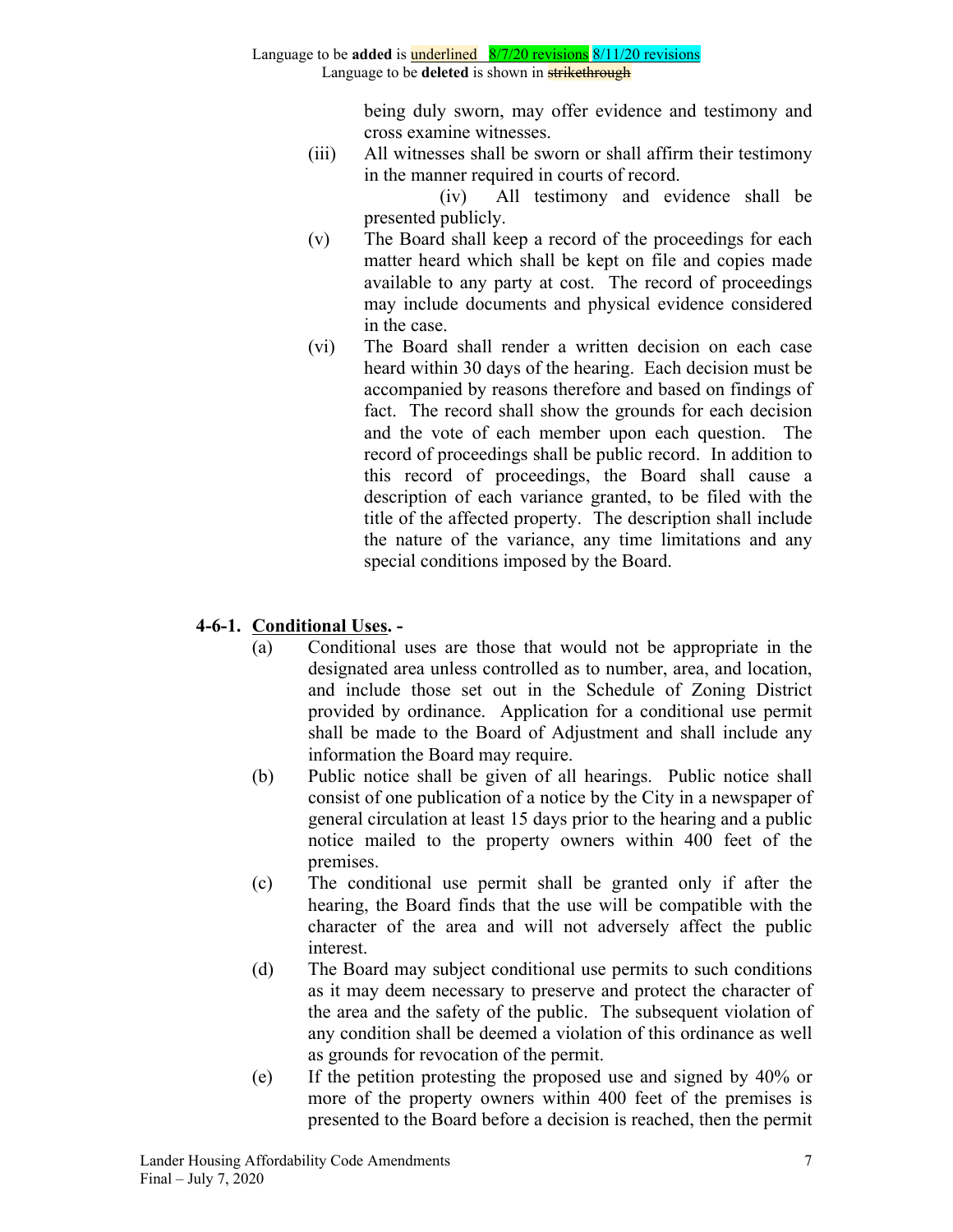> shall not be granted without the affirmative vote of three-fourths of all the Board members or the unanimous vote of those attending the hearing.

## **4-7-1. City Planning Commission - Creation. -**

- (a) A Planning Commission for the City of Lander of seven members is established in accordance with Wyoming Statutes Section 15-1- 502 (1977) as the same now exists or may hereafter be amended. Members shall be representative of different business and appointed without respect to political affiliation by the Mayor, with the advice and consent of the Council. The term of each member shall be four years*.*
- (b) The Planning Commission shall adopt rules and regulations necessary to the conduct of its functions which are consistent with this ordinance and state law. Such rules and regulations shall be subject to approval by the Council and a copy of the same shall be kept on file by the City Clerk for public inspection.

**4-7-2. Planning Commission - Powers and Jurisdiction.** - The Planning Commission has the following powers and jurisdiction:

- (a) To hear and make recommendations to the City Council on rezoning applications ensuring that the application is consistent with the adopted Master Plan.
- (b) To hear and make recommendations to the City Council on proposed changes to the language of this ordinance.
- (c) To review and recommend to the City Council approval or denial of subdivision plats, both those of which that are within the corporate limits of the City as well as those that are within one mile of said corporate limits.
- (d) To review and recommend to the City Council approval or denial of annexation requests.
- (e) To review and if in compliance, approve Development Plans and Planned Unit Developments.
- (f) To review and recommend to the City Council approval or denial of requests for water and/or sewer outside City limits.

**4-8-1. Amendment Procedures - Statement of Policy.** - It is the intent of the City of Lander that these regulations, which include this ordinance and the District Zoning Map, have been established for the purpose of promoting sound and desirable development and for maintaining stable land use patterns. In harmony with this purpose, the ordinance and map shall not be amended except to (1) correct an obvious error or oversight in the regulations, or (2) to recognize the promotion of the public health, safety and general welfare. In conformity with this statement of policy, the City Council and the City of Lander may initiate amendments, or any person, firm or corporation may initiate amendments in the manner hereinafter set forth.

**4-8-2. Amendment - Type and How Made. -** Amendments shall be of two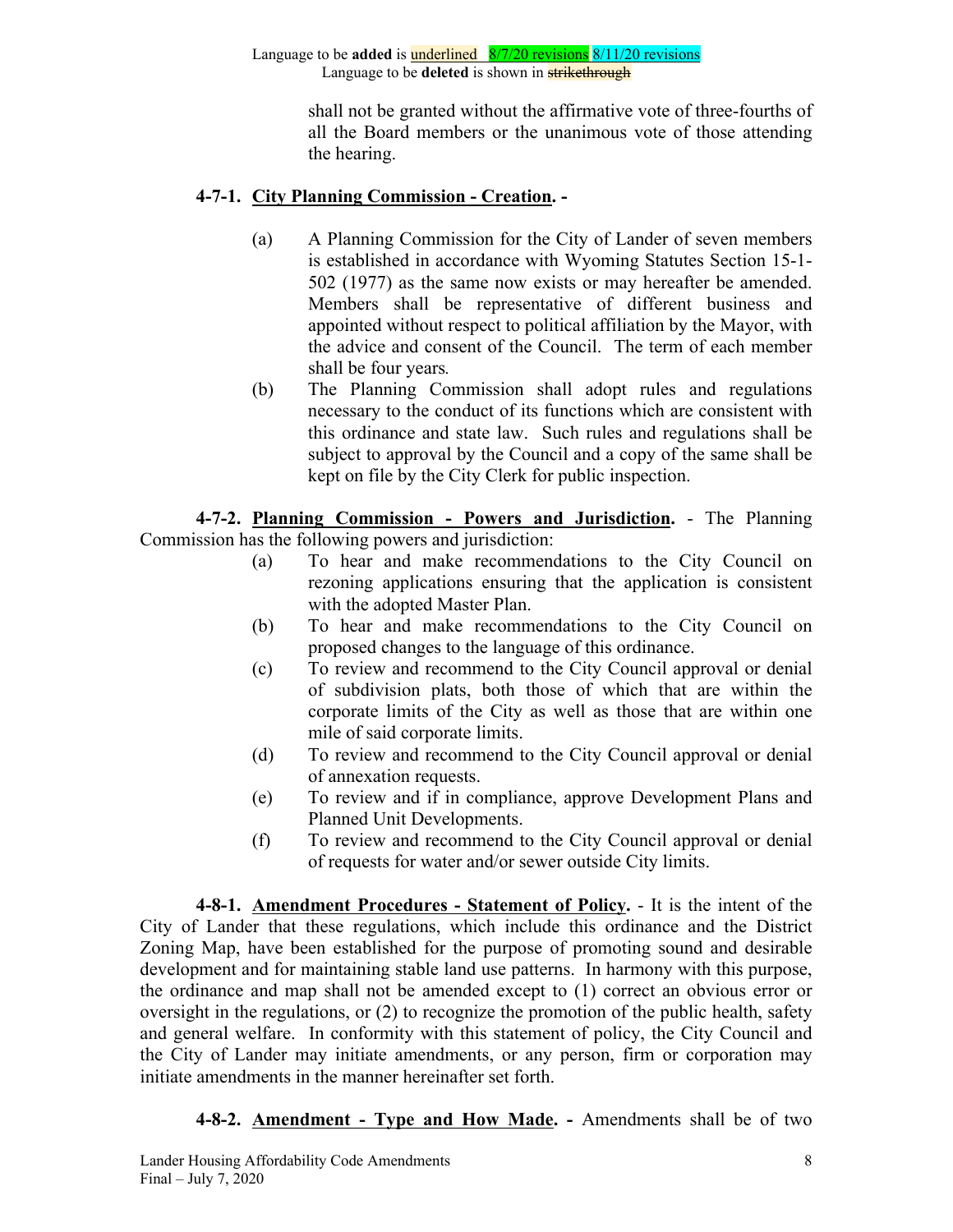types:

- (a) language amendments which seek to change the wording of the zoning ordinance; and
- (b) map amendments which seek to change the district boundary lines on the District Zoning Map.

**4-8-3. Amendments - Applications. -** Applications for amendments of either type shall be made to the City of Lander. The application shall include among other things:

- (a) the name and address of the applicant.
- (b) the applicant's interest in the application, i.e., whether owner of land or structure affected, or agent.
- (c) the name and address of any other interested parties such as owner or developer.
- (d) the nature and effect of the proposed amendments; and
- (e) a statement of the legal basis for such an amendment whether to correct an error or to recognize changing conditions.

**4-8-4. Amendments - Zoning Map. -** Amendments to the District Zoning Map shall, in addition, include:

- (a) a legal description and a map of the area sought to be rezoned. The map shall show the relationship of the property to abutting properties;
- (b) the existing zoning district designation and the proposed district designation; and
- (c) the names and addresses of all owners of land within the area proposed for rezoning and within 400 feet of the outer limits of the area proposed for rezoning.

# **4-8-5. Public Hearing. -**

- (a) The City Council shall hold a public hearing on all amendments to this ordinance and to the District Zoning Map at which all interested parties shall have an opportunity to be heard. Notice of the time and place of the public hearing and the nature of the amendments sought shall be given by one publication in a newspaper of general circulation in the City at least 15 days before the date of such hearing and a public notice mailed to the property owners within 400 feet of the premises. After the public hearing which also constitutes the first reading of the amendment, the City Council shall conduct two additional readings of the amendment when the Council is able to take action, provided the proposed amendment receives an affirmative vote.
- (b) Prior to the advertised public hearing before the City Council, the Planning Commission shall review any proposed amendments to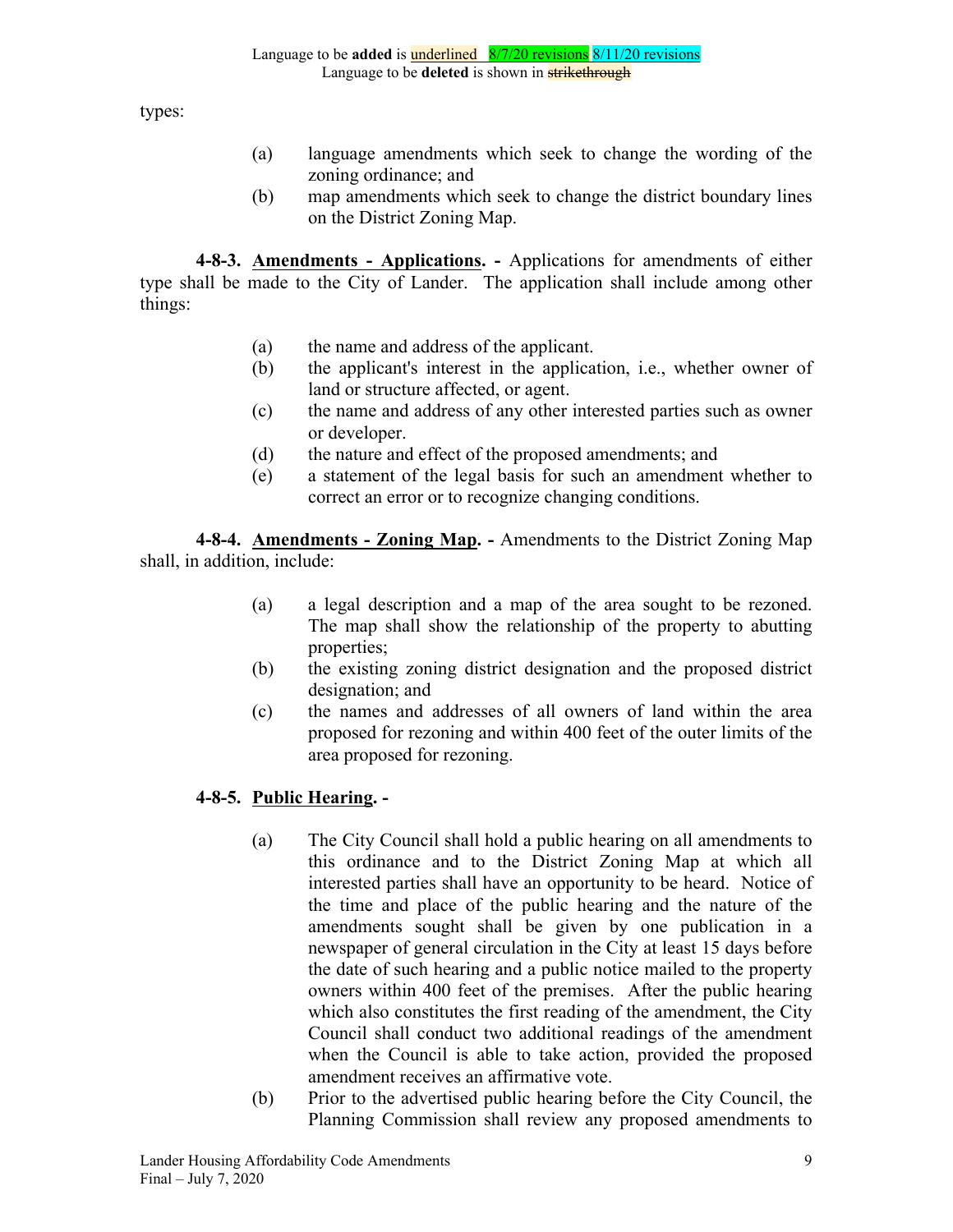this ordinance or to the District Zoning Map and after due deliberation, shall certify its findings and recommendations to the City Council in writing.

- (c) No zoning amendments shall be considered by the Council until after the Planning Commission has reviewed it and the Commission has forwarded its findings and the recommendations to the Council. In its deliberations on zoning matters before it, the Council shall take into consideration any evidence and material available to it, comments of public agencies and the findings and recommendations of the Planning Commission. No zoning change shall be put into effect unless a majority of the Council votes in favor of its adoption.
- (d) In the event of a protest to a proposed amendment to the District Zoning Map duly signed and acknowledged by the owners of 20% or more of the area of the lots included within the proposed change, or those immediately adjacent within a distance of 400 feet, the amendment shall not become effective except by the affirmative vote of the majority of those present.
- (e) All protests to a proposed amendment to the District Zoning Map, or any withdrawals from such a protest, shall be filed with the City of Lander at least 24 hours before the time set by notice for the Council meeting at which the proposed amendment will be considered.

**4-8-6. Amendments - Limitations on Filing.** - No application for the change of a zoning district classification shall be made by a property owner or his agent for any land area which has been the subject of a public hearing conducted by the City Council within the immediately preceding 12 month period and which hearing resulted in a rejection of the proposed zoning. This limitation shall not apply to land for which a different zoning classification is sought than the one rejected by the Council.

## **4-9-1 Subdivision and Land Use Regulations of the City of Lander, Wyoming**

- (1) **PURPOSE -** These regulations have been promulgated and adopted with the following purposes in mind:
	- (a) To ensure orderly development in conformance with a duly adopted Master Plan.
	- (b) To protect the public health, safety and general welfare of present and future residents of the City of Lander, Wyoming.
	- (c) To establish standards and procedures for the protection of the common interests of the general public, the landowner and the developer.
	- (d) To protect the character and value of lands and buildings throughout the City of Lander and minimize conflicts among the uses of land and buildings.
	- (e) To provide for safe and adequate transportation systems, utilities, and other public facilities.
	- (f) To establish adequate and accurate records of land subdivision.
	- (g) To encourage the use of innovative land planning and urban design techniques.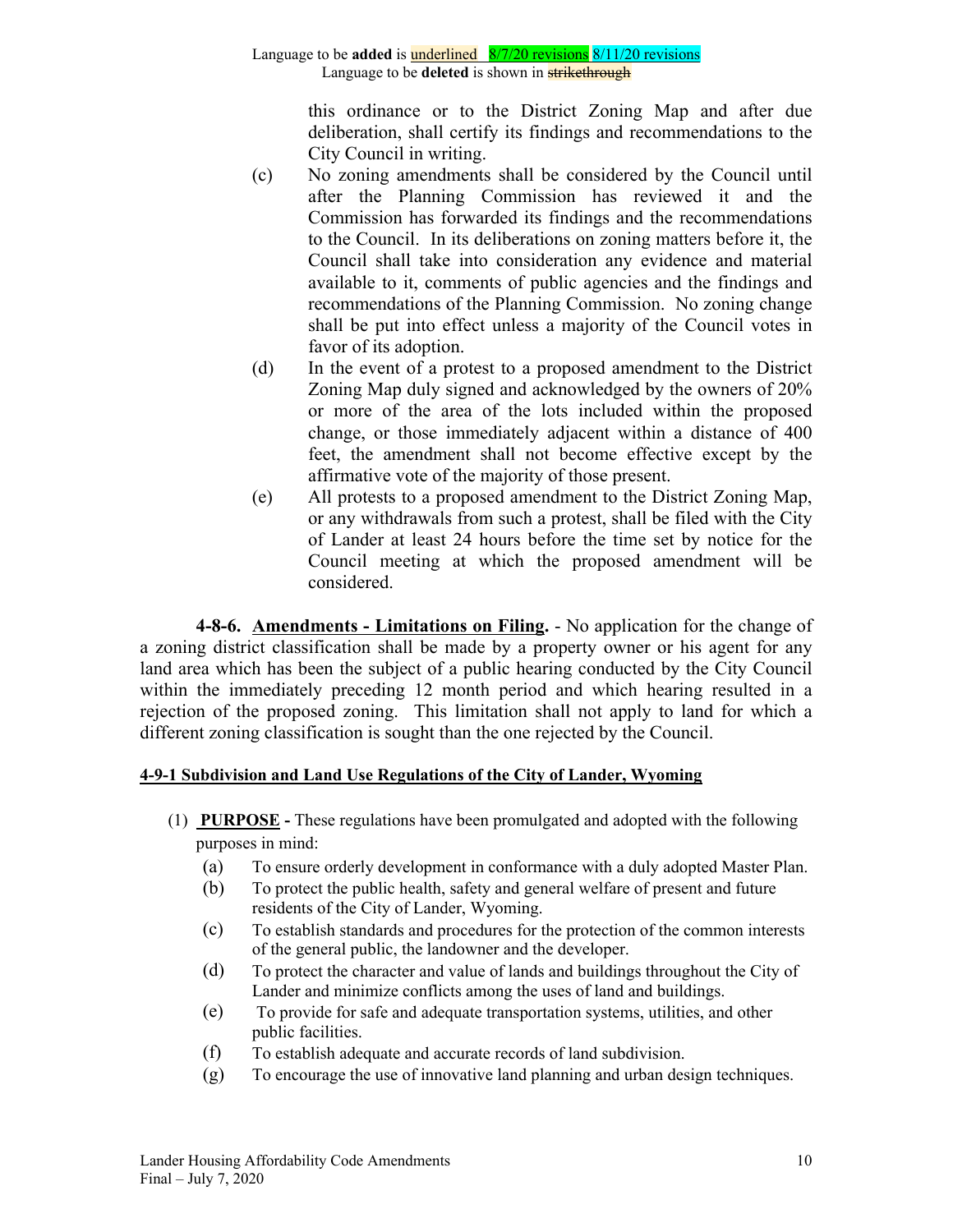#### **4-9-2 APPLICATION AND EXEMPTIONS**

#### (1) **Application: These regulations shall apply to:**

- (a) All of the lands within the boundaries of the City of Lander, Wyoming as they shall from time to time be amended.
- (b) Any proposed division of real property within the City limits of Lander must comply with Section 4-11-2 of the Lander City Codes with application and approval by the Planning Commission. No person shall subdivide any lot or tract of land without first applying for a subdivision, obtaining a recommendation from the Lander Planning Commission and approval of the City Council.
- (c) None of the provisions of these regulations shall be construed to require replatting in any case in which subdivision plats have been made and legally recorded pursuant to any regulations previously in force; and all plats heretofore filed for record and not subsequently vacated are hereby declared valid, notwithstanding the fact that the procedures or the manner and form of acknowledgement may have been different than those prescribed by these regulations. However, if any such subdivision has never been or has partially been improved with paved streets, curb, gutter, sidewalks and proper utility lines, no building permit will be issued for those lots within such subdivision or part thereof that does not have direct access to said improvements until those public improvements have been installed according to the adopted City of Lander Engineering Standards and Specifications Manual - Most Recent Edition. The financial responsibility for installing those improvements rests with the owner(s) of record of that/those lot(s). The owner(s) that must have those public improvements installed shall make application to the City for the establishment of a Public Improvement District as provided under Chapter 15, Title 6, Wyoming State Statutes (1977), as amended, with said District being of sufficient size to encompass the entire subdivision or a portion thereof as determined by the City Engineer/Public Works Director.

### (2) **Exemptions:**

- (a) These regulations shall not apply to:
	- i. The subdivision of land for and the sale of cemetery lots.
	- ii.The sale of land to the State of Wyoming, U.S. Government or any political subdivision thereof.
	- iii. A lot, tract, or parcel of land 35 acres or more in size.

### (3) **Subdivisions within one (1) mile of City Limits:**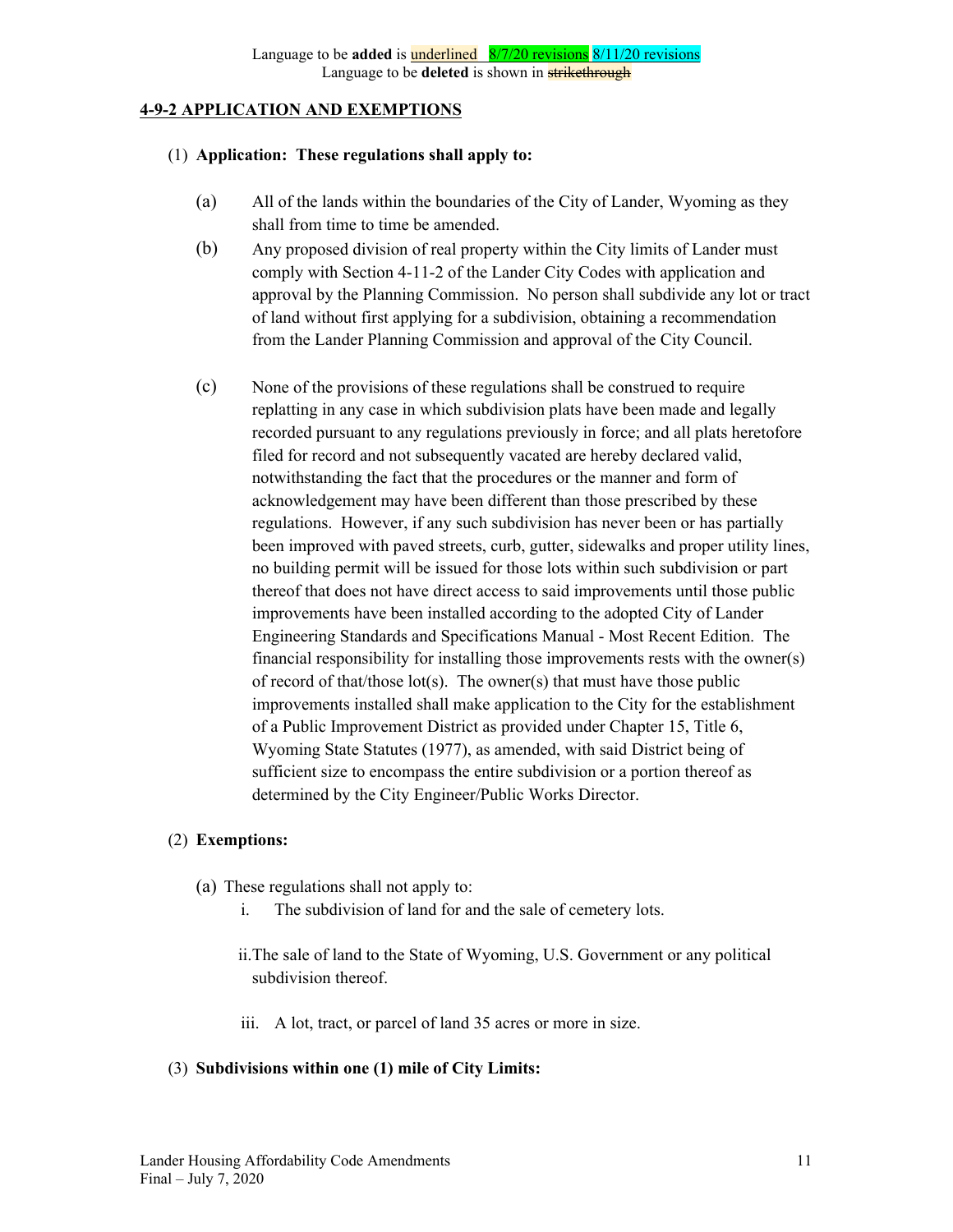- (a) All Planned Subdivisions within one (1) mile of the City Limits shall be reviewed by the Planning Commission and Certified by the City Council. The Plat shall be reviewed to ensure it:
	- i. Conforms to any adopted street plan of the city, town or county.
	- ii. Contains all areas for streets, roads and alleys that are dedicated rights-ofway.
	- iii. Contains dedicated easements for all existing and proposed utilities; and
	- iv. Contains any additional criteria the governing body of the city or town and the board of county commissioners agree to through a jointly adopted plan or voluntary agreement.
- (b) When executed, acknowledged and approved as provided in this section, the plat shall be filed and recorded in the office of the clerk of the proper county.

### **4-9-3 ADMINISTRATION AND ENFORCEMENT**

#### (1) **Administration**

- (a) These regulations shall be administered by the City of Lander City Hall Administration.
- (b) All plats submitted to the City Council of the City of Lander shall first have been examined by the City Engineer/Public Works and the Planning Commission in accordance with the procedures established by the City Council. As a part of their examination, the Staff and the Commission may consult with other public or private agencies to determine whether or not the plat as proposed will contribute to the orderly growth and development of the City. The City Hall Administration shall receive all materials required to be submitted by these regulations. Preliminary and final subdivision plats, supporting materials and any Department's recommendations thereon shall be reviewed and evaluated by the Planning Commission. After concluding its examination, the Planning Commission shall, in the case of Preliminary Plats, notify the developer of its decision in writing, and in the case of Final Plats communicate its findings and recommendations to the City Council in writing. The actions of the City Administration, the Commission and the Council shall be governed by the procedures and schedules hereinafter set forth.
- (c) The City shall not extend utilities and services and shall not approve any proposed subdivision of land which by itself or as a part of a larger tract, is contiguous to or completely surrounded by the boundaries of the City unless the Preliminary Plat submitted to the Planning Commission is accompanied by a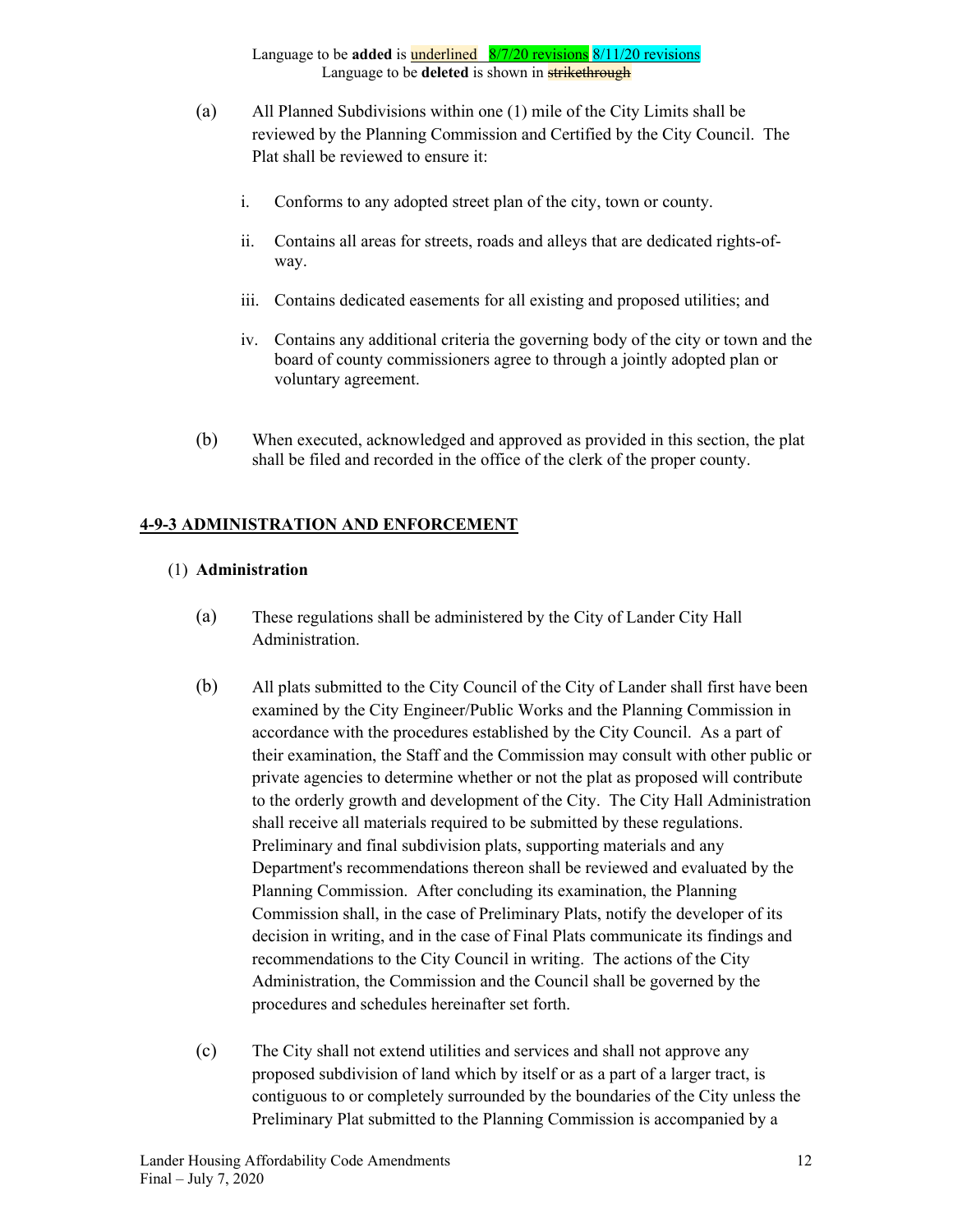properly acknowledged petition for annexation to the City and a separate application for proper zoning.

(d) The City Administration shall review both the annexation petition and the Preliminary Plat for accuracy and completeness and shall process the plats as if the land were already a part of the City. The required plats and the annexation petition may be considered by the City simultaneously; however, final action by the City Council on the annexation petition and zoning shall precede or be taken concurrently with final action on the Final Plat.

### (2) **Appeals**

(a) Any developer or landowner aggrieved by the action of the Planning Commission or the administrative staff of the City of Lander in their administration of these regulations, may request a hearing before the City Council. The request shall be in writing, shall be submitted to the City Administration within thirty (30) days of the receipt of such a request, the City Council shall hold a hearing to determine the proper disposition of the matter. At the hearing, the Council shall consider not only the developer's/landowner's appeal, but also the written or verbal comments of the Commission, agency or person appealed from. The Council shall either reaffirm or modify the decision of the Commission, agency or person and note the decision in the record of its hearing. The developer or landowner may then proceed with the subdivision of the land based upon this decision of the Council. This decision shall be binding upon all agencies and administrative personnel of the City of Lander.

#### (3) **Variances**

(a) WY Statute 15-1-608

### (4) **Vacations**

- (a) Any plat may be vacated by the owners or proprietors thereof at any time before sale of any lots, or before the City has made substantial improvements in the subdivision, by submitting a copy of the plat to the Planning Commission along with a written request for the vacation. In cases where lots have been sold, the written request shall be by all of the owners of lots within the plat. The Planning Commission shall make a recommendation on the vacation to the City Council and the Council shall approve or disapprove the vacation. The recording of an instrument vacating the plat shall operate to destroy the force and effect of the recording of the original plat and to divest all public rights in the streets, alleys, common and public grounds laid out or described in such a plat.
- (b) Streets and alleys platted and laid out under the provisions of these regulations or laid out under any prior law of the State of Wyoming regulating private plats may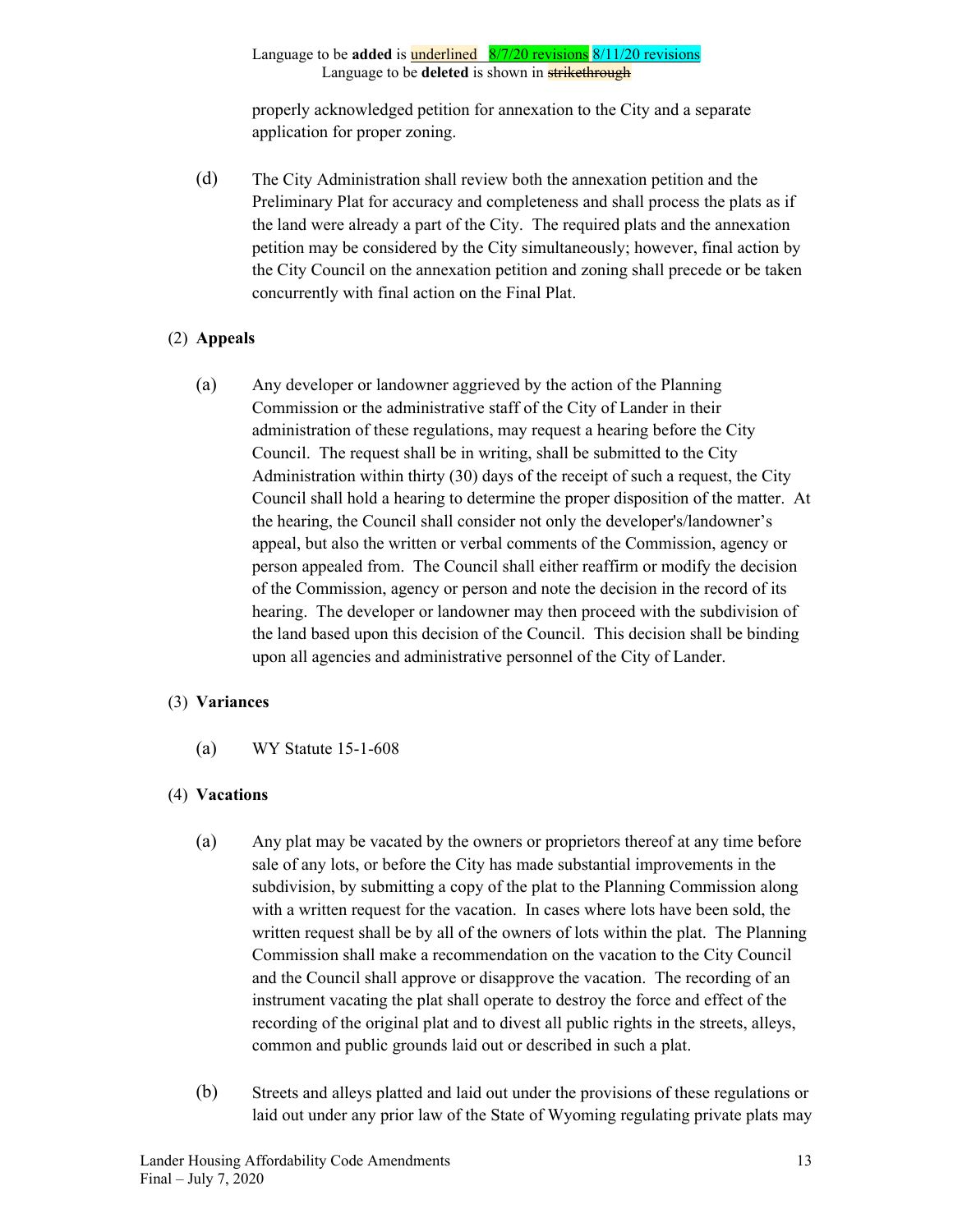be altered or vacated in the manner provided by law for the alteration or discontinuance of highways.

- (c) Any part of a plat may be vacated under the provisions, and subject to the conditions of Vacations of these regulations, provided such vacating does not abridge or destroy any of the rights and privileges of other proprietors in said plat and provided, further, that nothing contained in this section shall authorize the closing or obstruction of any public highways laid out according to law. The request for vacation shall be made by all of the owners of lots within that portion of the overall plat sought to be vacated.
- (d) When any part of a plat shall be vacated as aforesaid, streets, alleys and other public grounds shall be assigned to all lots or parcels adjacent to the public area being vacated in equal proportions.
- (e) The County Clerk shall write in plain, legible letters across that part of said plat so vacated, the word "vacated" and also make a reference on the same to the volume and page in which the said instrument of vacation is recorded.
- (f) Land covered by a vacated plat may be replatted as described by these regulations. Any later replatting of an area already platted and not vacated shall be construed to be a request for the vacation of the original plat or portion thereof. Any such plat, once approved and recorded, shall act to vacate the original plat which it replaces.

## (5) **Administrative Liability**

(a) The City shall hold harmless the other city agencies and officials and their official agents and representatives, when acting in good faith and without malice, from all personal liability for any damage that may accrue to any person or property as a result of any act required by these regulations, or for the omission of any act on the part of the Commission, agency or official or their authorized agents in the discharge of their duties hereunder. Any suit brought against the City or the City Administration because of any such act or omission in the carrying out of the provisions of these regulations shall be defended by the City's legal department through final determination of such proceedings.

## **4-9-4 PROCEDURES AND REQUIREMENTS FOR PLATTING -**

## **4-9-4.1 Pre-Application**

(1) Prior to the submission of a Preliminary Plat as required by these regulations, the developer shall contact the City Administration, the City Engineer/Public Works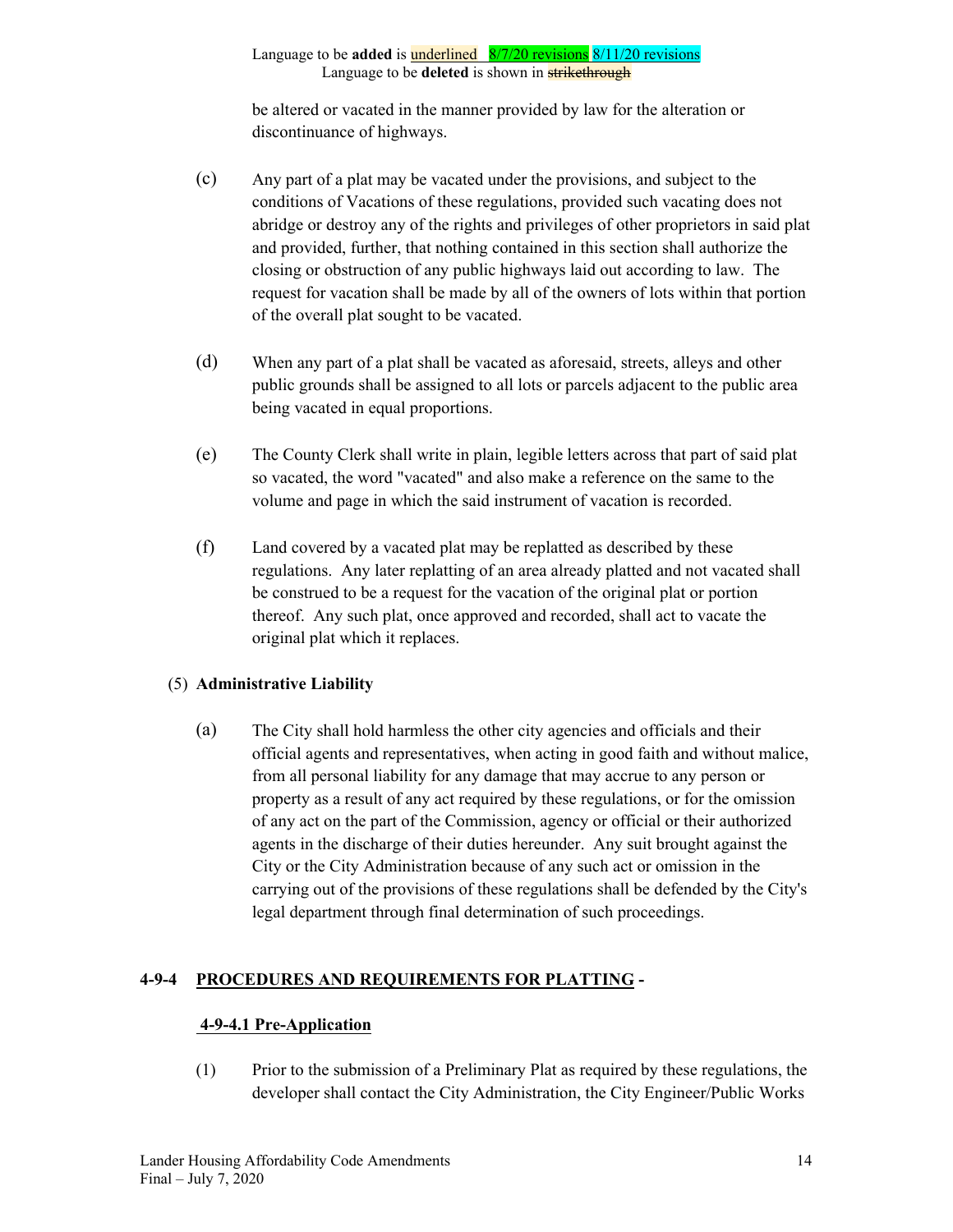Director and any other administrative personnel or public or private agencies to determine:

- (a) Procedures and requirements for filing the preliminary and final plats.
- (b) Availability of public water and sewer and requirements when public systems are not readily available.
- (c) Zoning requirements on the property.
- (d) Transportation Plan, land use, schools, parks and other public open space as directed in the most recently adopted Master Plan.
- (e) The location and extent of any floodplains as shown by maps located at: FEMA's National Flood Hazard Layer or the City Building Department.
- (f) Soil types and problems on the property as shown on available soil survey maps prepared by the Natural Resources Conservation Service or a professional engineer**.**
- (2) As part of this contract, the developer may discuss with the City Administration or any other appropriate agency his tentative proposals for the development of the property.
- (3) The developer may request that the Planning Commission review and comment on a draft plat prior to his preparation of a Preliminary Plat. The Planning Commission shall make such a review and make their comments known to the developer in writing within five (5) business days from the date of the review.
- (4) The purpose of this pre-application procedure is to determine any problems with the proposed development before expenses are incurred in the preparation of a Preliminary plat. No official action is required of the City Administration or other agencies other than to offer appropriate comments on the proposal.

## **4-9-4.2 Preliminary Plat**

- (1) Preliminary Plats shall be submitted in an acceptable electronic format as designated by the City Administration. The Preliminary Plat shall consist of a drawing or drawings and accompanying material and information prescribed by these regulations.
- (2) The Preliminary Plat drawing**(s)** shall be prepared at a scale of 1" =100' or larger for subdivisions where the majority of lots are less than five (5) acres in size. The scale may be reduced to 1" =200' for subdivisions in which the minimum lot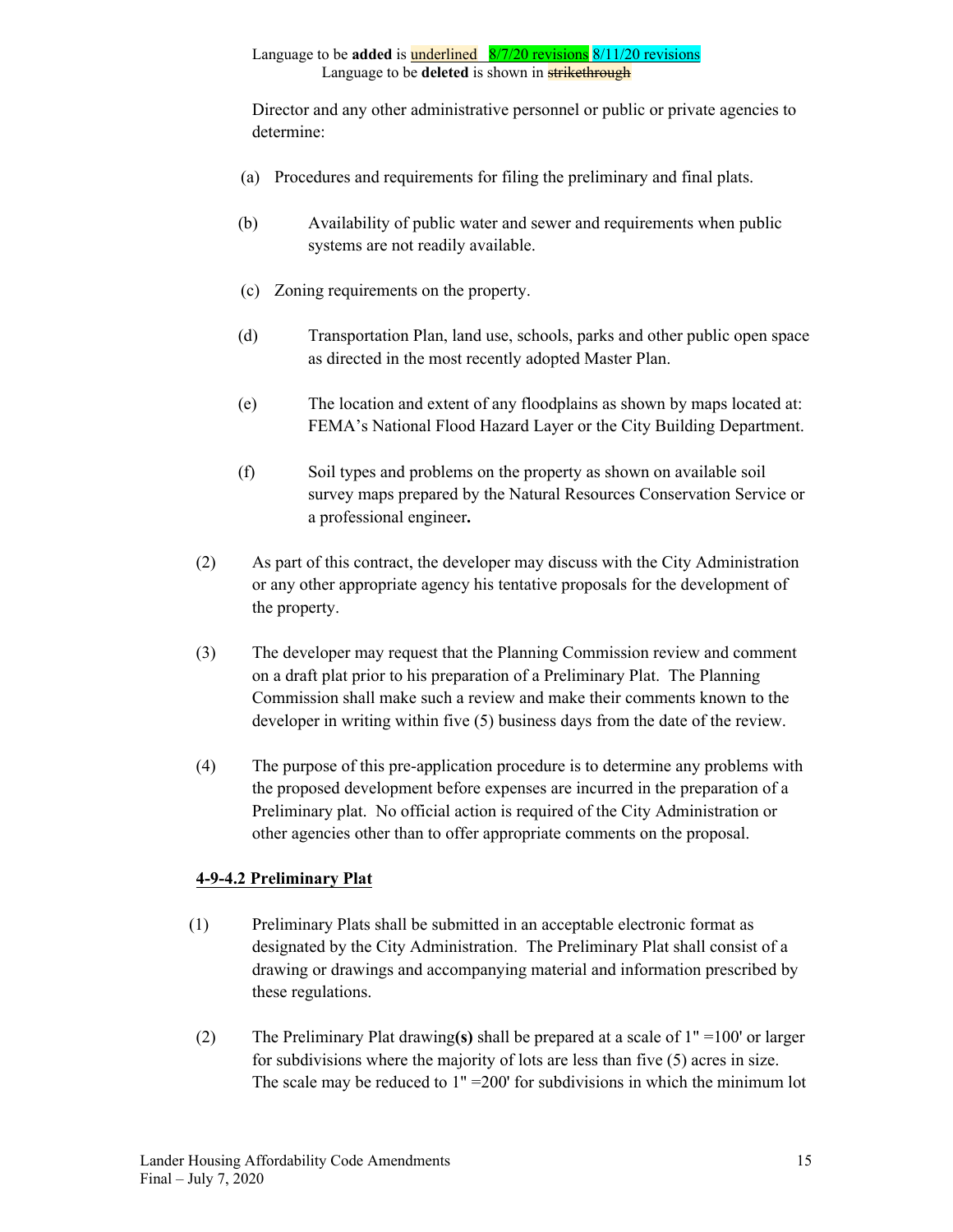size is five (5) acres or more. The face of the drawing shall contain the following information:

- (a) The name of the subdivision **s**hall not duplicate or too closely resemble the name of any subdivision previously filed in the County.
- (b) Date of preparation, scale and north arrow.
- (c) A vicinity map drawn at a scale of  $1" = 1,000'$  or  $1" = 2,000'$ showing the location of the proposed subdivision in the City and its relationship to surrounding development.
- (d) The names address and phone numbers of the developer or developer, and the individual or firm responsible for the preparation of the Preliminary Plat.
- (e) A legal description of the subdivision boundary.
- (f) The boundary lines of the subdivision in a heavy, solid line and referenced to section or quarter section lines.
- (g) A description of all monuments, both found and set, which mark the boundary of the subdivision, and a description of all control monuments used in the survey.
- (h) Existing contours at a suitable interval may be required by the City Engineer.
- (i) General location and extent of any significant natural features such as wooded areas, streams, drainageways, or lakes.
- (j) Floodplains of designated streams as delineated on maps available through FEMA's National Flood Hazard Layer or on file with the Building Department.
- (k) Location, dimensions, and names of existing roads, streets, alleys, rights-of-ways and structures within and within twenty (20) feet immediately adjacent showing how they relate to the proposed subdivision layout.
- (l) Location, size, and grades of existing sewers, water mains, gas lines, pipelines or other underground utilities or installations within the proposed subdivision or immediately adjacent thereto.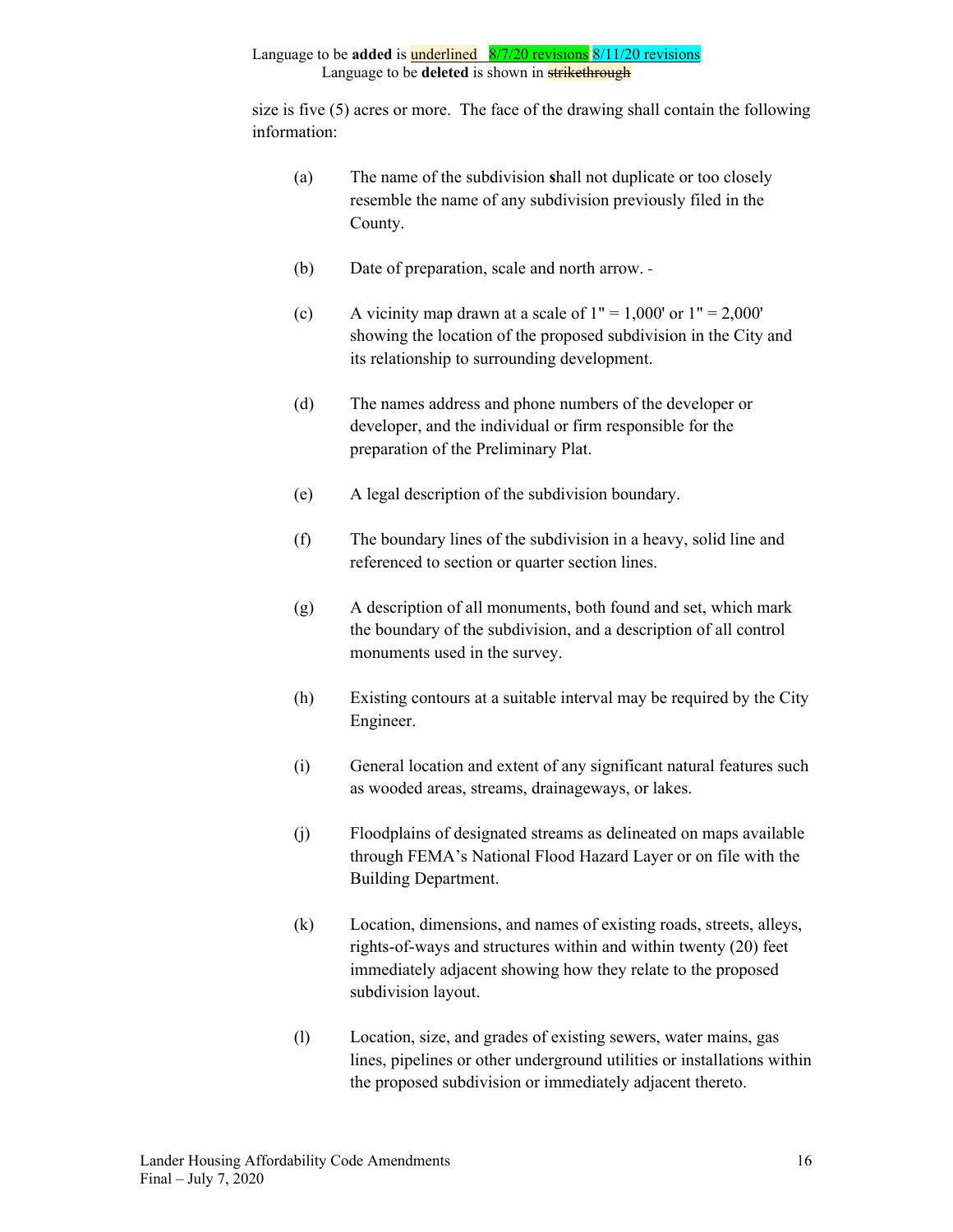- (m) Location and dimensions of all easements of record.
- (n) Existing zoning and land use of proposed subdivision and immediately adjacent areas.
- (o) Location and width of proposed streets, alleys, pedestrian ways and easements.
- (p) Layout, numbers and approximate dimensions of proposed lots and blocks.
- (q) Location, dimension and size in acres of all sites proposed to be used for commercial, industrial, multi-family residential, public or quasi-public use with the use noted.
- (r) A summary of the total number of acres, number of lots, acreage of commercial or industrial areas, acreage of open space, amount of land in rights-of-way and other descriptive material useful in reviewing the proposed subdivision.
- (3) The following information and material shall be a part of any Preliminary Plat submittal and shall accompany the Preliminary Plat drawing:
	- (a) Payment of the total amount of the Preliminary Plat fee.
	- (b) A statement explaining how and when the developer proposes to install water, sewer, paving, sidewalks, drainageways, and other required improvements.
	- (c) A statement describing the development and maintenance responsibility for any private streets, ways or open spaces.
	- (d) The recommendation of a qualified professional engineer or the affected Natural Resource Conservation District regarding soil suitability, including corrosion hazard, erosion control, sedimentation and flooding problems.
	- (e) A description of the phasing and scheduling of phases for the development if the Final Plat is to be submitted in separate phases.
	- (f) A petition for annexation to the City of Lander if the land to be subdivided is contiguous to and, either by itself or as part of a larger tract, is completely surrounded by the boundaries of the city.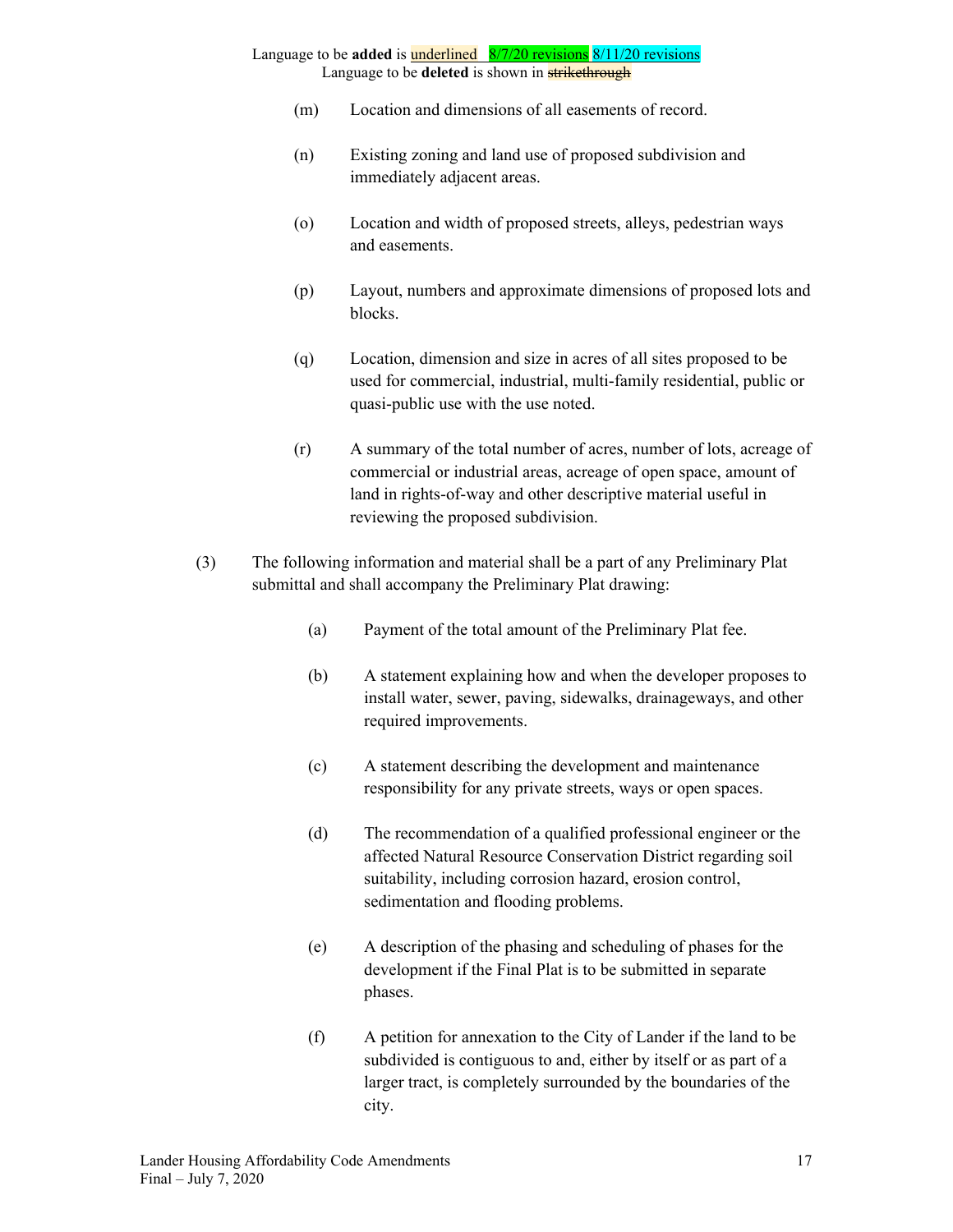- (g) An application for appropriate City zoning for the subdivided area if the area is to be annexed or if the existing zoning district does not allow the type of use proposed.
- (h) The names and addresses of all owners of subdivided lots and un-platted land contiguous and immediately adjacent to the boundary of the proposed subdivision will be provided by the developer.
- (i) A subdivision application on the standard forms provided.
- (j) A completed Preliminary Plat checklist on the standard forms provided.
- (k) Information as to appurtenant water rights, including but not limited to quantity, source and applicable documents.
- (4) After receipt of the Preliminary Plat and all required supporting material, City Administration/Staff shall schedule the Plat for consideration at the next regular business meeting of the Planning Commission.
	- (a) The following is the full explanation of the process:
		- i. After receipt of the Preliminary Plat and all required supporting material, City Administration/Staff shall schedule the plat for consideration at the next regular business meeting of the Planning Commission which shall be at least within AT LEAST twenty-one (21) days from the date on which the Plat was submitted, and shall, within three (3) days transmit copies to appropriate agencies and officials for their review and comment.
		- ii. At a minimum, copies of the plat shall be referred to:

The City Engineer/Public Works Director The City Building Inspector Any utility or special district City Parks and Recreation Commission The City Fire Department

(5) Agencies receiving referral copies of the Preliminary Plat should return written comments on the Plat to the City Administration within fourteen (14) days after receipt of the Plat. Agencies may also present comments on the Plat at the Planning Commission meeting at which the Plat is considered.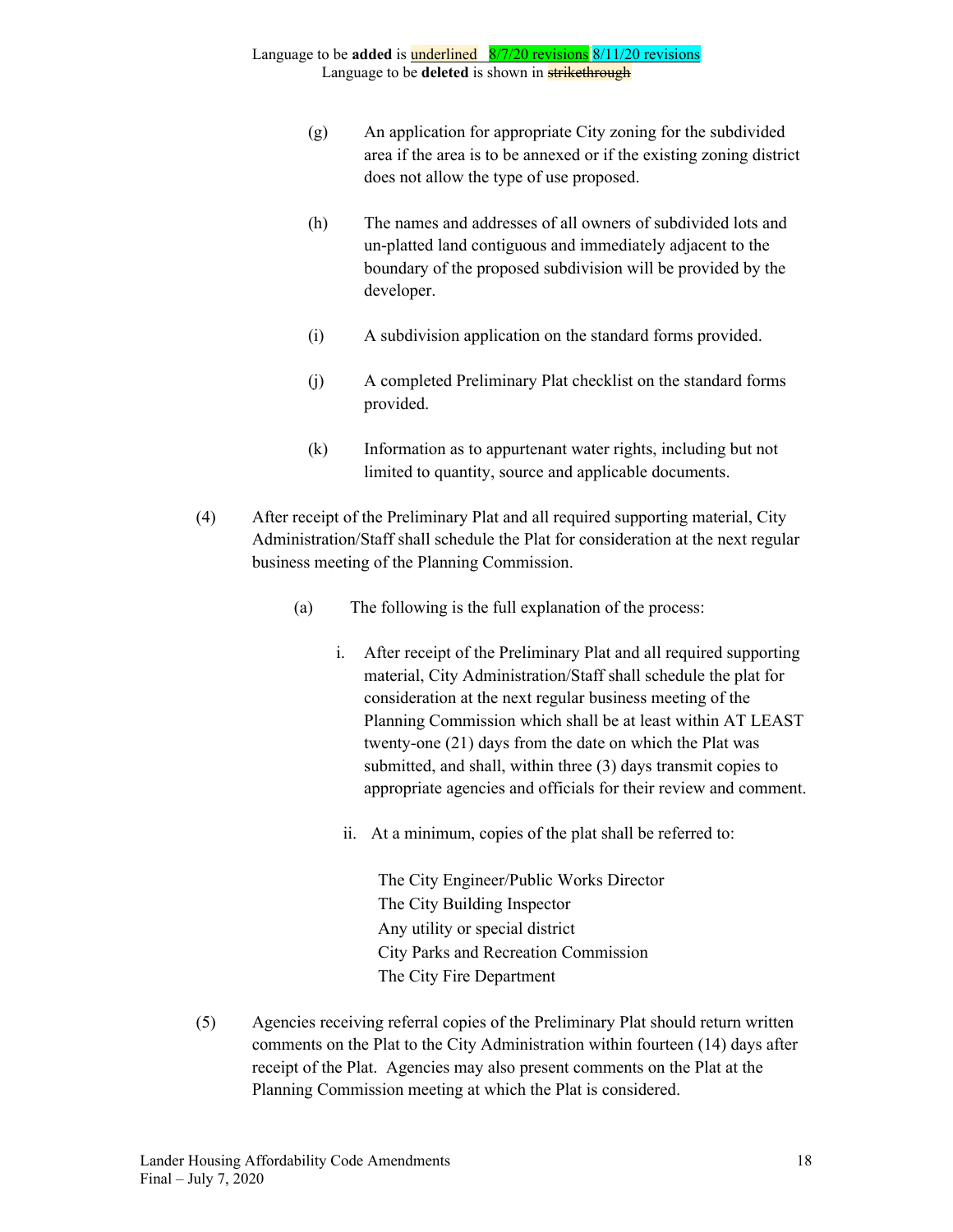- (6) Upon receipt of all agency comments, or at the end of the fourteen (14) day period, the City Administration will summarize the agency comments, add written comments and recommendations from the City Administration itself, and present the material and recommendations to the Planning Commission for its consideration.
- (7) At least seven (7) days prior to the date of the Planning Commission meeting at which the Plat is to be considered, the City Administration shall, from information provided by the developer as a part of his Preliminary Plat submittal, notify the owners of subdivided lots and owners of un-platted land contiguous and immediately adjacent to the boundaries of the proposed subdivision of the time and date of the meeting.
- (8) The developer and all other interested or affected parties shall be allowed to offer comments on the Preliminary Plat at the Planning Commission meeting. After due deliberation, the Planning Commission shall either approve or disapprove the Preliminary Plat and so notify the developer in writing within ten (10) business days after the date of the meeting at which final action was taken. The Planning Commission may attach conditions to its approval. If the Plat is disapproved, the Planning Commission shall specify conditions under which the Plat may gain approval.
- (9) If the developer contends that conditions of approval attached by the Planning Commission are of such a nature as to make development of his land impractical or if the developer contends that disapproval of his Preliminary Plat by the Planning Commission was a wrongful decision, he may, in writing, request a hearing before the City Council and proceed according to the provisions of 4-9- 3.2 of these regulations.
- (10) Approval of the Preliminary Plat either by the Planning Commission, or upon appeal, by the City Council shall be effective for twelve (12) consecutive calendar months from the date of approval. The developer may apply in writing for and the Planning Commission may, for cause shown, grant a six (6) month extension to the twelve-month period. If a Final Plat has not been submitted within this specified period on all or a portion of the land area included in the Preliminary Plat, a Preliminary Plat must be again submitted for approval. In a phased development, any land area for which a Preliminary Plat has been approved and for which a Final Plat has not been submitted within thirty-six (36) months from the date of the approval of the Preliminary Plat, shall not be allowed to proceed with final platting until a new Preliminary Plat is submitted and approved.

#### **4-9-4.3 Final Plat**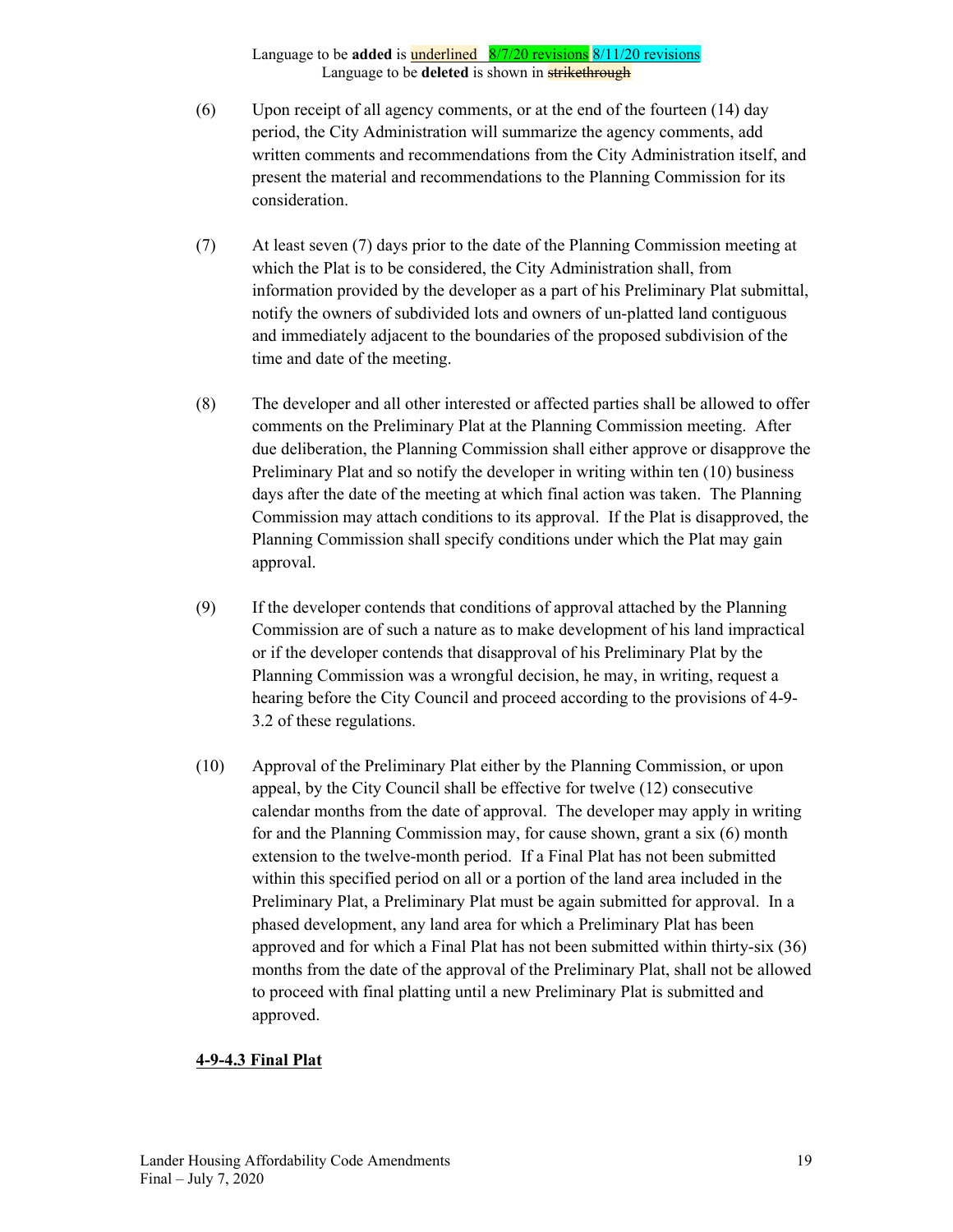- (1) After approval of the Preliminary Plat, the Final Plat may be prepared and submitted. The Final Plat shall be prepared and certified as to its accuracy by a registered land surveyor licensed to do such work in the State of Wyoming. The Final Plat and required supporting material shall conform to the City of Lander Standards and Specifications.
- (2) Final platting may be accomplished in stages covering reasonable portions of the area of an approved Preliminary Plat. When this is done, each sheet of the Final Plat shall contain a vicinity map showing the location of the portion being submitted in relationship to the area for which the Preliminary Plat was submitted. All Final Plats so submitted shall be of the same scale; shall have identical titles, legends and other information; and shall have match lines so that mosaics of the entire subdivision can be developed. Each stage of the subdivision shall be as nearly self-sustaining and complete as possible, and shall by itself, or in conjunction with previous stages, meet the design standards set forth in these regulations so that if development of the entire subdivision is interrupted or discontinued after one or more stages is completed, a viable development will result. Plats of a phased subdivision may be submitted together for concurrent review by the Planning Commission. If submitted for concurrent review, the plats shall be assessed a single Final Plat fee and shall require a single set of supporting documentation covering all phases.
- (3) The Final Plat shall be clearly and legibly drawn in black, waterproof India ink on tracing linen, mylar or some similar stable base material. Required affidavits, certificates and acknowledgements shall be legibly printed on the Plat in opaque ink. The sheet size of all Final Plats shall be 24" high by 36" wide. Information on the Plat shall be so positioned that a l-l/2" margin remains on the left side of the sheet and a 1/2" margin is left on the three remaining sides. The scale of the Final Plat shall be l''=100' or larger. The scale may be reduced to l''=200' for subdivisions in which the minimum lot size is (5) acres or more. Each sheet of the Final Plat shall be numbered and the total number of sheets comprising the plat shall be stated on each sheet (for example: Sheet 2 of 4). The relationship of one sheet to the other shall be shown by key maps and by match lines.
- (4) An electronic copy of all required supporting material shall be submitted to the City Administration at least fourteen (14) days prior to the Planning Commission meeting at which the Final Plat is to be considered.
- (5) The submitted Final Plat shall contain the notarized signatures of the owner or owners, or others with an equitable interest in the land, and the signature of the registered land surveyor.
- (6) All final plats shall include the following information on the face of the plat.
	- (a) The name of the subdivision at the top center of each sheet.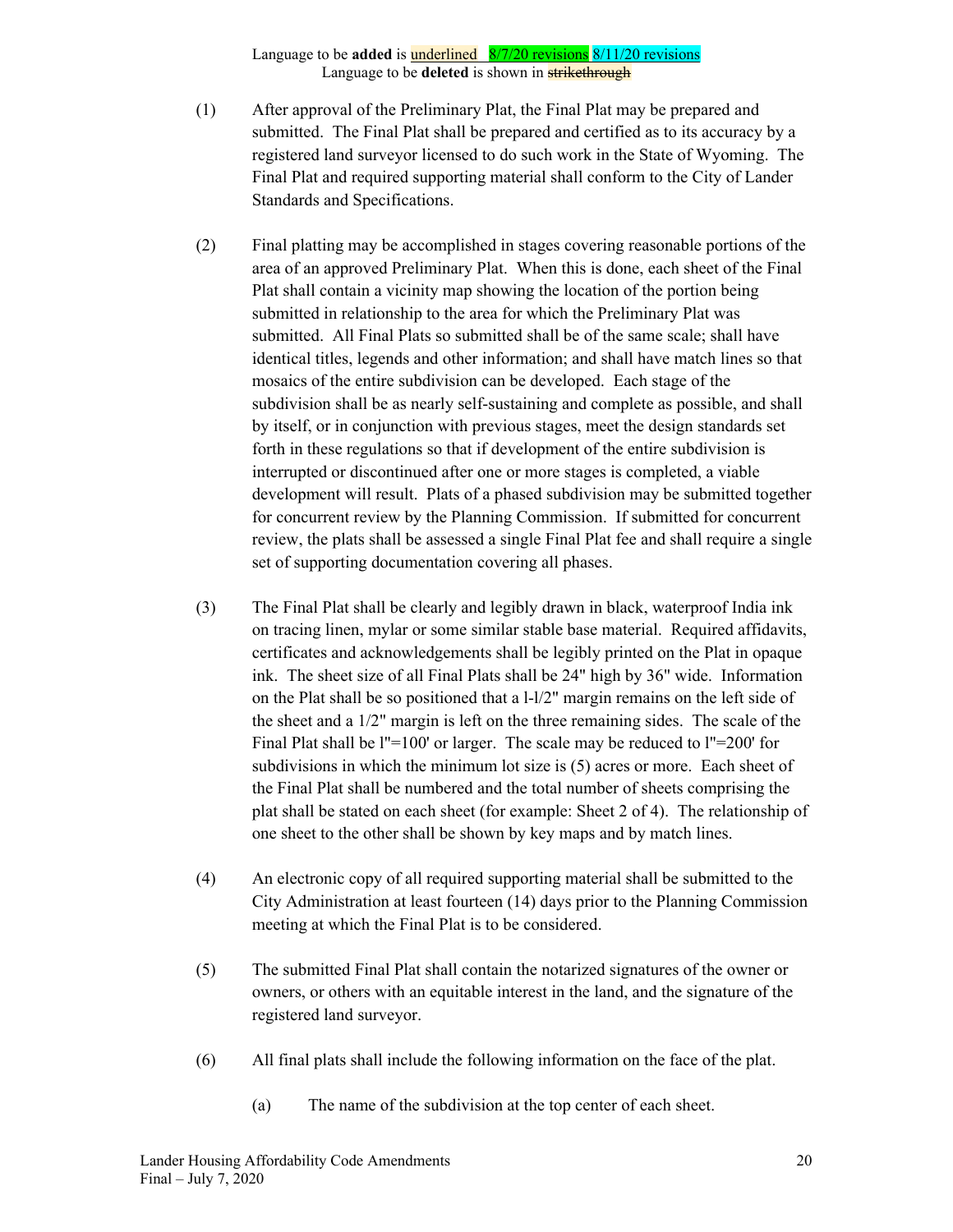- (b) General location of the subdivision by section, township, range, county, and state, entered under the name of the subdivision.
- (c) North arrow, date and scale.
- (d) Boundary lines of the subdivision in a heavy solid line.
- (e) Legal description of the subdivision boundary based on an accurate traverse, giving angles and linear dimensions that result in a maximum allowable error of closure of one part in 10,000.
- (f) The location and description of the point of beginning and its proper reference to the monumented boundary survey.
- (g) Location and description of all monuments.
- (h) Bearings, distances, and curve data of all perimeter boundary lines indicated outside of the boundary lines.
- (i) On curved boundaries and on all curves within the Plat, sufficient data to allow the reestablishment of the curves within the Plat, sufficient data to allow the reestablishment of the curves on the ground.
- (j) The location and layout of lots, blocks, tracts, streets, alleys, easements and other public grounds within and immediately adjoining the Plat, with accurate dimensions in feet and one-hundredths of feet, interior angles, length of radii and/or arcs of all curves.
- (k) Drainage easements clearly labeled as such.
- (l) The names of all streets.
- (m) All lots and blocks logically and consecutively numbered in the center of the lot or block.
- (n) All dimensions shown on irregularly shaped lots.
- (o) Parcels completely or partially surrounded by the area being subdivided shall be clearly marked "EXCEPTED", and the common boundary with the subdivision shown in a heavy solid line with bearings and distances.
- (p) A notation of the total acreage of the subdivision and the total number of lots.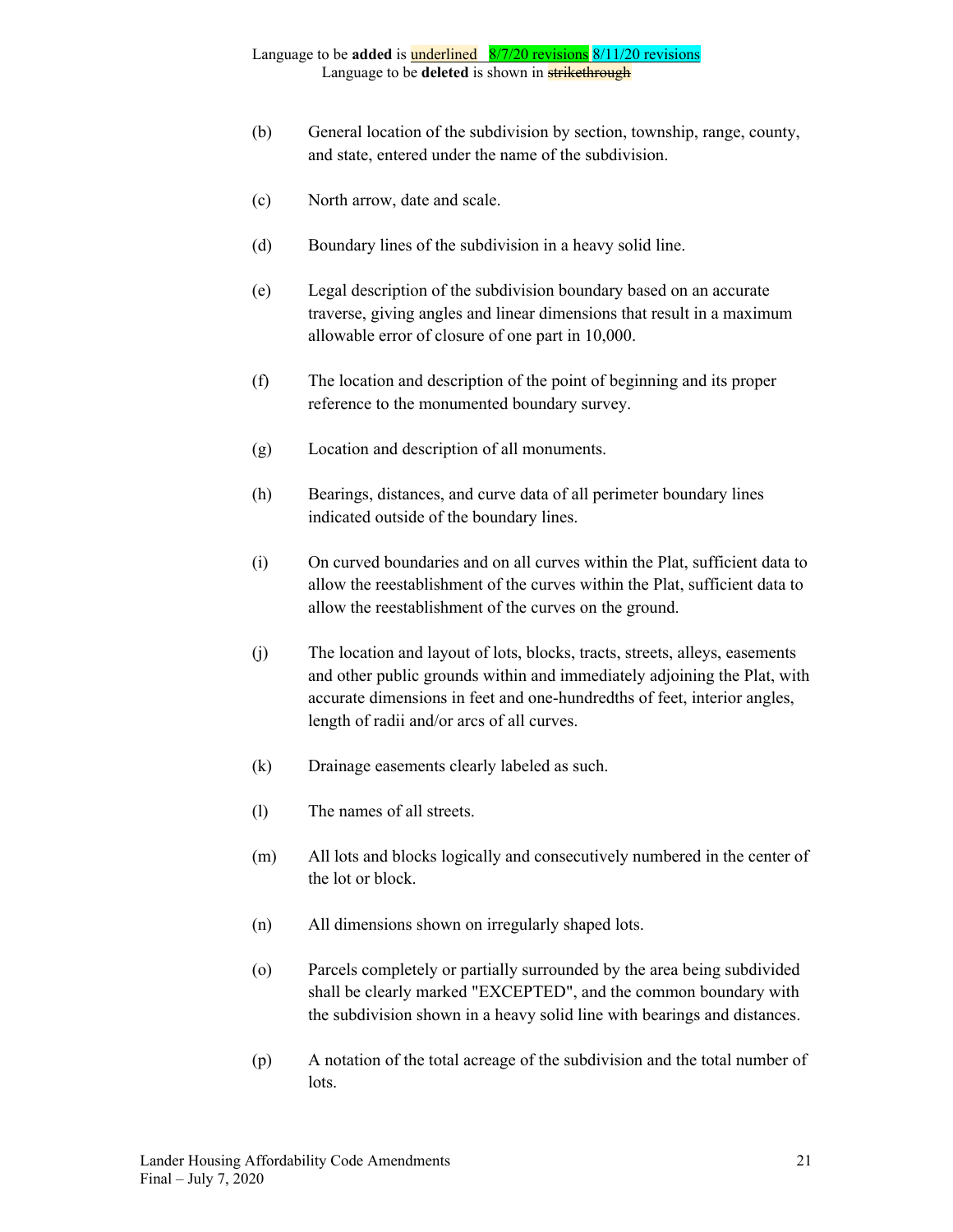- (q) The boundary of any floodplain shall be shown on the plat.
- (r) A notarized certificate by all parties having any titled interest in or upon the land, consenting to the recording of the Plat and dedicating public ways, grounds, and easements.

#### **The certificate shall read**:

Know all men by these present that the undersigned (Official name of the developer), being the owner, proprietor, or parties of interest in the land shown on this plat, do hereby certify:

That the foregoing plat designated as (Name of subdivision or addition), is located in (Section, Township, Range, City, County, State), and is more particularly described as follows: (Insert full legal description) and contains an area of  $\qquad \qquad \text{ acres}, \text{more or less}, \text{and}$ 

That this subdivision, as it is described and as it appears on this plat, is made with the free consent and in accordance with the desires of the undersigned owner(s) and proprietor(s), and that this is a correct plat of the area as it is divided into lots, blocks, streets and easements, and

That the undersigned owner(s) of the land shown and described on this plat does (do) hereby dedicate to the City of Lander, and its licensees for perpetual public use all streets, alleys, easements and other public lands within the boundary lines of the plat as indicated and not already otherwise dedicated for public use.

Utility easements as designated on this plat are hereby dedicated to the City of Lander and its licensees for perpetual public use for the purpose of installing, repairing, re-installing, replacing and maintaining sewers, waterlines, gas lines, electric lines, telephone lines, cable television lines and other forms and types of public utilities now or hereafter generally utilized by the public.

### **On plats containing drainage easements add:**

Drainage easements as designated on this plat are hereby dedicated to the City of Lander and its licensees for public use to accommodate the flow or storage of storm waters and shall be kept free of all structures or other impediments.

#### **Individuals, where applicable, should add:**

All rights under and by virtue of the homestead exemption laws of the State of Wyoming is hereby waived and released.

Executed this  $\qquad \qquad$  day of  $\qquad \qquad$  A.D., 2\_\_,

 $by:$ 

(Designation of interest: owner, mortgagee, etc.)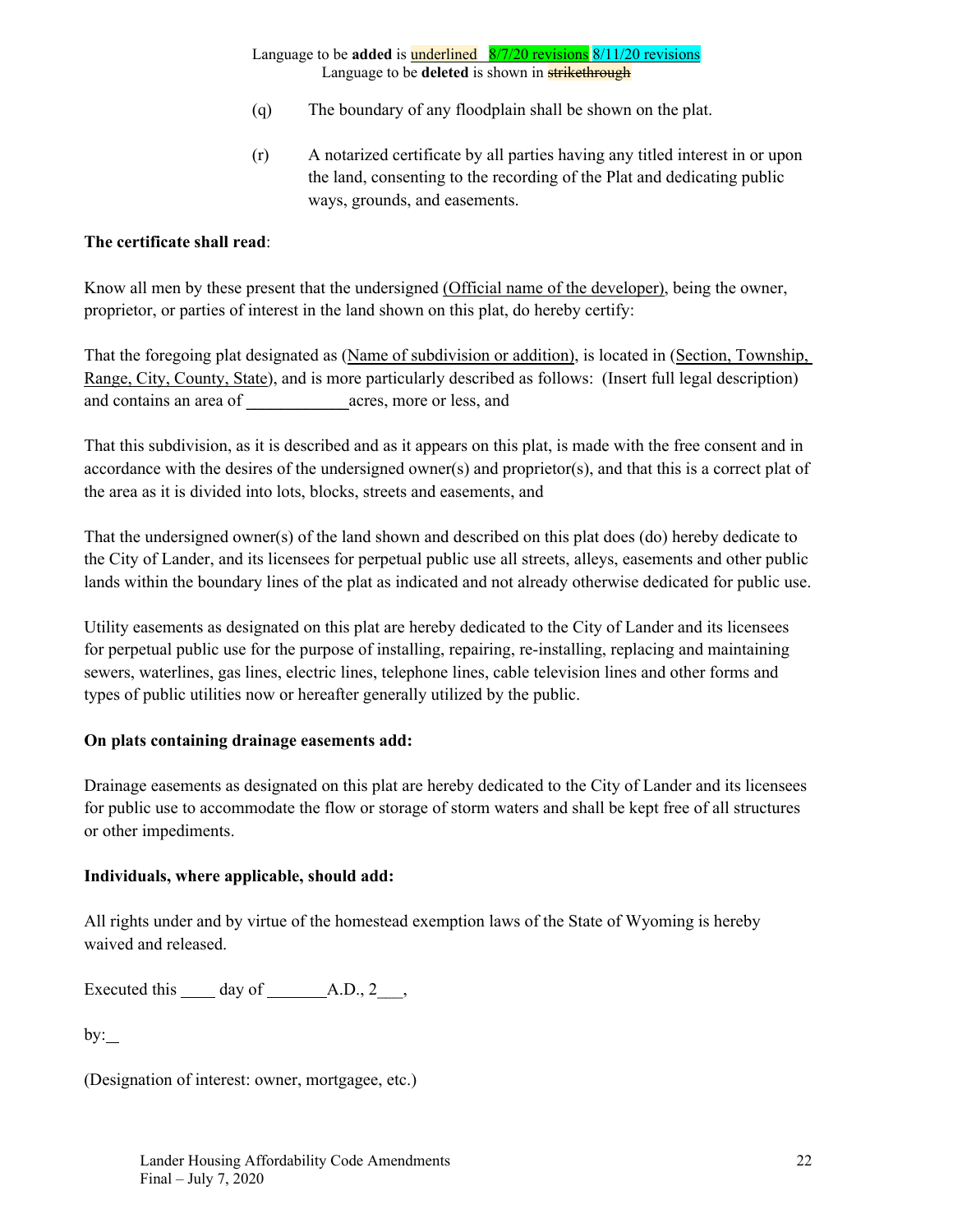STATE OF WYOMING  $\qquad$  ) ) ss. FREMONT COUNTY (1)

The foregoing instrument was acknowledged before me this day of . A.D., 2 by as a free and voluntary act and deed.

Witness my hand and official seal.

My commission expires \_\_\_\_\_\_\_\_\_\_\_.

Notary Public

### **Certificate of a registered land surveyor as follows:**

I, do hereby certify that I am a registered land surveyor licensed under the laws of the State of Wyoming, that this plat is a true, correct, and complete plat of (Subdivision Name) as laid out, platted, dedicated and shown hereon, that such plat was made from an accurate survey of said property by me and under my supervision and correctly shows the location and dimensions of the lots, easements and streets of said subdivision as the same are staked upon the ground in compliance with City of Lander regulations governing the subdivision of land.

Registered Land Surveyor

### **Certificate of review of the City Engineer/Public Works Director as follows:**

Data on this plat reviewed this \_\_\_\_ day of \_\_\_\_\_, 2\_, by the City Engineer/Public Works Director of Lander, Wyoming.

City Engineer/Public Works Director

### **Certificate of approval by the City of Lander Planning Commission as follows:**

This plat approved by the City of Lander Planning Commission this  $\_\_$  day of  $\_\_\_$ A.D., 2 $\_\_$ .

Chairman

Secretary

### **Certificate of acceptance and approval by the City Council of the City of Lander as follows:**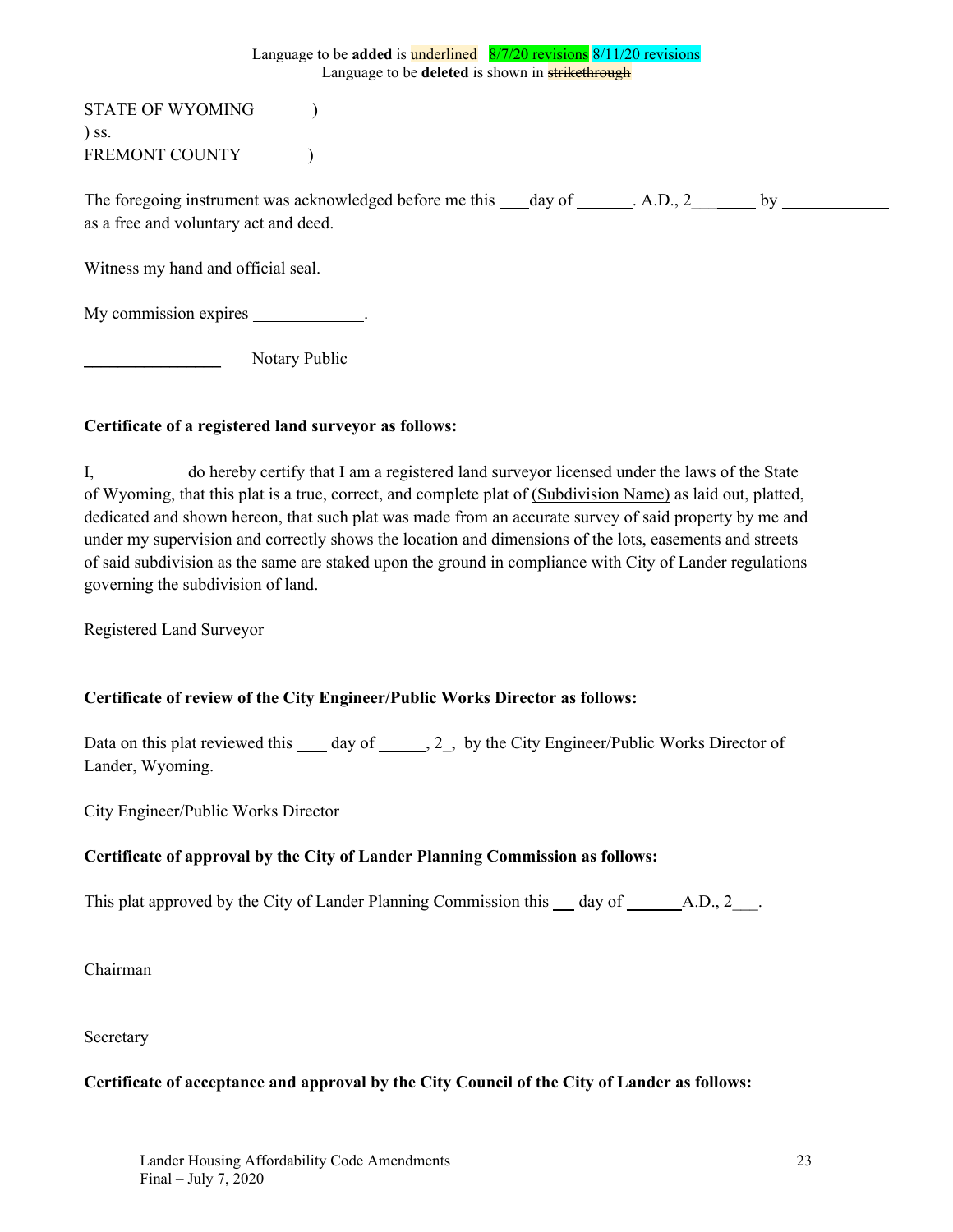Approved by the City Council of the City of Lander, Wyoming this  $\_\_\_day$  of  $\_\_\_\_A$ . A.D., 2

Mayor

City Clerk

.

,

 $\mathcal{L}_\text{max}$  , where  $\mathcal{L}_\text{max}$ 

### **Certificate for recording by the County Clerk and Recorder as follows:**

This plat was filed for record in the Office of the Clerk and Recorder at o'clock .m.,

2<sub>\_,</sub> and is duly recorded in Plat Cabinet \_\_\_\_\_, Page no. \_\_\_\_\_ Document.

County Clerk and Recorder/Deputy Clerk

- (7) The Final Plat shall be accompanied by the total amount of the Final Plat fee.
- (8) After receipt of the Final Plat, the City Administration shall review the submittal for completeness and for conformance with the approved Preliminary Plat. The City Administration may refer copies of the Final Plat to and seek comment from other officials and agencies. Any such comments should be made known to the City Administration within fourteen (l4) days after the date of submittal of the Final Plat.
- (9) The Final Plat shall be scheduled for consideration of the Planning Commission at its next regular meeting after the minimum fourteen (l4) day review period. After due deliberation, the Planning Commission shall approve, conditionally approve or disapprove the Final Plat. Approval of a Final Plat by the Planning Commission shall remain effective for twelve (l2) calendar months.
- (10) The developer shall be notified of the action of the Planning Commission. If the Plat is disapproved, the developer may request a hearing before the Board of Adjustment, according to the provisions of 4-9-3.2 if these regulations.
- (11) A complete Final Plat submittal shall consist of the Final Plat and all required supporting materials. Prior to, or upon receiving notification of approval of the Final Plat by the Planning Commission, the developer shall submit the following supporting material relating to the Final Plat to the City Administration:
	- (a) A Final Plat checklist on standard forms provided.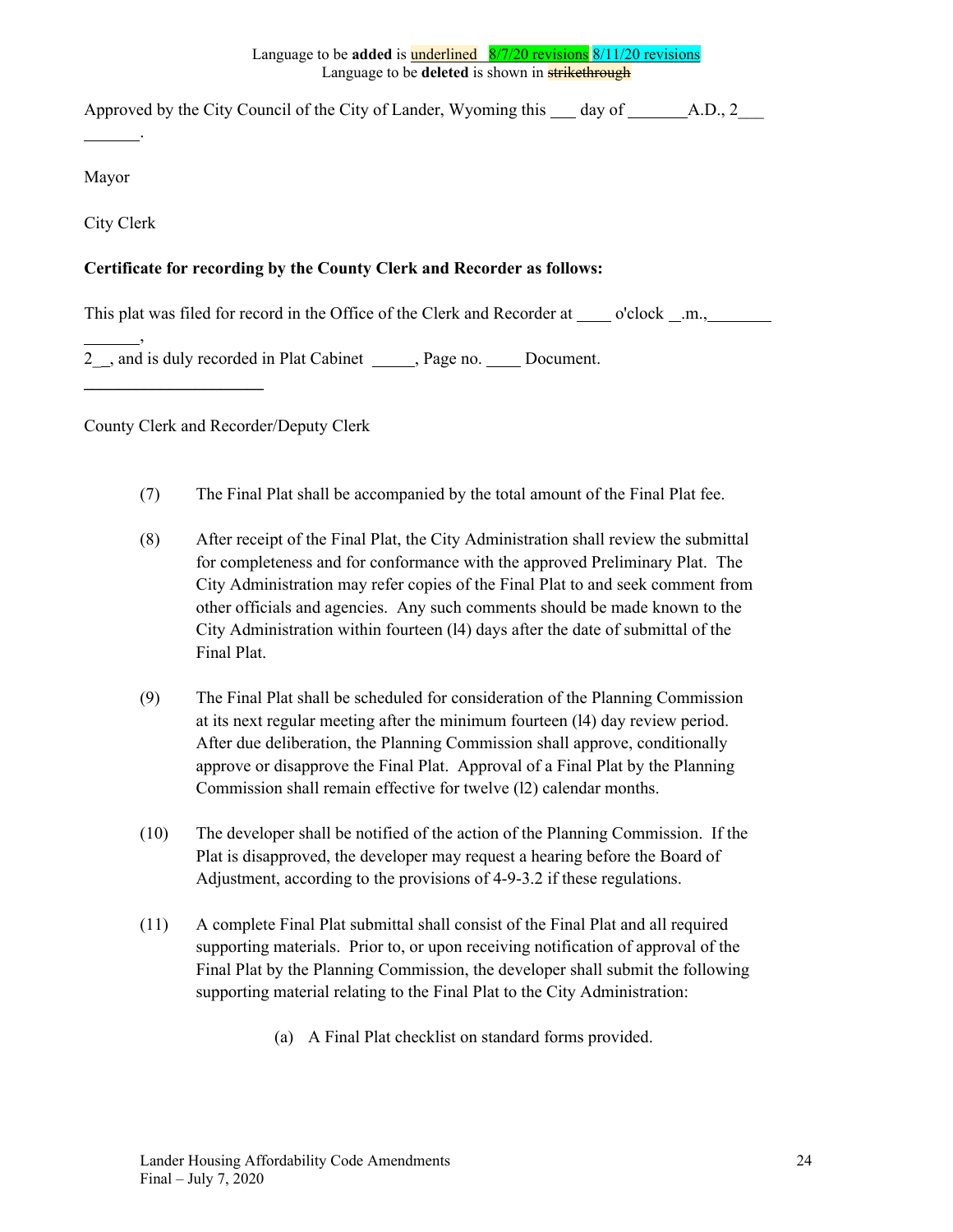- (b) Drawings and specifications as prescribed by the City Engineer/Public Works Director, showing over lot grading and the size, location and type of water, sewer and drainage lines and facilities.
- (c) A State of Wyoming Department of Environmental Quality permit for utilities where required.
- (d) Profiles, cross sections, plans and specifications of roads, streets and bridges as required by the City Engineer/Public Works Director.
- (e) If access to the subdivision or any part thereof must be gained across property outside of the subdivision, a certified copy of an appropriate recorded instrument granting the right of public access shall be submitted.
- (f) When applicable, a warranty deed conveying to the City of Lander or other appropriate public agency any public lands other than streets, alleys or easements shown on the Final Plat, and title insurance on the subject parcel.
- (g) Payment of any fees in lieu of public land dedication, or any initial payment and payment schedule keyed to subdivision development.
- (h) Evidence satisfactory to the City Council that the subdivided land is free of all encumbrances and that the person who offers any part of the subdivision for sale or who solicits any offers for the purchase thereof, directly or through agents, may convey merchantable title, subject only to noted reservations or restrictions of record but free of encumbrances and subject only to a proportionate share of real property taxes or assessments charged or assessed for the year in which any such sale may be legally effected; or that binding arrangements have been made by the person who offers any part of the subdivision for sale, directly or through an agent, to assure purchasers of any part of the subdivision that upon full payment of the purchase price a warranty deed can and will be delivered conveying merchantable title subject only to a proportionate share of such taxes and assessments thereon as may be levied or assessed for the year in which such sale may be legally effected.
- (i) The developer will provide a "Subdivision Guarantee" that is obtained through a valid Title Insurance Company and which verifies the names on the dedication of the plat. This guarantee will state ownership and encumbrances of the land that is to be subdivided.
- (j) If the developer proposes to utilize adjoining property for any right-ofway or easement, the developer shall provide copies of binding and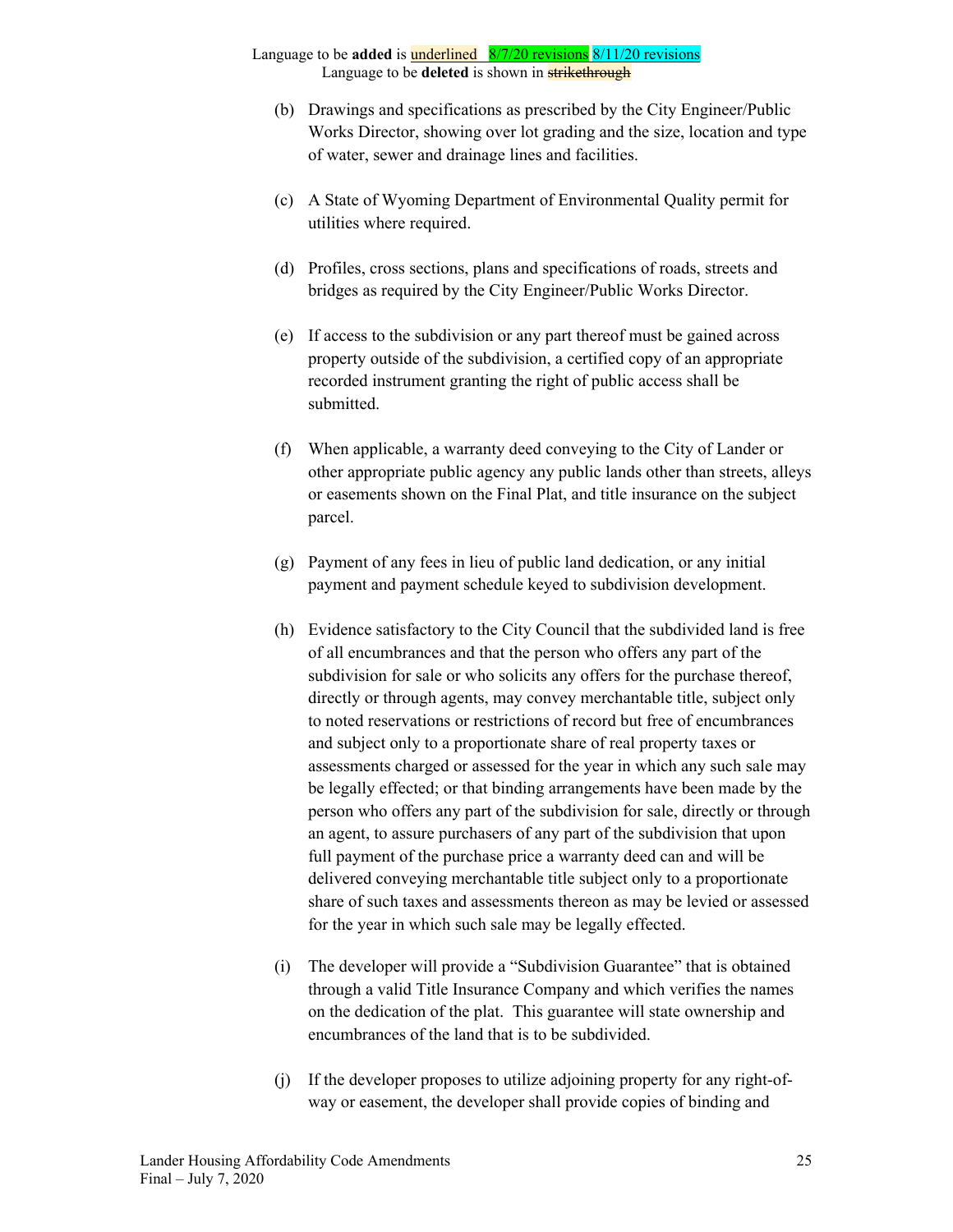recorded rights-of-way and easements from each property owner over whose land such services shall extend with all rights-of-way and easements having a width of not less than twenty (20) feet.

- (k) The original of a brief disclosure statement to be placed on file with the County Clerk pointing out any hazards or problems associated with all or any part of the subdivision. The disclosure statement will note difficult soil conditions, high water tables, excessive slopes or other conditions which might have an adverse impact on the uses intended for the subdivided land. The words in capital letters "DISCLOSURE STATEMENT ON HAZARDS OR PROBLEMS ASSOCIATED WITH THIS SUBDIVISION ON FILE WITH THE COUNTY CLERK" shall appear on all offers, solicitations, contracts, agreements, and plats relating to the subdivision. Neither the City, nor its employees, agents, commissions, or consultants shall in any way guarantee the reliability of the information contained in the statement but shall make copies available to interested parties upon request.
- (l) A performance and payment bond, an irrevocable letter of credit, funds in escrow or other appropriate commitment to guarantee the complete and timely development of any facilities or improvements which is the developer responsibility. The commitment shall be for one hundred twenty-five (125) percent of the cost of improvements as estimated by the developer licensed professional engineer and approved by the City Engineer/Public Works Director.
- (12) Upon receipt of all required supporting materials to the Final Plat, City Administration shall review them for completeness to determine whether a complete Final Plat submittal has been made and shall refer material to appropriate agencies for review and comment. Upon being notified of the comments and any necessary approvals of reviewing agencies, the City Administration shall forward the Final Plat, comments, and approvals of reviewing agencies, pertinent supporting materials and the recommendations of the Planning Commission to the City Council. Incomplete Final Plats or Final Plats for which necessary approvals have not been secured shall not be forwarded to Council for action.
- (13) Within a reasonable time after receiving the recommendations of the Planning Commission along with the Final Plat and accompanying materials, the City Council shall either approve the Final Plat, or disapprove the Final Plat and notify the developer of the conditions to be met to gain approval. If a disapproved Final Plat is modified and resubmitted to the City Council at a later date for their consideration, the Council may require the concurrent submittal of an updated ownership and encumbrance report or title opinion.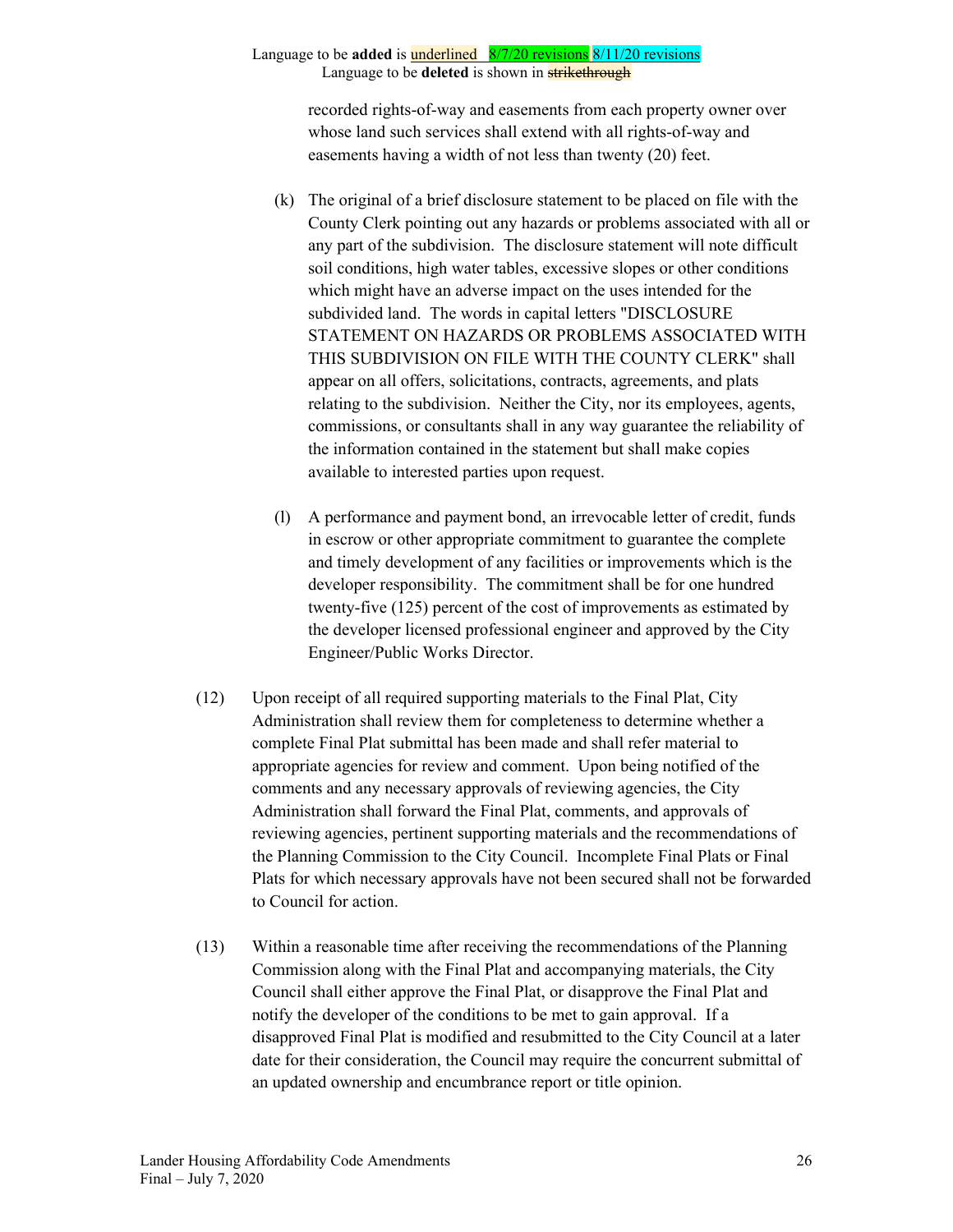- (14) Upon approval by the City Council of the Final Plat, the developer shall be notified to submit payment for the recording fee to the City Administration who shall transmit the developer recording fee and the fully approved and executed Final Plat to the County Clerk and Recorder for the filing of the Final Plat among the official records of the County.
- (15) As an alternate procedure and at the request of the developer, the City Council may approve a Final Plat and instruct the City Administration to withhold the approved Final Plat from recording for a period of time to allow the developer to install all of the required public improvements according to the plans and specifications approved by the City Engineer/Public Works Director. This procedure, when approved by the Council, shall be in lieu of the guarantees for installation of improvements as set forth in  $4-9-4.3$  (11)(i) of these regulations. An executed standard contract as approved by the City Attorney regarding installation of improvements shall still be submitted with the Final Plat. The contract shall require that all improvements be completed no later than twentyfour (24) months from the date the Final Plat was approved by the City Council. If required by the City Engineer/Public Works Director, the developer shall also submit with the Final Plat a signed and acknowledged instrument in recordable form dedicating to the City those easements shown on the plat which may be needed in advance of the plat being recorded. The developer shall also agree to cooperate with the City Engineer/Public Works Director in the necessary inspections of the construction of subdivision improvements. When the completed improvements are inspected and approved by the City Engineer/Public Works Director and, if proposed for City maintenance, accepted by the City, the plat shall be recorded and the sale of lots may proceed according to the approved and recorded plat. The City Council may repeal the approval of the plat should the developer fail to meet the terms of the contract.
- (16) Building permits shall not be issued until all public improvements have been installed, approved by the City Engineer/Public Works Director and accepted by the City Council. However, the developer may appeal to the City Council to allow the issuance of building permits only if the developer can demonstrate that he is proceeding in good faith and has, at a minimum, installed sewer and water lines as well as has a suitable temporary street surface as determined by the City Engineer/Public Works Director. Certificates of occupancy shall not be issued until all public improvements have been installed, approved by the City Engineer/Public Works Director and accepted by the City Council.

### **4-9-5 Minor Plats**

(1) For subdivisions consisting of five lots or less, where street dedications are not required, and/or on the determination of the City Administration**,** the developer may proceed directly to the preparation of the Final Plat. The City Administration shall designate those information requirements from the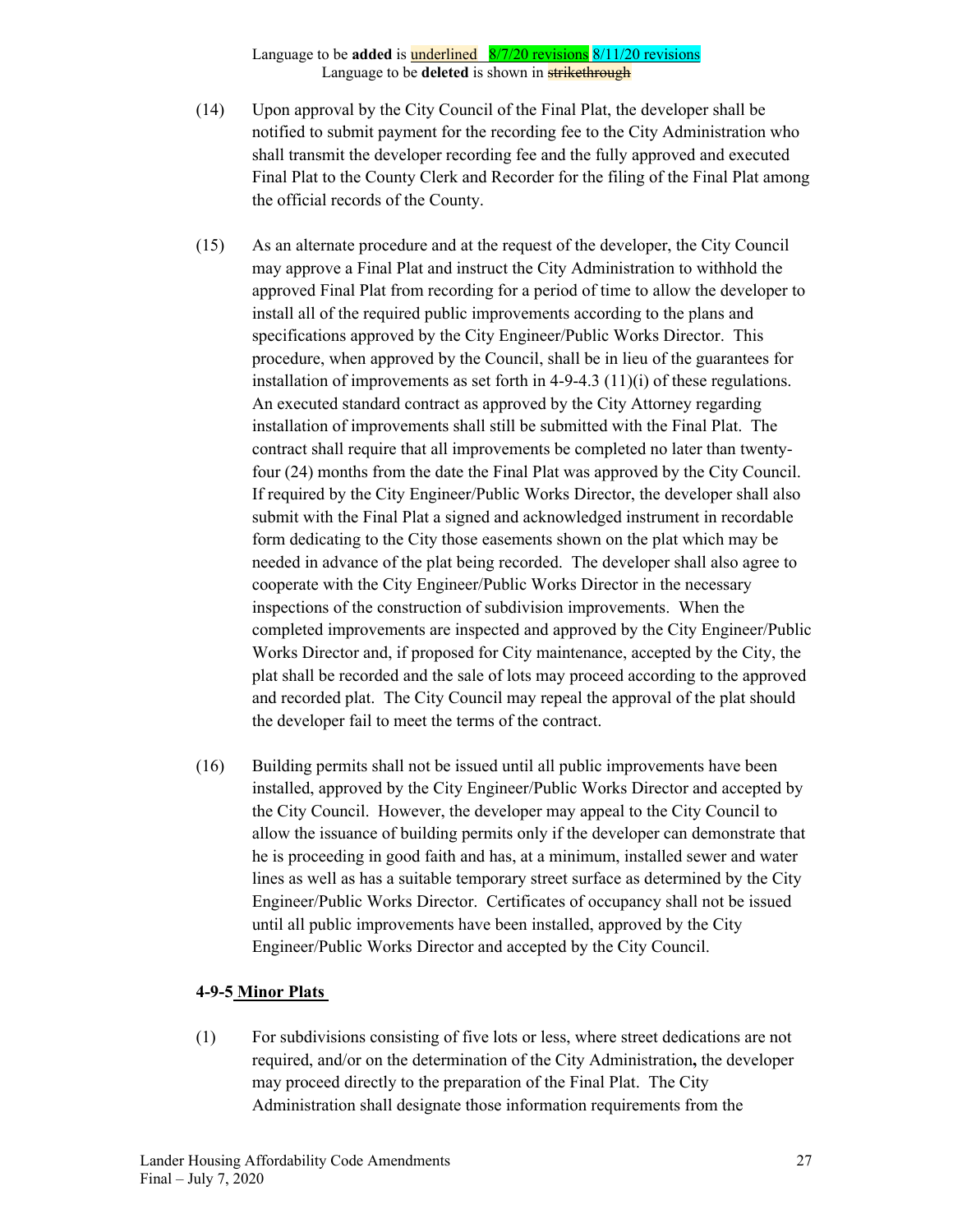preliminary and final plat processes that will be necessary for the Planning Commission to adequately evaluate the subdivision.

### **4-9-6 Corrected Plats, Replats and Re-subdivisions**

- (1) Corrected Plats
	- (a) If, after the approval and recording of a Final Plat, errors are found in the language or numbers on the recorded Plat, the developer shall file a properly signed, corrected or revised original mylar or linen with the City Administration. The Plat shall be noted CORRECTED PLAT under the name of the subdivision. Notations shall be made on the face of the Plat listing all corrections made and the book and page numbers where the original plat was recorded. The City Administration shall review the Plat for correction, secure the signatures of the proper public officials on the corrected plat and present the plat to the City Council for the reaffirmation of their approval and to the County Clerk for recording. The recording of the corrected plat shall void the incorrect original plat and the County Clerk shall note VOID across the face of the incorrect plat.
- (2) Replats
	- (a) If, after the approval and recording of a Final Plat, a developer wishes to modify the location of lot lines on a part or all of the recorded plat, and if there is no change in the location or size of the dedicated streets, the developer shall submit a new Final Plat drawing the revised lot arrangement. The City Administration shall determine which of the required supporting documents shall be resubmitted with the revised Final Plat. The plat shall be marked under the name of the subdivision, REPLAT and shall be processed as a Final Plat.
- (3) Re-Subdivision
	- (a) If, after the approval and recording of a Final Plat, a developer wishes to change the street layout, add lots, or add un-platted land to a part or all of the platted area, the resulting subdivision shall be treated as a new submittal with both a Preliminary Plat and a Final Plat required. Based on the currency of the information submitted with the original plat, the City Administration shall determine which of the required supporting documents must be resubmitted. The subdivision shall be identified as the existing name of the Subdivision, RESUBDIVISION.

### **4-9-7 Planned Unit Development (PUD)**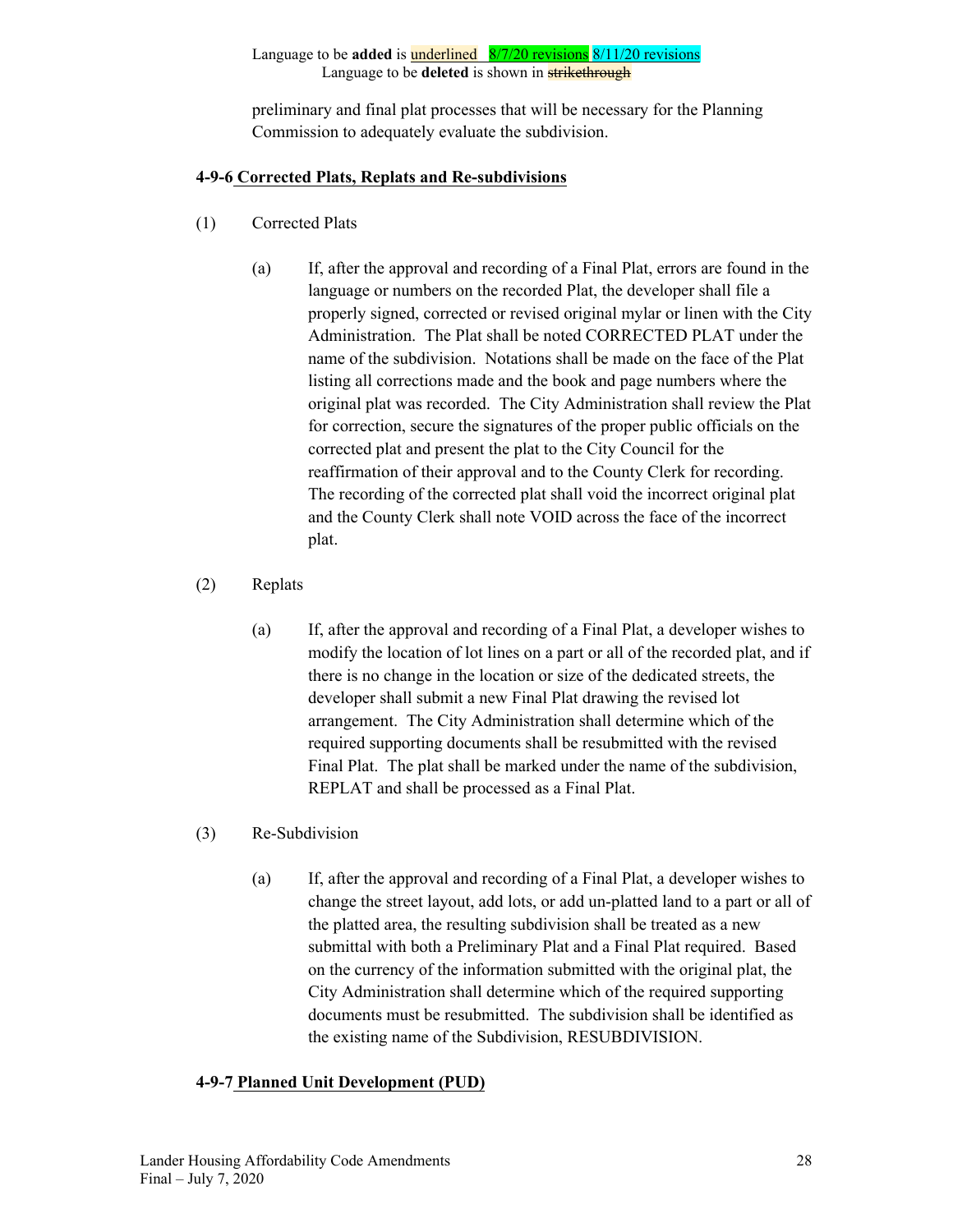#### **4-9-7.1 Intent**

- (1) This chapter for planned unit developments (PUD) is intended to provide for the growing demand for housing of all types and designs and for necessary supportive commercial facilities conveniently located to such housing, to create functional and attractive development, to minimize adverse impacts, and to ensure that projects will be assets to the community. It is the purpose of this chapter:
	- (a) To promote and permit flexibility that will encourage innovative and imaginative approaches in land development and renewal which will result in a more efficient, aesthetic. desirable and economic use of land while maintaining density and intensity of use consistent with the applicable adopted plans, regulations and policies of the city.
	- (b) To promote development within the city that can be conveniently, efficiently and economically served by existing municipal utilities and services or by their logical extension.
	- (c) To promote design flexibility including placement of buildings, use of open space, pedestrian and vehicular circulation systems to and through the site and off-street parking areas in a manner that will best utilize potential on-site characteristics such as, topography, geology, geography, size and proximity;
	- (d) To provide for the preservation of historic or natural features where they are shown to be in the public interest, including but not limited to such features as: drainage ways, flood plains, existing topography or rock outcroppings, unique areas of vegetation, historic landmarks or structures;
	- (e) To provide for compatibility with the area surrounding the project site.
	- (f) To provide for usable and suitably located open space such as, but not limited to, bicycle paths, playground areas, park-yards, tennis parks, swimming pools, planned gardens, outdoor seating areas, outdoor picnic areas, and similar open space;
	- (g) To minimize adverse environmental impacts of development.
	- (h) To improve the design, quality and character of new development.

### **4-9-7.1 General**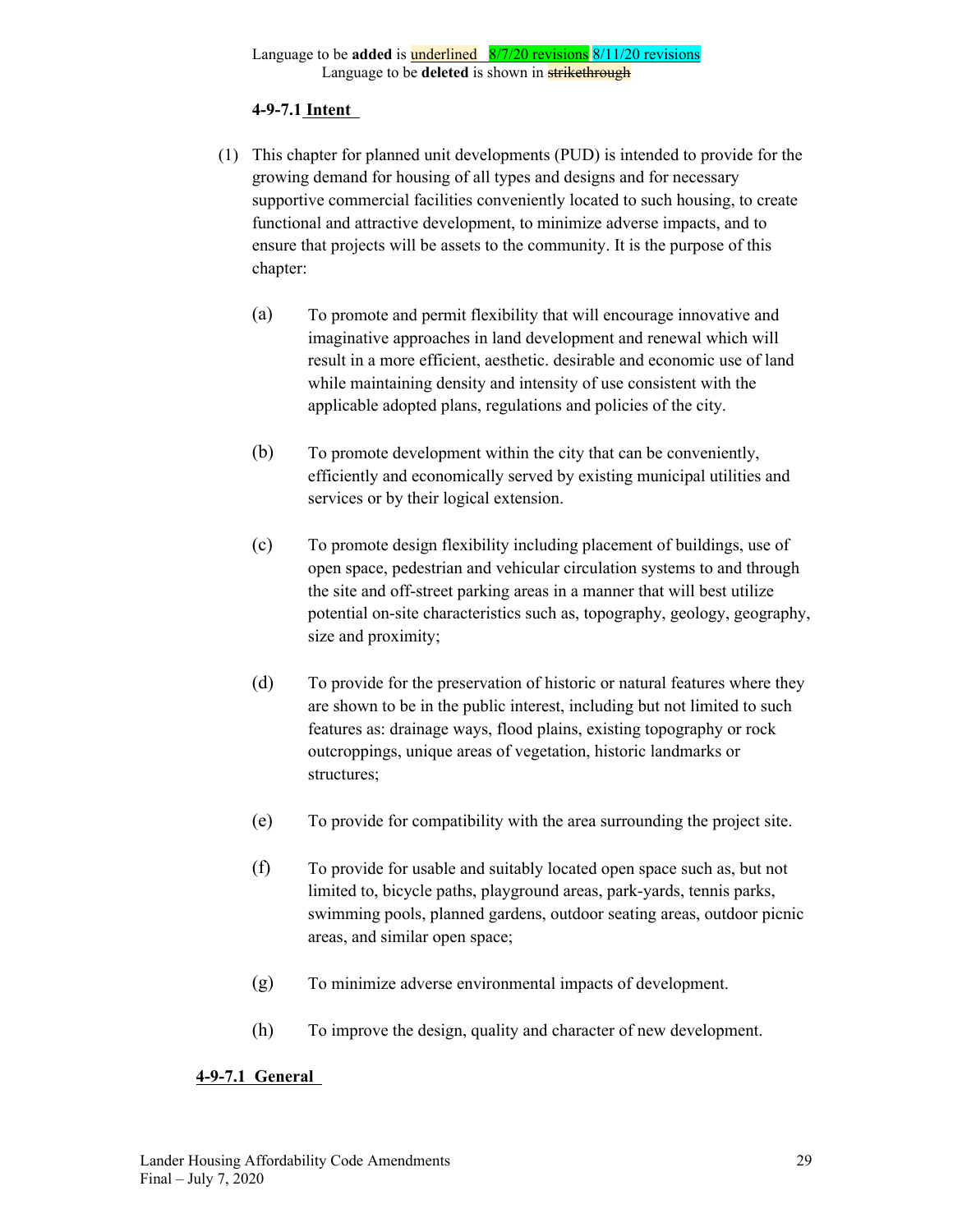- (1) A planned unit development shall be consistent with the statement of purpose for planned unit development and the following criteria:
	- (a) Density
		- i. The maximum gross density of the PUD is based on the zone in which it is located. Actual density shall be computed by dividing the total number of dwelling units of the Planned Unit Development by the total acres of the development. The density for portions of the PUD may exceed the maximum gross density for the underlying zone as long as the maximum gross density for the entire PUD does not exceed the maximum gross density allowed in that zone, as described in ii below. The net density of the particular phase of the PUD shall be the number of dwelling units divided by the acreage of the phase. The total acreage shall be that area contained in the planned development application and include all proposed streets, common area, public parks and dwelling sites and similar areas within the proposed development. When such computation ends with more than 0.5 of a dwelling unit, the maximum density will be increased to the next whole number.
		- ii. The maximum density shall be based on the applicable zoning designation as follows:

| Zone  | <b>Maximum</b> | Zone  |
|-------|----------------|-------|
|       | <b>Density</b> |       |
|       |                |       |
| $R-1$ | 4              | $R-1$ |
|       | residential    |       |
|       | units per      |       |
|       | gross acre.    |       |
| $R-2$ | 10             | $R-2$ |
|       | residential    |       |
|       | units per      |       |
|       | gross acre.    |       |
| $R-3$ | 18             | $R-3$ |
|       | residential    |       |
|       | units per      |       |
|       | gross acre.    |       |
| $R-5$ | 44             | $R-5$ |
|       | residential    |       |
|       | units per      |       |
|       | gross acre.    |       |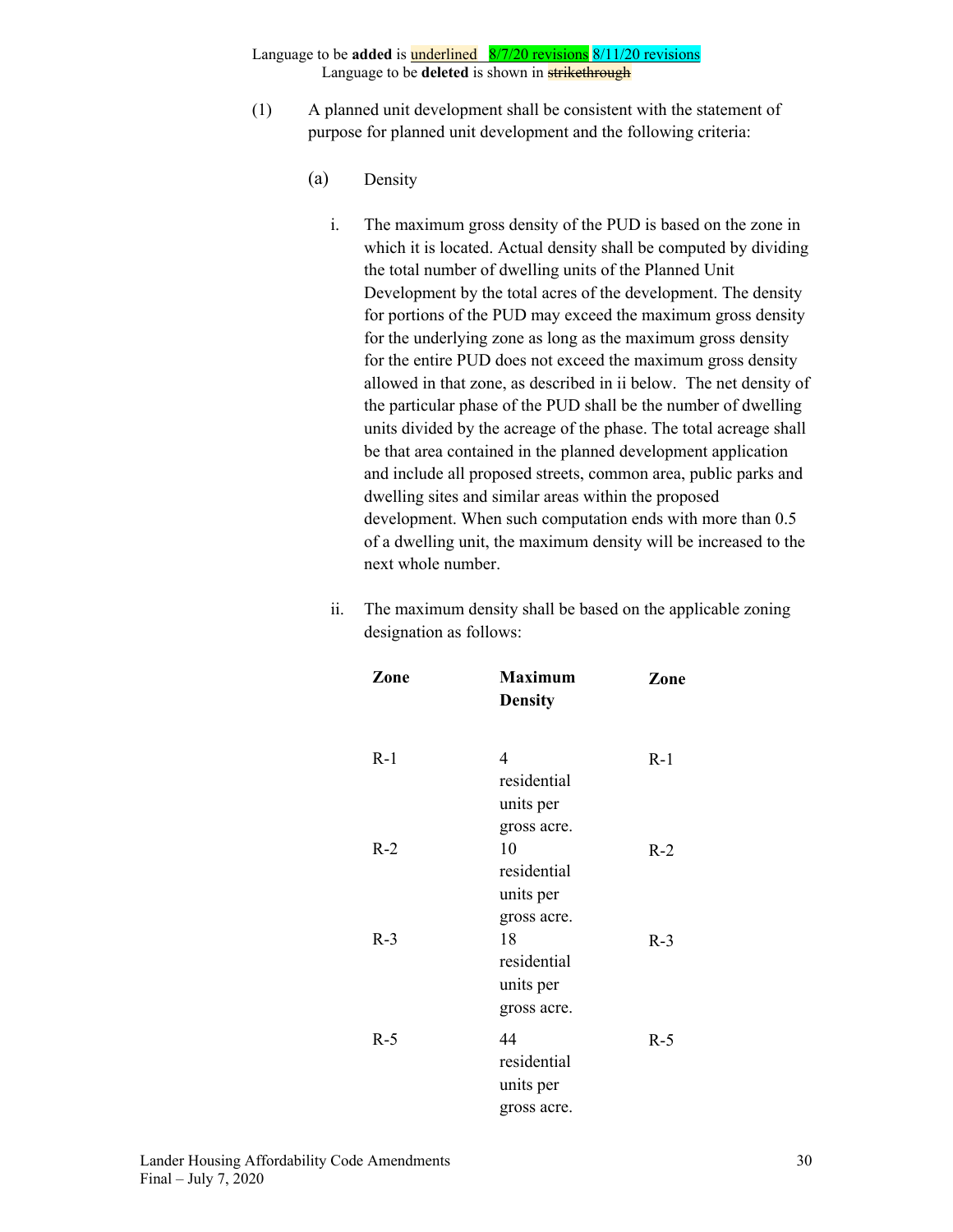- iii. For PUDs in the General Commercial District, the maximum density allowed would be the same as the R-3 zone: eighteen residential units per acre.
- (b) Density bonuses may be awarded as set forth in 4-9-7.10.
- (c) Ownership.
	- i. Each application shall be signed by the owners of all the property to be included in the planned unit development. At the time of filing any final development plan under this chapter, the owner shall file a recordable agreement between the owner and the city in the office of the county clerk providing for a mandatory homeowners' association when ownership of the property is divided. When used in this chapter, the term "developer" means the same as "owner."
- (d) Common Areas.
	- i. Before final plan approval, the developers shall specify the manner of holding title to common areas or facilities of joint use.
	- ii. Such areas and facilities shall be retained in title by the developers of the planned unit development or deeded to an organization composed of all owners in the development.
	- iii. The method used by the developers is subject to approval by the city attorney.
- (e) Standards.
	- i. Planned unit developments shall meet the use and development standards in 4-9-7.11 and all use and development standards and requirements in this code. Where the standards and requirements of this chapter conflict with the requirements of other earlier enacted sections of this code, the provisions of this chapter shall apply.
- (f) Permitted Uses.
	- i. Except as otherwise permitted or restricted, all uses permitted in the R-1, R-2, R-3 and R-5 districts are permitted in a PUD provided that any commercial uses proposed for the PUD must meet the satisfaction of the City Administration and that such uses, if any, shall not change, injure, or destroy, temporarily or permanently, the predominantly residential character of the PUD.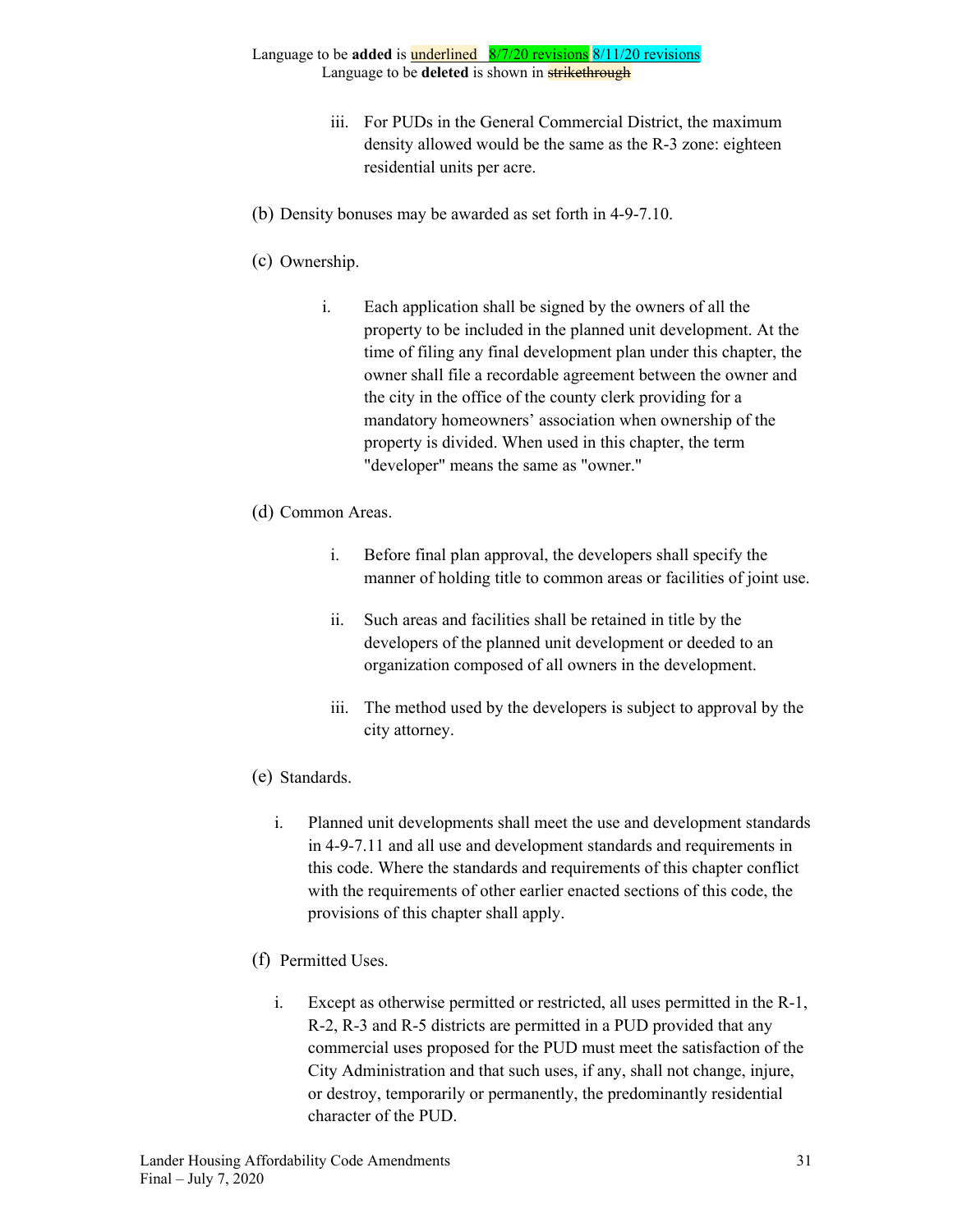### **4-9-7.2 Procedures**

- (1) Conceptual development plan.
	- (a) The developer may request an informal review of a conceptual plan for a development by representatives of the City Administration**,** public works department, water/wastewater department, fire department and building division.
	- (b) Developers seeking a conceptual plan review shall submit the items required in 4-9-7.7 no less than fourteen (14) days before the developer wishes to have a conceptual plan meeting.
	- (c) Neither the developer nor the city is bound by any conceptual plan review.
- (2) The Preliminary Development Plan.
	- (a) Not less than fifteen (15) business days before the regular Planning Commission meeting at which the developer wants a Preliminary development plan to be considered, the developer shall file a Preliminary development plan with the city clerk's office. The Preliminary Development Plan shall be considered as filed with the Planning Commission on the date of the Planning Commission meeting at which it is presented.
	- (b) Before the Planning Commission makes a recommendation on a Preliminary Development Plan, it shall hold a public hearing giving the same notice as required for a Preliminary Plat as defined in the City of Lander Subdivision Rules and Regulations.
	- (c) After the hearing on the Preliminary Development Plan, the Planning Commission shall either recommend to the city council (1) preliminary approval of the plan as submitted; (2) preliminary approval subject to specified conditions not included in the plan submitted, or (3) denial of preliminary approval. At the developer's request, action may be postponed.
	- (d) Before taking action, the City Council shall hold a public hearing on the Preliminary Plan. The city council shall cause notice of such hearing to be given at least fifteen days in advance of the hearing in a newspaper of general circulation in the city. The owner of the property for which the PUD is sought, and all owners of property located within 140 feet of the subject property, excluding streets and alleys, shall be sent a notice of the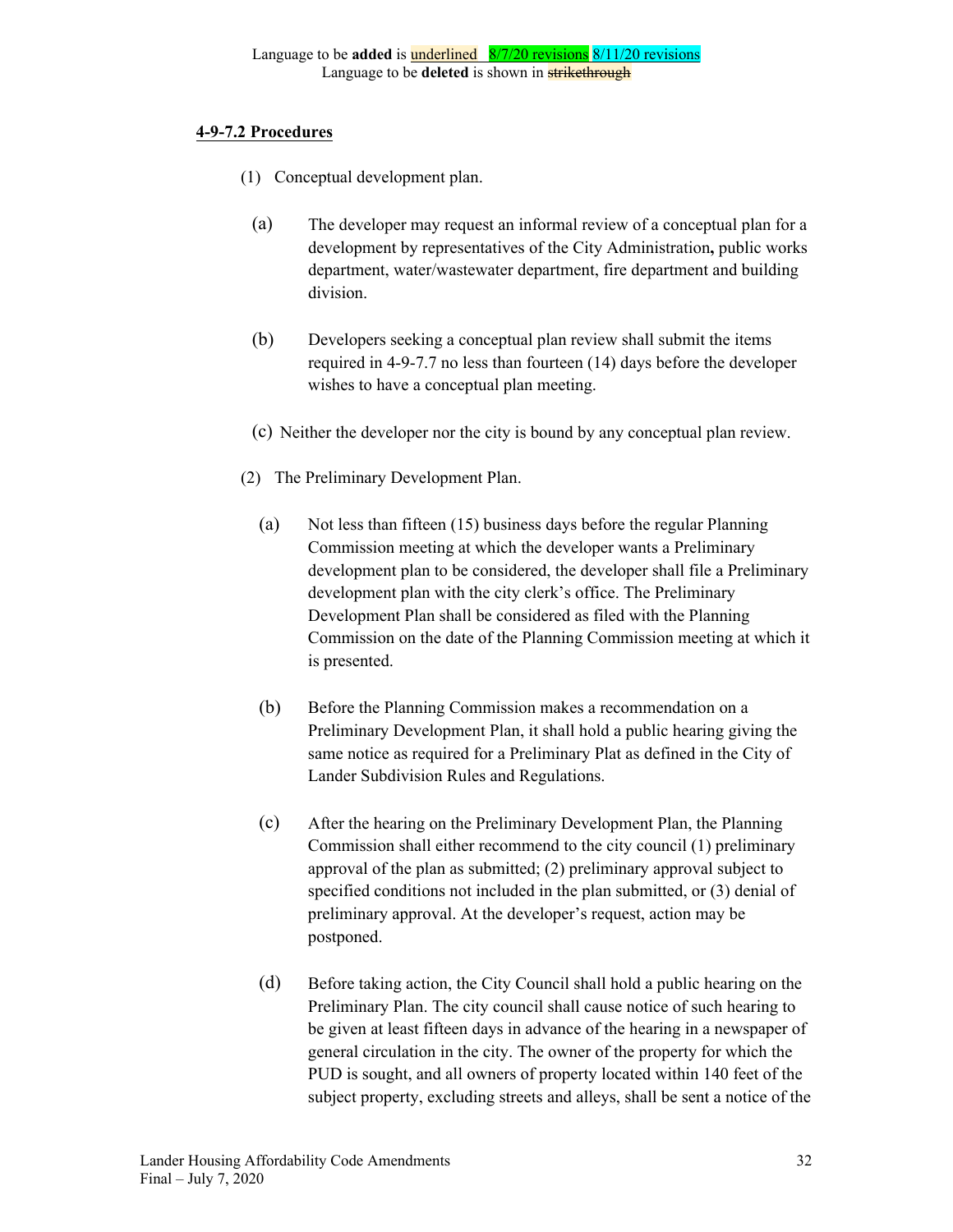public hearing by first class mail using either the street address or the address of record in the office of the county assessor.

- (e) Following the public hearing, the city council shall act on the recommendation of the Planning Commission concerning the Preliminary Development Plan within thirty days after the plan is formally presented to the council. The city council shall determine whether the Preliminary Development Plan shall be approved, approved with conditions or disapproved and shall cause notice of its decision to be given to the developer. At the developer's request, action may be postponed.
- (f) If a Final Plan has not been recorded, as provided by 4-9-7.5, five years after the date of approval of the Preliminary Plan and plat by the City Council, or from the recording date of the last Final Plan, whichever is later, the Preliminary Plan and Plat shall become null and void and of no further force and effect.

### **4-9-7.3 Status of Preliminary plan after approval**

- (1) An approved Preliminary Plan shall operate as a Plat of the Planned Unit Development for recording purposes.
- (2) A plan which City Council has given Preliminary approval as submitted, or which has been preliminarily approved with conditions (and provided that the developer has not defaulted nor violated any of the conditions of Preliminary approval) shall not be modified or revoked nor otherwise impaired by action of the City Council pending an application or applications for final approval, without the consent of the developer; provided that an application for final approval is filed, or in the case of phased development, provided that applications are filed within the time or times specified in the granting of Preliminary approval.
- (3) If a developer chooses to abandon a plan that has been given Preliminary approval he or she may do so before final approval by a signed notice delivered to the City Clerk's office in writing.
- (4) If the developer fails to file an application or applications for final approval within the required time period, the approval shall be deemed to be revoked, and the Preliminary development plan shall be null and void.
- (5) Substantial or significant changes in the planned unit development as determined by the Planning Commission shall be made only after rehearing and re-approval of the Preliminary plan.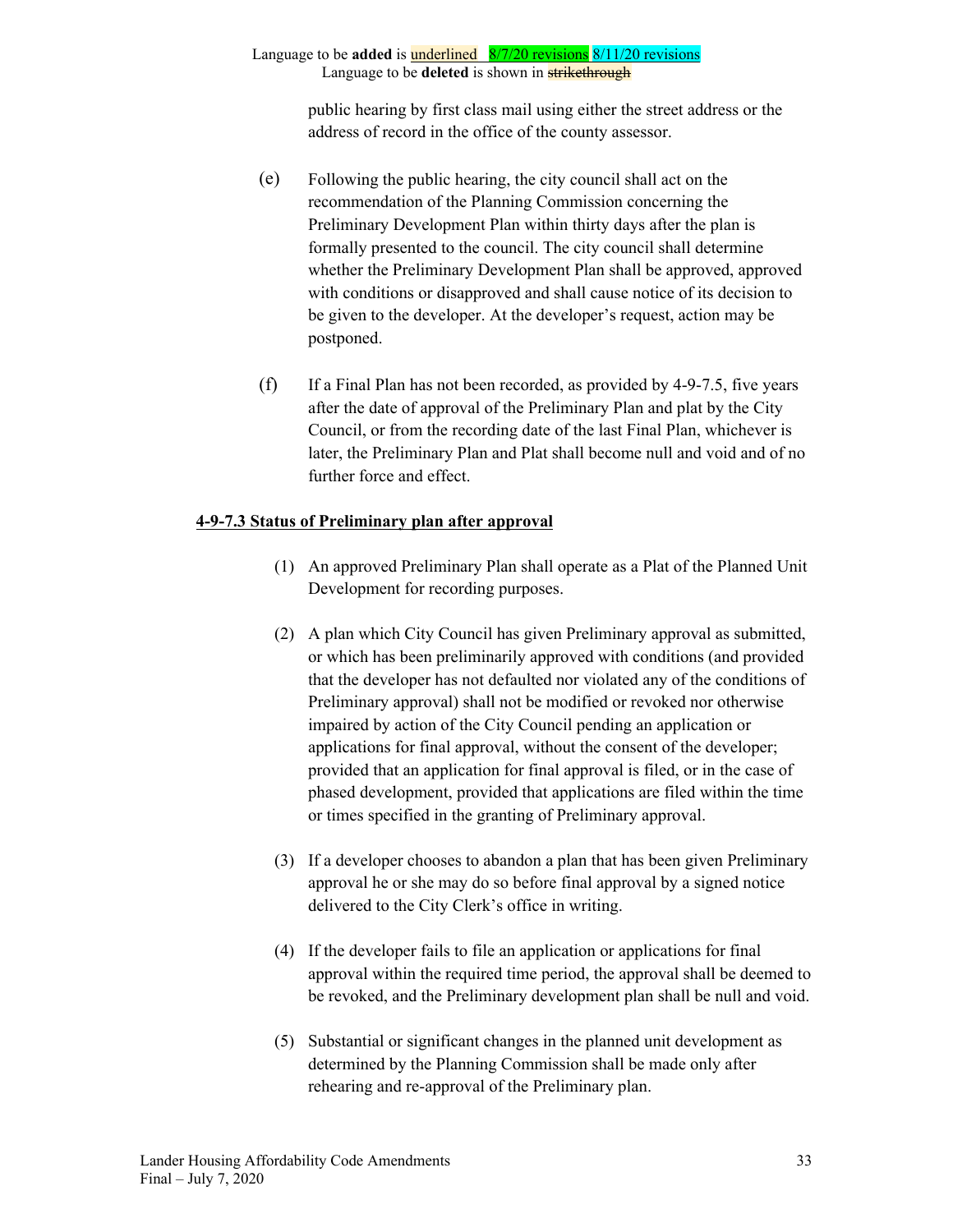#### **4-9-7.4 Filing of statement**

- (1) Within fifteen business days after approval of a preliminary development plan by the city council, the developer City Administration shall file in the office of the County Clerk the properly executed and signed documents. A statement that such a plan has been filed with the Planning Commission and has been approved and that such planned unit development is applicable to certain specified legally described land and that copies of the plan are on file with the City Clerk. Such statement filed in the office of the County Clerk shall specify the nature of the plan, the proposed density or intensity of land use and other pertinent information sufficient to notify any prospective purchasers or users of the land of the existence of such a plan. The recorded statement shall specify that the Preliminary development plan shall become binding upon all successors and assigns unless amended in conformance with this ordinance. The recorded statement shall also state that substantial or significant changes in the planned unit development shall be made only after rehearing and re-approval of the Preliminary plan. The developer shall be responsible for all costs incurred in filing the statement.
- (2) Before filing an application for final approval, the developer shall provide the City Clerk with a copy of such recorded statement.

#### **4-9-7.5 The final development plan**

- (1) At the risk of the developer, the Preliminary and final development plans may be filed concurrently for review.
- (2) After receiving notice of the action of the City Council approving the Preliminary development plan, if a developer desires to proceed, he or she shall file the final development plan with the City Administration not less than 21 business days before the regular Planning Commission meeting at which the developer wants a final development plan to be considered. The final development plan shall be considered officially filed with the Planning Commission on the date of the Planning Commission meeting at which such plan is presented.
- (3) A public hearing on the application for final approval of the plan or part thereof shall not be required provided that the plan or part thereof submitted for final approval is in substantial compliance with the plan given Preliminary approval as determined by the City Administration. The burden shall be upon the developer to show the Planning Commission good cause for any variation between the plan as preliminarily approved and the plan as submitted for final approval.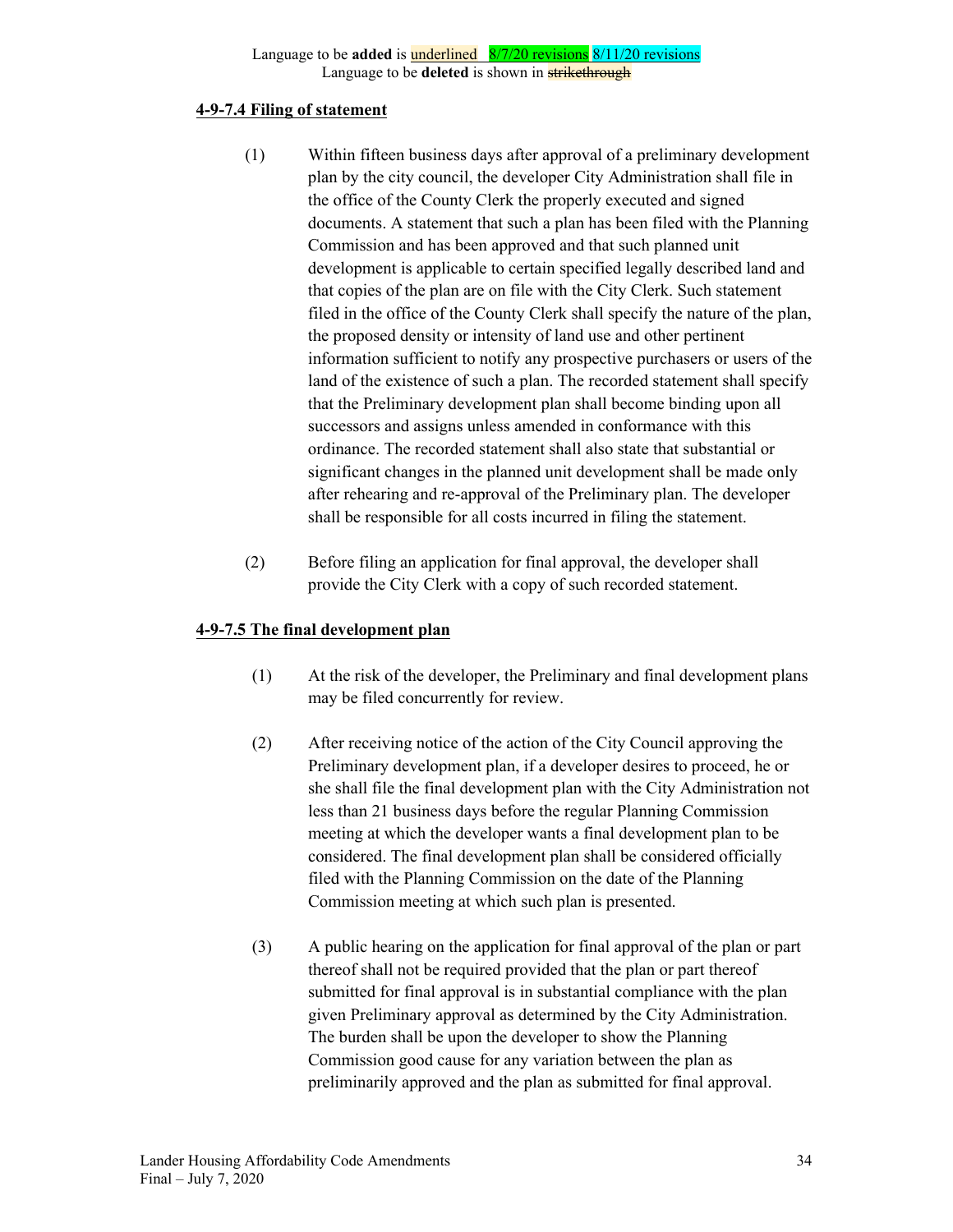- (4) The Planning Commission shall act on the final development plan within thirty days after official filing, unless the time is extended by agreement with the developer.
- (5) The Planning Commission shall recommend to the City Council whether the final development plan be approved, approved with conditions or disapproved. If recommended for approval, the chairman of the Planning Commission shall affix his or her signature to the plan. If disapproved, the Planning Commission shall cause the reason for the refusal to be given to the developer in writing within 30 business days of the decision.
- (6) The City Council shall act on the recommendation of the Planning Commission concerning the final development plan within thirty days after the Planning Commission recommendation is formally presented to the city council. If a final development plan is not in substantial compliance with the plan which received Preliminary approval, the City Council may refuse, after meeting with the developer, to grant final approval if the City Council finds that the final plan is not in the public interest. The City Council shall advise the developer in writing of the refusal, setting forth the reasons why one or more of the variations are not in the public interest.
- (7) A plan or any part thereof which has been given final approval by the City Council, shall be so certified upon the face of the final development plan by the mayor and filed in the office of the County Clerk. If the developer chooses to abandon a plan or portion thereof after it has been given final approval, he or she shall so notify the City Council in writing within 90 days. In the event the developer shall fail to commence the planned unit development within eighteen months after final approval has been granted, then such final approval shall terminate and shall be deemed null and void unless the time period is extended by the City Council upon written application by the developer shall record the approved final development plan, signed by the Mayor, in the office of the County Clerk within thirty days after the date of approval; otherwise, the approval of the City Council shall be deemed to have been withdrawn and the approval shall be null and void.

#### **4-9-7.6 Alterations of the final development plan**

- (1) The final development plan, as passed by the City Council, shall not be altered during the construction of the planned unit development, except as hereinafter set forth:
	- (a) Minor alterations in locations, setting, alignments, bulk of structures, placement or types of plant material, changes in grades, heights, or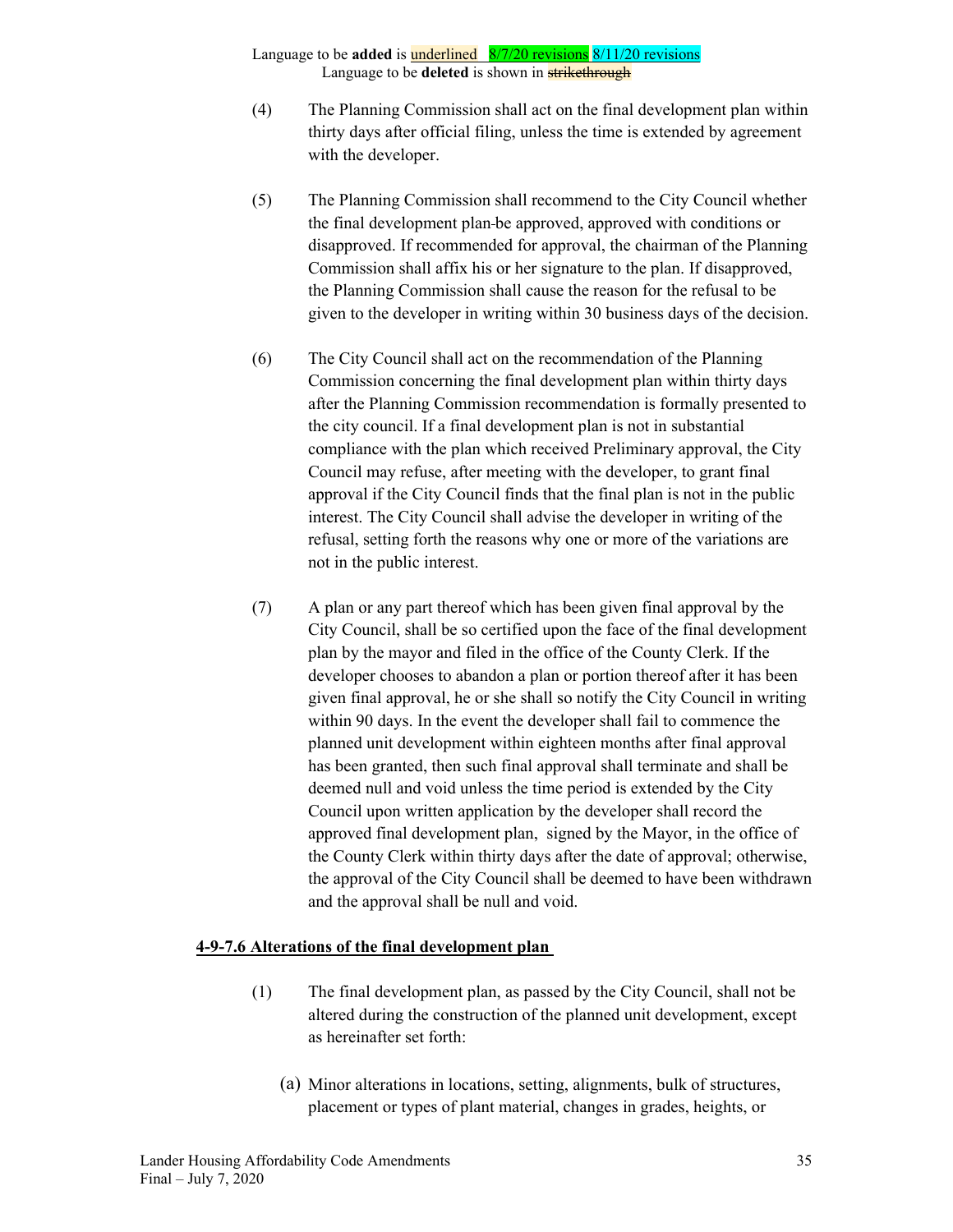character of structures, change by no more than five percent in the approved residential density of the proposed development, an increase by no more than five percent in the total number of bedrooms of the proposed development or other similar alterations may be authorized by the Planning Commission.

(b) All other alterations in use, intent, rearrangement of lots, realignment of major circulation patterns, density levels, provisions governing common or open space, or the ratio thereof, or any other alterations that, in the discretion of the City Administration office substantially change the planned unit development must be approved by the Planning Commission and passed by the City Council at public meetings for which public notice as required for the Preliminary development plan is given. The same type and quality of data shall be required as is necessary for the original final approval and passage.

### **4-9-7.7 Conceptual development plan submittal**

- (1) The conceptual development plan shall include:
	- (a) A drawing showing the proposed location of the boundaries of the planned unit development, uses of land, major streets, and significant features such as drainages, easements, steep slopes, floodplain, etc.
	- (b) A written statement regarding the developer's intent, the site conditions and characteristics, surrounding land uses, available community facilities and utilities.

### **4-9-7.8 Preliminary development plan submittal**

- (1) The Preliminary development plan may be submitted electronically with all of the information required on and filed with a Preliminary plat as set forth in the City of Lander Subdivision Rules and Regulations, except lot lines.
- (2) The Preliminary plan shall constitute a Preliminary plat.
- (3) In addition, the Preliminary development plan shall include three sets of the following:
	- (a) Written Documents:
		- i. Application forms.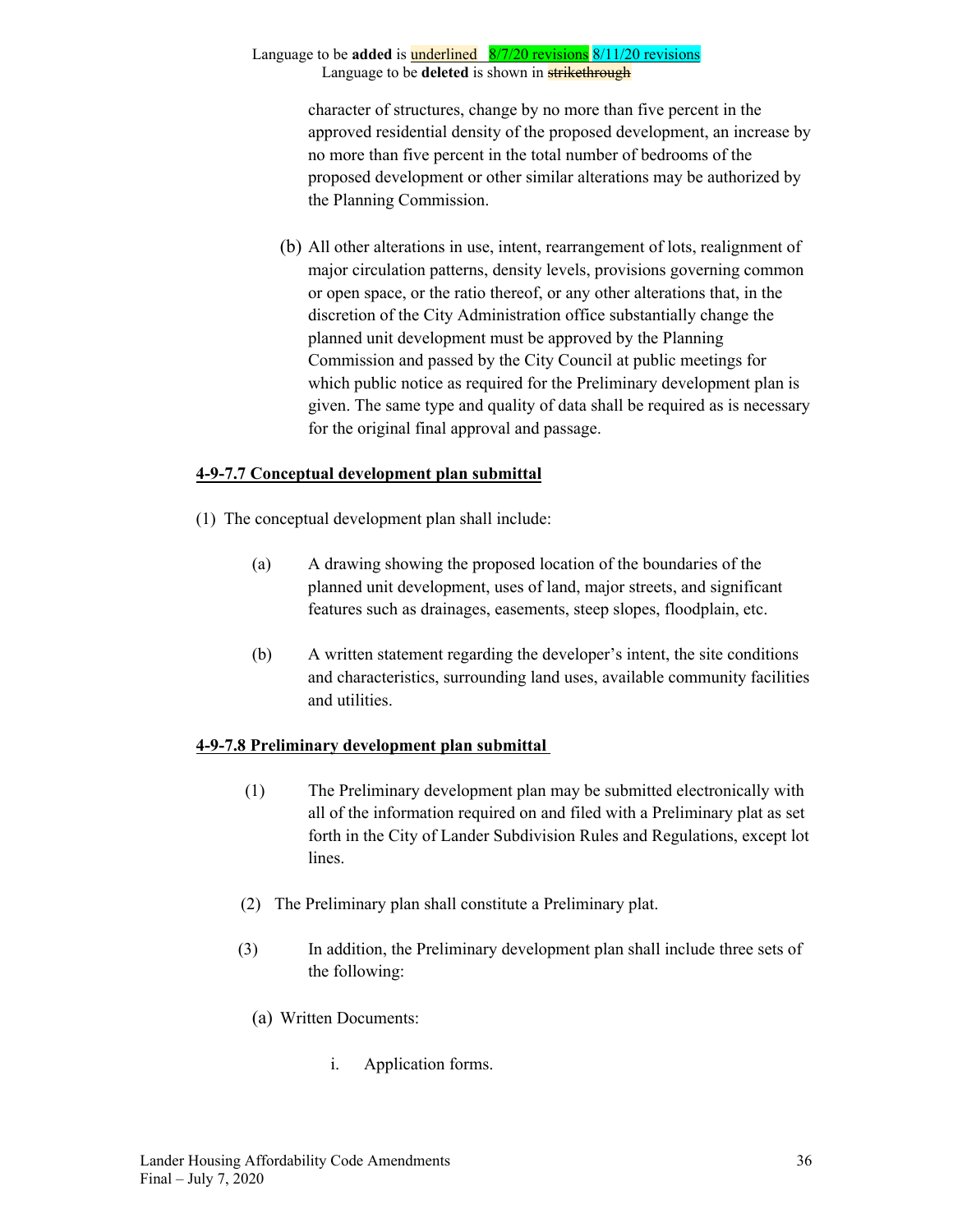- ii. A schedule showing the proposed time and sequence within which the applications for final approval of all portions of the planned unit development are intended to be filed. The development phases as shown on the schedule shall also be indicated on the plan. As part of the development time schedule each phase shall have a summary of the number of units of each type of use, the number of dwelling units, the acreage devoted to residential, nonresidential, commercial, recreation, open space, common space un-encroachable area, streets (both public and private), off-street parking, and other major land uses, density, public lands (existing and proposed), and the total number of acres contained in each development phase;
- iii. A summary of the total number of units of each type of use, number of dwelling units, the number of bedrooms per each type of use, the acreage devoted to all major land uses, the acreage of public lands and areas proposed for public ownership, the acreage of the total area proposed to be developed, and the overall net density of the development;
- iv. A statement as to the form of ownership proposed to own and maintain the common open space, recreation facilities, unencroachable area and any other area within the area proposed to be developed that is to be retained primarily for the exclusive use and benefit of the residents, lessees and owners of the planned unit development;
- v. A statement as to the substance of the covenants, grants of easements or other restrictions to be imposed upon the use of the land, buildings and structures, including proposed easements or grants for public utilities.
- vi. A statement specifying any variances, modifications, reductions and waivers of this code being requested as part of the plan approval and setting forth reasons why, in the opinion of the developer, such should be allowed.

### (b) Site Plan.

- i. Existing zoning.
- ii. The type and location of all existing structures including historically significant structures or sites, formally registered on federal or state lists of historic places.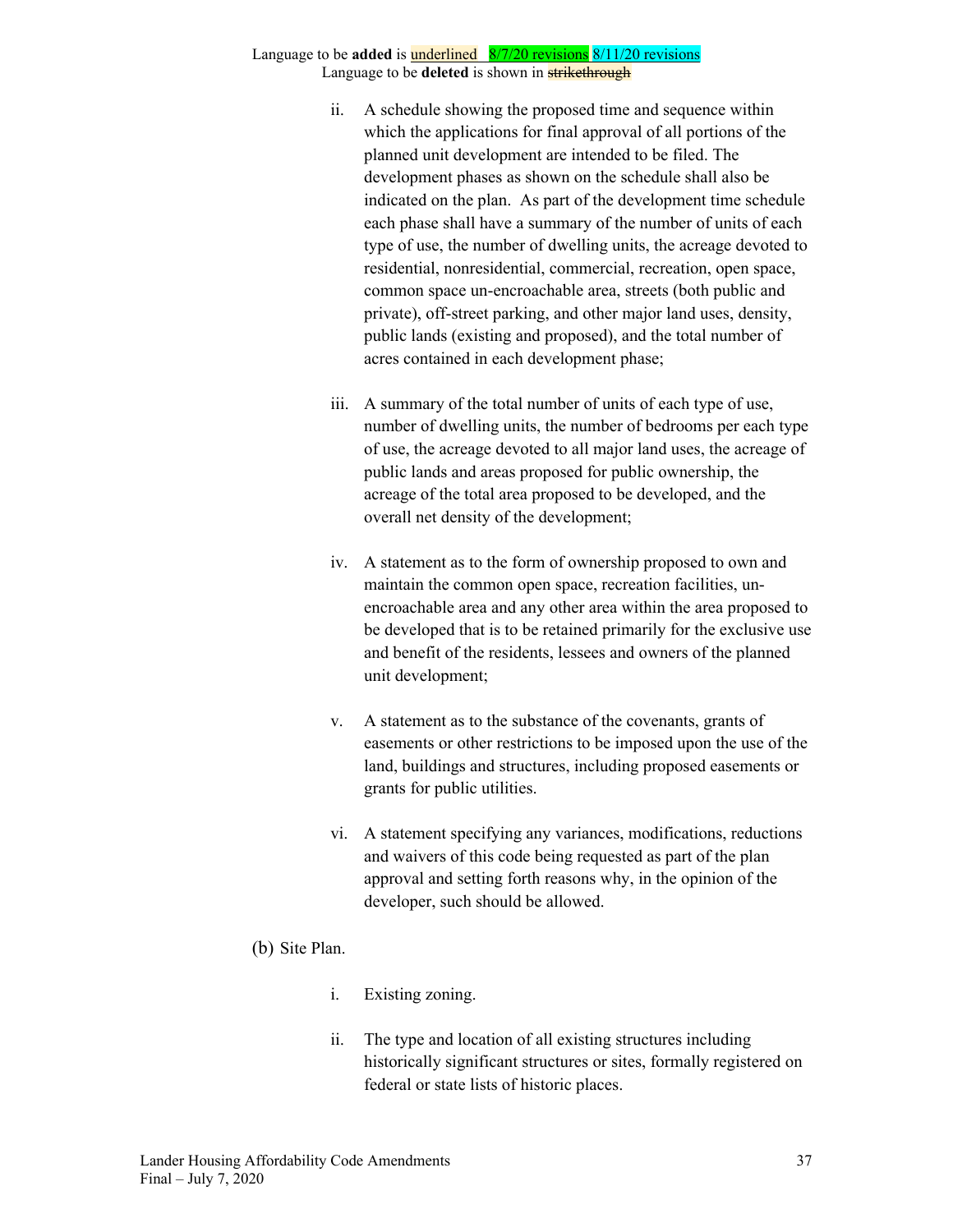- iii. The location, dimension, and capacity of all proposed off-street parking areas in the area to be developed.
- iv. The location, dimension, acreage, and ownership of all proposed public and private recreation areas, open space and unencroachable areas.
- v. Significant natural features including wildlife areas and vegetative cover.
- vi. Dimensions and notes adequate to show compliance with the development standards of this chapter.
- vii. Proposed signs and locations.
- viii. Snow removal plan and storage site.
- ix. Storage of association equipment, such as snow removal equipment, lawn mowers, etc.
- x. Surrounding land uses and zoning within one hundred forty feet of the PUD boundary, exclusive of rights-of-way.
- xi. Preliminary Landscape Plan including irrigation, stormwater, and surface drainage.
- xii. Submit plat electronically.
- xiii. Any other information or studies that the Planning Commission or City Council may deem necessary.

### **4-9-7.9 Final development plan submittals**

- (1) The final site plan and supporting information shall include one set of the following information:
	- (a) Written Documents.
		- i. Application forms;
		- ii. A summary of the total number of units of each type of use, number of dwelling units, the number of bedrooms per each type of use. the acreage devoted to all major land uses, the acreage of public lands and areas proposed for public ownership, the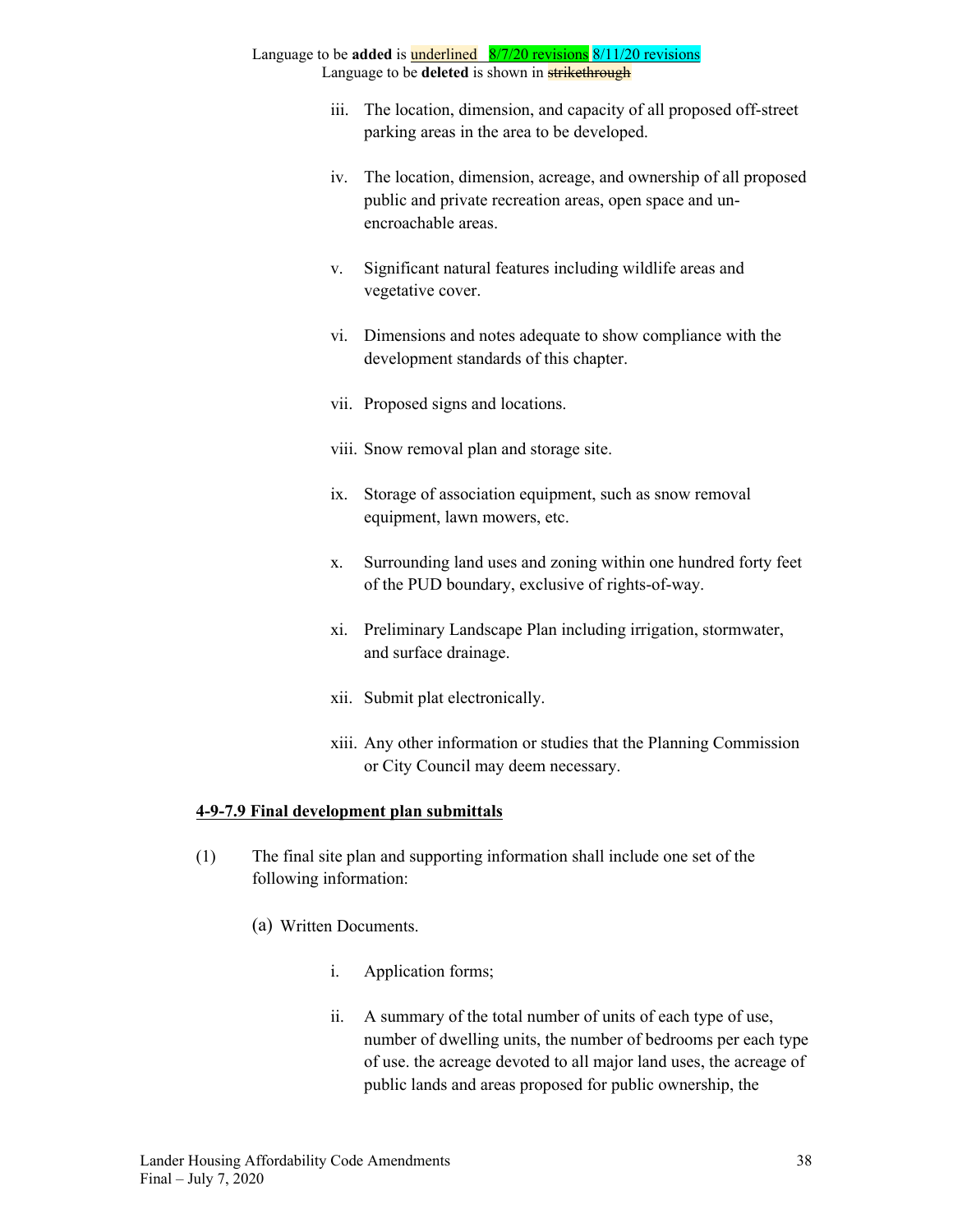acreage of the total area proposed to be developed, and the overall net density of the development.

- iii. Proof of the establishment of an entity to own, manage and maintain the common open space, recreation areas, recreation facilities, un-encroachable areas, private streets and any other area within the development that is to be retained for the exclusive use and benefit of the residents, lessees and owners;
- iv. Copies of all restrictions or covenants that are to be applied to the development area.
- v. A copy of proposed articles of incorporation and bylaws of any landowners' organization or similar corporation to be organized.
- vi. Electronic Drawings showing scale, bulk, and architectural character of structures.
- vii. A statement specifying any variances, modifications, reductions and waivers being requested as part of the plan approval and setting forth reasons why, in the opinion of the developer, such should be allowed, and,
- viii. A schedule showing the proposed time and sequence within which the applications for final approval of all portions of the planned unit development are intended to be filed. The development phases as shown on the time schedule shall also be indicated on the plan. As part of the development time schedule each phase shall have a summary of the number of units of each type of use, the number of dwelling units, the acreage devoted to residential, nonresidential, commercial, recreation, open space, un-encroachable area, streets (both public and private), off-street parking, and other major land uses, density, public lands (existing and proposed), and the total number of acres contained in each development phase.
- ix. A performance and payment bond, an irrevocable letter of credit, funds in escrow or other appropriate equivalent fiscal commitment to guarantee the complete and timely development of any facilities or improvements which are the developer's responsibility. The commitment shall be on one hundred twentyfive (125) percent of the cost of improvements as estimated by the licensed professional engineer as retained by the developer and approved by the City Engineer/Public Works Director.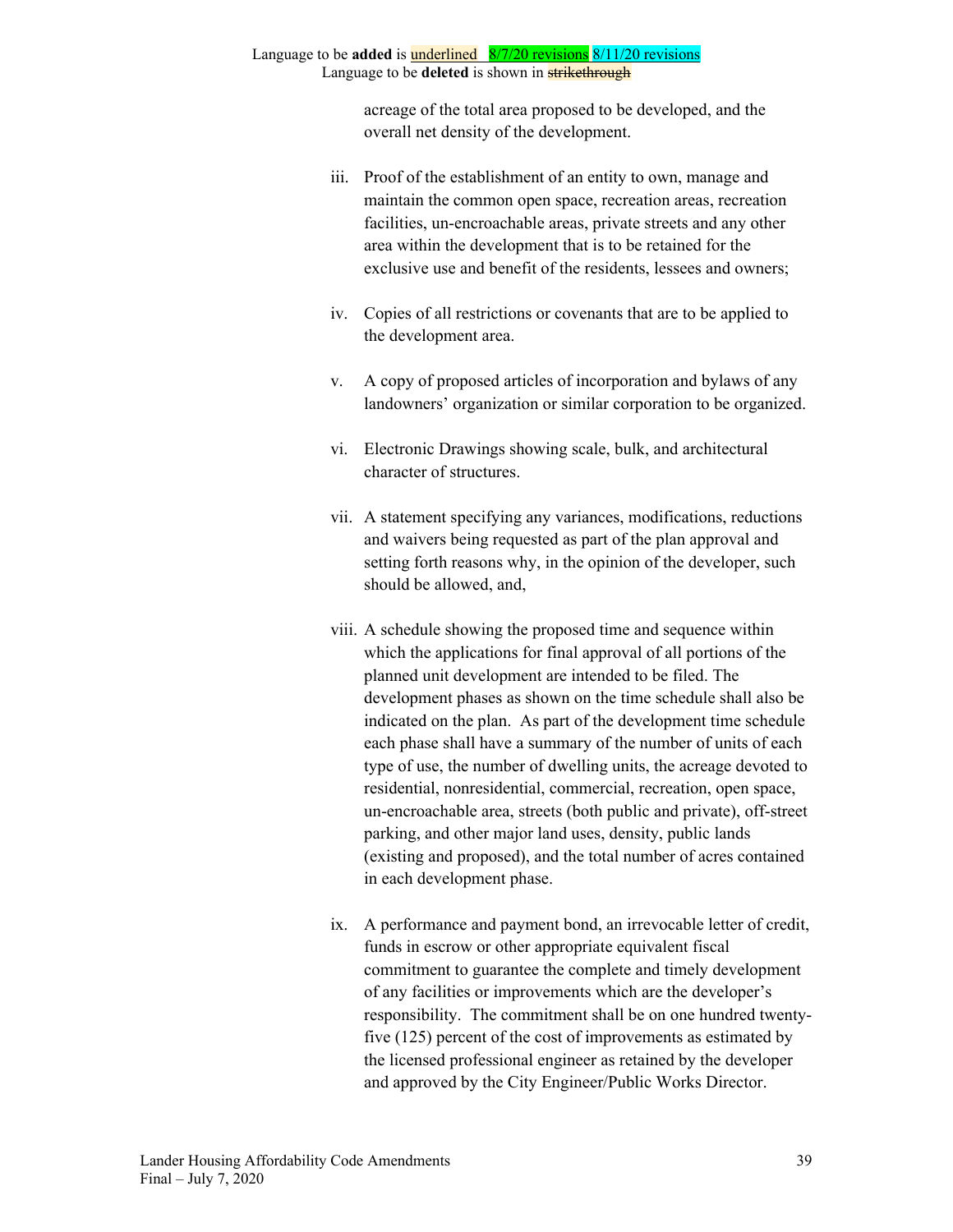- x. Building permits shall not be issued until the developer can demonstrate that he is proceeding in good faith and has, at a minimum, installed sewer and water lines as well as has a suitable temporary street surface as determined by the City Engineer/Public Works Director. Certificates of occupancy shall not be issued until all public improvements have been installed, approved by the City Engineer/Public Works Director and accepted by the City Council.
- (b) Final Site Plan.
	- (a) The site plan submitted by the developer as part of the application for final approval shall be prepared at a scale no smaller than one inch to one hundred electronically which include the following information:
		- i. All information required on the Preliminary site plan except contours.
		- ii. Lot lines, easements, public rights-of-way per final subdivision plat.
		- iii. The location of each outdoor trash storage facility.
		- iv. Location, width, surfacing and layout of all streets, parking areas and pedestrian walks.
		- v. Area lighting plan.
		- vi. Location, size, height, and orientation of all signs in excess of one hundred forty-four square inches; and
		- vii. Location, height and material of all screening walls, fences, and screen plantings.
- (c) Final Landscape Plan.
- (d) A typical lot site plan shall be provided for each type of land use (e.g. single-family, multi-family, patio home, etc.).
- (e) Final plat.
- (f) All documents included in the site plan shall include space for certification of approval in accordance with the form used for subdivision platting including the following statement: "We hereby dedicate to the city of Lander the right to regulate any construction over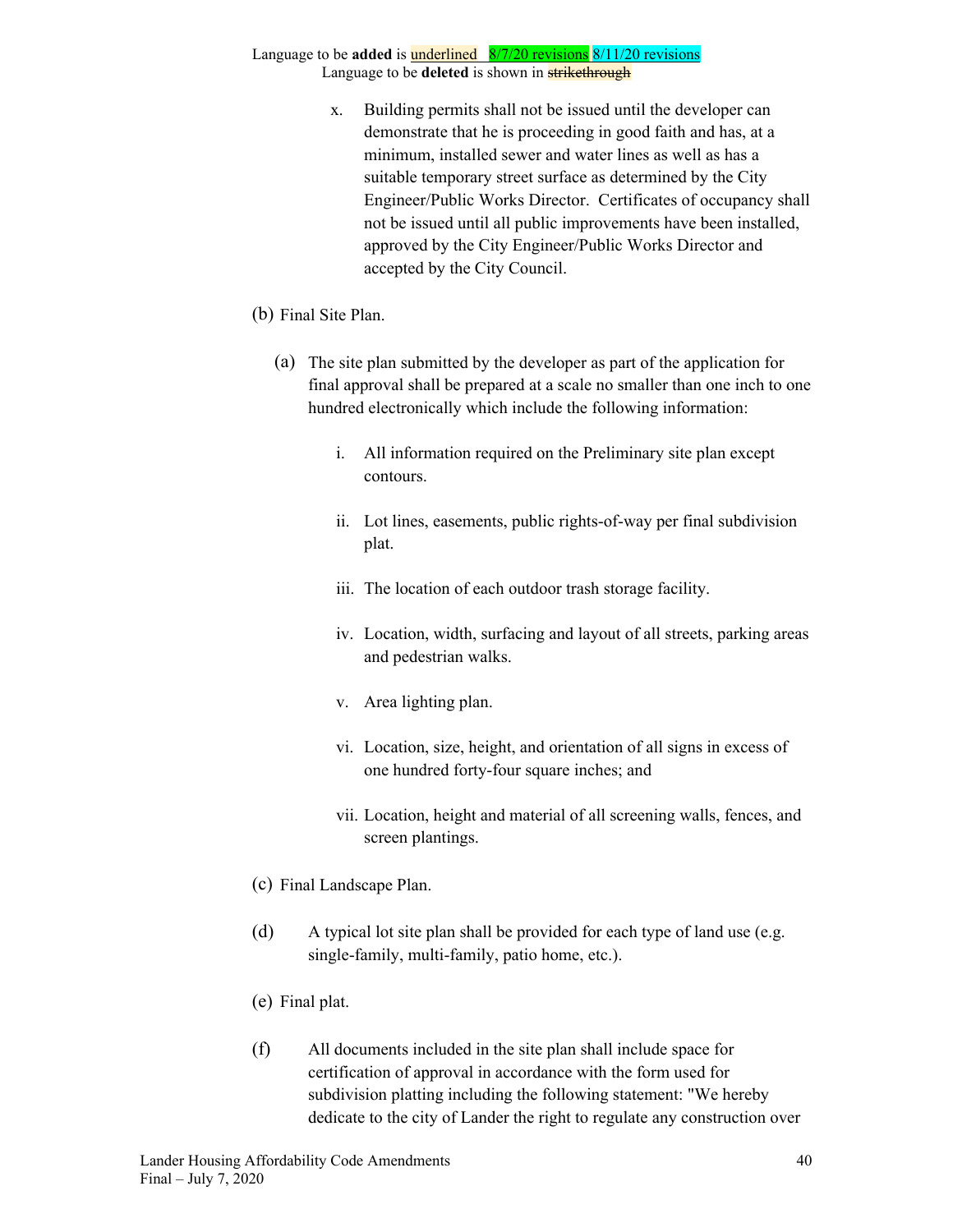> the area designated as common space, open air recreation area, and unencroachable area and to prohibit any construction within said areas and spaces inconsistent with the public interest."

- (g) One rendered set (not folded) each of site plan and landscape drawings which shall be submitted following staff review.
- (h) Eight and one-half inch by eleven-inch reduction of all plans and architectural drawings which shall be submitted following staff review.
- (i) Any other information or studies that the Planning Commission or City Council may deem necessary.

## **4-9-7.10 Density Bonuses**

- (1) Subject to the limitation in subsection (vi) of this section, a residential density bonus shall be given as follows:
	- (a) If the developer commits to the provision of low income housing units, per HUD Section 8 guidelines (eighty percent of median county income), by assurances submitted to the City Administration and approved by the city attorney, a bonus equivalent to the percentage of the total number of dwelling units for low income housing shall be granted;
	- (b) If the developer commits to the provision of accessible housing as defined by American National Standards Institute (ANSI) Section A117.1, by assurances submitted to the City Administration and approved by the City Attorney, a bonus equivalent to the percentage of the total number of dwelling units for handicapped accessible housing shall be granted;
	- (c) If the developer installs automatic fire extinguishing systems in each dwelling unit a bonus of fifteen percent of the total number of dwelling units shall be granted.
	- (d) If the developer provides additional open space, public or private, over and above the minimum required, a bonus equivalent to the percentage provided above the minimum shall be granted.
	- (e) A bonus of five percent for every fifty acres included in the development shall be granted.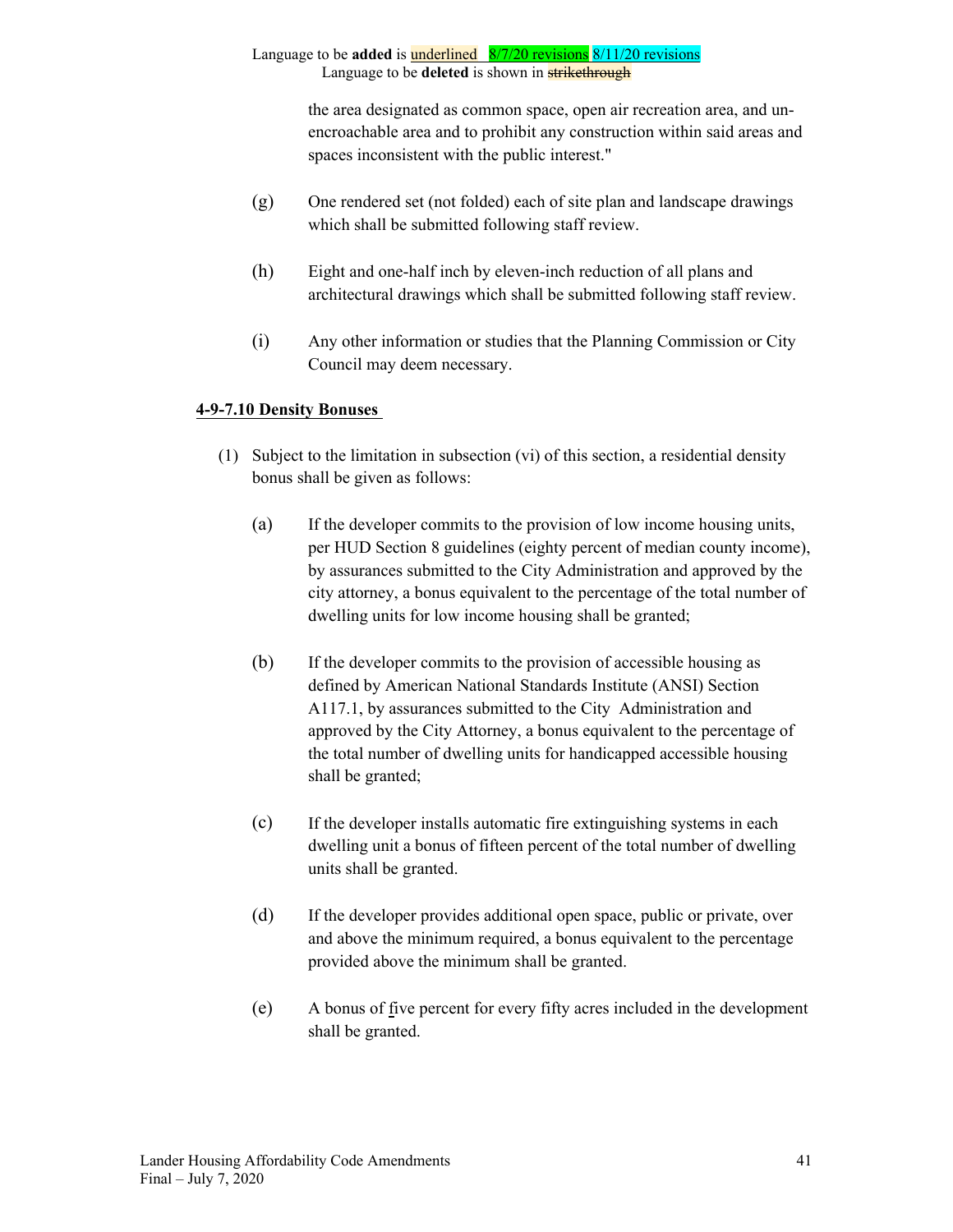(f) The total density bonus given by the City shall not exceed fifteen percent of the maximum total density as calculated per 4-9-7.1 (i) for the development.

### **4-9-7.11 Development standards**

- (1) The planned unit development shall conform to the following standards:
- (a) Minimum Lot Standards.
	- i. Minimum lot area, width, and yard requirements of other districts do not apply in the PUD.
- (b) Open Space.
	- i. A minimum of twenty percent of the total land area shall be retained as usable open space. Open space shall be defined as an open area designed and developed primarily for the use and benefit of the residents of the development to include but not be limited to, recreation, whether private or public, parks, gardens, or parking for open space uses; it shall not include space devoted to required yards, streets and parking for residential and nonresidential uses;
	- ii. The City may accept or refuse for any reason the dedication of land or any interest therein for public use and maintenance.
- (c) Open Space Maintenance and Guarantee.
	- i. The developer shall establish an entity for the ownership and maintenance of recreation areas and common open spaces where such are to be retained in private ownership.
	- ii. The developer shall submit to City Administration, and approved by the City Attorney, a contract providing for the permanent care and maintenance of open spaces, recreational areas and communally owned facilities and parking lots.
	- iii. The final development plan shall not be accepted until the agreement required by this subsection is approved as to legal form and effect.
	- iv. If the common open space is deeded to a homeowners' association, the developer shall file the proposed documents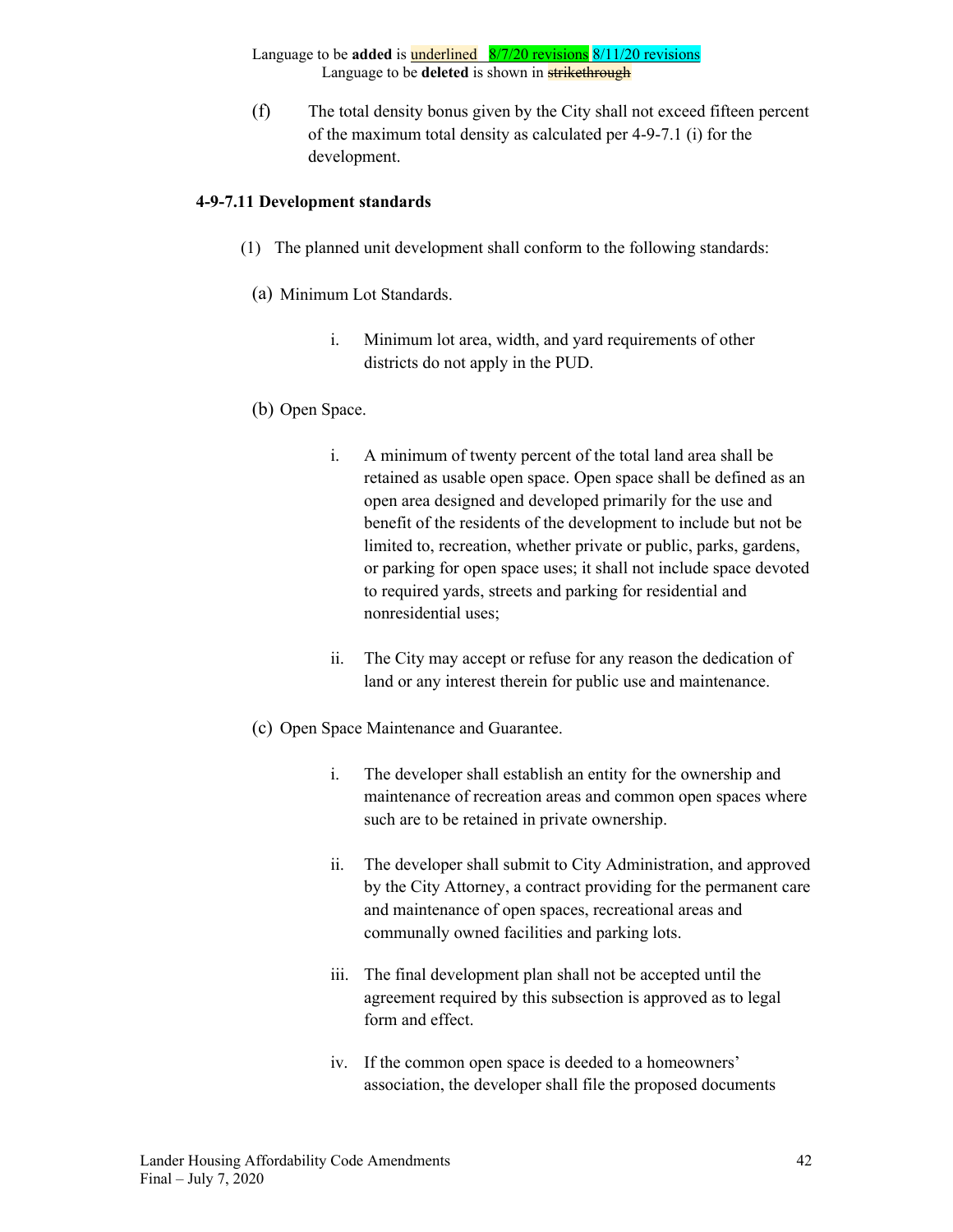governing the association with the Fremont County Courthouse. Such documents shall meet the following requirements:

- A. The homeowners' association must be established before any lots or residences are sold.
- B. Membership in the association must be mandatory for each residence owner.
- C. Open space restrictions must be permanent and not for a period of years.
- D. The homeowners' association must be made responsible for sidewalk maintenance, snow removal plan and storage area, liability insurance, taxes and maintenance of recreational and other facilities**.**
- E. The association must have the power to levy assessments which can become a lien on individual premises for the purpose of paying the cost of operating and maintaining common facilities; and
- F. The governing board of any such association shall consist of at least five members who shall be owners of property in the planned unit development.
- v. If the entity established to own and maintain the common open space and recreation areas or any successor entity shall at any time fail to fulfill any obligation imposed on such entity as a condition of approval of the planned unit development, the city may give written notice to the entity or to the residents and owners of the planned unit development or both, setting forth the manner in which the entity has failed to fulfill its obligation.
- vi. The notice shall include a demand that such deficiencies be cured within the time specified within the notice. If such deficiencies are not cured within the specified time, the city, in order to preserve the taxable values of the properties within the planned unit development and to prevent the common open space and recreation areas from becoming a public nuisance, may enter upon the common open space and recreation areas and maintain the same and perform the other duties of the entity until the entity shall again resume its obligations.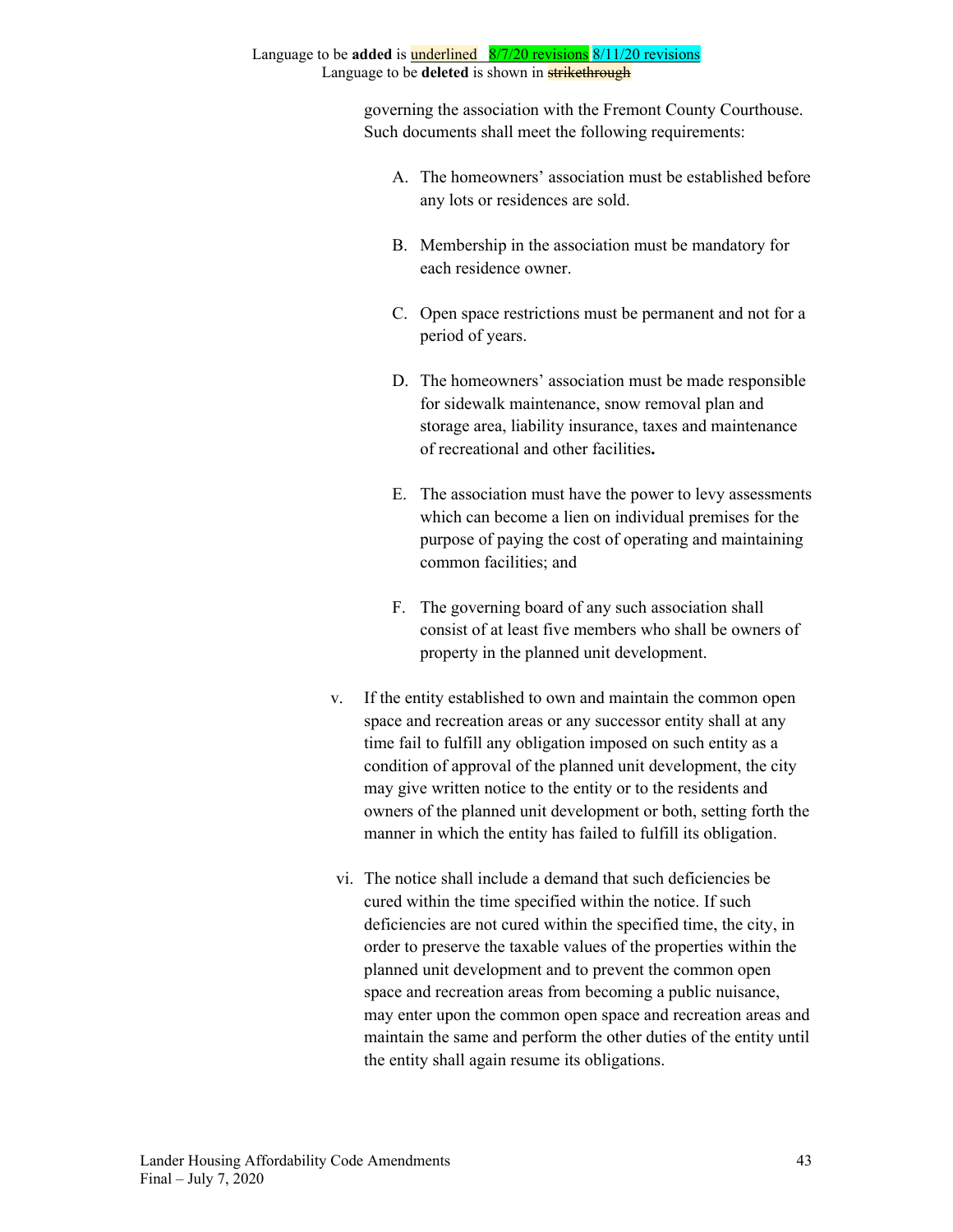- vii. All costs incurred by the city in carrying out the obligations of the entity shall be assessed against the properties within the planned unit development and shall become a tax lien on the properties.
- viii.Open space shown on the approved final plan shall not be used for the construction of any structures not shown on the final plan.

### (d) Access.

- i. Each PUD shall have at least two direct accesses to a collector or arterial street as designated on the major street and highway plan.
- ii. No individual residential building lot shall be created that has direct access to a collector or arterial street.
- iii. Each individual residential lot must have access to a street, public or private, which has been constructed to the public street standards of the city.
- (e) Sidewalks.
	- i. Sidewalks built to city specifications shall be required along one side of all streets, public or private or other approved pedestrian friendly walkway or pathway.

### (f) Building Requirements.

- i. The maximum building height shall be the same as for the zone district in which the PUD is located, except that a greater height may be approved if surrounding open space within the PUD, building setbacks, and other design features are used to avoid any adverse impact due to the greater height;
- ii. All individual buildings or structures shall be separated by a minimum distance of ten feet. A waiver from this minimum distance to permit zero lot line developments may be permitted if the structures are designed and constructed to meet more stringent building and fire code requirements as adopted by the city council.
- iii. The front of a dwelling structure shall not face upon the rear of another, unless approved by the city council as part of the plan.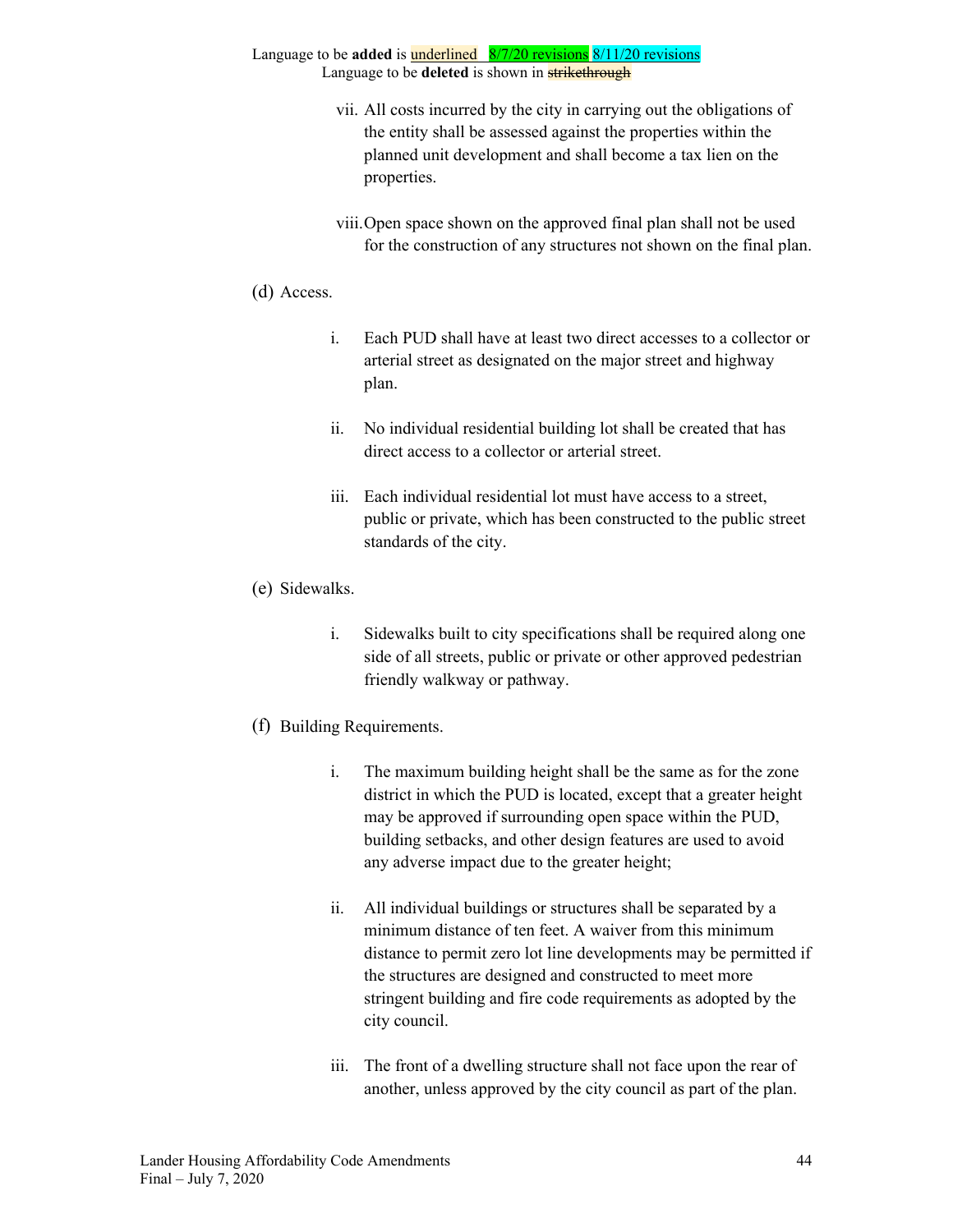### (g) Landscaping.

- i. The landscape plan shall be prepared by a certified landscape architect and shall identify existing and proposed trees, shrubs, and groundcover; natural features such as rock outcroppings; and other landscaping elements. Where existing plantings are to be retained, the plan shall include proposed methods of protecting them during construction. Reasonable landscaping should be provided at site entrances, in public areas, and adjacent to buildings. The type and amount of landscaping required may vary with type of development. All areas not used for buildings, structures, parking, streets, or accessways shall be landscaped with a sufficient mixture of grass, trees, and shrubs, except those areas designated to be left natural.
- ii. Landscaping materials shall be appropriate for the local environment, soil conditions, and availability of water. Landscaping may include plant materials such as trees, shrubs, ground covers, perennials, and annuals, and other materials such as rocks, water, sculpture, art, walls, fences, paving materials, and street furniture. Trees shall have at least a one- and threequarter inch caliper at planting.
- iii. The landscape plan shall be approved by the Planning Commission.

### (h) Signs.

- i. Signs within the residential portion of a planned unit development shall be permitted as follows:
	- A. One ground sign which identifies the development is allowed at each entrance to the development provided such sign does not exceed twenty-four square feet in area, is not located in, or projecting over, a required yard, and is no more than six feet in height,
	- B. Development identification signs shall follow a design theme that is related and complementary to other elements of the overall site design, as determined by the Planning Commission or his designated representative.
- ii. Signs within the commercial portion of the planned unit development shall be permitted at a location, size and height that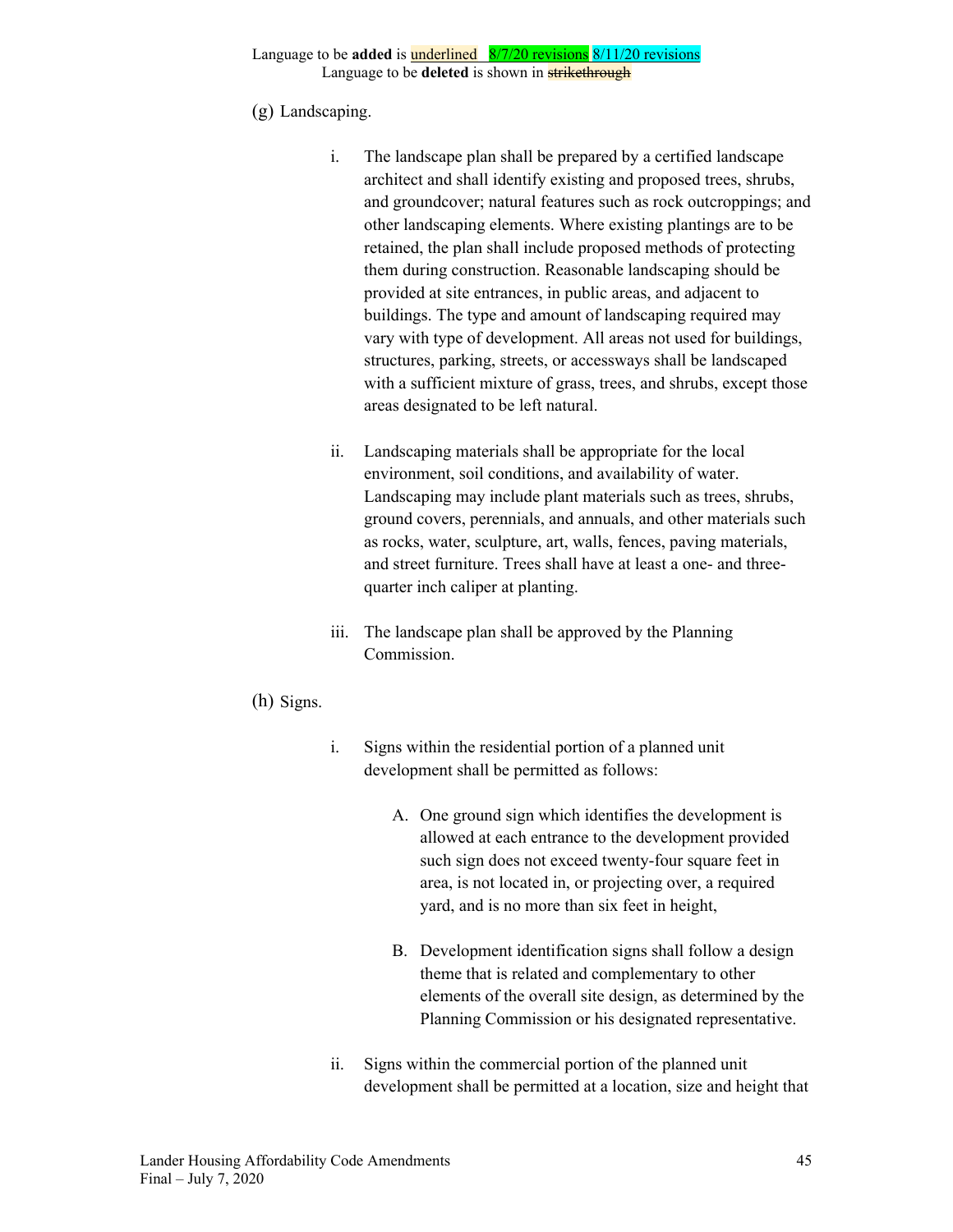> is determined by the city council to be appropriate in relation to the residential character of the development.

- (i) Perimeter.
	- i. If topographical or other barriers within thirty-five feet of the boundaries of a planned unit development do not provide reasonable privacy for existing uses adjacent to the development, the City Council shall impose either of the following requirements or both:
		- A. Structures located along the boundary must be set back from the boundary a distance which is approved by the City Council; and
		- B. Structures located along the boundary must be well screened in a manner which is approved by the city council.
- (j) Commercial Requirements.
	- i. Commercial development shall be deemed to include commercial buildings and associated parking, required yard areas, and all other areas accessory to such commercial usage.
	- ii. The developer must show to the satisfaction of the City Council that nonresidential uses of a commercial character, if any, shall not change, injure, or destroy, temporarily or permanently, the predominantly residential character of the PUD.
	- iii. No commercial facilities shall be permitted in any planned residential development which has a gross acreage of less than fifteen acres, or less than one hundred dwelling units, except with prior approval of the City Council.
	- iv. Unless approved by the unanimous vote of the City Council, no building permit shall be issued for an approved commercial use until fifty percent of the dwelling units have been constructed and are ready for occupancy.
	- v. Snow removal plan and storage site.
- (2) Off-Street Parking.
	- (a) Off-street parking shall be provided for residential dwellings in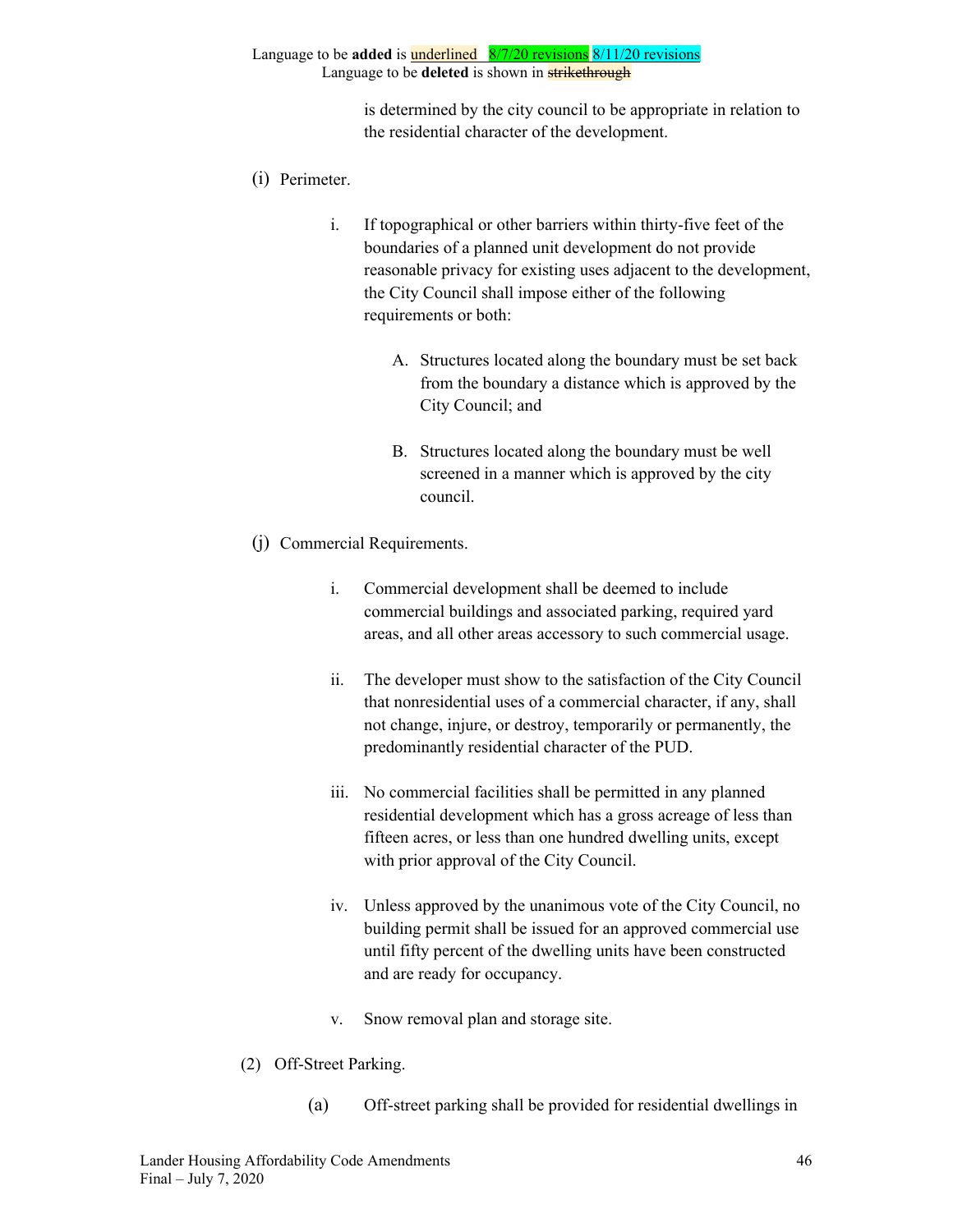> accordance with the requirements of 4-11-10 of this code unless the reduced street standards for a PUD are used for the development in which case the one family dwelling off –street parking requirements shall be: 1 - 3 bedrooms: 2 spaces, 4 - 5 bedrooms, 3 spaces.

- (b) Off-street parking spaces for all commercial uses and all nonresidential uses of an educational, cultural, recreational or religious nature shall be the same as set forth for such uses in Section 4-11-10 of this code, unless a reduction is approved by the city as part of the plan.
- (3) Buffering standards
	- (a) Buffering is required with the following factors to be considered in determining the buffer, adequacy of the type and extent of the buffer:
		- i. The purpose of the buffer, for example, to decrease noise levels, absorb air pollution, filter dust or to provide a visual barrier or to gradually change the residential density from the existing density abutting the PUD to the proposed density of the development.
		- ii. The size of the buffer needed in terms of width and height to achieve the purpose.
		- iii. The location of the buffer.

## **4-9-8 DEDICATION OF PUBLIC LANDS AND WATER RIGHTS-**

- (1) The purpose of green space is to preserve and enhance natural and/or man-made features, provide a consistent and high level of design to incorporate affordable maintenance for all of the elements of the green space, achieve a degree of safety for users of the green space and to provide and maintain visual and psychological relief in all areas around Lander.
- (2) Consideration shall be given to the adequate provision and location of such public sites and facilities in the design of the subdivision connecting present pathways, schools and green spaces as presented in the LAPS plan. The City of Lander Parks and Recreation Commission and the Greenway Committee strive to provide a broad range of conveniently located, quality recreational opportunities for all citizens and visitors of Lander.

|          | SCHEDULE OF MUNICIPAL GREEN SPACE STANDARDS AND PRIORITIES |             |
|----------|------------------------------------------------------------|-------------|
| Priority | I PARK TYPE                                                | RECOMMENDED |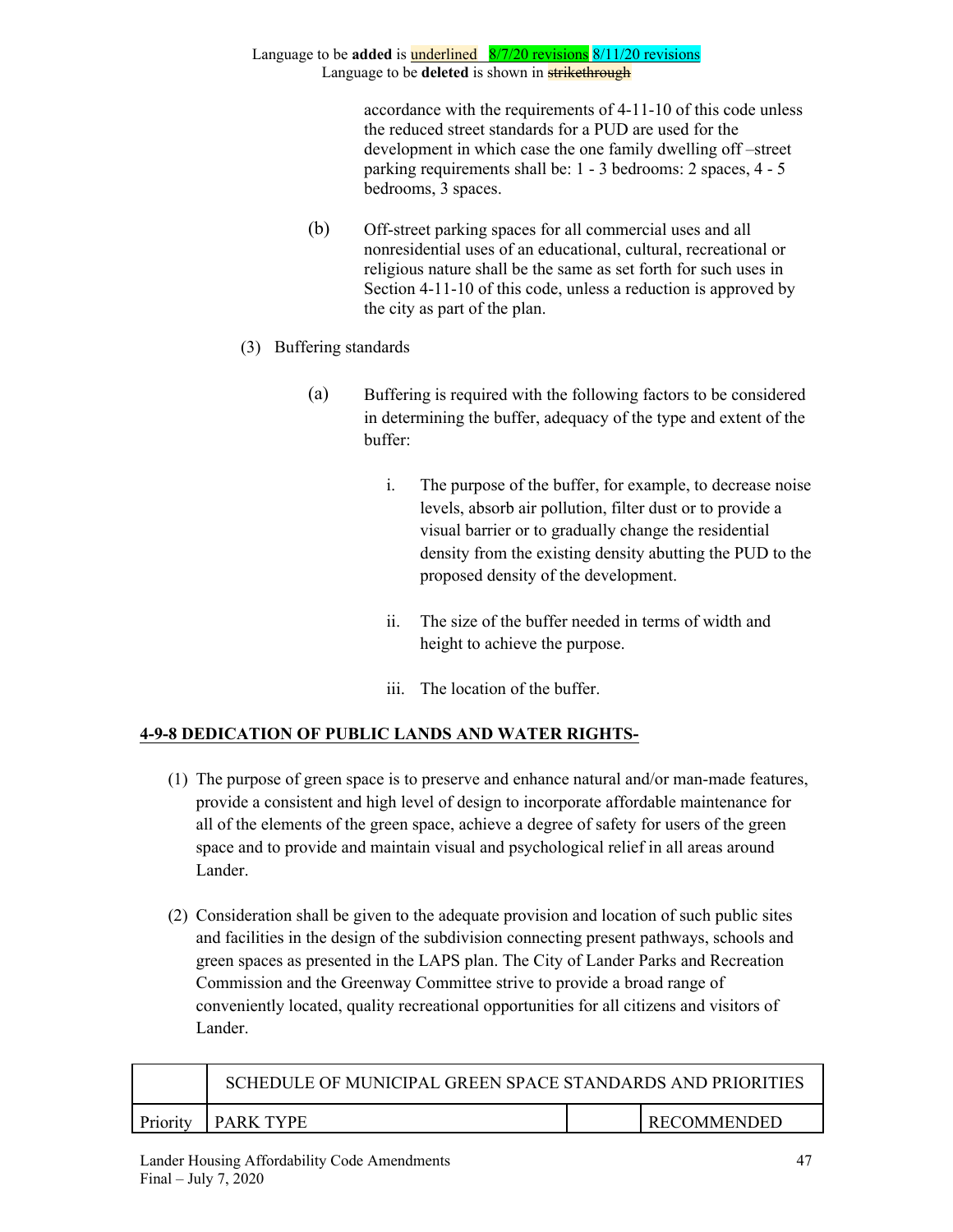|   |                                                             | <b>SERVICE AREA</b> |
|---|-------------------------------------------------------------|---------------------|
|   | Increase Lander City Park with<br>adjacent/contiguous lands | City of Lander      |
|   | Linear/Greenway/Water Detention Areas                       | Community Wide      |
|   | Community/Neighborhood Park                                 | 1-mile radius       |
| 4 | Open/Green Space/Water Detention Areas                      | Community Wide      |

(3) Required amount of land to be dedicated as park, greenway and/or open space should be determined in accordance with the following table.

|                         | TABLE OF PUBLIC DEDICATED LANDS BY ZONE     |                                                                                                                                        |
|-------------------------|---------------------------------------------|----------------------------------------------------------------------------------------------------------------------------------------|
| <b>ZONE/SIZE</b>        | <b>ACCEPTABLE PARK TYPE</b>                 | DEDICATED LAND (not<br>including streets and R-O-<br>W) (include on plat and in<br>checklist)<br><b>MINIMUM</b><br><b>REQUIREMENTS</b> |
| AG, any size            | Green space or Fee-in-lieu                  | 10%                                                                                                                                    |
| R-1, R-2 $<$ 10 acres   | Neighborhood, greenway and/or open<br>space | $5\%$                                                                                                                                  |
| R-1, $R-2 > 10$ acres   | Neighborhood and/or open space              | 8%                                                                                                                                     |
| R-3, R-5 $<$ 5 acres    | Greenway/or open space                      | $5\%$                                                                                                                                  |
| $R-3$ , $R-5 > 5$ acres | Community/Neighborhood Park                 | 8%                                                                                                                                     |
| Commercial              | Green space or Fee-in-lieu                  | 8%                                                                                                                                     |

- (4) Any land dedicated to meet the requirements of this section shall be reasonably suited for the public use for which it is intended and shall be at a location convenient to the people served.
	- (a) When the area designated by the owner is not suitable, or if the site is not consistent in type or size with the tables above or the city master plan, the Planning Commission and/or City Council will require that an alternate parcel be dedicated or may allow a Fee-in-lieu land compensation.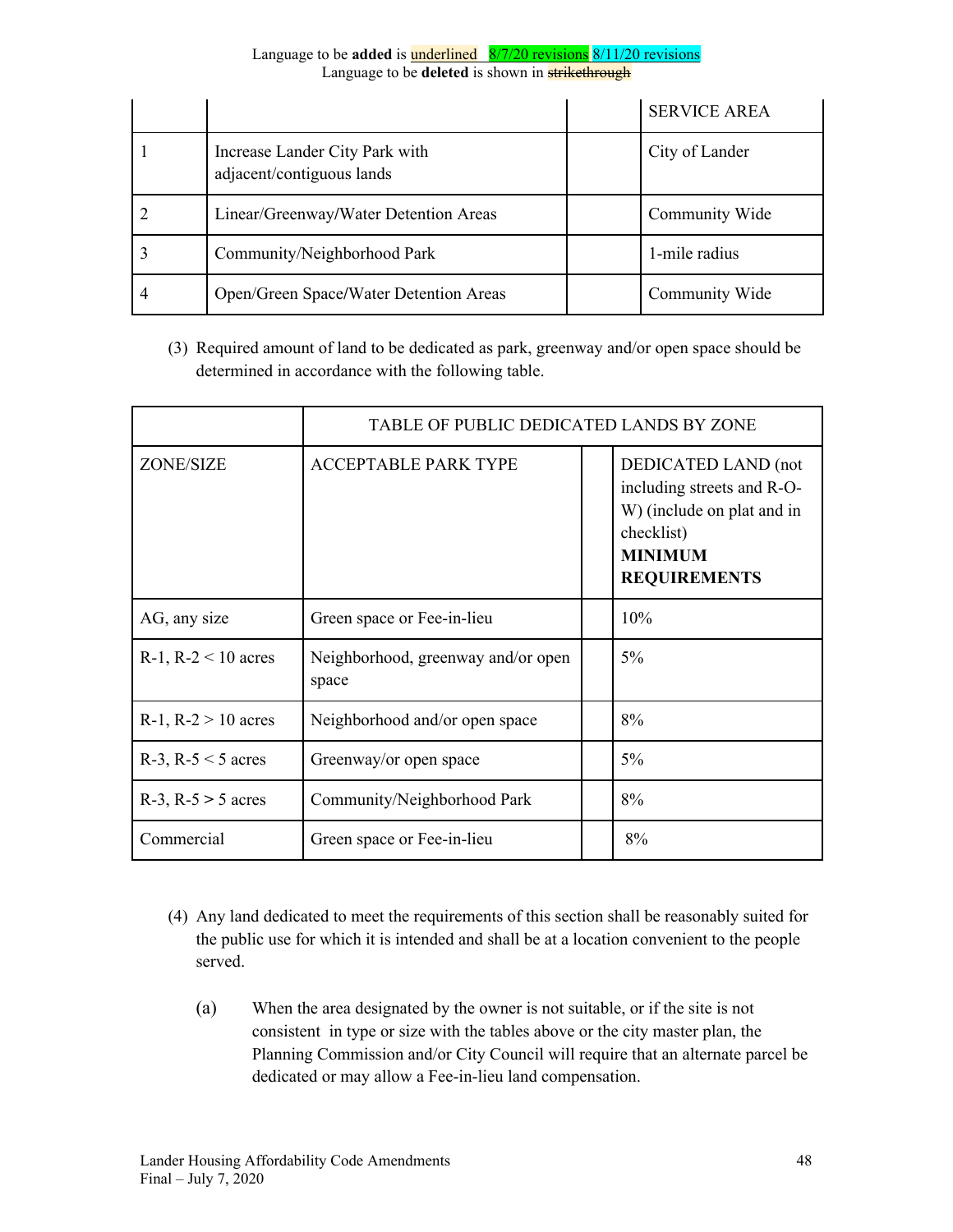- (5) In the event that the application of these standards would result in sites too small to be usable negative recommendation from the Parks  $\&$  Recreation Commission and the City Council determines that suitable public sites cannot properly be located in the area covered by the plat, then a payment of a fee-in-lieu of the land dedication shall be required for park development.
	- (a) The amount of the fee shall be as designated on the City of Lander fee schedule per lot in a single-family subdivision.
	- (b) The land dedication fee is to be set aside for future park land acquisitions.
	- (c) This fee shall be paid prior to the filing of the final plat of the subdivision.
- (6) Land dedicated in a phased development shall be taken at the time of Phase 1 for the entire development, unless land in a future phase is identified as superior and held via Restrictive Covenant. The Mayor is hereby authorized to sign such covenants.
- (7) The potential for additional dedication through future subdivision of abutting parcels should be considered when choosing location and shall be consistent with the Master Plan.
- (8) Prior to acceptance of the Final Plat, by the City Council, the developer shall be required to dedicate, transfer and assign to the City of Lander sufficient water to meet all of the anticipated water needs of the subdivision upon full development as determined by the Engineering Supervisor in accordance with guidelines as approved by the City Council.
	- (a) When it is alleged that the above requirement for conveyance of water will create an unnecessary hardship on the developer, application may be made to the City Council for a variance in such requirement.
		- i. In lieu of meeting such requirement and after the City Council does not grant relief therefrom, either in whole or in part, the developer shall pay reasonable costs to the City for the acquisition of such water which the developer is unable to provide.
		- ii. The cost of the acquisition of such water shall be determined by the Engineering Supervisor in accordance with guidelines as approved by the City Council.
		- iii. Such fund shall be kept in a separate fund and be used by the City only for the purpose of purchasing water.

## **4-9-9 DESIGN AND ENGINEERING STANDARDS**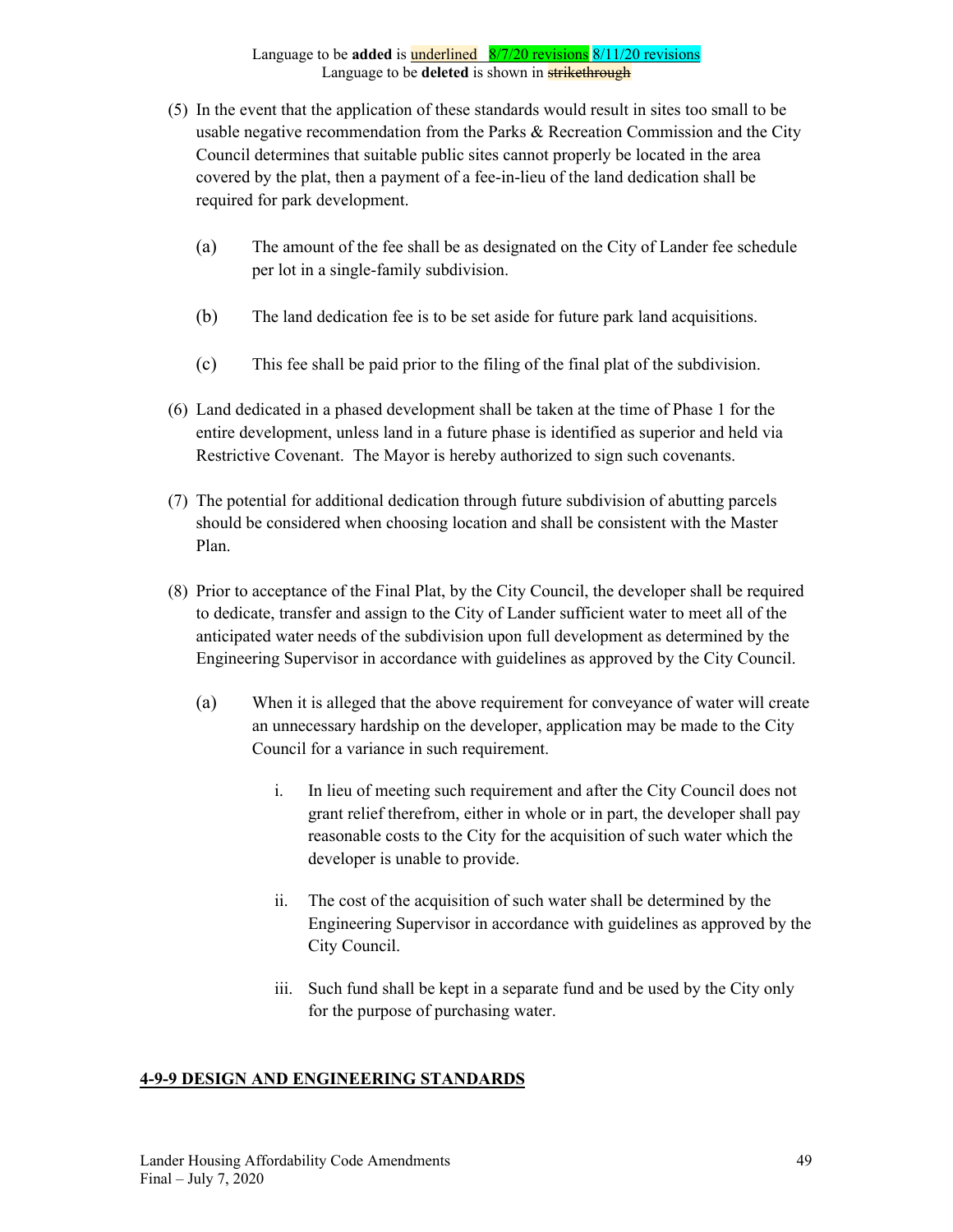### (1) General Standards

- (a) Subdivisions should comply with the general policy and land use recommendations of the Lander Master Plan.
- (b) No subdivision shall be approved which includes features not in conformance with the zoning regulations of the City of Lander or which would obviously generate requests for variances from the provisions of the Zoning Ordinance.
- (c) In designing the subdivision, the developer shall consider the topography and its influence on street patterns and drainage, the preservation of natural areas, and the separation of pedestrian activities from vehicular activities.
- (d) A drainage report, over lot grading plan, and design drawings of drainage facilities must be submitted for review by the City Engineer/Public Works Director.
- (e) Land subject to flooding shall be reserved for uses which do not increase the danger of flooding or are not endangered by flooding which might occur, or they shall be set aside in a designated drainage easement. Subdivisions which include flood plains or designated drainage easements within their boundaries, shall be platted in such a way that the proposed buildable area for habitable structures is outside of the easement or area subject to flooding.
- (f) Lands subject to other natural hazards shall be identified and shall not be subdivided until the hazards have been eliminated or until adequate plans have been submitted and approved for eliminating or ameliorating the hazard.
- (g) Where permanent easements are needed for utility service, they shall be provided ten (10) feet in width of each side of the appropriate rear or side lot lines for a total minimum easement width of twenty (20) feet. Easements for water and sewer mains shall be no less than 30' wide. If any block of the proposed subdivision does not provide for alleys, then a front yard utility easement of ten (10) feet in width shall be provided.
- (h) Drainage easements shall be provided where required by the City Engineer/Public Works Director. No drainage easement shall be allowed on residential side lot lines unless drainage improvements are placed underground.
- (i) Utility easements for streetlights and other electrical services shall be provided where required by the City Engineer/Public Works Director.
- (j) All utilities including water lines, gas lines, electrical lines, telephone lines and cable television lines shall be placed underground, except in cases where the City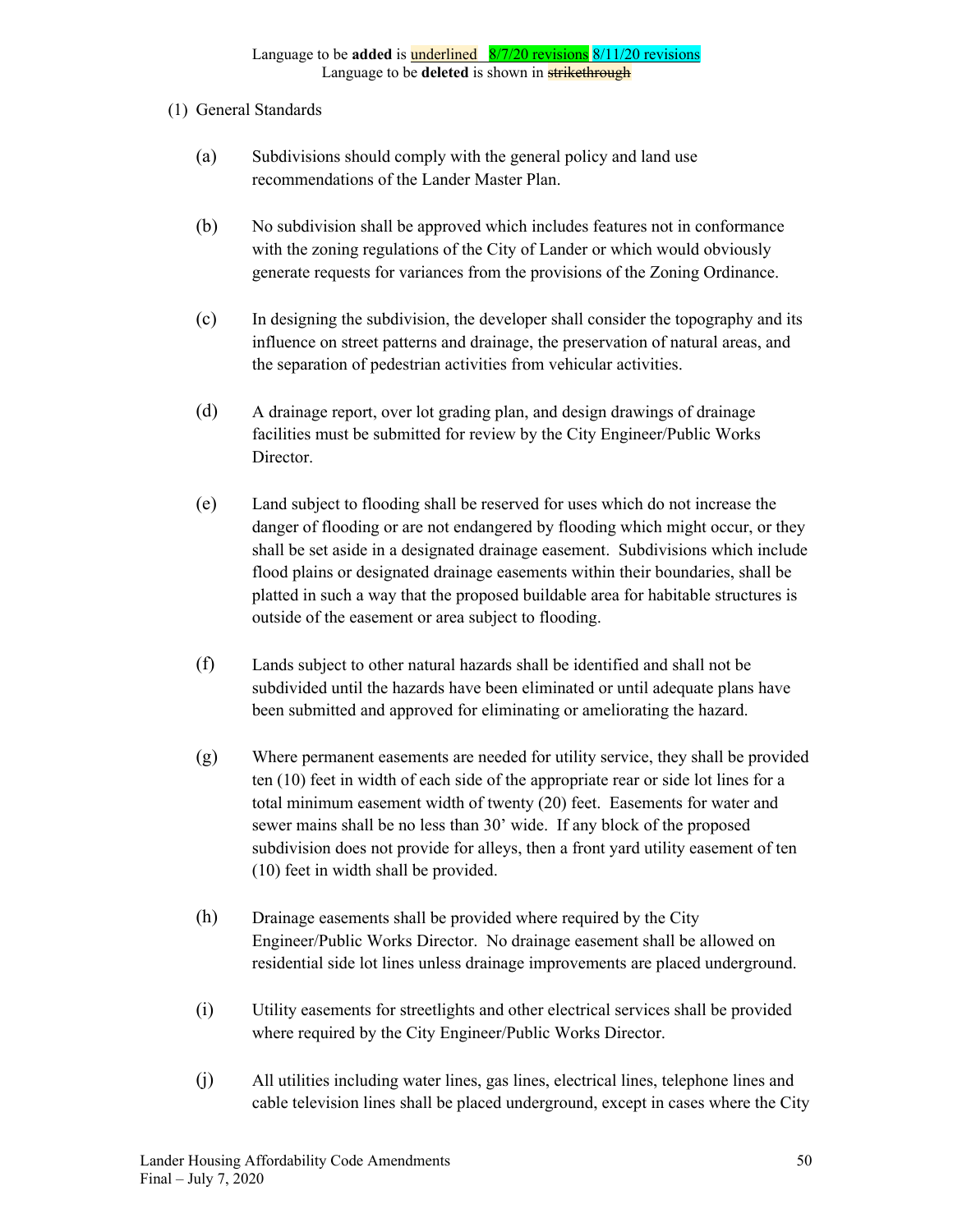Engineer/Public Works Director determines that topography, bedrock or underground water conditions would result in excessive costs to the developer.

- (2) Roads, Streets and Alleys
	- (a) The arrangement of arterial roads and streets shall conform to the duly adopted Major Street Plan Transportation Plan as it shall from time to time be determined.
	- (b) The arrangement of streets in a new subdivision shall make provisions for the continuation of important streets from adjoining areas.
	- (c) Streets that are obviously in alignment with already existing platted and named streets shall bear the name of the existing street. Other street names shall be subject to the approval of. City Administration and Fremont County Planning and Rural Addressing.
	- (d) To provide for convenient circulation and means of entry for emergency vehicles from a public street.
	- (e) Whenever a dedicated or platted half street or alley exists adjacent to the tract to be subdivided, the other half of the street or alley shall be dedicated as a public way.
	- (f) Under normal conditions, streets shall be laid out to intersect, as nearly as possible, at right angles. Where topography or other conditions justify a variation, the variation from a right angle shall be no more than thirty (30) degrees.
	- (g) Cul-de-sacs shall conform to standards and specifications adopted by the City Council and contained in the City of Lander Engineering Standards and Specifications Manual - Most Recent Addition.
	- (h) If a street jogs at an intersection street and does not continue in a straight alignment, the centerline offset of the two parts of the street approaching the intersection street shall be not less than one hundred fifty (150) feet.
	- (i) Platting shall be accomplished in such a way that local streets and driveways access directly onto arterial streets as little as possible.
	- (j) No more than two (2) streets shall intersect at one point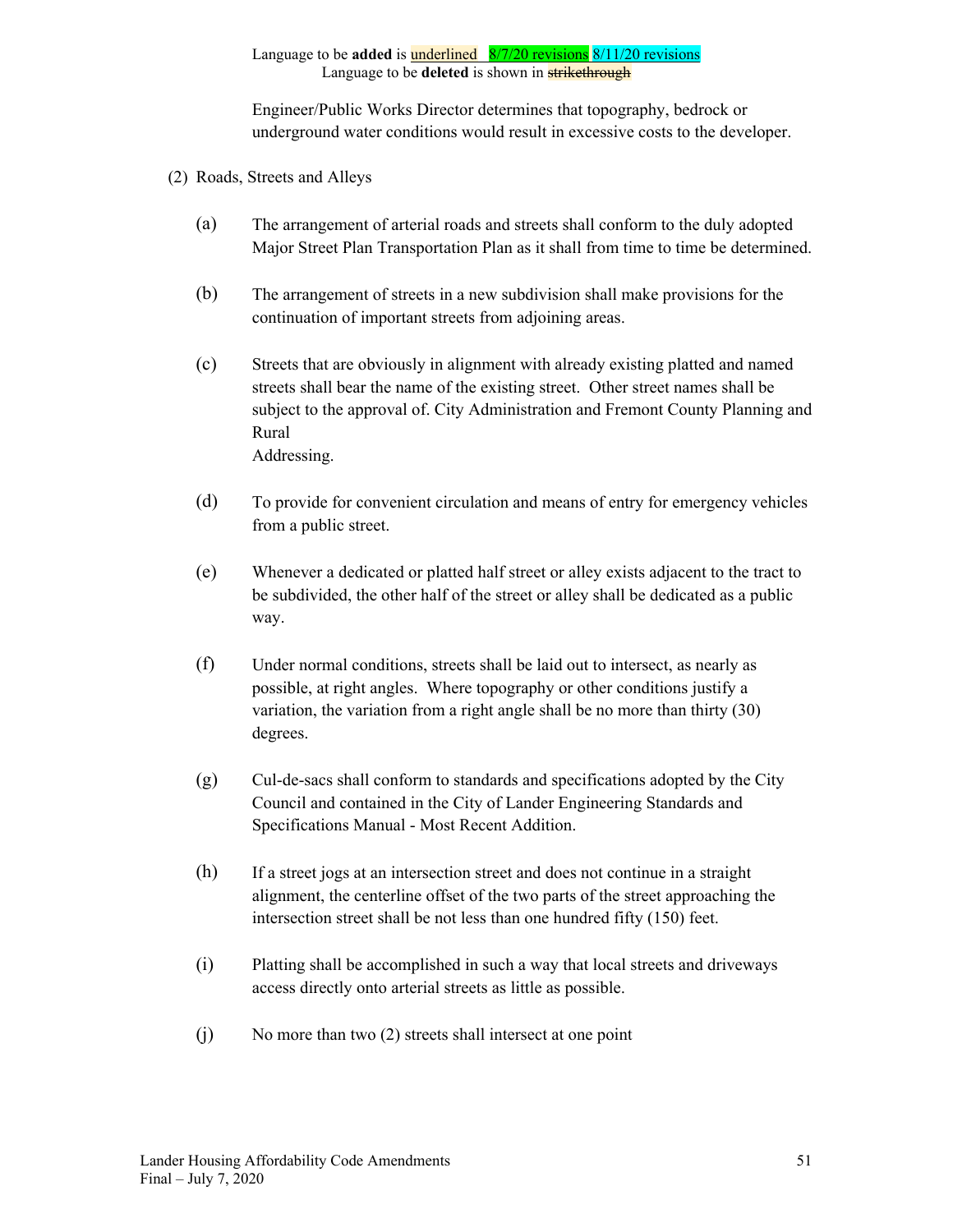- (k) Alleys shall be provided in commercial and industrial districts unless definite provisions are made for service access. Alleys may be provided in residential districts.
- (l) Alleys shall be permitted only between the rear yards of lots within the same block.
- (m) Where a residential subdivision abuts a major highway, a railroad right-of-way, or a limited access freeway, a state highway, a frontage road shall be required.
- (n) Dead end streets are prohibited except where they may be necessary to provide future access to adjacent undeveloped property. In that event, temporary turnarounds may be required on the dead-end street until the adjacent property is developed and the street is extended.
- (o) If the developer encourages the use of solar energy within the subdivision, streets should be designed with a predominant east-west configuration.
- (3) Tracts, Blocks and Lots
	- (a) Subdivisions shall consist of, in addition to public ways, an integrated and logical arrangement of tracts, blocks and lots. All blocks and all lots within each block shall be consequently numbered. Numbering of blocks and lots in later phases of a phased subdivision shall continue the sequence established in earlier phases.
	- (b) A tract is a land area, usually larger in size than a typical lot, set aside for a special use or not otherwise included within the normal subdivision pattern of blocks and lots. Tracts shall bear a letter designation, such as Tract A. Letter designations of tracts shall be sequential and shall not duplicate designations of tracts in earlier phases of a phased subdivision.
	- (c) Blocks in residential subdivisions shall be not less than five hundred (500) feet long and not more than twelve hundred (1200) feet long, except as expressly allowed by the Planning Commission or the City Council.
	- (d) In a residential development, the block width shall normally be sufficient to allow two (2) tiers of lots. Blocks for business or industrial use shall be of suitable width and depth.
	- (e) In a standard subdivision, the depth to front ratio of lots shall not exceed 2.5 to 1. An average depth shall be determined for irregularly shaped lots. Lot sizes and shapes for cluster development or other innovative subdivision designs shall be judged on their merits.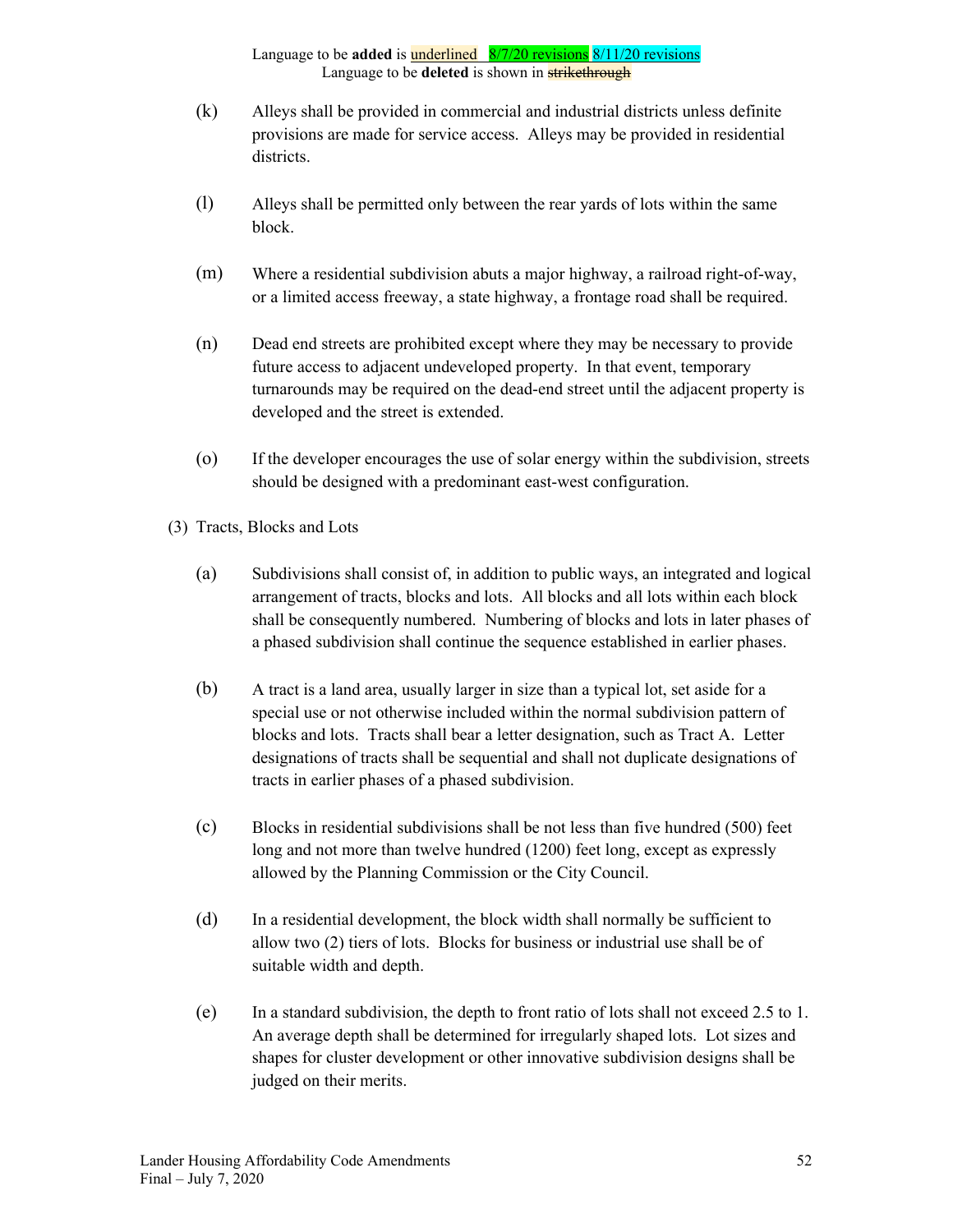- (f) The lot size, width, depth, shape and orientation shall be appropriate for the type of development contemplated. Developers encouraging the use of solar energy within the subdivision should consider orienting the length of each lot on an eastwest axis.
- (g) Corner lots and lots with streets on three sides for residential use shall have extra width to allow for a proper setback from both streets.
- (h) Double frontage lots (blocks with one lot in width and streets bordering both sides) shall be avoided, except where these lots back upon a major street. Where this is the case, access to those lots from the major street shall be prohibited.
- (i) Every lot shall abut and have access to an officially approved street or road, except for lots in a cottage cluster development which meet the standards of section 4-11-14.
- (j) Side lot lines shall be approximately at right angles to straight street lines or radial to curved street lines.
- (k) Whenever a plat is re-subdivided, the newly created lots shall be numbered to avoid duplication of any original lot numbers. A letter may be used in conjunction with a number, for example lot 2A.
- (4) Manufactured Home Parks
	- (a) Manufactured home parks and manufactured home subdivisions shall be established only in accordance with all of the provisions of these regulations and the Zoning Ordinance of the City of Lander.
	- (b) Manufactured home parks may be served by private streets or dedicated streets. Dedicated streets shall be constructed to the standards required by the standards and specifications established by the City Council. Private streets shall have an asphalt or concrete surface of at least twenty-four (24) feet in an access easement of at least forty (40) feet. All such private streets shall have unobstructed access to a public street or highway.
	- (c) Each Manufactured home unit shall have direct access to the public or private street system which serves the Manufactured home park.
	- (d) Each Manufactured home space shall be conspicuously numbered pursuant to Section 4-11-12.
	- (e) Adequate sidewalks shall be provided to serve each Manufactured home unit in the Manufactured home park.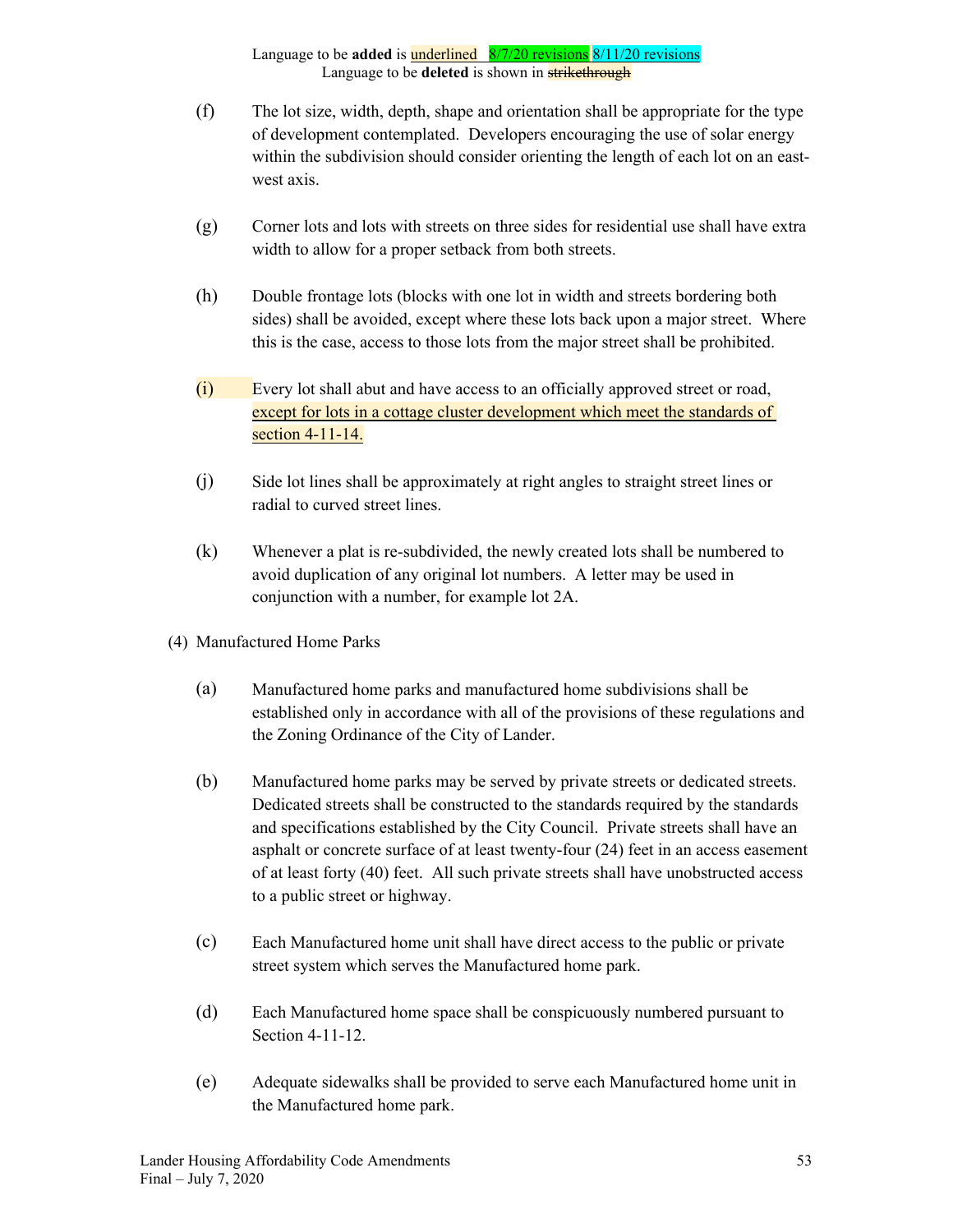- (f) Manufactured home park areas shall be graded and well-drained and with adequate ground cover in open areas to prevent wind and water erosion of soil.
- (g) Provision shall be made for adequate night lighting for the entire Manufactured home park area.
- (h) Manufactured home parks shall provide on-site fire hydrants as directed by the Fire Department and as provided by the adopted City of Lander Engineering Standards and Specifications Manual - Most Recent Addition.
- (i) Manufactured home lots may allow for an east-west placement of Manufactured homes to maximize solar exposure for each lot.

## **4-9-10 IMPROVEMENTS**

- (1) Prior to the approval of any Final Plat by the City Council the developer shall either:
	- (a) Request that Council proceed according to the provisions of 4-9-4.3 (15) of these regulations regarding delaying the recording of the Final Plat until improvements are installed and approved or,
	- (b) Guarantee the installation of the necessary public facilities by complying with the provisions regarding financial commitments and by executing a standard contract on forms provided by the City.
		- i. The standard contract shall, among other things, specify that the required improvements be installed within the time stated, in accordance with the requirements of the contract, and where applicable, the requirements of the Wyoming Department of Environmental Quality.
		- ii. The time specified for the completion of the required improvements shall not exceed twenty-four (24) months from the date the Final Plat was approved by the City Council.
			- A. As improvements are completed, inspected, and approved by the City Engineer/Public Works Director, the developer may apply to the City for a release of a proportionate part of any collateral deposited with the City Council.
			- B. All public improvements must be designed by a professional engineer licensed to do such work in the State of Wyoming.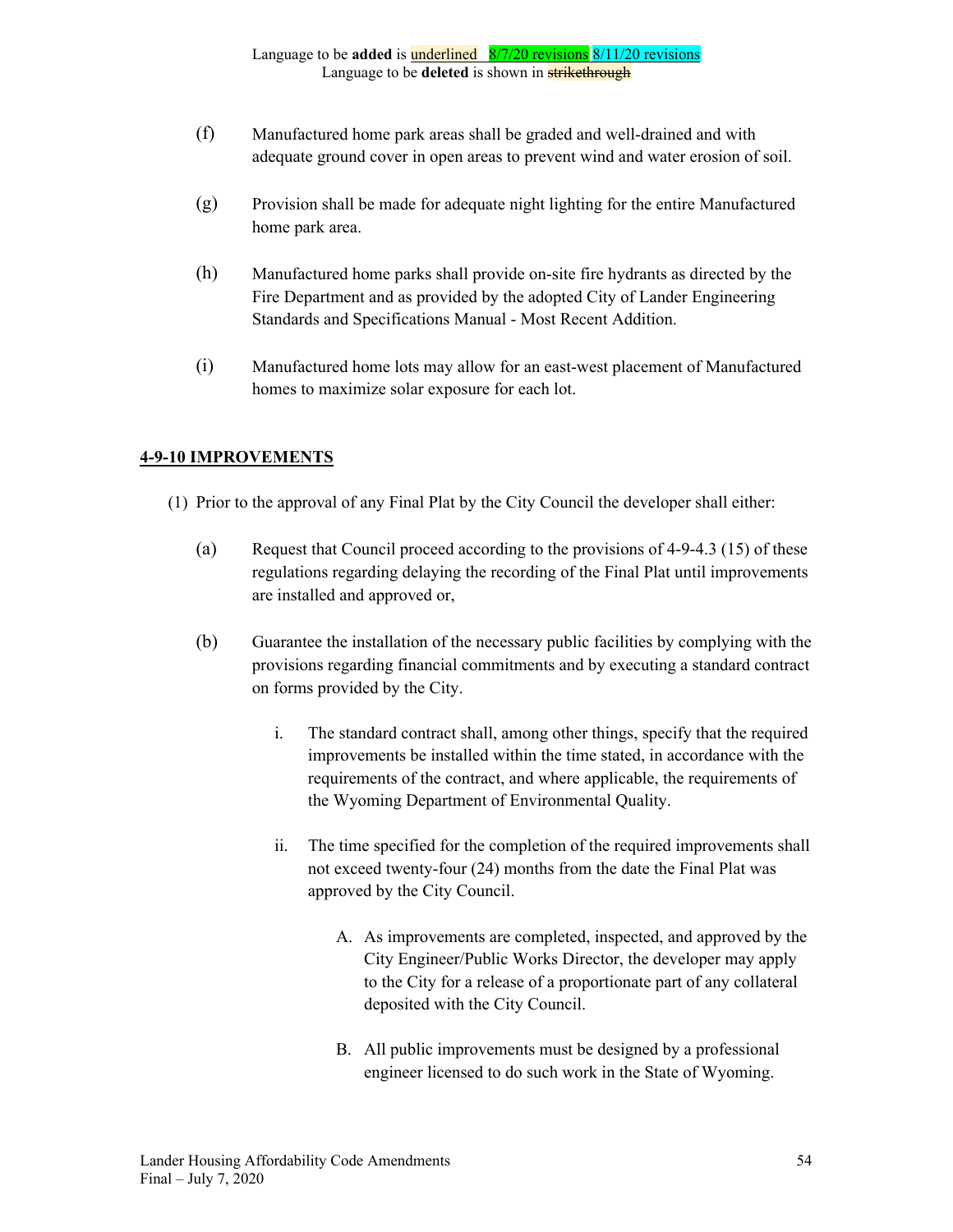# Language to be **added** is underlined 8/7/20 revisions 8/11/20 revisions

Language to be **deleted** is shown in **strikethrough** 

- C. As provided in the contract, the developer shall install the improvements in a timely manner and in accordance with plans, specifications and data as approved by the City Council.
- iii. Monuments at the corners of all tracts, blocks, and lots and at all subdivision boundary corners. Permanent concrete monuments shall be accurately set and established at the intersections of all outside boundary lines of the subdivision, at the intersection of those boundary lines with all street lines; at the beginning and end of all curves; at points or curves where the radius of direction changes; and at such other points as are necessary to establish definitely all lines of the plat. Concrete monuments shall be at least thirty-six (36) inches long and at least six (6) inches in diameter and shall be provided with an appropriate center point. Solid iron pins or iron pipe monuments at least one (1) inch in diameter and at least thirty (30) inches long may be used at all other points.
- iv. Grading, drainage and drainage structures for streets and highways and for areas within the subdivision. Special precautions may be required to prevent erosion and dust control during and after construction.
- v. Road improvements including base, surfacing, gutters, and curbs. Sidewalks will be installed per the City of Lander Standards and Specifications.
- vi. Streetlights, street name signs.
- vii. Water mains and fire hydrants of a size, type and at locations designated by the City Engineer/Public Works Director.
- viii.Sanitary sewer mains, laterals, and facilities.
- ix. Storm sewer mains and laterals as approved on the drainage plan.
- x. Water distribution lines and facilities.
- xi. Utilities such as gas, telephone and electric.
- xii. Other facilities or improvements as may be specified in the contract and agreed to by the developer.
- (c) Prior to the approval of any completed improvements, as built plans must be submitted to the City Engineer/Public Works Director.
	- i. The plans shall be submitted on electronically**.**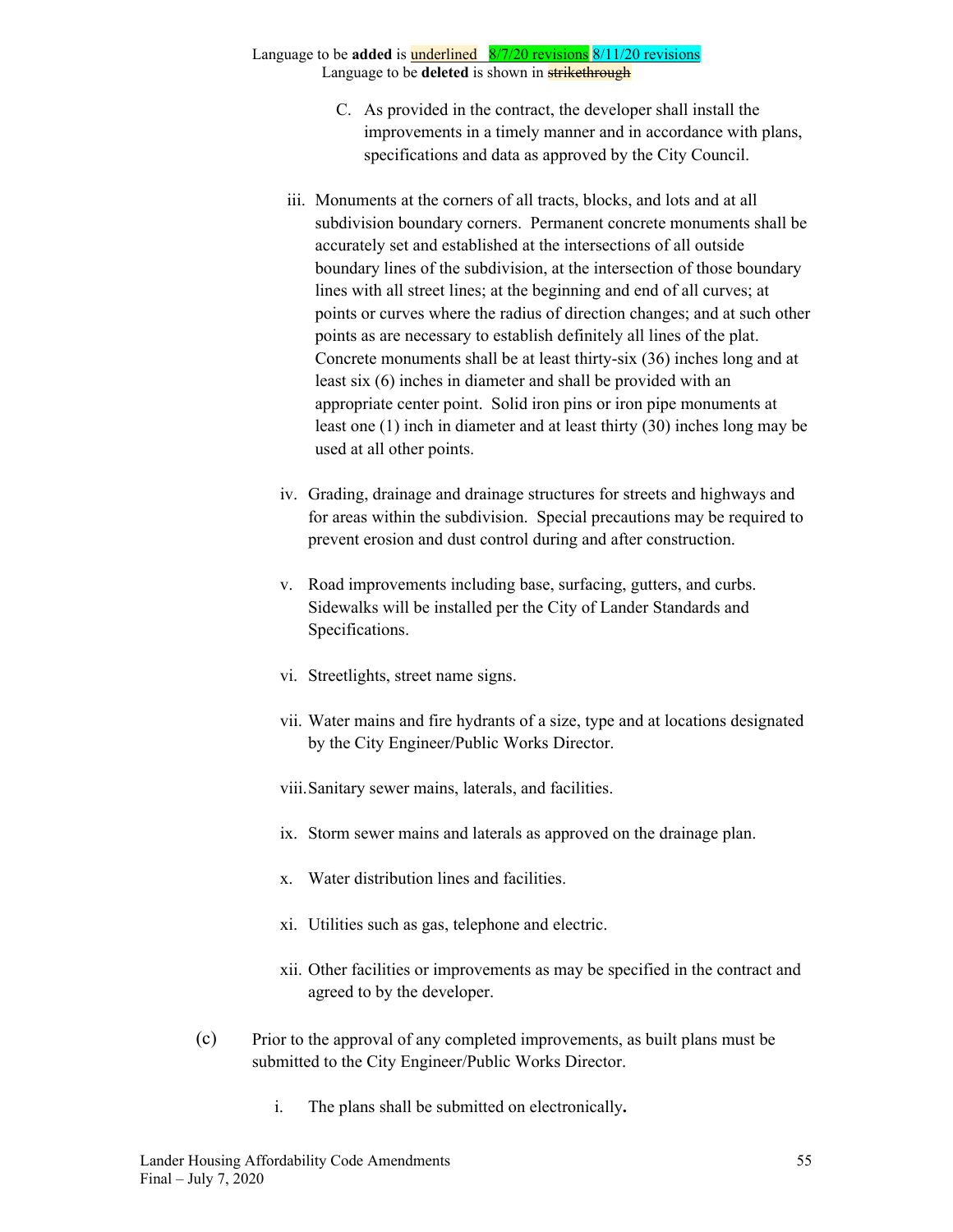- ii. The plan submittal shall contain:
	- A. A cover sheet
	- B. The subdivision plat
	- C. The overall street layout
	- D. The overall water system
	- E. The overall sanitary sewer system
	- F. The overall drainage plan
	- G. Additional detail sheets as necessary at 1"=50' scale, with title block and sheet numbers in the lower right-hand corner of each page and showing the detailed location of all utilities to include service lines to lots.
	- H. A permanent benchmark shall be described on each sheet.
- (d) The developer will be responsible for any damage incurred to the improvements, until the improvements are accepted by the City Engineer/Public Works Director.
- (e) Construction inspection
	- i. The developer shall pay the estimated cost of inspection by the City Fee Schedule
	- ii. The developer, before being issued a construction permit, will sign an agreement with the City on the terms and conditions of inspection and post a bond guaranteeing the agreement.
	- iii. Construction of public improvements must be inspected by a city registered engineer in the State of Wyoming throughout construction.
	- iv. Inspection reports and as-builts will be required for final acceptance by the City of Lander.
- (f) Final Inspection
	- i. Upon written notice of completion of all the improvements and submission of "as built" construction plans by the developer, the City Engineer/Public Works Director will make a final inspection.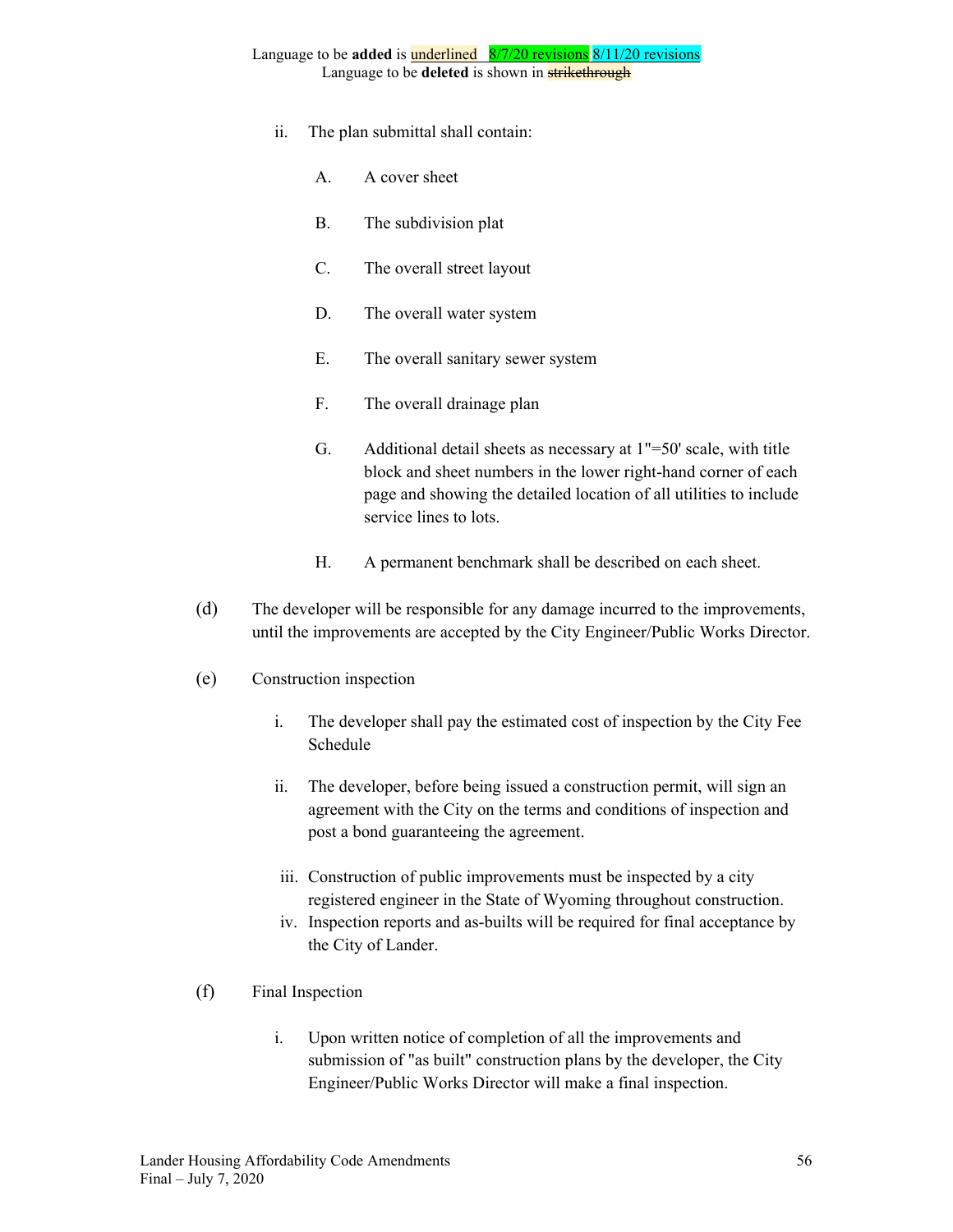- ii. After correction of any items needing repair, completion or alteration, the City Engineer/Public Works Director will advise the City Council that the improvements are accepted.
- (g) At any time after the completion of construction of public streets and their inspection by the City Engineer/Public Works Director, the developer may request that the City accept maintenance of the streets.
	- i. The Council may accept the maintenance responsibility at its discretion.
	- ii. The developer shall provide a one-year warranty on the construction from the time of the acceptance by the City.

## **4-9-11 SEVERABILITY**

(1) If any section of this regulation be held to be unconstitutional or otherwise invalid by any park of competent jurisdiction, then such section shall be considered separately and apart from the remaining provisions of these regulations said section to be completely severable from the remaining provisions of these regulations and the remaining provisions of these regulations shall remain in full force and effect.

## **4-9-12 LEGAL STATUS**

(1) No Final Plat shall be approved unless it conforms to both these regulations and the Lander Zoning Ordinance. Whenever there is a discrepancy between the requirements of these regulations and any other official City regulations, the most restrictive shall apply.

## **4-9-13 DEFINITIONS**

- (1) For the purpose of interpreting these regulations the following definitions shall apply:
	- i. ACCESSORY DWELLING UNIT: A second or third dwelling unit created on a lot with a house, manufactured home, or duplex. The second additional unit(s) is created auxiliary to and is always smaller than the primary dwelling. The unit includes its own independent living facilities including provision for sleeping, cooking, and sanitation, and is designed for residential occupancy by one or more people, independent of the primary dwelling unit. The unit may have a separate exterior entrance or an entrance to an internal common area accessible to the outside. Accessory dwelling units may not be occupied as a short-term rental or used as a boarding house.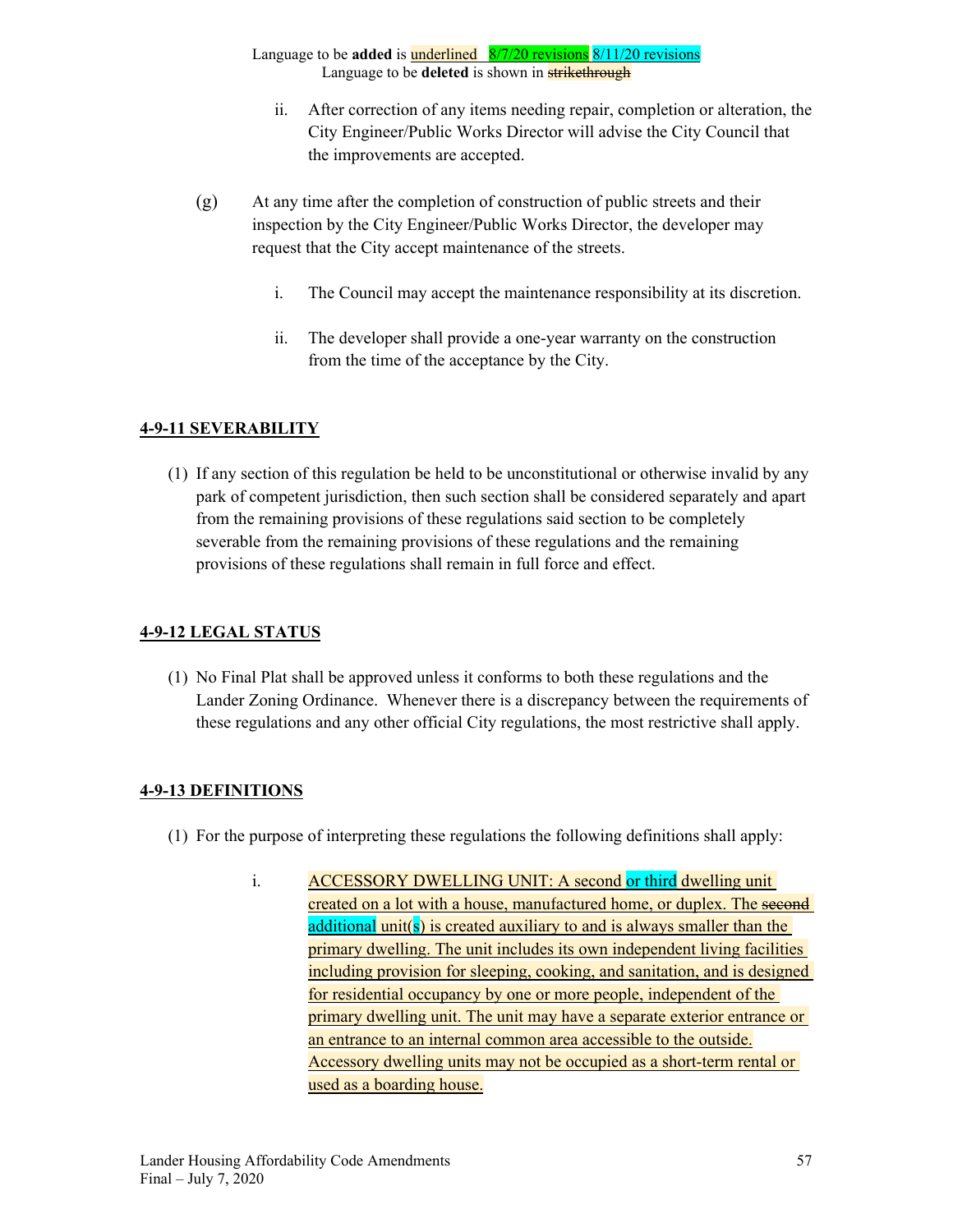- ii. ALLEY: A minor public right-of-way which provides secondary access to abutting properties.
- iii. BLOCK: A parcel of land, intended for urban development, entirely surrounded by public streets or lands, streams, railroads or highways.
- iv. CITY ADMINISTRATION: shall mean the City Planner, City Engineer, City Clerk or other appointed employee.
- v. COMMISSION: The City of Lander Planning Commission.
- vi. COTTAGE: A dwelling unit in a cottage housing development. Dwellings in a cottage housing development may not be occupied as short-term rental or used as a boarding house.
- vii. COTTAGE CLUSTER: Cottage cluster relates to the configuration of cottages. A cluster is a grouping of four to  $\frac{12}{2}$  sixteen (16) cottage dwellings arranged on a development site around or abutting usable open space. A cottage housing development may contain more than one cluster. See section 4-11-14 Cottage Housing Development.
- viii. COTTAGE HOUSING DEVELOPMENT: A type of site development or subdivision where individual lots are created, both built in conjunction with shared open space and other common tracts of land that are intended to serve small-scale dwellings that interact together as a small community. See section 4-11-14 Cottage Housing Development.
- ix. COUNCIL: The City of Lander City Council.
- x. COUNTY: Fremont County, Wyoming
- xi. CUL-DE-SAC: A street having one end connected to a public street and being terminated by a vehicle turnaround at its other end.
- xii. DEVELOPER: Any person who lays out any subdivision or part thereof for the account of the developer or others.
- xiii. DRAINAGE EASEMENT: A land area designated on a plat and set aside to accommodate the calculated and approved flow or storage of storm waters, which can also serve as a pathway and/or greenway.
- xiv. EASEMENT: A designated area on a tract, block or lot of land which the owner has set aside for the use of others, particularly, public utilities.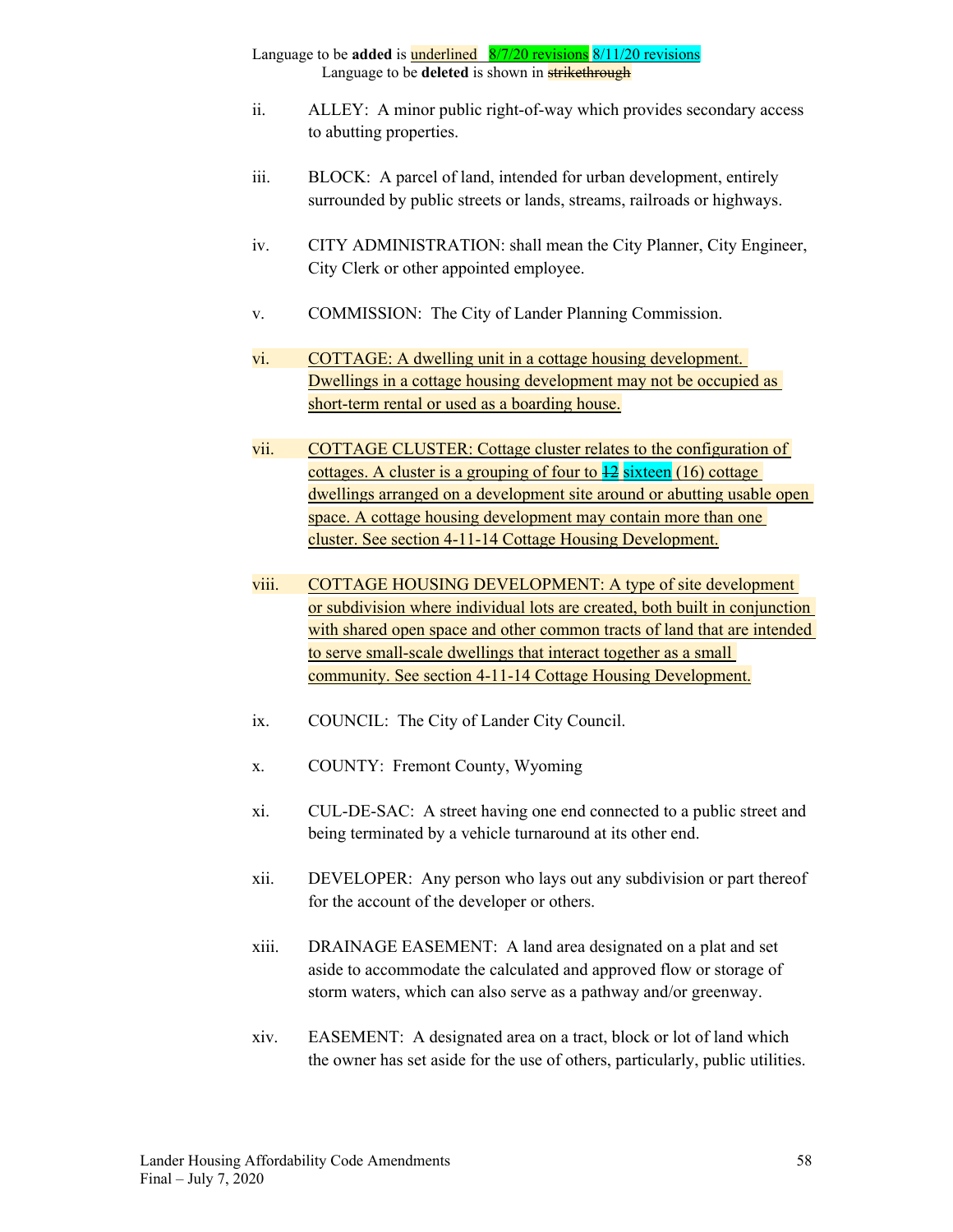- xv. ENCUMBRANCE: A mortgage or other lien or record securing or evidencing indebtedness and affecting land to be subdivided, including liens for labor and materials. Taxes and assessments levied by a public authority are not an encumbrance, except such taxes and assessments as may be delinquent.
- xvi. ENGINEER: A licensed professional engineer registered within the State of Wyoming.
- xvii. IMPROVEMENTS: Man-installed physical features such as pavements, curbs, gutters, sidewalks, water mains, sanitary sewers, storm sewers, grading, street signs, structures, landscaping and other items for the welfare of the property owners and the general public.
- xviii. INSTRUMENT: A formal document as a deed or contract.
- xix. MONUMENTS An object set in the ground to mark a boundary**.**
- xx. OWNER: Any person having a legal or equitable interest in land.
- xxi. PLAT: A map or drawing prepared in accordance with the adopted subdivision regulations and showing the developer plan for the subdivision.
- xxii. PROPRIETOR: Any person having a legal or equitable interest in land.
- xxiii. REPLAT: Any change in lot lines within an already approved and recorded plat and any boundary line adjustments within the City Limits.
- xxiv. RE-SUBDIVISION: A re-subdivision shall be any change in dimension or alignment of a platted road, addition to the number of lots or addition of un-platted area to an already approved and recorded plat except for the correction of any drafting or surveying errors.
- xxv. RIGHT-OF-WAY: A strip of land dedicated for public use.
- xxvi. SELL: Includes sale, contract to sell, lease, assignment, auction, award by lottery, or any offer or solicitations of any offer to do any of the foregoing, concerning a subdivision or any part of a subdivision.
- xxvii. STREET, COLLECTOR: A public street which collects traffic from local neighborhood streets and carries it to a major street or highway as shown on the Master plan.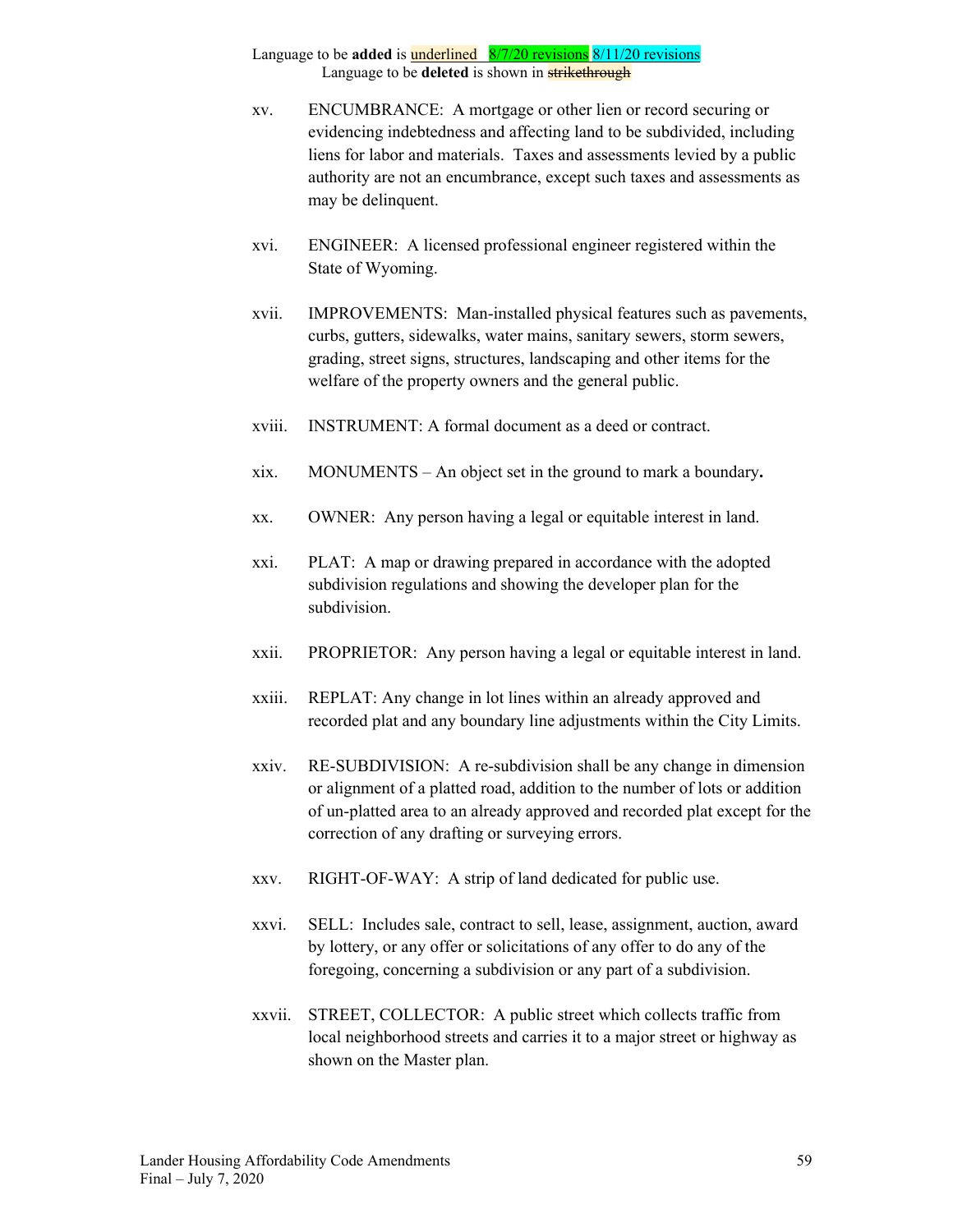- Language to be **added** is underlined 8/7/20 revisions 8/11/20 revisions Language to be **deleted** is shown in **strikethrough**
- xxviii. STREET, LOCAL: A street which affords primary access to abutting private properties.
- xxix. STREET, ARTERIAL: A street of considerable continuity and trafficcarrying capacity connecting the various parts of the City as shown on the adopted street plan.
- xxx. SUBDIVISION: The creation of a lot, tract, parcel or other unit of land for the immediate or future purpose of sale, building development or redevelopment, for residential, recreational, industrial, commercial or public uses.
- xxxi. UNDUE HARDSHIP: Special or specified circumstances that partially or fully exempt a person from performance of a legal obligation so as to avoid an unreasonable or disproportionate burden or obstacle. *4-9-1 – 4-9-13 Amended by Ordinance 1234, March 10, 2020*

**4-10-1.Annexations.** - All proposed annexations to the City shall be referred to and reviewed by the Planning Commission. The Commission shall review the land with reference to the Master Plan and make recommendations for zoning at least 30 days prior to the public hearing on the issue of annexation. For purposes of annexation only a developed street shall be designed and maintained to support the imposed loads of fire apparatus and shall be surfaced so as to provide all-weather driving capabilities with an unobstructed width of not less than 20 feet. This definition does not apply to subdivision rules and regulations of the Lander city code. In the case of an annexation which does not require a public hearing on the issue of annexation, a public hearing shall be held after 15 days advance notice by publication on the sole issue of zoning. Such zoning decision shall be rendered within 14 days of the hearing.

## **4-11-1.General Requirements - Non-Conforming Uses and Structures**-

- (a) Intent Within the zoning districts established by this title and amendments that may later be adopted, there exists land and uses of land which were lawful before this title was passed or amended, but which would be affected by the terms of this title of future amendments. Therefore, it is the intent of this title to permit these nonconforming uses to continue. It is further the intent of this title that these nonconforming uses shall not be used as grounds for allowing other uses prohibited elsewhere in the district.
- (b) Any existing structure devoted to a use not permitted by this ordinance in the zone in which it is located shall not be enlarged, extended, constructed, reconstructed, moved or structurally altered except in changing the use of the structure to a use permitted in the zone in which it is located.
- (c) Any nonconforming use may be extended throughout any parts of a structure which were manifestly arranged or designed for such use at the time of adoption, as defined in section 4-2-2 (a), or amendment of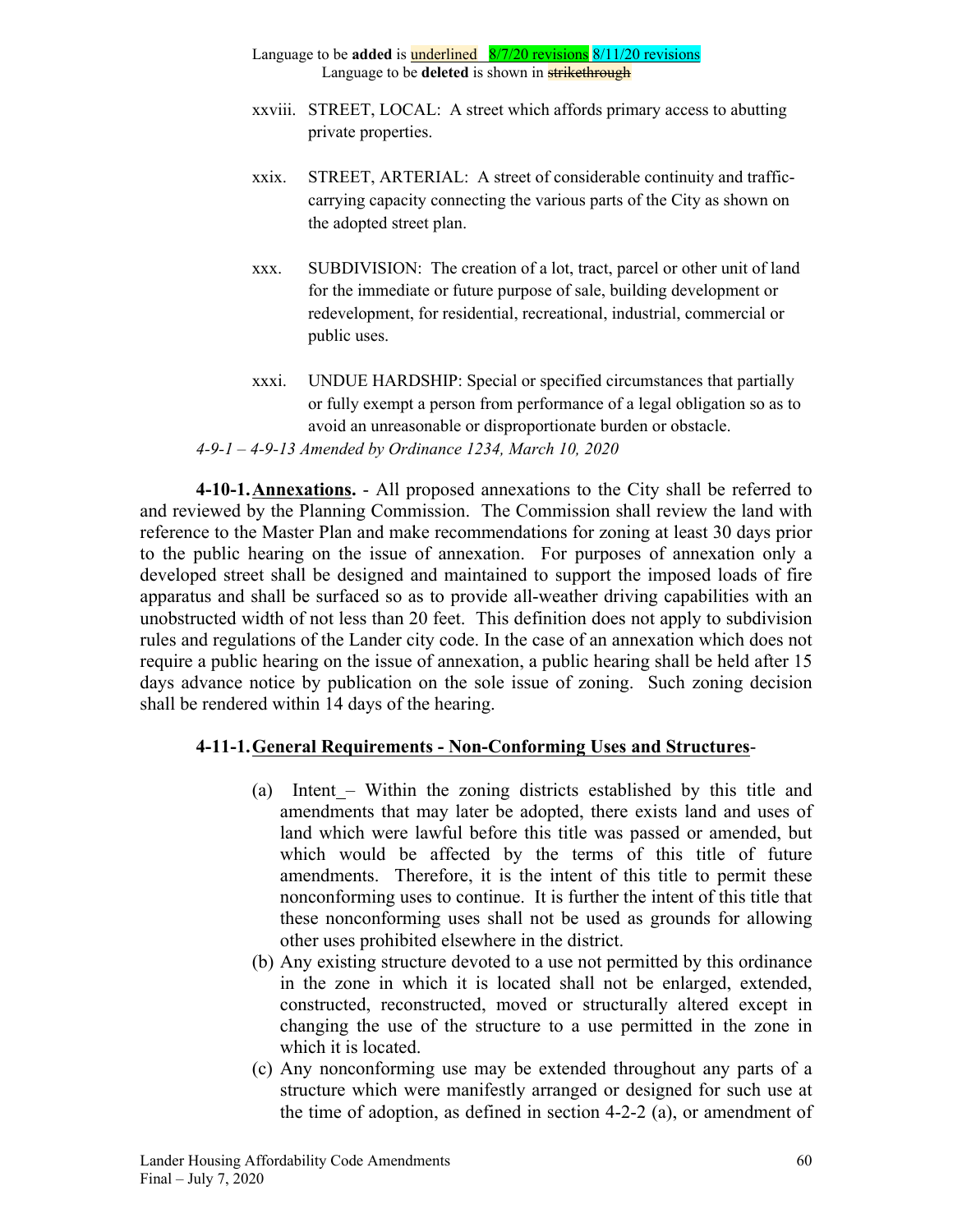the ordinance, but no such use shall be extended to occupy any land outside such structure.

- (d) If no structure alterations are made, any nonconforming use of the structure, or structures and premises, may be changed to another nonconforming use provided that the Board of Adjustment with jurisdiction on the property shall find that the proposed use is equally appropriate or more appropriate to the district than the existing nonconforming use. In permitting such change, the Board of Adjustment with jurisdiction on the property may require appropriate conditions and safeguards in accordance with the provisions of this chapter. Any proposed change from one nonconforming use to another nonconforming use shall be processed and reviewed in accordance with city code section 4-4-1-
	- 1. The nature and purpose of the existing nonconforming use.
	- 2. The difference in quality and character of the proposed use.
	- 3. The difference in the degree of the use of the proposed use, including but not limited to hours of operation and parking requirements.
	- 4. The reasons for the proposed change; and
	- 5. The overall impact of the proposed use on the surrounding property.
- (e) Any structure, or structures and land in combination, in or on which a nonconforming use is superseded by a permitted use, shall thereafter conform to the regulations for the district in which such structure(s) is located, and the nonconforming use may not be thereafter resumed.
- (f) When a nonconforming use of a structure, or structures and premises in combination, is discontinued or abandoned for one (1) year or more, the structure, or structures and premises in combination, shall not thereafter be used except in conformance with the regulations of the district in which it is located. Abandonment shall include, but not be limited to, cessation of the use for one (1) year or more. The owner, occupant or user shall have the burden to show that the structure, lot or use was lawfully established.
- (g) Where nonconforming use status applies to a structure and premises in combination, removal or destruction of the structure shall eliminate the nonconforming status of the land. Destruction for the purpose of this subsection is defined as damage to an extent of more than fifty (50) percent of the replacement cost at the time of destruction.

## **4-11-2. General Requirements – Division of Lots.**

No division of any lot may create a lot smaller than the applicable minimum size and dimensions as described within these Regulations, except for lots created for individual units in a cottage housing development, subject to the provisions of section 4-11-14. Application must be made for any proposed division of real property within the City limits of Lander. Any division shall follow the procedures laid out in the current City of Lander Subdivision Regulations and must be recommended by the Planning Commission and approved by City Council. *Amended by Ordinance 1234, March 10, 2020*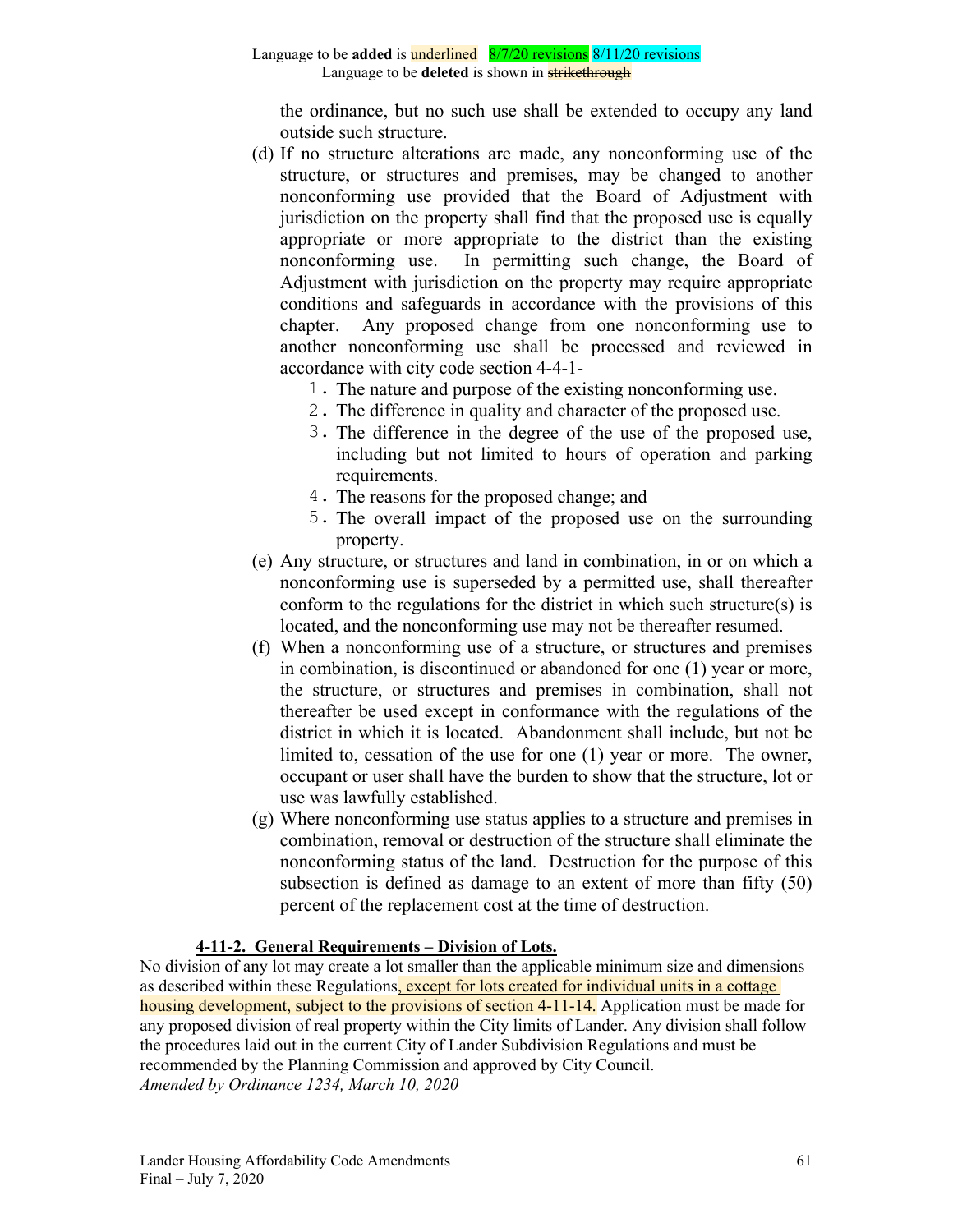**4-11-3.General Requirements - Zone Lot for Structures.** - When several lots of a platted, recorded subdivision is under single ownership, the owner thereof may designate those lots as one zone lot constituting a single parcel of contiguous land. The outside boundaries of the zone lot shall conform to the platted lot lines of the recorded plat.

# **4-11-4. General Requirements - Home Business** –

a) Home business is defined in City Code 4-16-1 (aa). The City of Lander may issue Home Business Permits upon the following conditions:

> (i) Such use shall be conducted entirely within a dwelling unit or accessory structure and carried on by the inhabitants living there and no others.

> (ii) Such use shall be clearly incidental and secondary to the use of the dwelling unit for dwelling purposes and shall not change the residential character thereof.

> (iii) The total area used for such purposes shall not exceed twenty (20) percent of the gross floor area of either the dwelling or up to 600 sq ft of an accessory structure.

> (iv) There shall be no exterior storage on the premises of material or equipment used as a part of the home business.

> (v) There shall be no offensive noise, vibration, smoke, dust odors, heat or glare noticeable at or near the property line.

> (vi) There shall be no traffic generated by the home business that would adversely affect the residential character more than would normally be expected in a residential neighborhood.

> (vii) There shall be at least one off-street parking space provided for clientele.

> (viii) No sign shall be allowed except for one non-illuminated name plate attached to the wall of the dwelling unit, showing name/occupation only, no larger than a square foot in area.

b) APPLICATION PROCEDURE: Those individuals that meet these requirements shall make application to the City of Lander. The City of Lander may grant or reject the permit.

If the applicant does not meet all of requirements in Section  $4-11-4(a)$  (i) through (viii) they may apply for a Conditional Use Home Business permit through the Board of Adjustment with an application providing the following:

- (i) Where will such use be conducted?
- (ii) How many employees are proposed?
- (iii) Will this use change the residential character of the neighborhood? If not, why?
- $(iv)$  What is the percentage of the gross square footage of the area to be used for such?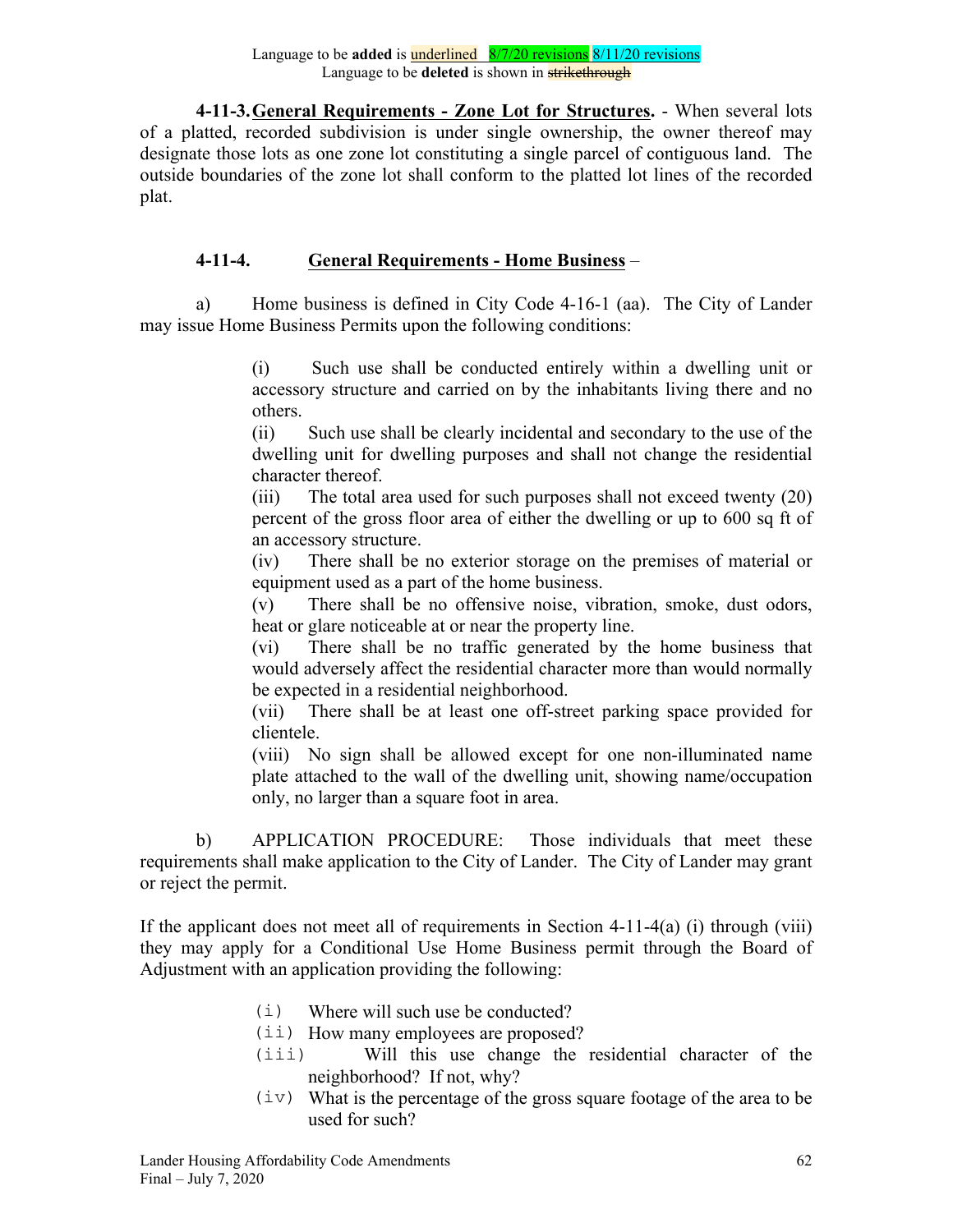- $(v)$  Will there be exterior storage, if so please describe.
- $(v_i)$  Will there be any of the following: offensive noise, vibration, smoke, dust, odors; or heat or glare noticeable at or near the property line.
- (vii) What is the expected traffic for the home business?
- (viii) Will there be a sign, please give location and dimensions of the sign.
- $(ix)$  What other issues exist with this proposed home business?

Home Business and home businesses may be reviewed and inspected by the City building inspector at any time to insure compliance. If three or more written complaints, from property owners within 400', are filed with the City of Lander, a public hearing before the Board of Adjustment shall be required to determine the continuance of the home business. Any expansion or alteration of existing uses must come before the Board of Adjustment for approval. The Board of Adjustment can grant or reject all applications.

**4-11-5.General Requirements - Temporary Dwellings.** - No vehicle, accessory structure, or temporary structure shall be used for sleeping, eating or preparing of food for a period exceeding four (4) days – 96 hours. This section shall not apply within approved camper or trailer courts or campgrounds.

**4-11-6.General Requirements - Access.** - All dwellings shall be located on lots with frontage on public streets**,** alleys that do not dead end within the block and shall have direct access from the streets suitable for servicing, fire protection and off-street parking.

**4-11-7.General Requirements - City Easements and Rights-of-Way.** - Any fence, wall or hedge located within a street right-of-way or other City easement may be removed at the property owner's expense if necessary, for utility and street maintenance or construction.

## **4-11-8.General Requirements - Accessory Uses.** -

- (a) Any use which complies with all of the following conditions may be operated as an accessory use:
	- (i) is clearly incidental and customary to and commonly associated with the operation of the permitted use.

 (ii) is operated and maintained under the same ownership and on the same lot as the permitted use.

 (iii) does not include structures or structural features inconsistent with the permitted use.

(iv) does not include residential occupancy.

 (v) if operated wholly or partly within a structure containing the permitted use, the gross floor area utilized by the accessory use shall not exceed 30% of the gross floor area of the permitted use.

(vi) if in a separate, detached structure from a permitted use, the gross floor area devoted to the accessory use shall not exceed the gross floor area as defined in the International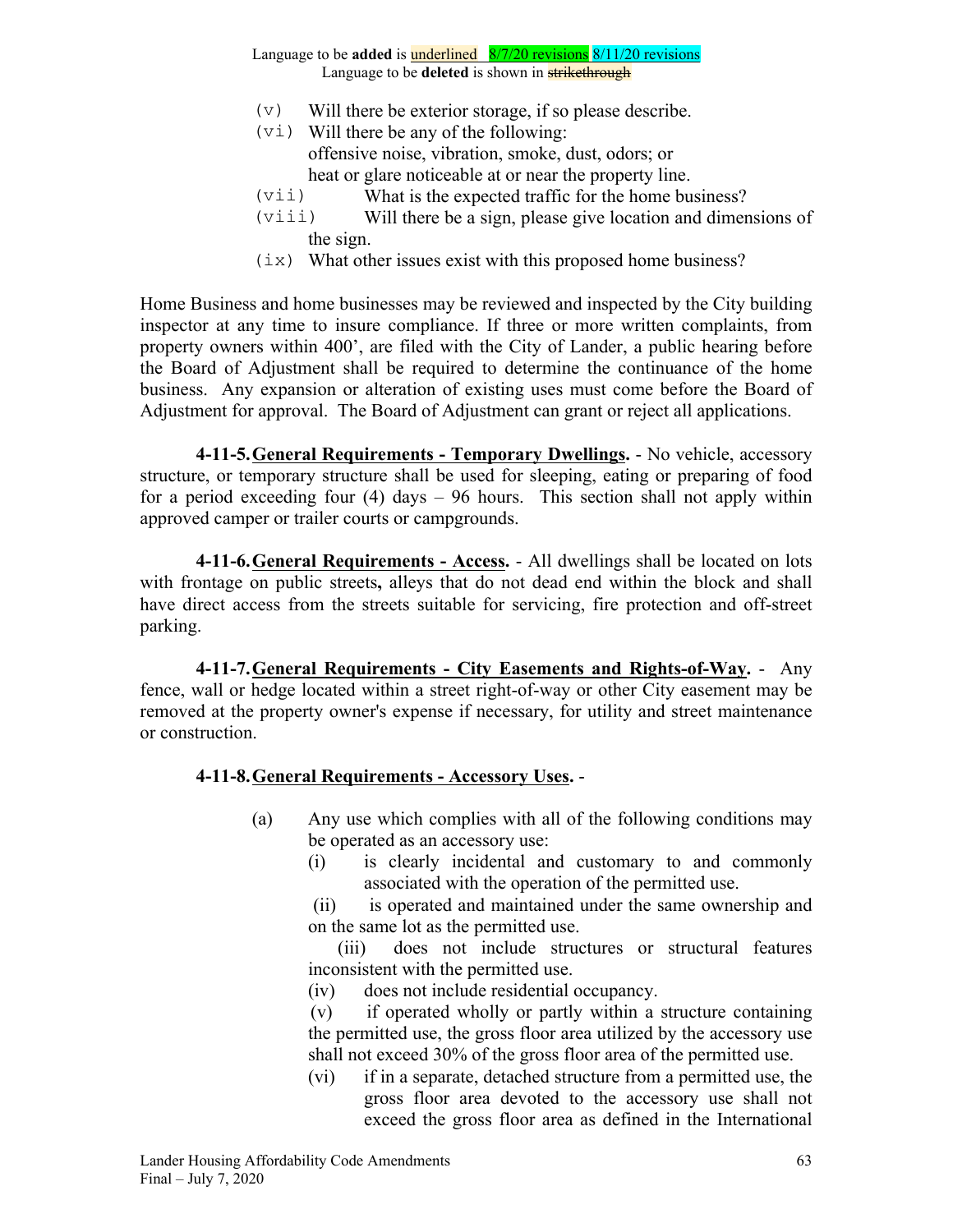Residential Code (IRC).

- (vii) home business provided the conditions set forth under Section 4-11-4 are met.
- (viii) in all districts, accessory structures shall be located behind the setback line, as defined that that district's regulations from all streets.
	- (ix) in all residential districts the following setback regulations shall apply side yard 5 feet, rear yard 5 feet.
- (x) maximum height of detached accessory structures: 20 feet.
- (b) Accessory dwelling units constructed in accordance with the provisions of section 4-11-15 are exempt from the standards pertaining to all other accessory uses in section 4-11-8(a).

**4-11-9.General Requirements - Clear Vision Area.** - Except in the C District, a clear vision area shall be maintained at all intersections so that traffic is clearly visible from two and one-half feet to eight feet above the center grade of the street within an area described by an isosceles triangle in which the equal sides are congruent with the intersection curb lines and are 15 feet in length in all zoning districts, except that in residential zones the length shall be 30 feet. (see Drawing 1.)

## **4-11-10. General Requirements - Off-Street Parking and Loading Requirements.**

- (a) The following general requirements shall apply in certain zones:
	- (i) off-street parking and loading shall be provided and maintained as required by this Section for all permitted uses which are established after the effective date of this ordinance.
	- (ii) these requirements shall not be retroactive to permitted uses existing on the date this ordinance becomes effective but shall apply to any expansion of these uses which occurs after that date.
	- (iii) in residential districts, required off-street parking shall be provided on the same lot to which the parking pertains. In other districts, such parking may be provided either on the same lot or on another lot in the R-5 or P-L Districts, located not farther than 1,000 feet from the structure or use they are required to serve.
	- (iv) groups of more than four parking spaces shall be designed so that no backing movements onto a street will be required.
	- (v) no structure shall be erected or enlarged, nor shall any use be enlarged, if such action will eliminate the required offstreet parking areas.
	- (vi) The requirements of 4-11-10, may be waived at the discretion of the Planning Commission with regards to structures with frontage on Main, Lincoln or Garfield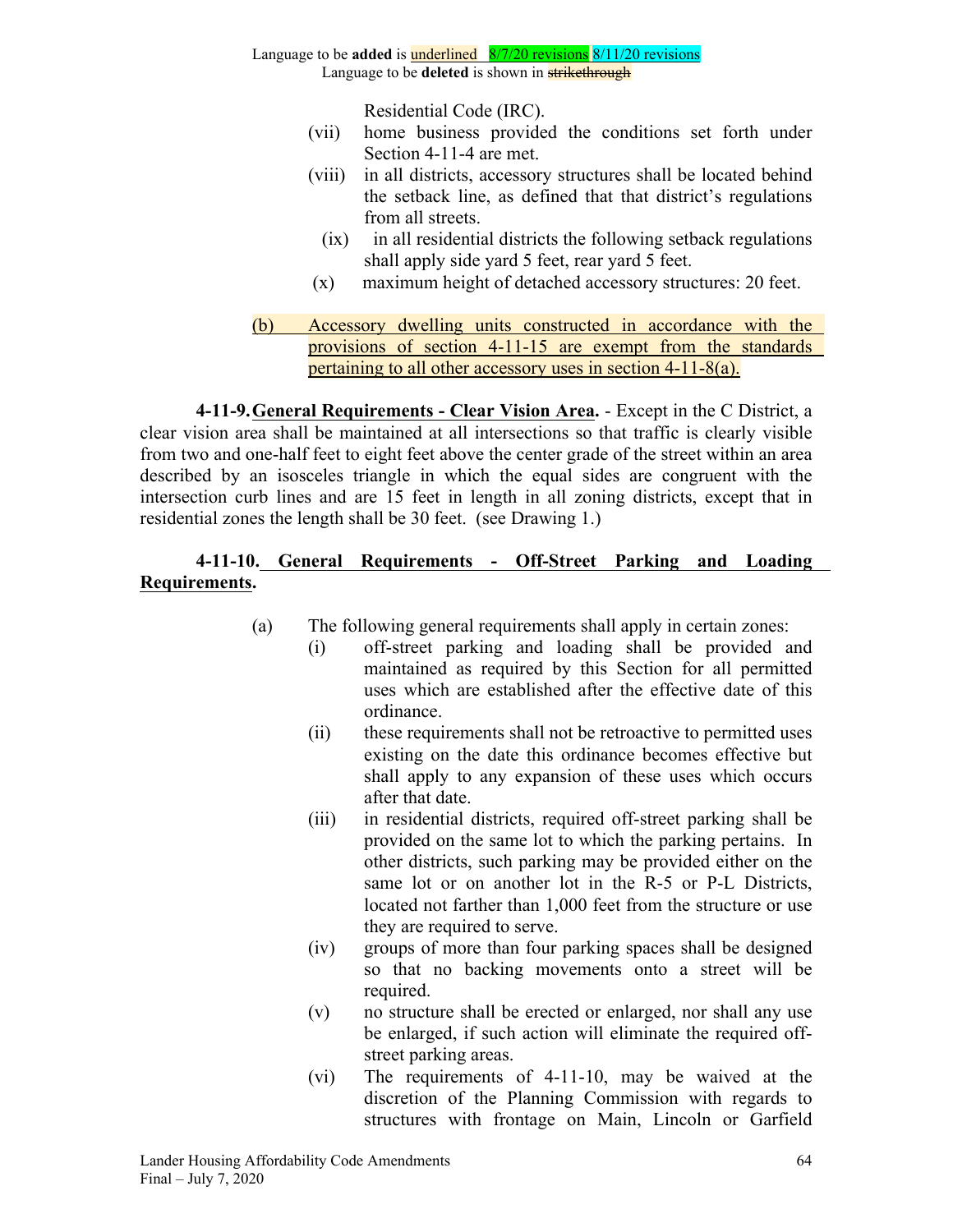Streets located between First Street and Ninth Street.

- (vii) The businesses within business parks that are specifically designed with off street parking will be allowed to count overflow off-street parking for their total parking spaces per use.
- (b) Off-street parking and loading will be designed, used and maintained in accordance with the following specifications:
	- (i) individual off-street parking spaces shall be at least nine feet wide and 18 feet long.
	- (ii) individual off-street loading spaces shall be located only in the side or rear yards of the lot and shall be at least 12 feet wide, 50 feet long and have a minimum height clearance of 14 feet;
	- (iii) areas used for required parking and maneuvering of vehicles shall have an all-weather surface of asphalt or concrete or alternatives approved by the Planning Commission and shall be designed in a manner which avoids the flow of water across public sidewalks.
	- (iv) each parking or loading space must be usable and readily accessible and arranged so that no part of any parked vehicle extends beyond the property line.
	- (v) required parking and loading areas shall be provided with designated entrances and exits located so as to minimize traffic congestion and avoid undue interference with public use of streets, alleys and walkways.
	- (vi) parking and loading areas provided in accordance with the requirements of this ordinance shall not be used for the sale, repair, assembly or disassembly, storage or servicing of vehicles or equipment.
- (c) At the time a structure is being erected or enlarged, or the use of an existing structure is changed, off-street parking spaces shall be provided as follows:
	- (i) Home business 1 per 200 sq. ft. or fraction thereof.
	- (ii) Residences/Dwelling There shall be provided offstreet parking spaces described as follows (garage may be counted as a parking space):
		- **•** One Bedroom Residences: 1 spaces
		- Two Bedroom Residences: 1.5 spaces
		- Three Bedroom Residences: 1.75 spaces
		- Four Bedrooms and Over: 2 spaces-

| <b>Zone District</b> | <b>Requirement</b>                 |
|----------------------|------------------------------------|
|                      | 0.5 spaces per dwelling unit       |
|                      | One bedroom dwelling unit: 1 space |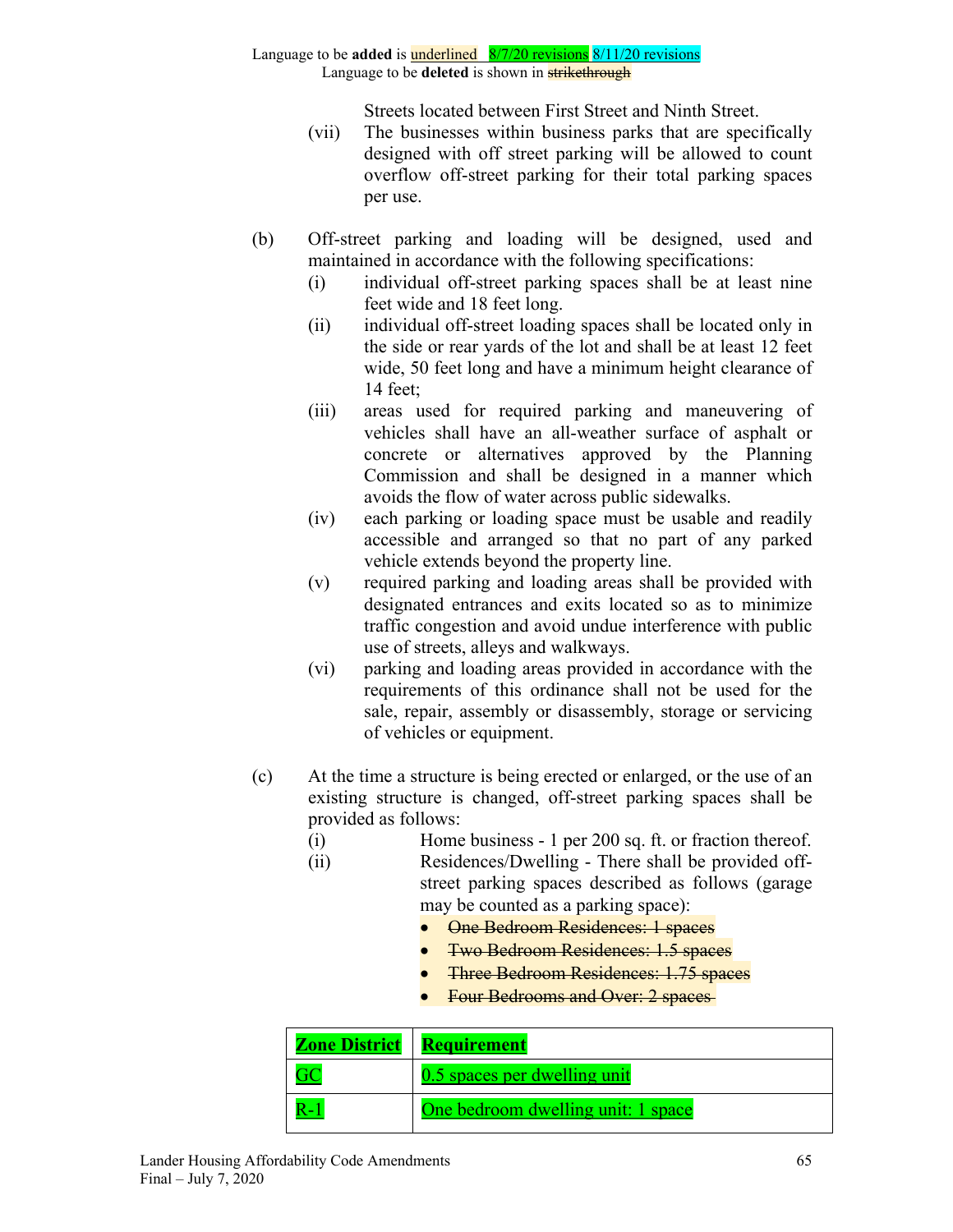|                             | Two bedroom dwelling unit: 1.5 spaces<br>Three bedroom dwelling unit: 1.75 spaces<br>Four or more bedroom dwelling unit: 2 spaces                                                                                                                                                                                    |
|-----------------------------|----------------------------------------------------------------------------------------------------------------------------------------------------------------------------------------------------------------------------------------------------------------------------------------------------------------------|
| All other zone<br>districts | <b>Accessory Dwelling Unit:</b><br>R-2 zone: 1 space per dwelling unit<br>All other zones: None required<br>All other dwelling units:<br>One bedroom dwelling unit: 0.75 spaces<br>Two bedroom dwelling unit: 1.25 spaces<br>Three bedroom dwelling unit: 1.5 spaces<br>Four or more bedroom dwelling unit: 2 spaces |

| (iii)<br>(iv) | Boarding houses - 1 per each sleeping or living unit.<br>Retirement homes, housing project for senior |
|---------------|-------------------------------------------------------------------------------------------------------|
|               | citizens - .5 per dwelling unit plus 1 for manager.                                                   |
| (v)           | Motel or hotel - 1 per sleeping room plus 1 for                                                       |
|               | manager.                                                                                              |
| (vi)          | Clubs or lodgers - Spaces to meet the combined                                                        |
|               | requirements of the uses being conducted such as                                                      |
|               | hotel, restaurant, auditorium, etc.                                                                   |
| (vii)         | Convalescent hospital, nursing home - .4 X lawful                                                     |
|               | number of occupants plus 1 per each staff member                                                      |
|               | on duty on maximum shift.                                                                             |
| (viii)        | Hospital - 1 per bed plus .75 X maximum number                                                        |
|               | of employees on duty on a maximum shift.                                                              |
| (ix)          | Churches - .35 X seating capacity of sanctuary.                                                       |
| (x)           | Preschool, nursery or kindergarten - 2 spaces per                                                     |
|               | teacher.                                                                                              |
| (xi)          | Elementary or junior high school - 1 per each                                                         |
|               | employee and each faculty member                                                                      |
| (xii)         | High school and vocational schools - 1 per each                                                       |
|               | employee and each faculty member plus 1 per five                                                      |
|               | students.                                                                                             |
| (xiii)        | Stadia, areas, theaters, auditoriums or meeting                                                       |
|               | rooms - .35 X seating capacity or, if no fixed seats,                                                 |
|               | 1 space per 50 square feet of floor area.                                                             |
| (xiv)         | Bowling Alley - 5 per lane.                                                                           |
| (xv)          | Dance Hall or skating rink - 1 per 80 square feet of                                                  |
|               | floor area.                                                                                           |
| (xvi)         | Retail and repair shops, including shoe repair,                                                       |
|               | contractors' showrooms, galleries, structure material                                                 |
|               | supply stores, package beverage stores with no                                                        |
|               | seating - 1 per 1000 square feet of floor area plus                                                   |
|               | one per three employees.                                                                              |

(xvii) Restaurants and beverage establishment with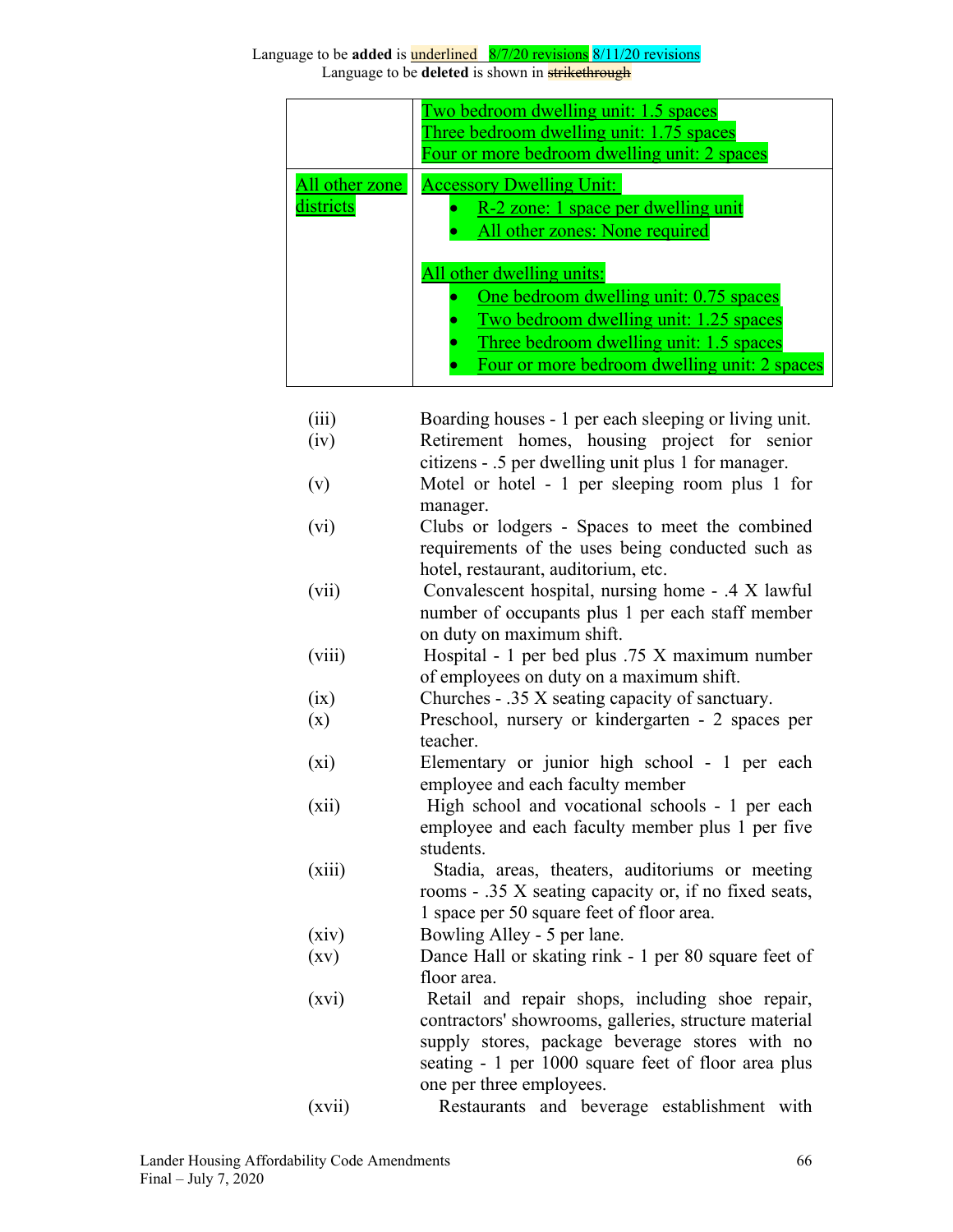# Language to be **added** is underlined 8/7/20 revisions 8/11/20 revisions

Language to be **deleted** is shown in **strikethrough** 

|         | seating 1 per 100 sq ft of customer floor area.     |
|---------|-----------------------------------------------------|
| (xviii) | Barber shops and Cosmetology Shop - 1 plus 1.5      |
|         | per chair.                                          |
| (xix)   | Banks and business or professional offices (except  |
|         | medical and dental clinics) - 1 per 300 square feet |
|         | of floor area.                                      |

- (xx) Medical and dental clinics 2 per staff person.
- (xxi) Gas stations 1 per nozzle plus 2 per lift (in addition to stopping places adjacent to pumps).
- (xxii) Mortuary 1 space per 4 seats or 8 feet of bench length in the chapel.
- (xxiii) Laundromats .5 per machine.
- (xxiv) Other retail and service establishments 1 per 300 square feet of floor area and outdoor sales space.
- (xxv) Warehouses, storage and wholesale business, and freight terminals – 2 spaces plus, 1 space per employee on maximum shift. And sufficient space to park all company owned or leased vehicles, including passenger auto manufacturers, trucks, tractors, trailers and similar company owned or leased motor vehicles.
- (xxvi) Manufacturing uses, research testing and processing, assembly, all industries - 1 X number of employees on a maximum shift.
- (xxvii) Uses not specified Shall be determined by the City of Lander.
- (xxviii) Gaming, one space per every 75 square feet of gaming area or any portion thereof.
- (d) Where calculation in accordance with the foregoing list results in requiring a fractional space, any fraction less than one-half shall be disregarded and any fraction of one-half or more shall require one space.
- (e) Credit for On-Street Parking.
	- (i) Applicability. A credit for on-street parking spaces is allowed in all zones except the R-1 and R-2 zones.
	- (i) Credit. The amount of off-street parking required may be reduced by one off-street parking space for every on-street parking space abutting the frontage of the development. The frontage is limited to one side of the property as determined by the location of the main entrance, pursuant to the definition of frontage in section 4-14-1.
	- (ii) Standards. On-street parking must follow the established or approved configuration of existing on-street parking,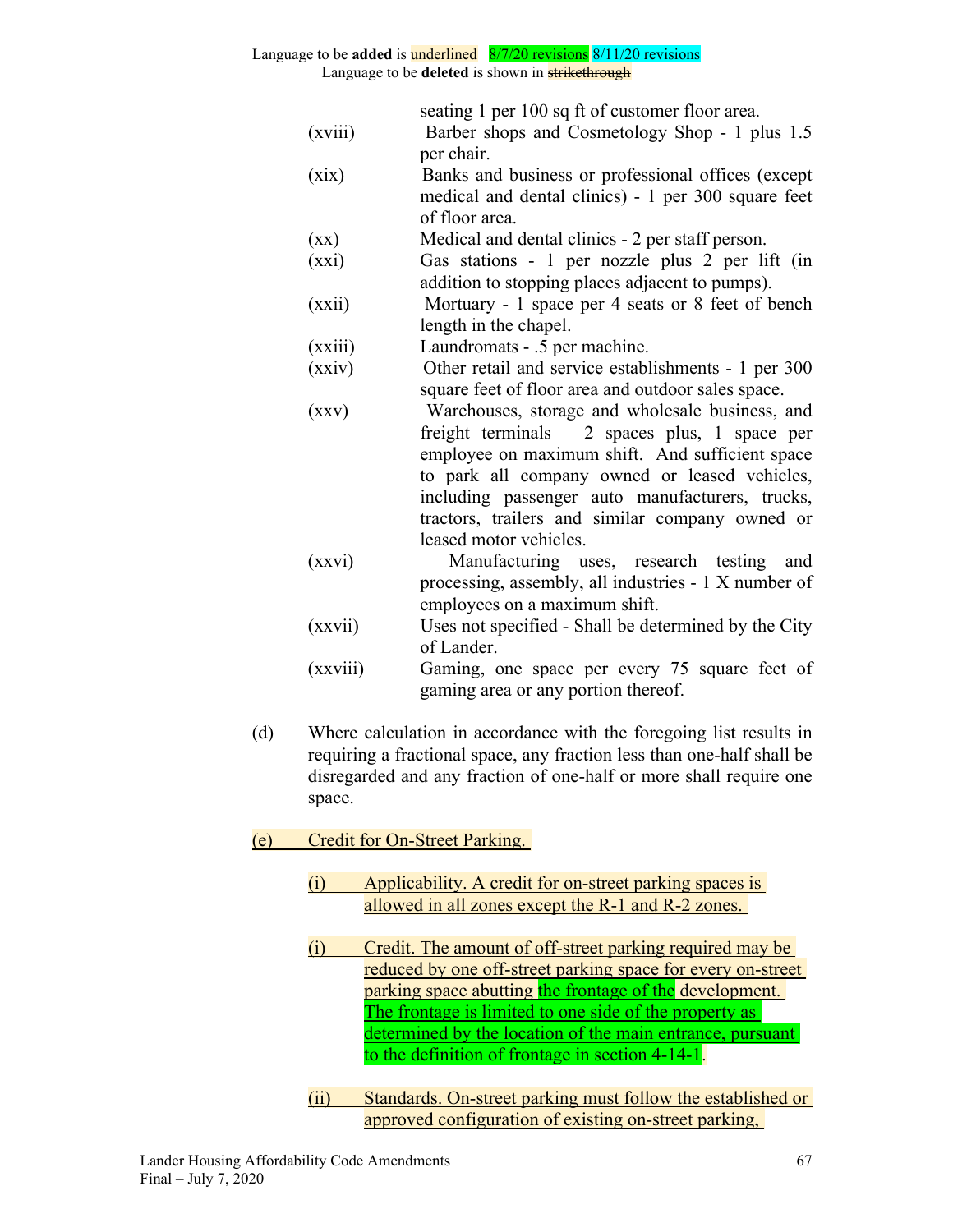> except that angled parking may be allowed for some streets, where permitted by the City. One on-street parking space shall be defined as follows:

- (1) Parallel parking, each 24 feet of uninterrupted curb, where allowed;
- (2) Forty-five-degree diagonal, each with 14 feet of curb, where allowed;
- (3) Ninety-degree (perpendicular) parking, each with 12 feet of curb, where allowed;
- (4) Curb space must be connected to the lot that contains the use;
- (5) Parking spaces will not obstruct a required clear vision area or violate any law; and
- (6) On-street parking spaces credited for a specific use may not be used exclusively by that use, but shall be available for general public use at all times. No signs or action limiting general public use of onstreet spaces is permitted.
- (f) When it is alleged that the minimum off-street parking standards will create an unnecessary hardship on the property owners, application may be made to the Board of Adjustment for a variance in the minimum off-street parking requirements. In lieu of meeting such off-street parking requirements and after the Board of Adjustment does not grant relief there-from, either in whole or in part, the property owners shall pay reasonable costs to the City for each required parking space of which the owner may be unable to provide. The cost of those spaces shall be per square foot of current market value for property in that area. Such funds shall be kept in a separate fund and used by the City only for the purpose of purchasing off-street parking and the development of walk/bike ways within the City.
- (g) At least the following amounts of off-street loading shall be provided, plus an area adequate for maneuvering and walk/bike ways, ingress and egress:

| Number of Spaces | Gross Floor Area in Square Feet |
|------------------|---------------------------------|
|                  | 3,000 to 20,000                 |
|                  | 20,000 to 40,000                |
| 3                | 40,000 to 60,000                |
|                  | 60,000 to 80,000                |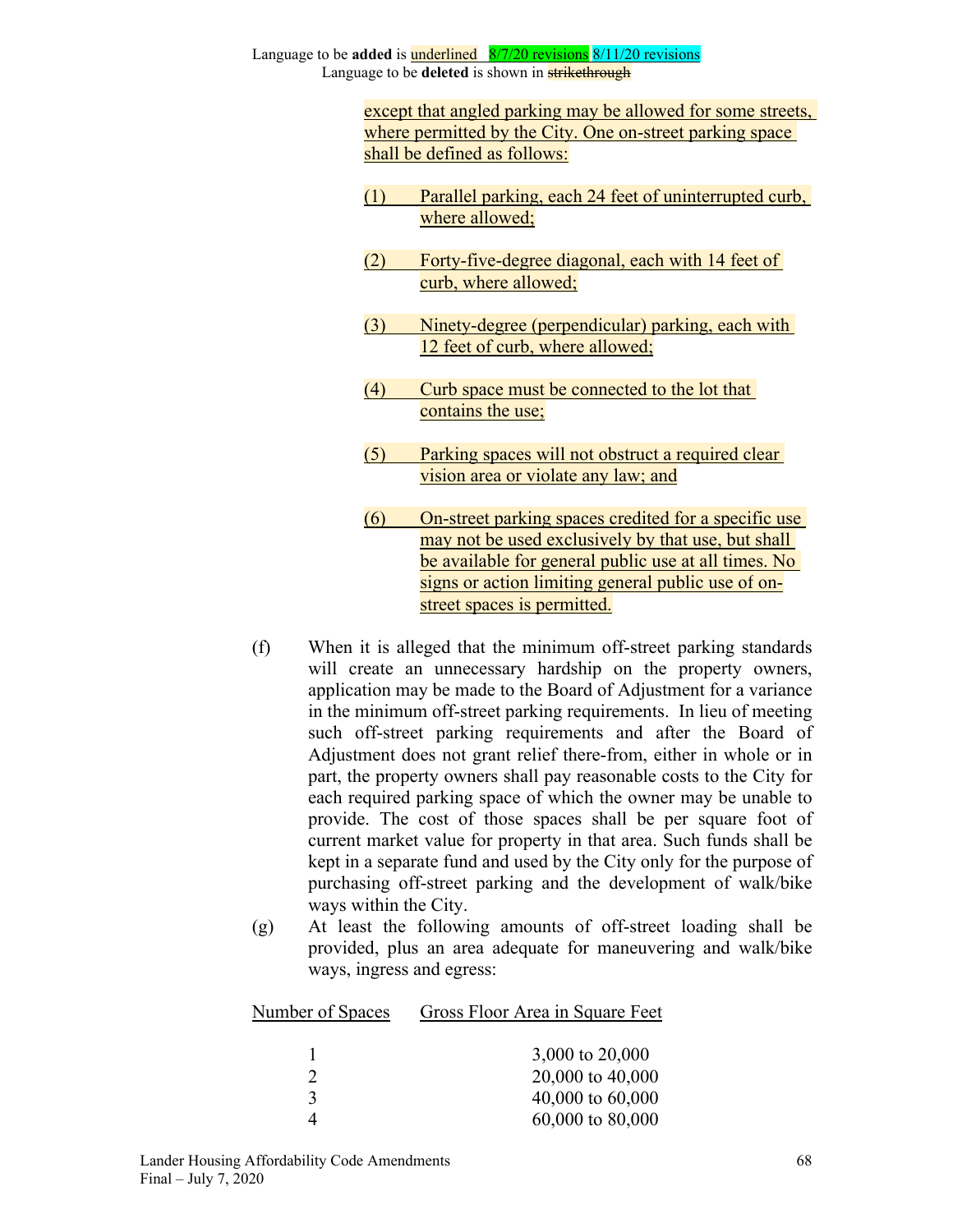| 80,000 to 100,000  |
|--------------------|
| 100,000 to 150,000 |

One additional space shall be provided for each 50,000 square feet above 150,000 square feet**.** If parking is 20 or more spaces a green area and/or snow dump area must be provided on the premises.

## **4-11-12. General Requirements - Street Addressing.** -

- (a) All persons owning, occupying or managing any structure or structure within the corporate limits of the City which are situated upon lands adjacent to a platted street shall obtain a number for such structure or structure from the City Clerk and shall display such assigned number upon said structure, structure or other place so as to be clearly visible from the street.
- (b) Any person, before constructing any dwelling or place of business within the city, shall before commencing such structure make an application to the city clerk for a number for such proposed structure and the city clerk shall allot a number therefore; the person shall within ten (10) days after completion thereof have such number attached thereto, as herein provided. In allotting and designating numbers for all dwellings and places of business, hereunder, the city clerk shall allot such numbers as shall most nearly express the location of the structure on the street and in the block where the same is situated.
- (c) The number, when so assigned, shall then be placed upon the structure or structure, by the owner thereof, so as to be plainly visible from the street that the structure or structure faces upon, either by constructing thereon prepared Arabic numbers, or by painting such Arabic numbers thereon in such size as to be readily discernible from such street, but said numbers shall not be less than two (2) inches in width and not less than three (3) inches in height.
- (d) Every trailer court or manufactured home park shall designate a lot number to each lot in said court or manufactured home park and provide the same to the city clerk. Each trailer house or manufactured home shall have placed upon it the lot number in which it is located so as to be plainly visible from the street that the trailer house or manufactured home faces in a manner as herein provided. No other numbers shall be affixed in the location of the lot number.
- (e) Nothing in this ordinance shall in any way affect numbers of structures or structures previously assigned by the city clerk, unless deemed by the city clerk to have been inappropriately assigned.
- (f) It shall be unlawful for any person to place any number or other means of identification using numbers upon any structure, or other structure, within the City, as a means of identification of the location of such structure or other structure, unless such number shall have been procured under the provisions hereof and assigned to such owner, by the city clerk.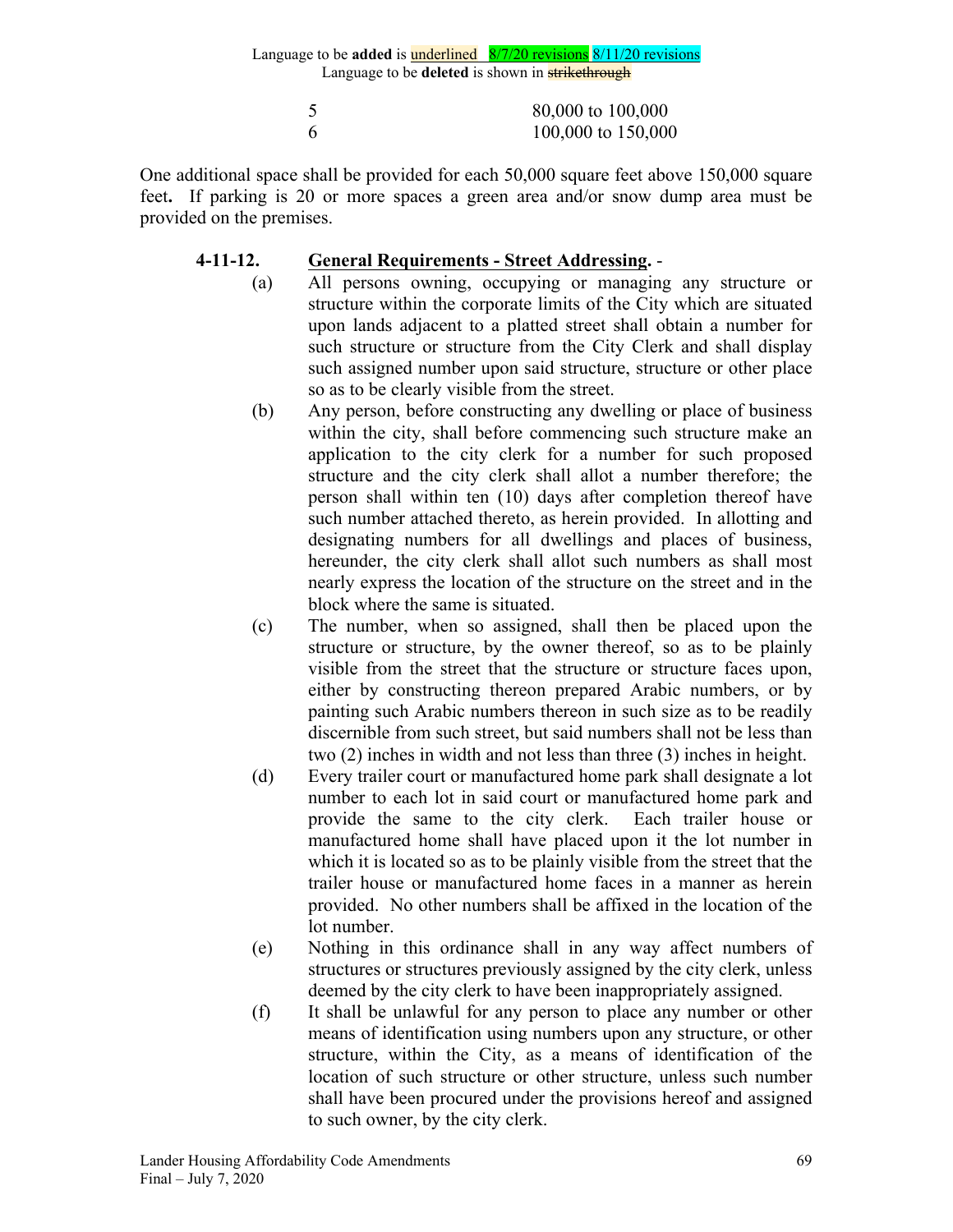# **4-11-13. General Requirements - New and Modified Commercial**

**Communication Towers and Antennas -** Conditions for New and Modified Commercial Communication Tower/Antenna Placement - A new or modified communication tower and/or antenna may be permitted upon application to the Board of Adjustment and upon determination that all of the following conditions are met, as well as the conditions of City Code Section 4-6-1 Conditional Uses.

- (a) Permitted Height Commercial Communications Towers and Antennas, antenna and all related facilities mounted on structures, water tanks or other structures including free-standing or guyed communications Commercial Communications Towers and Antennas must not extend more than 100 feet from the surface of the ground.
- (b) Specifications Submission of one copy of typical specifications for proposed structures and antenna, including description of design characteristics and material. All tower designs must be certified by an engineer licensed to practice in the State of Wyoming to be structurally sound and at a minimum, in conformance with the City's structure code, and any other standard outline in this article.
- (c) Site Plan Submission of a site plan drawn to scale showing property boundaries, tower location, tower height, guy wires and anchors, existing structures, elevation drawings depicting typical design of proposed structures, parking, fences, landscape plan and existing land uses on adjacent property.
- (d) Tower Location Map Submission of a current map, or update for an existing map on file, showing locations of applicant's antenna, facilities, existing Commercial Communications Towers and Antennas, and proposed Commercial Communications Towers and Antennas which are reflected in public records, serving any property within the city.
- (e) Antenna Capacity/Wind Load Submission of a report from a structural engineer registered in Wyoming that shows the tower antenna capacity by type and number and certification that the tower is designed to withstand winds in accordance with ANSI/EIA/TIA 222 (latest version) standards.
- (f) Antenna Dimensions:
	- (1) Omni-Directional (whip) antennas and their supports must not exceed 15' in height and 3" in diameter and must be constructed of a material or color which matches the exterior of the structure.
	- (2) Directional or Panel antennas and their supports must not exceed 8' in height or 2.5' in width and must be constructed of materials and coloration which achieves maximum compatibility and minimum visibility.
	- (3) Satellite and microwave dish antennas located below sixty-five (65) feet above the ground may not exceed six (6) feet in diameter. Satellite and dish antennas located sixty-five (65) feet and higher above the ground may not exceed eight (8) feet in diameter.
- (g) Antenna Owners The applicant shall show identification of the owners of all antenna and equipment to be located at the site as of the date of application. A copy will be on file at City Hall and must be updated with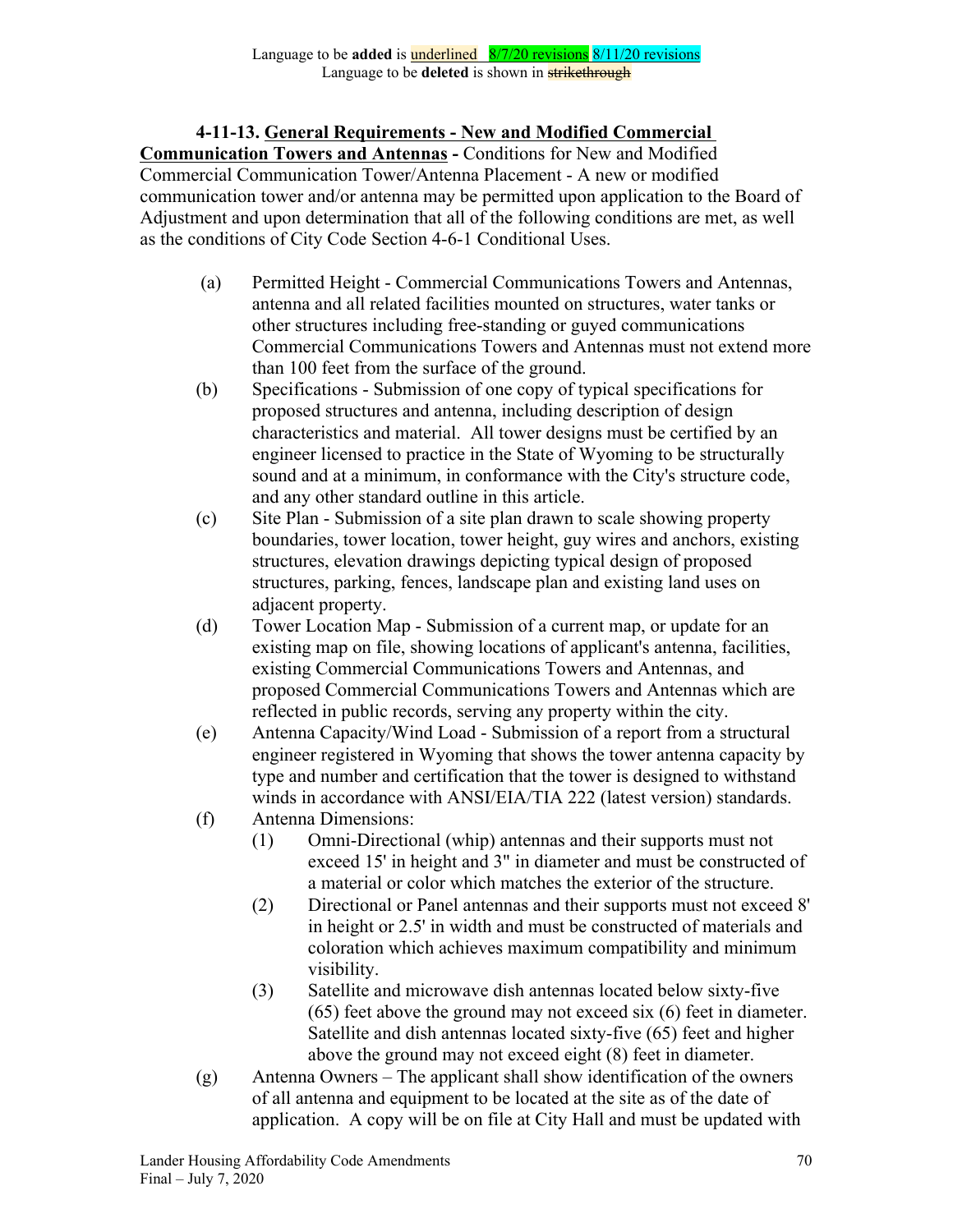each additional participant or charge of ownership.

- (h) Owner Authorization Written authorization from the site owner for the applications.
- (i) FCC License A copy of a valid FCC license for the proposed activity, or proof that the applicant is the winning bidder for an FCC license at auction and that the final issuance of the FCC license purchased at auction is pending.
- (j) Removal Agreement A written agreement to remove the tower and/or antenna within 180 days of cessation of use along with a performance bond in an amount equal to the estimated removal costs. The performance bond shall be adjusted yearly for cost of living increases according to the Bureau of the Census Cost of Living.
- (k) Need for Location Applicant must show that the proposed antenna and equipment could not be placed on a pre-existing facility and function under applicable regulatory and design requirements without unreasonable modification. A permit for a proposed tower within 1,000 feet of an existing tower will not be granted unless the applicant certifies that the existing tower does not meet the applicant's structural specifications or technical requirements, or that a co-location agreement could not be obtained at commercially reasonable terms and conditions, including price.
- (m) Design for Multiple Use Applicant must show that a new tower is designed to accommodate the applicant's potential future needs, to the extent that those future needs may be determined at the time of application.
- (n) Safety Codes –All City of Lander structure and safety codes must be met and the site will be inspected upon completion by the city of Lander Structure Inspector.
- (n) Aesthetics: Commercial Communication Towers and Antennas shall meet the following requirements:
	- (1) Signs No commercial signs or advertising shall be allowed on a tower or antenna including the base of the tower/antenna.
	- (2) Vandalism to include graffiti Any vandalism, graffiti or other unauthorized inscribed materials shall be removed or otherwise covered in a manner substantially similar to and consistent with the original exterior finish.
	- (3) Alternative tower structure to include man-made trees, towers, bell steeples, light poles and similar alternative-design mounting structures that camouflage or conceal the presence of antennas or towers are desirable. When camouflaging is not feasible selection shall include materials, colors, textures, screening and or landscaping that will blend towers into the natural setting and surrounding structures.
- (o) Fencing An eight (8) foot fence or wall constructed for safety and to shield against vandalism, shall be required around the base of any tower or antenna.
- (p) Annual Registration Requirement To enable the City of Lander to insure safety requirements of commercial communication towers and antennas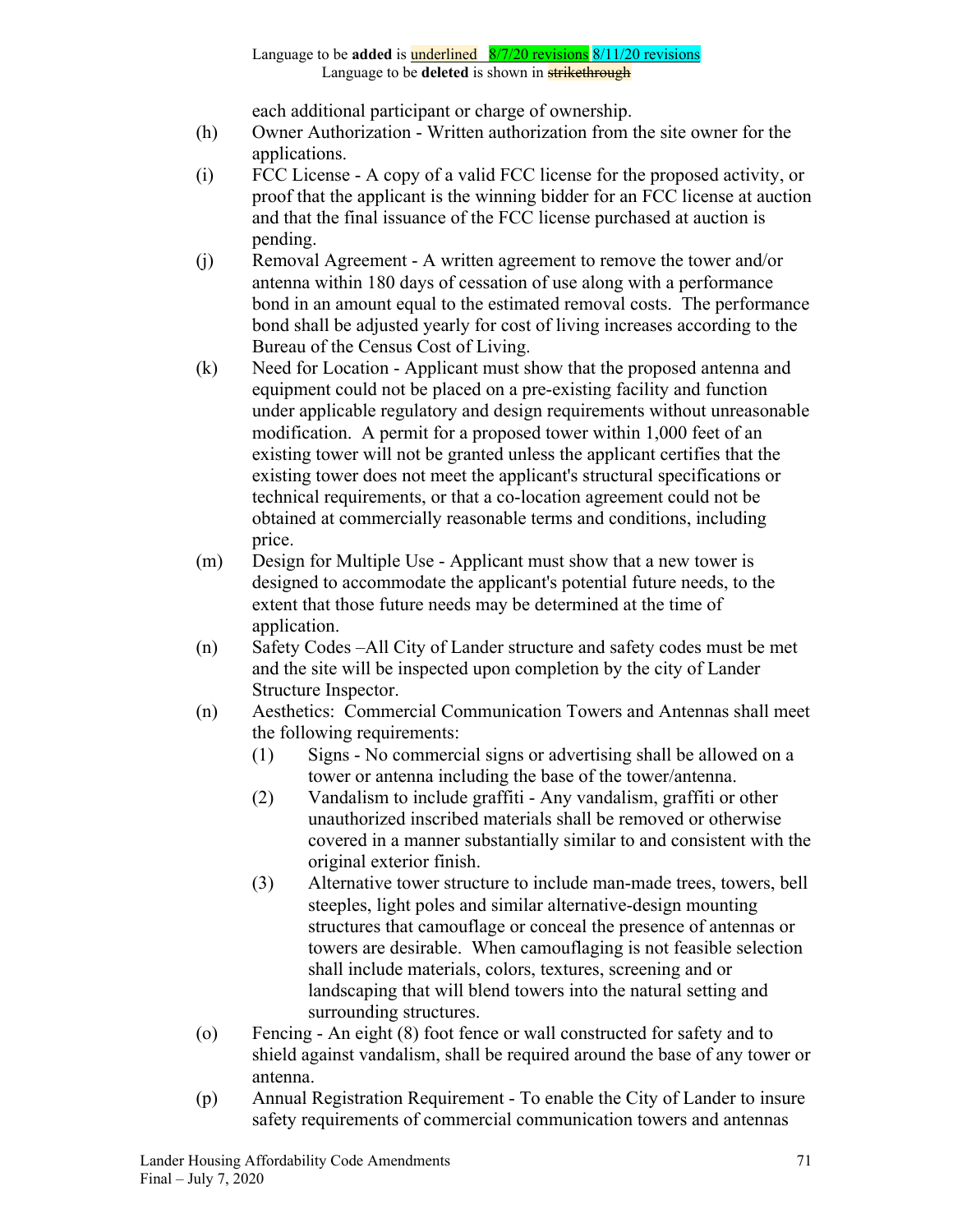with the City limits, on an annual basis, no later than June 30 each year, the owner/operator shall submit documentation to the City Clerk's office providing:

- (1) Certification in writing that the commercial communication tower/antenna conforms to the requirements of the Uniform Structure Code and all other construction standards set for by the City Code, federal and state law by filing a sworn and certified statement by an engineer, certified in Wyoming, to that effect. The commercial communication tower/antenna owner/operator may be required by the City to submit more frequent certification should there be reason to believe that the structural and electrical integrity of the tower/antenna is jeopardized. The City reserves the right upon reasonable notice to the owner/operator of the tower/antenna to conduct inspections for the purpose of determining whether the tower/antenna facility complies with the City of Lander adopted structure and safety codes and all other construction standards provided by local, state and federal laws.
- (2) The name, address and telephone number of any new owner, if there has been a change of ownership of the tower/antenna.
- (3) The name, address and telephone number of the operator.

# **4-11-14 General Requirements – Cottage Housing Development**

- (a) Purpose. The purpose of this section is to:
	- (i) Provide a housing type that responds to differing household sizes and ages (e.g., retirees, small families, single-person households), and offers opportunities for affordability;
	- (ii) Provide opportunities for small dwellings in several residential zoning districts by creating special land division and on-site development regulations that allow this type of use;
	- (iii) Encourage creation of usable open space for residents of the `development through flexibility in density and development standards;
	- (iv) Support growth management through efficient use of urban residential land; and
	- (v) Provide regulations to ensure compatibility with surrounding uses.
- (b) Applicability. Cottage housing developments (CHD) are allowed in the following districts: Mid Density Residential District (R-2), High Density Residential District (R-3), Maximum Density Residential District (R-5), Single Family, Multi-Family Residential and Medical Services District (R-MED) and General Commercial District (GC). Where the regulations of this section are not specific, the standards of the relevant zoning district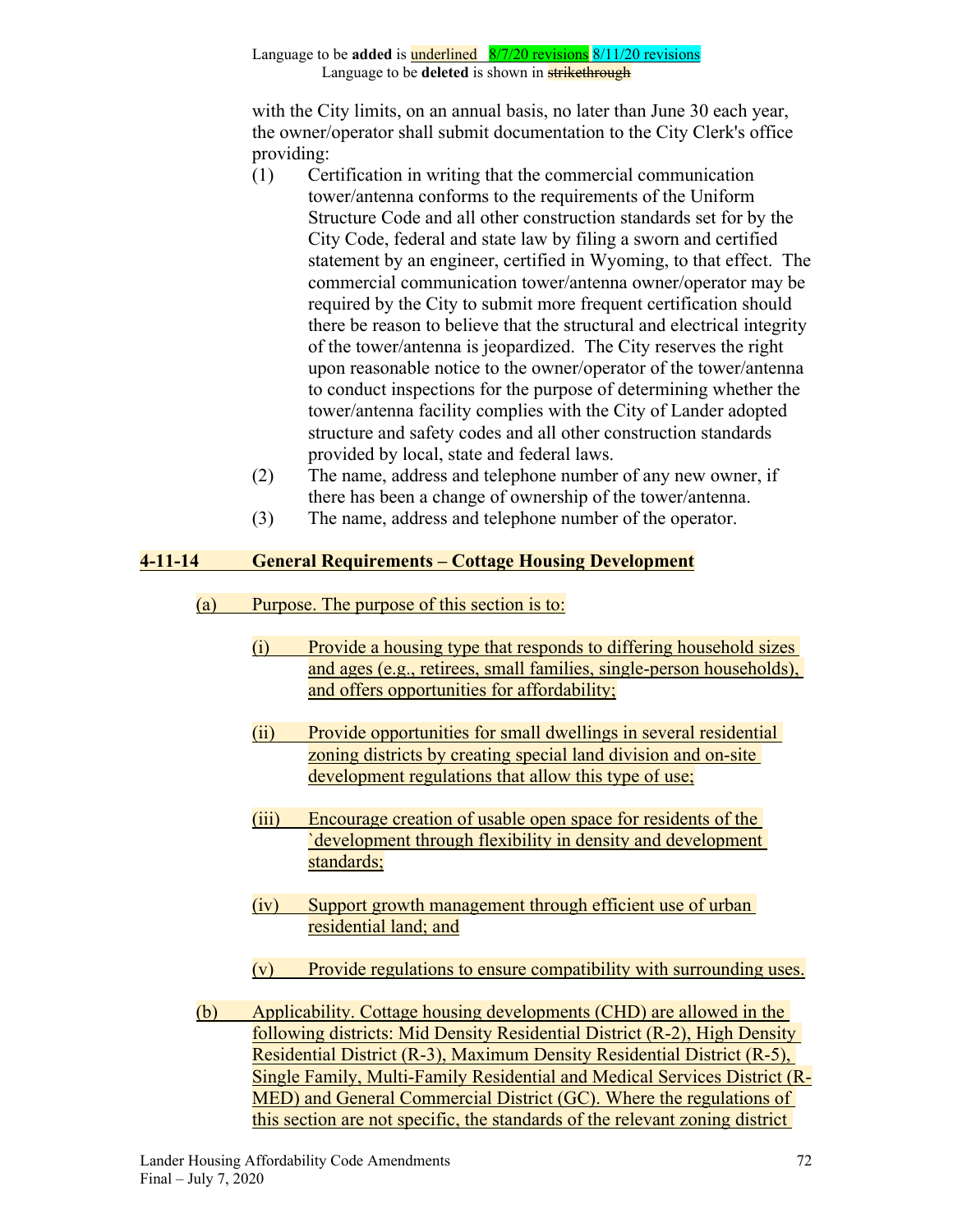prevail.

- (c) Review Procedure. The procedures and criteria of section 4-9 of this Title apply to cottage housing developments that propose a subdivision with cottage dwellings on individual lots. The procedures and criteria of City of Lander Building permit process apply to a cottage housing development with multiple cottage dwellings on a single lot.
- (d) Development Standards. Cottage housing developments must conform to the development standards specified in Table 4-11-14.1 and the additional standards of subsection (e).

| <b>Standards</b>                                                            | <b>R-2, R-3 and</b><br><b>R-MED Zone</b>                 | <b>R-5 Zone</b>                                         | <b>GC Zone</b>                                         |  |
|-----------------------------------------------------------------------------|----------------------------------------------------------|---------------------------------------------------------|--------------------------------------------------------|--|
| <b>Site area and dimensions</b>                                             |                                                          |                                                         |                                                        |  |
| Minimum site area                                                           | $1,200$ sf per unit,<br>no less than<br>$7,500$ sf       | $1,000$ sf per unit,<br>no less than<br>$7,500$ sf      | $1,000$ sf per unit,<br>no less than<br>$7,500$ sf     |  |
| Minimum street frontage                                                     | 75 ft                                                    |                                                         |                                                        |  |
| <b>Building types and size</b>                                              |                                                          |                                                         |                                                        |  |
| Number of dwellings in one cluster 1                                        | Minimum of four (4) dwellings<br>Maximum of 16 dwellings |                                                         |                                                        |  |
|                                                                             |                                                          |                                                         |                                                        |  |
| Permitted building types                                                    | Detached dwelling                                        | <b>Detached dwelling</b>                                | <b>Detached dwelling</b>                               |  |
|                                                                             | <b>Building with two</b><br>(2) attached<br>dwellings    | <b>Building with three</b><br>(3) attached<br>dwellings | <b>Building with four</b><br>(4) attached<br>dwellings |  |
| Maximum footprint per building                                              | $1,600$ sf                                               | $1,800$ sf                                              | $2,000$ sf                                             |  |
| Maximum footprint per dwelling                                              | $1,000$ sf                                               | $1,200$ sf                                              | $1,200$ sf                                             |  |
| Minimum floor area per dwelling                                             | $500$ sf                                                 |                                                         |                                                        |  |
| Maximum floor area per dwelling 2                                           | $1,200$ sf                                               | $1,400$ sf                                              | $1,600$ sf                                             |  |
| <b>Building height</b>                                                      |                                                          |                                                         |                                                        |  |
| Maximum height                                                              | $25$ ft                                                  | $25$ ft                                                 | $25$ ft                                                |  |
| Maximum height between 5-10 feet of<br>side and rear lot line               | 15 <sub>ft</sub>                                         | None                                                    | None                                                   |  |
| <b>Setbacks</b>                                                             |                                                          |                                                         |                                                        |  |
| Minimum separation between eaves of<br>individual buildings-exterior walls- | $610$ ft                                                 |                                                         |                                                        |  |
| Minimum site setback – side/rear                                            | $10$ ft                                                  | 5 <sub>ft</sub>                                         | 5 <sub>ft</sub>                                        |  |

*Table 4-11-14.1 – Cottage Housing Development Standards*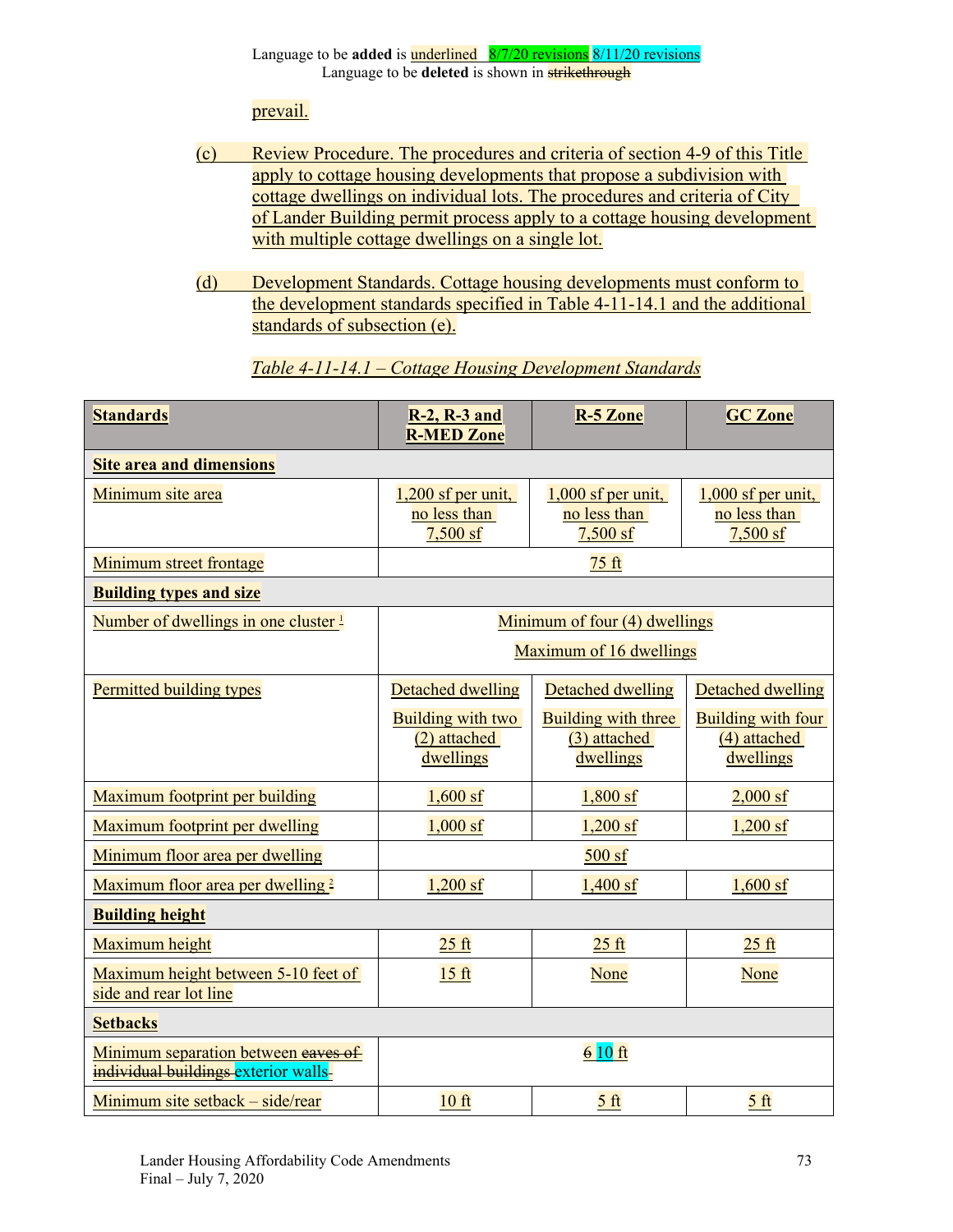| Minimum site setback – front/street side                                                                        | $20$ ft                  | $12 \text{ ft}$ | 8 <sub>ft</sub> |  |
|-----------------------------------------------------------------------------------------------------------------|--------------------------|-----------------|-----------------|--|
| <b>Common open space and lot coverage</b>                                                                       |                          |                 |                 |  |
| Minimum area of common open space                                                                               | 100 sq. ft. per dwelling |                 |                 |  |
| Minimum average width of common<br>open space                                                                   |                          | $20$ ft         |                 |  |
| Maximum building coverage (site)                                                                                | 50%                      | 50%             | 60%             |  |
| <b>Notes</b>                                                                                                    |                          |                 |                 |  |
| <sup>1</sup> A cottage housing development may contain more than one cluster.                                   |                          |                 |                 |  |
| the contract of the contract of the contract of the contract of the contract of the contract of the contract of |                          |                 |                 |  |

<sup>2</sup> Garages are not included in the calculation of the total floor area. The maximum floor area is defined as the area included within the surrounding walls of a cottage building on all levels.

- (e) Additional Development Standards.
	- (i) Construction Standards. Cottage dwellings must meet the following minimum construction standards:
		- (1) Any structure classified as a manufactured homes, mobile homes, or recreational vehicle may not be sited in a cottage housing development.
		- (2) Cottage dwellings must be attached to a permanent foundation.
		- (3) The minimum floor area of a cottage dwelling is 500 square feet.
		- (4) Cottage dwellings must conform to all applicable provisions of the residential building code and receive building permit approval.
	- (ii) Lot Size for Individual Cottage Dwellings. There is no minimum lot area requirement for individual cottage dwelling units. The entire cottage cluster site must meet the minimum size requirements of Table 4-11-14.1
	- (iii) Parking. A minimum of one (1) parking space is required per dwelling. Parking must be located on the site and identified on the tentative subdivision plan and/or site plan or on adjacent streets in accordance with section  $4-11-10(e)$ . On-site parking must meet the following standards:
		- (1) Parking may be located within an enclosed garage, carport or unenclosed parking space.
		- (2) Parking may be located in common tracts if intended to be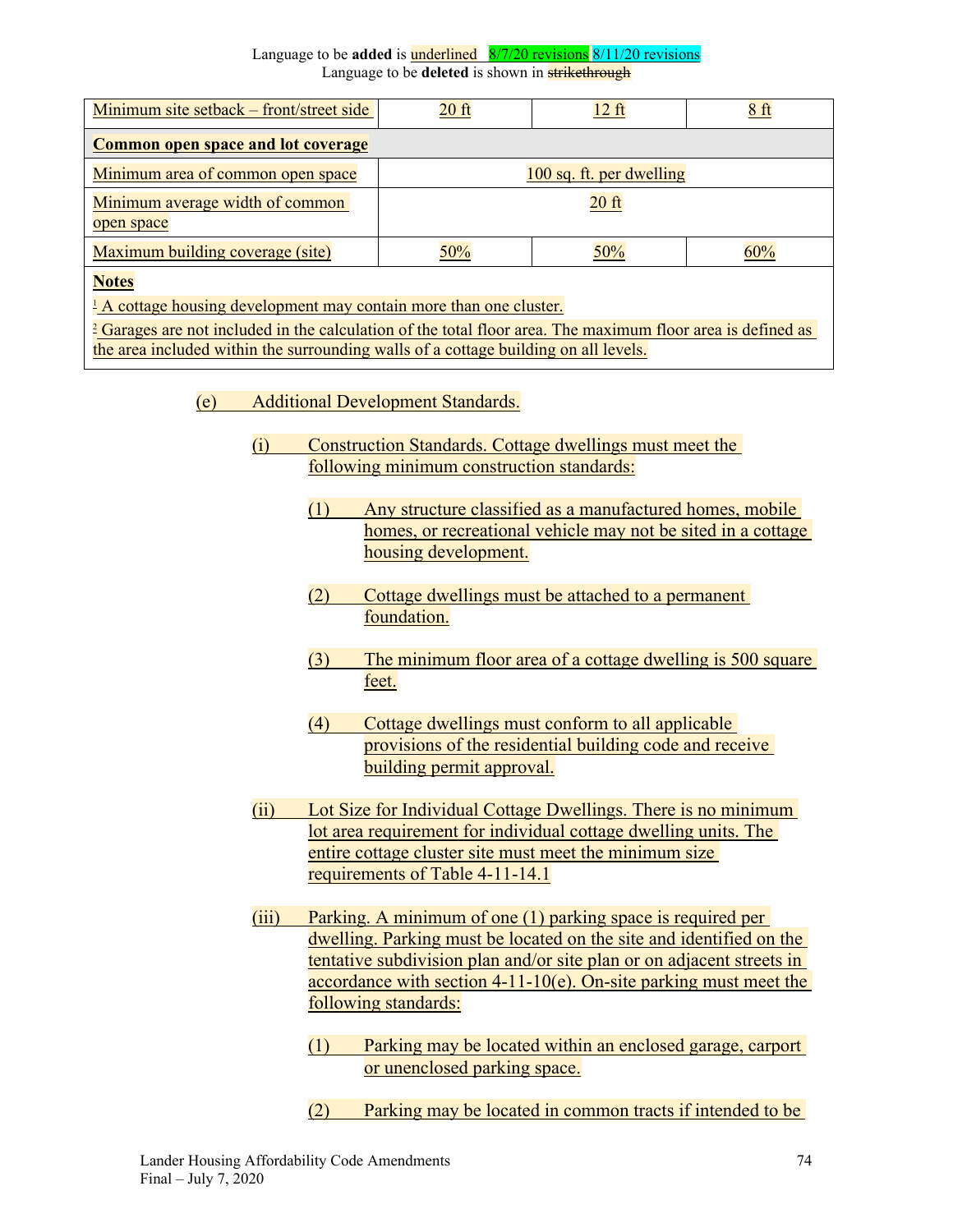> shared by the entire CHD in groups of not more than five adjoining spaces separated by at least four feet of landscaping.

- (3) Parking is allowed between or adjacent to structures only when it is located toward the rear of the cottage and is served by an alley or private driveway.
- (4) Individual detached garages cannot exceed 450 square feet of floor area and no more than 18 feet in height. Only one garage is allowed per cottage.
- (5) All parking must provide a minimum of 24 feet for maneuvering and backing movements from garages, carports and/or parking areas.
- (iv) Frontage Requirements. Individual cottage lots created as part of a CHD subdivision are not required to have frontage on a public or private street. However, the development site must have a minimum of 75 feet of street frontage.
- $(v)$  Public Utilities. All lots must be served by individual services from a private or public distribution main. Any deviations from City standards need to be approved by the City Engineer. All individual service lines that cross property must be placed in an easement.
- (vi) Existing Uses. On a site to be used for a CHD, existing detached single-family dwellings, which may become nonconforming with respect to the standards of this section, are permitted to remain, but the extent of the nonconformity may not be increased. The nonconforming dwelling units must be included in the maximum permitted number of dwellings.
- (f) Site and Building Design Standards.
	- (i) Common Open Space. Common open space is intended to be an amenity shared by all residents of the cottage housing development. The amount of common open space must meet the dimensional requirements of Table 4-11-14.1
		- (1) Provide a centrally located open space area for the cottage housing development and have cottages abutting at least two sides.
		- (2) At least 50 percent of the cottages must abut a common open space.
		- (3) Each cottage must be connected to the common by a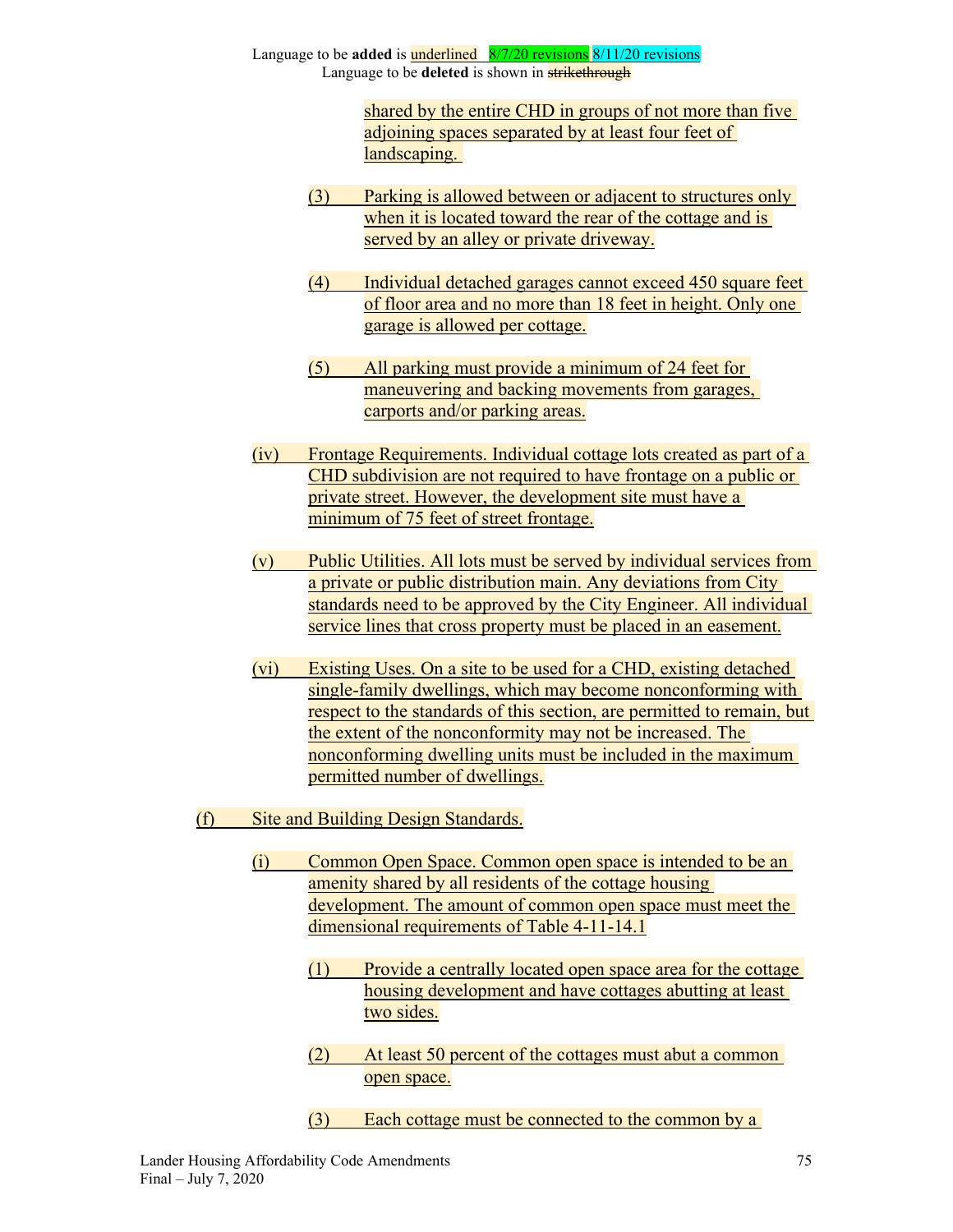pedestrian pathway.

- (4) Areas such as utility vaults, perimeter setbacks and common parking areas and driveways are not counted in the common open space requirements.
- (5) Required common open space must be provided at ground level in a contiguous commonly owned tract with an easement indicating that it benefits all lots in the CHD.
- (6) The common open space must be owned and maintained in accordance with the requirements that apply to open space in Planned Unit Developments pursuant to section 4-9-  $7.11(1)(c)$ .
- (ii) Cottage Design. Cottages are intended to be designed to create a community-oriented setting within the cluster and to provide an active and interesting experience from the street.
	- (1) At least 50 percent of the cottages must be oriented around and have their main entrance facing the common open space.
	- (2) Each cottage must include a covered entry and/or an uncovered patio or deck. Cottages that abut the common open space must orient the covered entry and/or uncovered patio or deck to the common open space. Conformance with these standards are achieved when each cottage includes one of the following:

A covered entry of at least 80 square feet with a minimum dimension of six feet on any side;

An uncovered patio or deck of at least 80 square feet with a minimum dimension of six feet on any side.

A combination of a covered entry or uncovered patio or deck is at least 80 square feet with a minimum dimension of six feet on any side.

- (iii) Walkways. Pedestrian walkways must be included to provide for movement of residents and guests from parking areas to homes and other amenities. These pathways must be shown on the subdivision tentative plan or site plan and be part of the common areas/tracts.
- (iv) Accessory Structures. Accessory structures for common usage are allowed in the common open space areas. Other accessory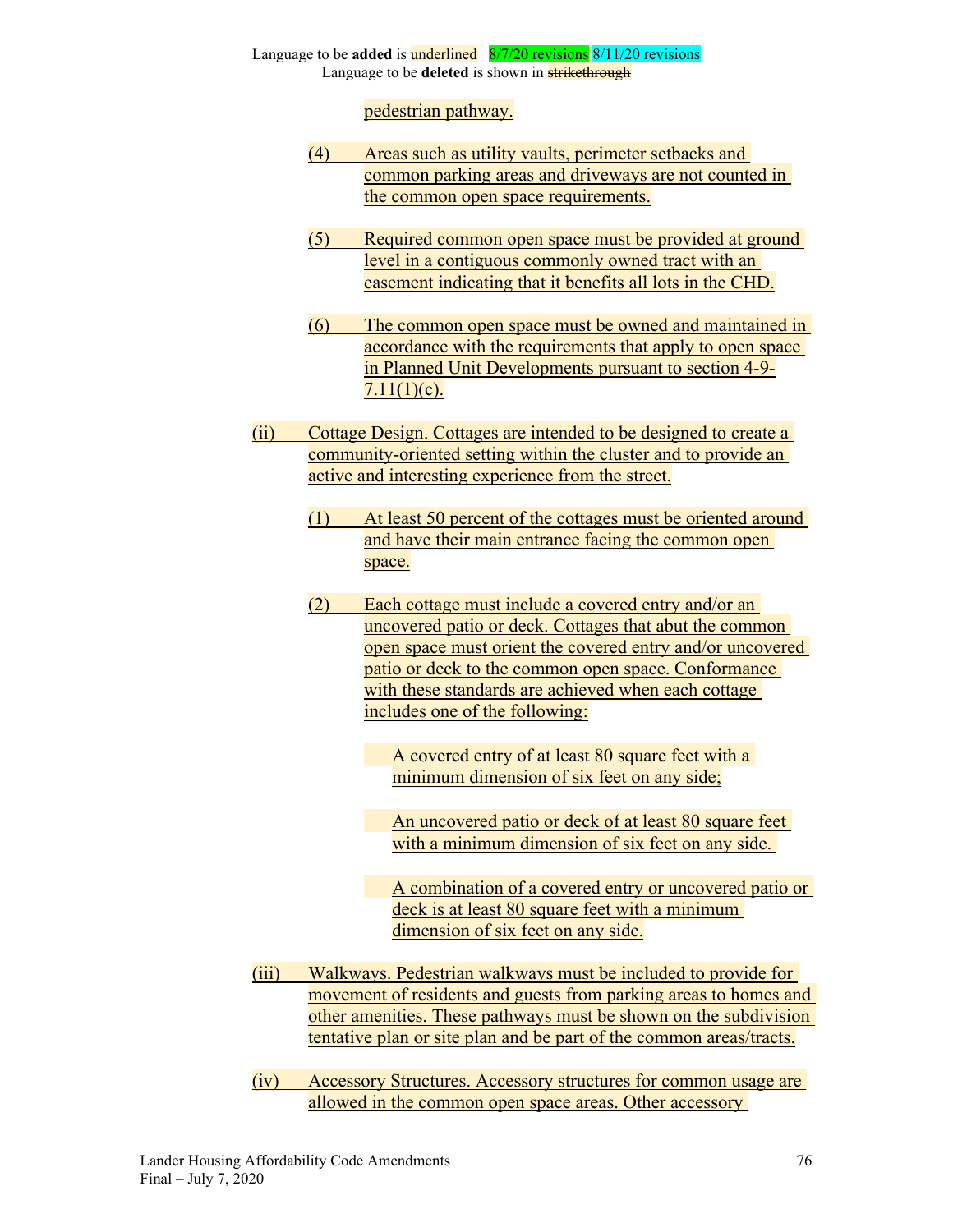structures (except garages) are prohibited.

#### **4-11-15 General Requirements – Accessory Dwelling Units**

- (a) Purpose. Accessory dwelling units are allowed in certain situations to:
	- (i) Create new housing units while respecting the look and scale of single-family development;
	- (ii) Increase the housing stock of existing neighborhoods in a manner that is less intense than alternatives;
	- (iii) Allow more efficient use of existing housing stock and infrastructure;
	- (iv) Provide a means for residents, particularly seniors, single parents, and families with grown children, to remain in their homes and neighborhoods, and obtain extra income, security, companionship and services; and
- (b) Applicability. Accessory dwelling units are allowed in the following districts: Mid Density Residential District (R-2), High Density Residential District (R-3), Maximum Density Residential District (R-5), Single Family, Multi-Family Residential and Medical Services District (R-MED), and General Commercial District (GC). Where the regulations of this section are not specific, the standards of the relevant zoning district prevail.
	- (c) Number of Accessory Dwelling Units on One Lot.
		- (i) Up to two accessory dwelling units are allowed on a lot with a house or manufactured home, except for lots in R-2 zone, where a maximum of one accessory dwelling unit is allowed. If there are two accessory dwelling units on the lot, only one may be attached to or within the primary structure.
		- (ii) One accessory dwelling unit is allowed on a lot with a duplex. In this case, the accessory dwelling unit must be detached.
	- (d) Development Standards.
		- (i) Construction Standards. Accessory dwelling units must meet the following minimum construction standards:
			- (1) Any structure classified as a manufactured homes, mobile homes, or recreational vehicle may not be used as an accessory dwelling unit.
			- (2) Accessory dwelling units must be attached to a permanent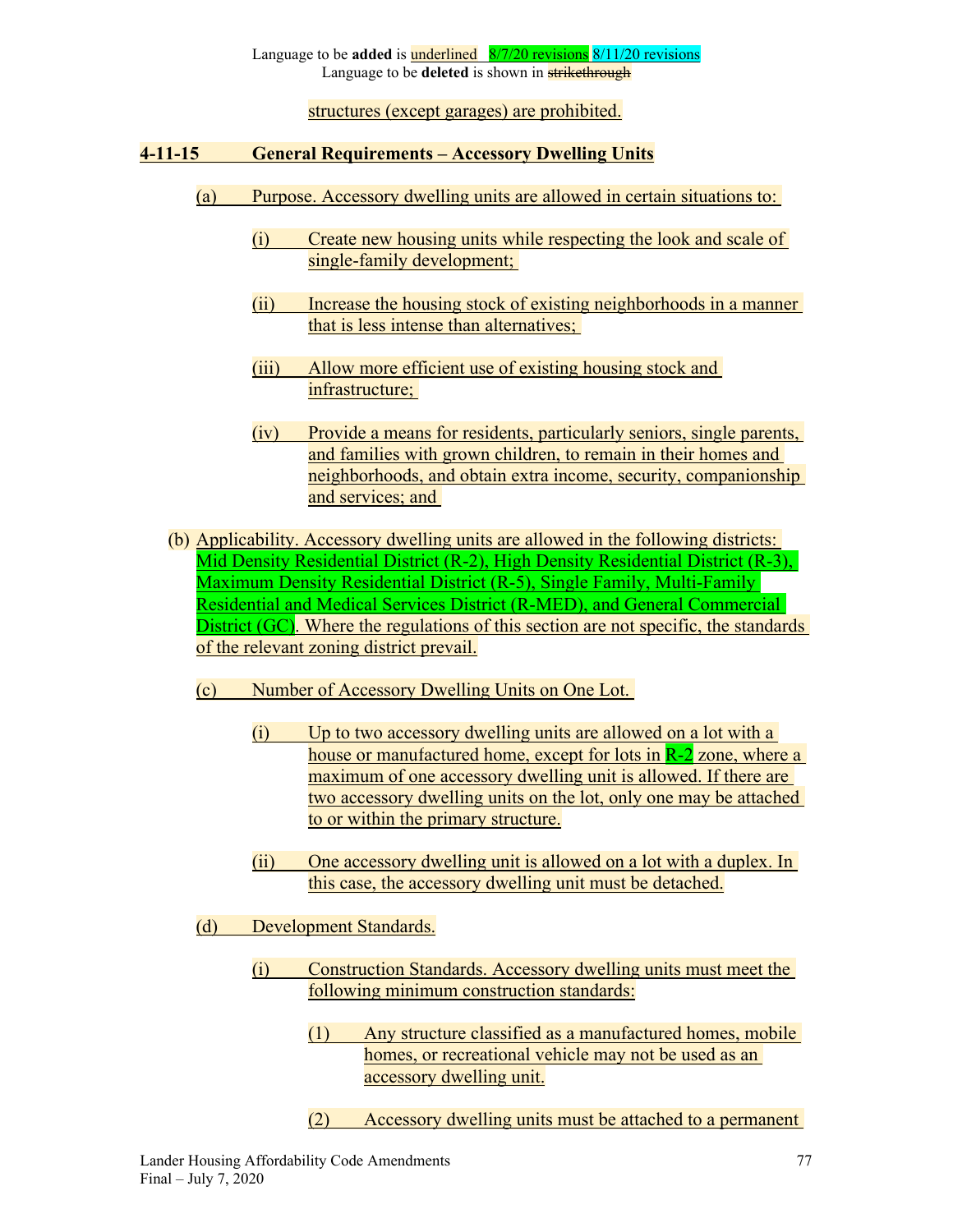# foundation.

- (3) Accessory dwelling units must conform to all applicable provisions of the residential building code and receive building permit approval.
- (ii) Maximum Size. The floor area of the accessory dwelling unit may be no more than 800 square feet. However, accessory dwellings that result from the conversion of a level or floor (e.g., basement, attic, or second story) of the primary dwelling may occupy the entire level or floor, even if the floor area of the accessory dwelling would be more than 800 square feet.
- (iii) Parking. No off-street parking is required for an ADU, except in the R-2 zones, where one off-street parking space is required per ADU.
- (iv) Height. The maximum height of a detached accessory dwelling unit is 25 feet.
- (v) Setbacks. Accessory dwelling units are exempt from the rear setback requirements of the underlying zoning district provided all of the following are met with the exception of R-1 where all setbacks must be retained:
	- (1) The building is setback at least 5 feet from rear lot lines.
	- (2) The portion of the building within 10 feet of any rear lot line is less than 15 feet high; and
	- (3) The building does not have a rooftop deck.
- (vi) Privacy Standard. Privacy standards are required on or along wall(s) of a detached accessory dwelling unit, or portions thereof, that are within 10 feet of a side or rear lot line and face the lot line of an adjacent residential property. The standard may be met in two ways:
	- (1) All windows on the wall must be placed at least 6 feet above the finished floor level.
	- (2) Visual screening is in place along the portion of a property line next to the wall of the accessory dwelling unit, plus an additional 10 lineal ft beyond the corner of the wall. The screening shall be at least 6 ft high; and must consist of a fence or wall.

### **4-12-1.District Regulations - Agricultural District (A).** -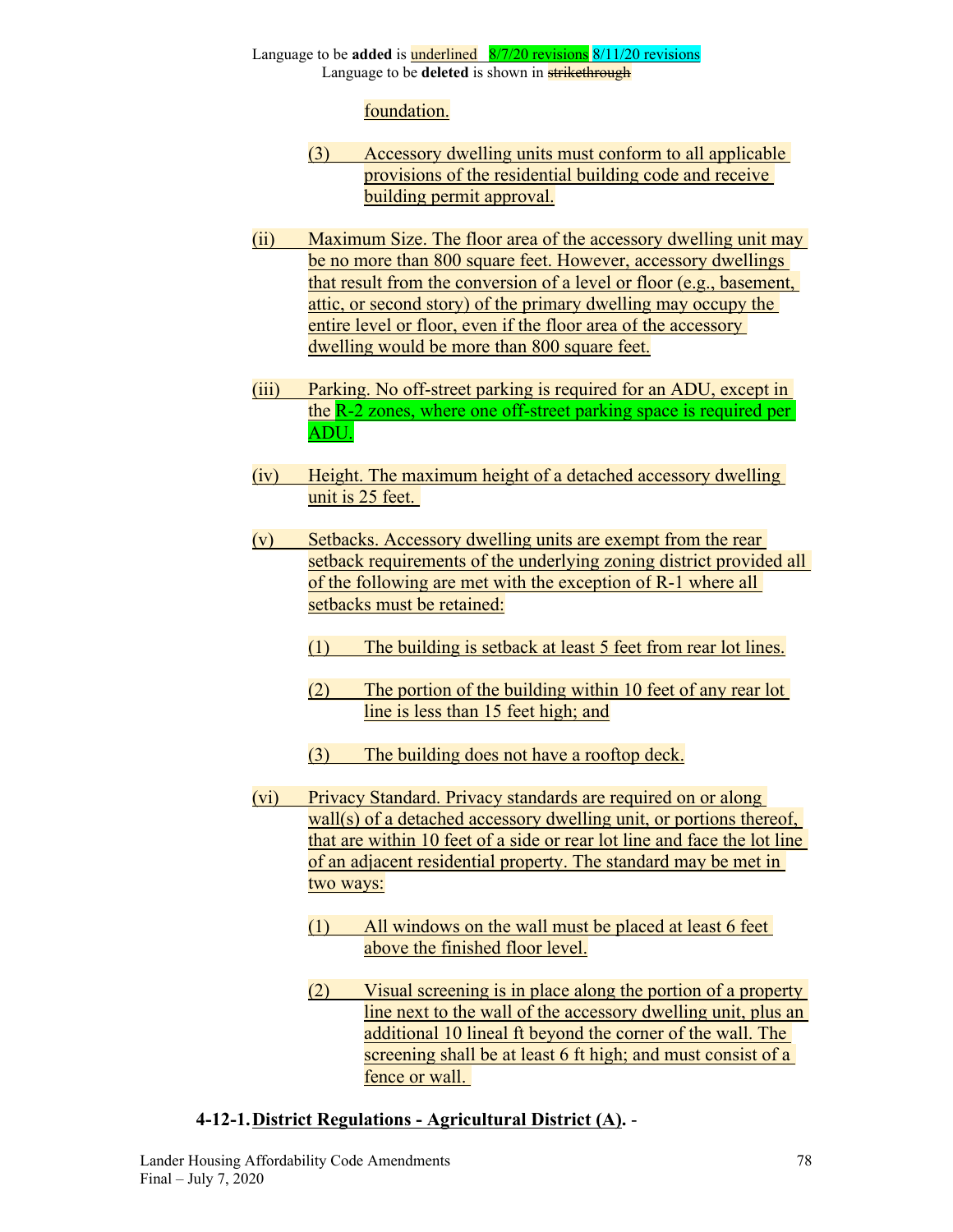- (a) Intent. This district is intended to provide for a compatible mixture of single-family residential dwellings and agricultural uses at a density slightly lower than that for single family districts alone, plus accessory public and semi-public uses offering services to the surrounding areas. This zone encourages animal husbandry, agriculture, viniculture, horticulture, aquaculture and family or small commercial farming. Such areas will by nature be on the outer fringes of the City.
- (b) Permitted Uses. The following uses may be operated as permitted uses in the district:
	- (i) single family detached dwellings.
	- (ii) manufactured homes.
	- (iii) agricultural (shall include horticultural uses, nurseries and the production of crops and livestock).
- (c) Permitted Accessory Uses: Any use which complies with all of the following conditions may be operated as an accessory use:
	- (i) is clearly incidental and customary to and commonly associated with the operation of the permitted use.
	- (ii) is operated and maintained under the same ownership and on the same lot as the permitted use.

 (iii) does not include structures or structural features inconsistent with the permitted use.

- (iv) to include one secondary residential unit.
- (v) if operated wholly or partly within a structure containing the permitted use, the gross floor area utilized by the accessory use shall not exceed 30% of the gross floor area of the permitted use.
- (d) Minimum area of lot: 1 acre.
- (e) Minimum width of lot: 100 feet.
- (f) Minimum setback requirements for structures:
	- (i) front yard: 33 feet.
	- (ii) side yard: 12 feet.
	- (iii) rear yard: 20 feet.
	- (iv) side yard on flanking street or corner lot: 28 feet.
		- (v) When a lot or parcel of ground in the district adjoins a residential district, the setback requirements that apply to the yard area of that residential district shall be required.
- (g) Maximum Number of single family or manufactured homes per lot: one per lot.

Maximum number of agricultural structures: three per acre.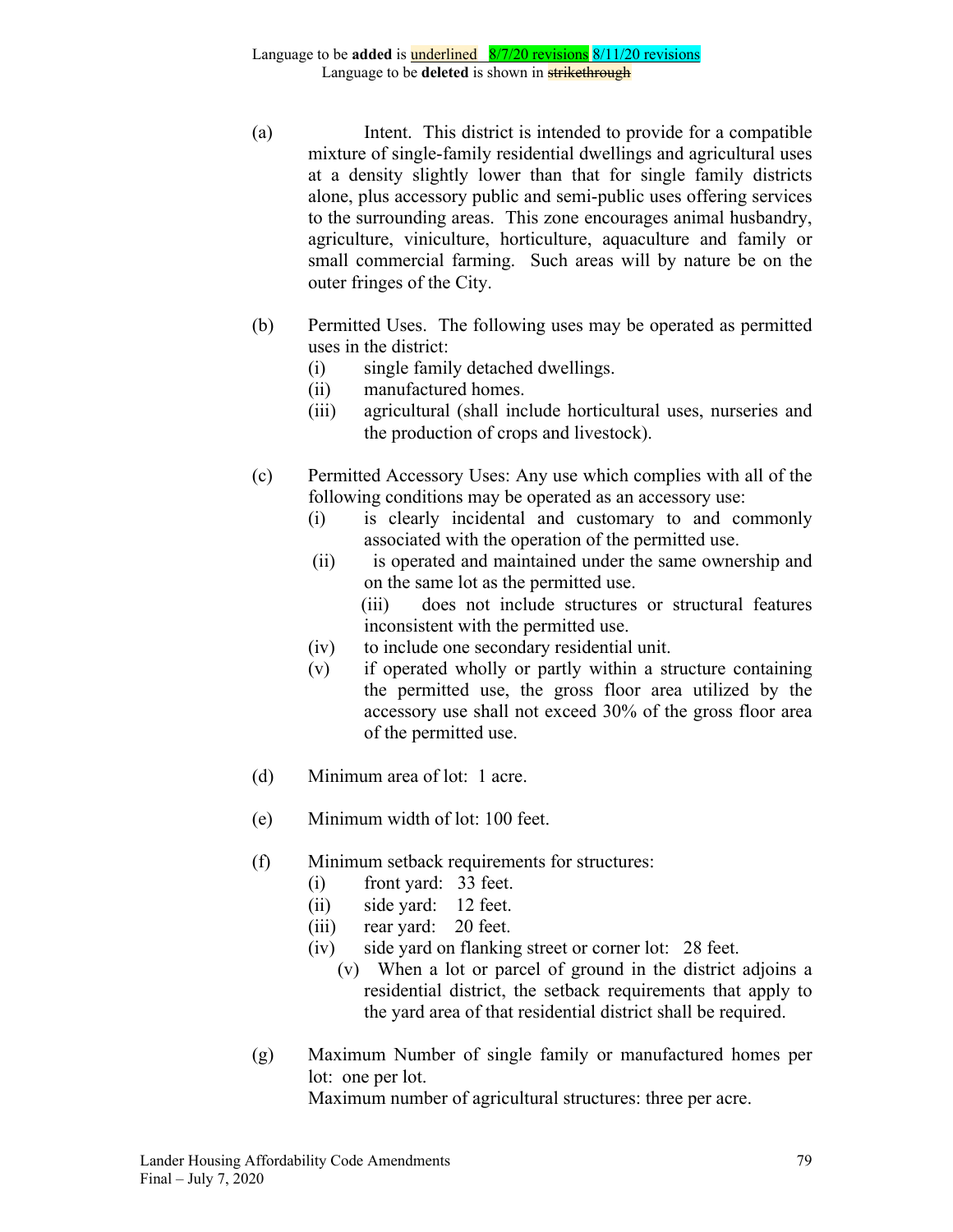(h) Maximum Height of Structures: 30 feet.

#### **4-12-2.District Regulations – Single Family Residential District (R-1).** -

- (a) Intent. This district is intended to be applied to lands which are suitable for single family residential development within the existing community. The district also allows uses which are compatible with and provide support to a low-density residential environment.
- (b) Permitted Uses. The following uses may be operated as permitted uses in the district:
	- (i) single family detached dwellings.
	- (ii) churches.
	- (iii) public or private grade schools.
	- (iv) public park, playground, or other public recreational facilities.
- (c) Conditional Use:
	- (i) Child Care.
	- (ii) home business. (Section 4-12-3(c) amended by Ordinance 855, effective 4-23-91.)
	- (iii) bed and breakfast/short term rental
	- (iv) mortuary/crematory
	- (v) related uses of similar type as approved by the Board of Adjustment.
- (d) Permitted Accessory Uses. Any use which complies with all of the conditions set forth under Section 4-11-8 may be operated as an accessory use to a permitted use.
- (e) Minimum Area of Lot: 8,800 square feet.
- (f) Minimum Width of Lot: 80 feet at front setback line.
- (g) Minimum Setback Requirement for Principle Structures:
	- (i) front yard: 33 feet.
	- (ii) side yard: 12 feet.
	- (iii) rear yard: 20 feet or 20% of lot depth, whichever is smaller.
	- (iv) side yard flanking street on corner lot: 28 feet.

(v) encroachment into the front yard setback and any side yard flanking street setbacks to within 18 feet of the curb line is permitted for use of a covered or uncovered porch or deck structure. That portion of the porch or deck structure within the setback area shall not be enclosed and in no case shall it be allowed beyond the property line.

- (h) Maximum Number of Structures Containing Permitted Use Per Lot: one per lot
- (i) Maximum Height of Principle Structure: 30 feet.
- (j) Maximum Lot Coverage: 40%.

### **4-12-3.District Regulations – Single and Two Family Mid Density Residential**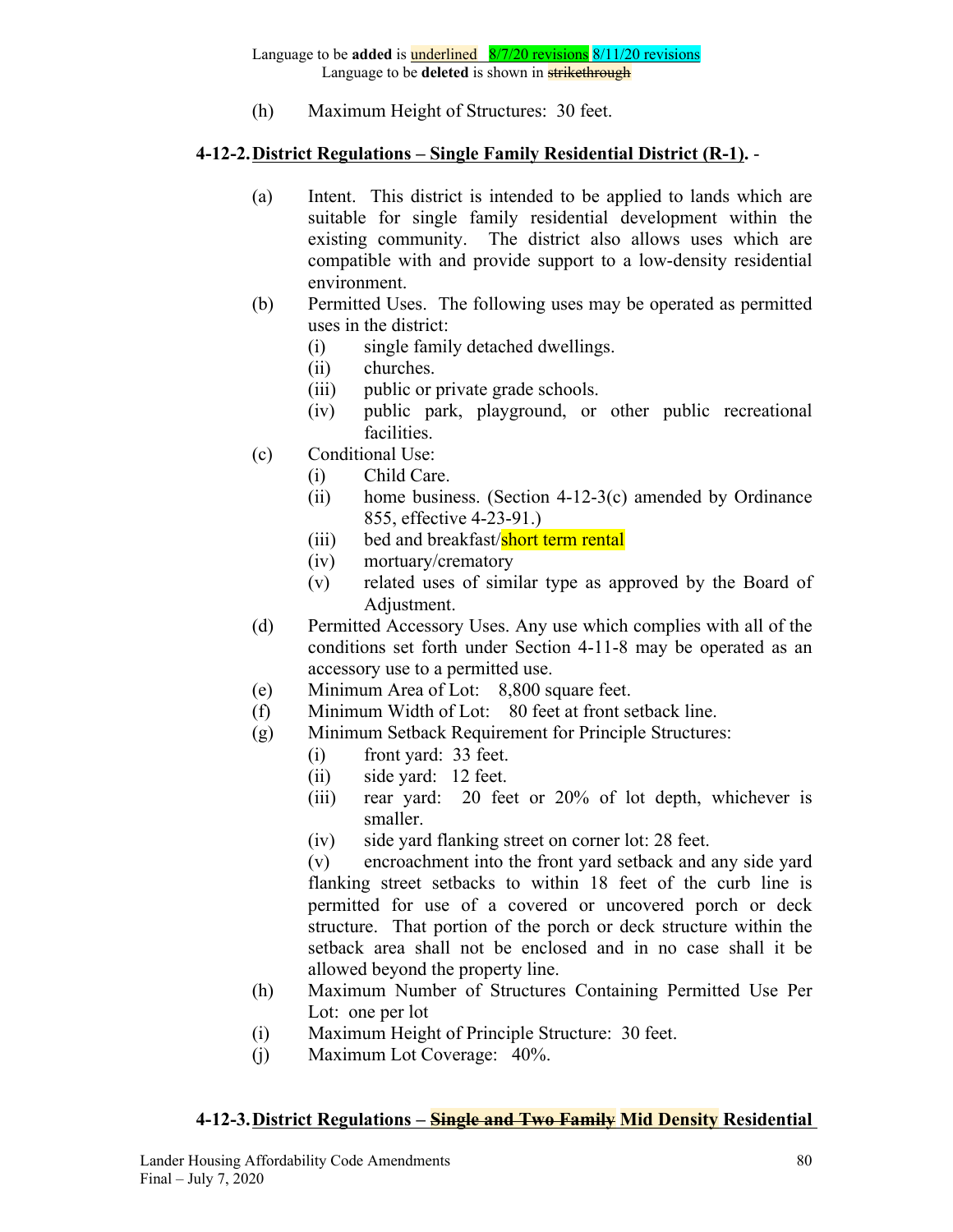**District (R-2).** -

- (a) Intent. This district is intended to provide for a compatible mixture of single and four family dwellings at a density slightly higher than that for single family districts alone, plus the accessory public and semi-public uses offering services to the surrounding area.
- (b) Permitted Uses. The following uses may be operated as permitted uses in the district:
	- (i) single family detached dwellings.
	- (ii) two-family dwellings.
	- (iii) multi-family dwellings (up to four units).
	- (iv) cottage housing developments, subject to the provisions of section 4-11-14.
	- $(iii \text{ } v)$  churches.
	- $(i\mathbf{\hat{y}}\mathbf{v})$  private or public elementary and secondary schools.
	- $(v$  vii) public park, playground, and other public recreational facilities.
- (c) Conditional Uses:
	- (i) Child Care.
	- (iii) group foster home.
	- (iv) home business.
	- (v) bed and breakfast/**short term rental**.
	- (vi) mortuary/crematory
	- (vii) related uses of a similar type as approved by the Board of Adjustment
- (d) Permitted Accessory Uses.
	- $(i)$  Any use which complies with all of the conditions set forth under Section 4-11-8 may be operated as an accessory use to a permitted use.
	- (ii) Accessory dwelling units, subject to the provisions of section 4-11-15.
- (e) Minimum Area of Lot Interior Lots:
	- (i) The lot on which there is erected a detached single family dwelling, child care facility, foster home, or group foster home shall contain an area of not less than  $6,0003,750$ square feet.
	- (ii) The lot on which there is erected a two-family or multifamily dwelling (up to four units) shall contain an area of not less 4,000 1,875 square feet per dwelling unit and no less than 6,000 3,750 square feet in total.
- (iii) The lot on which there is erected any other permitted use in the district shall contain an area of not less than 6000 3,750 square feet.
- (f) Minimum Area of Lot Corner Lots:
	- (i) The lot on which there is erected a detached single-family dwelling or manufactured home shall contain an area not less than 6,000 3,750 square feet.
	- (ii) The lot on which there is erected a two-family or multi-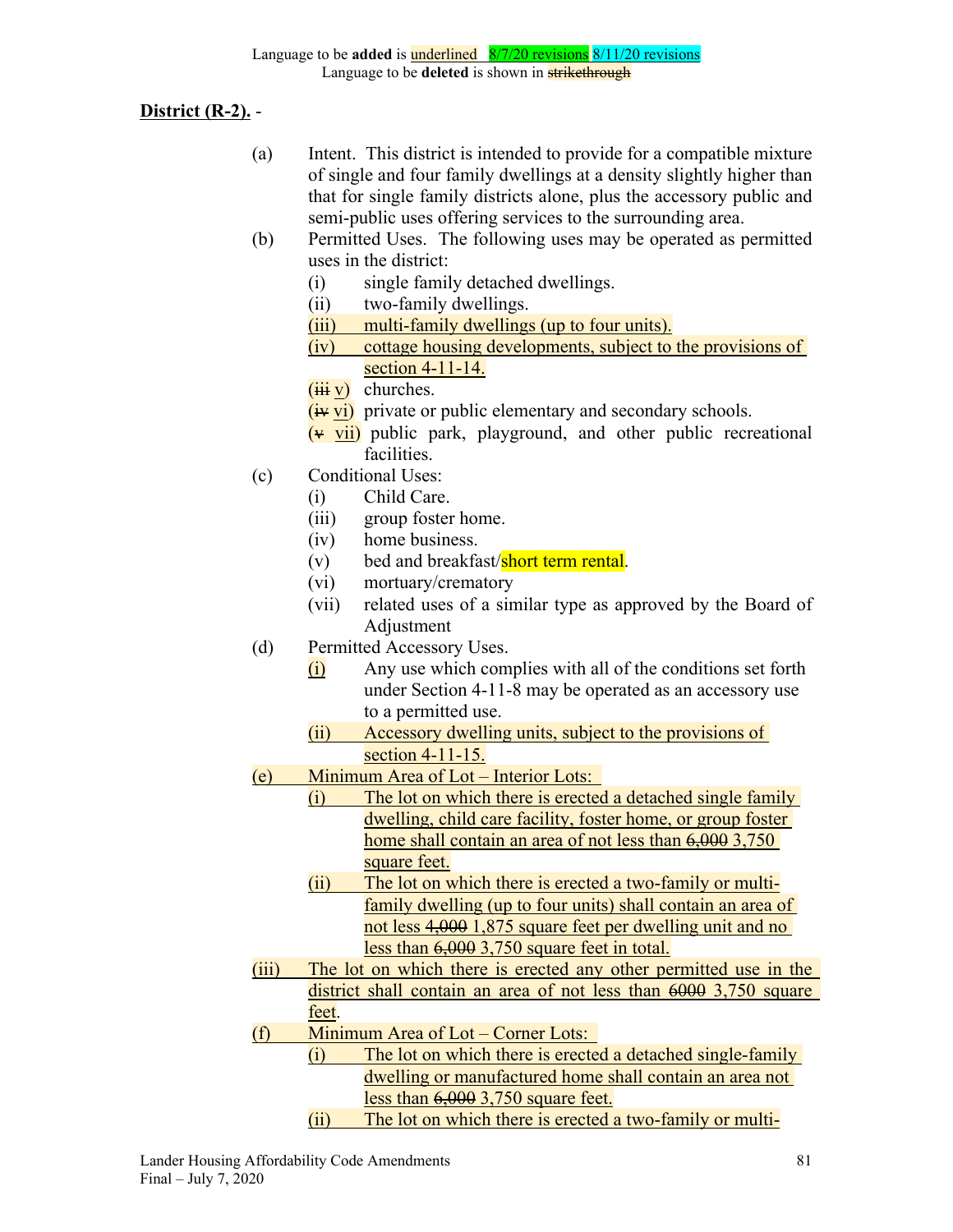# Language to be **added** is underlined 8/7/20 revisions 8/11/20 revisions

Language to be **deleted** is shown in **strikethrough** 

family dwelling (up to four units) shall contain an area of not less 4,000 1,875 square feet per dwelling unit and no less than 6,000 3,750 square feet in total.

- (iii) The lot on which there is erected any other permitted use of the district shall contain an area not less than 6,000 3,750 square feet
- $(\frac{f}{f}g)$  Minimum Width of Lot:  $\frac{60}{90}$  feet at front setback line.
- $(g h)$  Minimum Setback Requirements for Principle Structures:
	- (i) front yard: 28 feet.
	- (ii) side yard: 10 feet; except that there shall be no side yard set back for the common wall side yard of a two-family dwelling, where each living unit, and  $\frac{1}{2}$  the land upon which the two-family dwelling is located, are sold separately, provided that the following criteria are met on each family dwelling:

1) all provisions of the Uniform Structure Code and Uniform Fire Code are complied with, including but not limited to, an appropriate fire wall; and

2) each family dwelling unit is served by a separate water and sewer line.

- (iii) rear yard: 20 feet or 20% of lot depth, whichever is smaller.
- (iv) side yard on flanking street on corner lot: 23 feet.
- (v) encroachment into the front yard setback and any side yard flanking street setbacks to within 18 feet of the curb line is permitted for use of a covered or uncovered porch or deck structure. That portion of the porch or deck structure within the setback area shall not be enclosed and in no case shall it be allowed beyond the property line.
- $(\frac{h}{h})$  Maximum Number of Structures Containing Permitted Use Per Lot: one per lot, except as allowed for accessory dwelling units or cottage housing developments.
- $(i \, i)$  Maximum Height of Principle Structures:  $\frac{30 \text{ feet}}{20 \text{ feet}}$ 
	- (i) 25 feet to the base of the eaves on a pitched roof or the highest point of a flat roof
	- (ii) 35 feet to the highest point of a pitched roof
- $(i, k)$  Maximum Building Dimensions. The following maximum building dimensions apply to two-family and multi-family dwellings.
	- (i) Maximum building width: 50 feet
		- (ii) Maximum building depth: 65 feet
- $(k l)$  Maximum Lot Coverage:
	- (i) detached single family dwellings, childcare center, foster home, group foster home: 40%.
	- (ii) two-family and **multi-family** dwellings (up to four units), other permitted uses in the district: 50%.

### **4-12-4.District Regulations – Single and Multi-Family High Density**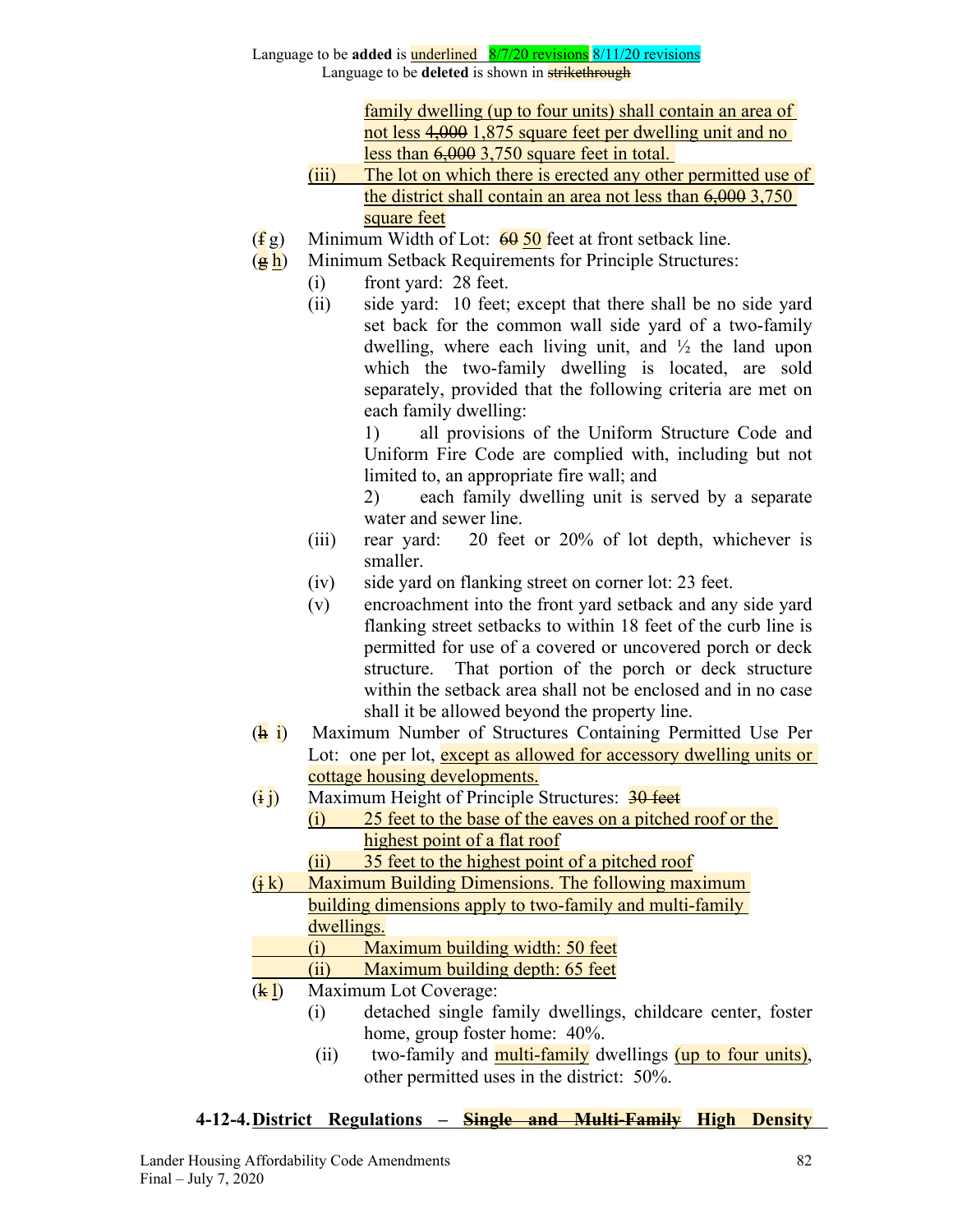**Residential District (R-3).** -

- (a) Intent. This district is intended to provide for a compatible mixture of single on up to **four family eight multi-family** dwellings at a density slightly higher than that for **single family** low density districts alone, plus the accessory public and semi-public uses offering services to the surrounding area.
- (b) Permitted Uses. The following uses may be operated as permitted uses in the district:
	- (i) single family detached dwellings.
	- (ii) two-family dwellings.
	- (iii) multi-family dwellings (up to  $\frac{f_{\text{out}}}{f_{\text{out}}}$  eight units).
	- (iv) cottage housing developments, subject to the provisions of section 4-11-14.
	- $(\frac{iv}{iv}v)$  manufactured homes on privately owned lots.
	- $(\overline{v} \overline{vi})$  manufactured home parks: **Minimum Area: For the first** two (2) manufactured homes there shall be provided an area not less than twelve thousand (12,000) square feet. For each manufactured home after the first two, there shall be provided an area not less than six thousand (6,000) additional square feet per manufactured home.;
	- $(\overrightarrow{vi} \overrightarrow{vii})$  churches.
	- $(\overrightarrow{vii} \cdot \overrightarrow{viii})$  public or private elementary and secondary schools.
	- $(\overrightarrow{viii} \overrightarrow{ix})$  public parks, playground, and other public recreational **facilities**
- (c) Conditional Uses:
	- (i) Child Care**.**
	- (iii) group foster home.
	- (iv) recreational vehicle and campground district; (See district regulations 4-13-1)
	- (v) home business.
	- (vi) bed and breakfast/short term rental.
	- (vii) mortuary/crematory
	- (viii) related uses of a similar type as approved by the Board of Adjustment.
- (d) Permitted Accessory Uses.
	- (i) Any use which complies with all of the conditions set forth under Section 4-11-8 may be operated as an accessory use to a permitted use.
	- (ii) Accessory dwelling units, subject to the provisions of section 4-11-15.
- (e) Minimum Area of Lot Interior Lots:
	- $(i)$  The lot on which there is erected a detached single family dwelling, manufactured home or other permitted use of the district shall contain an area not less than  $\frac{6,0003,750}{6,0003}$ square feet.
	- (ii) The lot on which there is erected a two-family dwelling shall contain an area not less than 3,750 square feet.
	- (iii) The lot on which there is erected a multi-family dwelling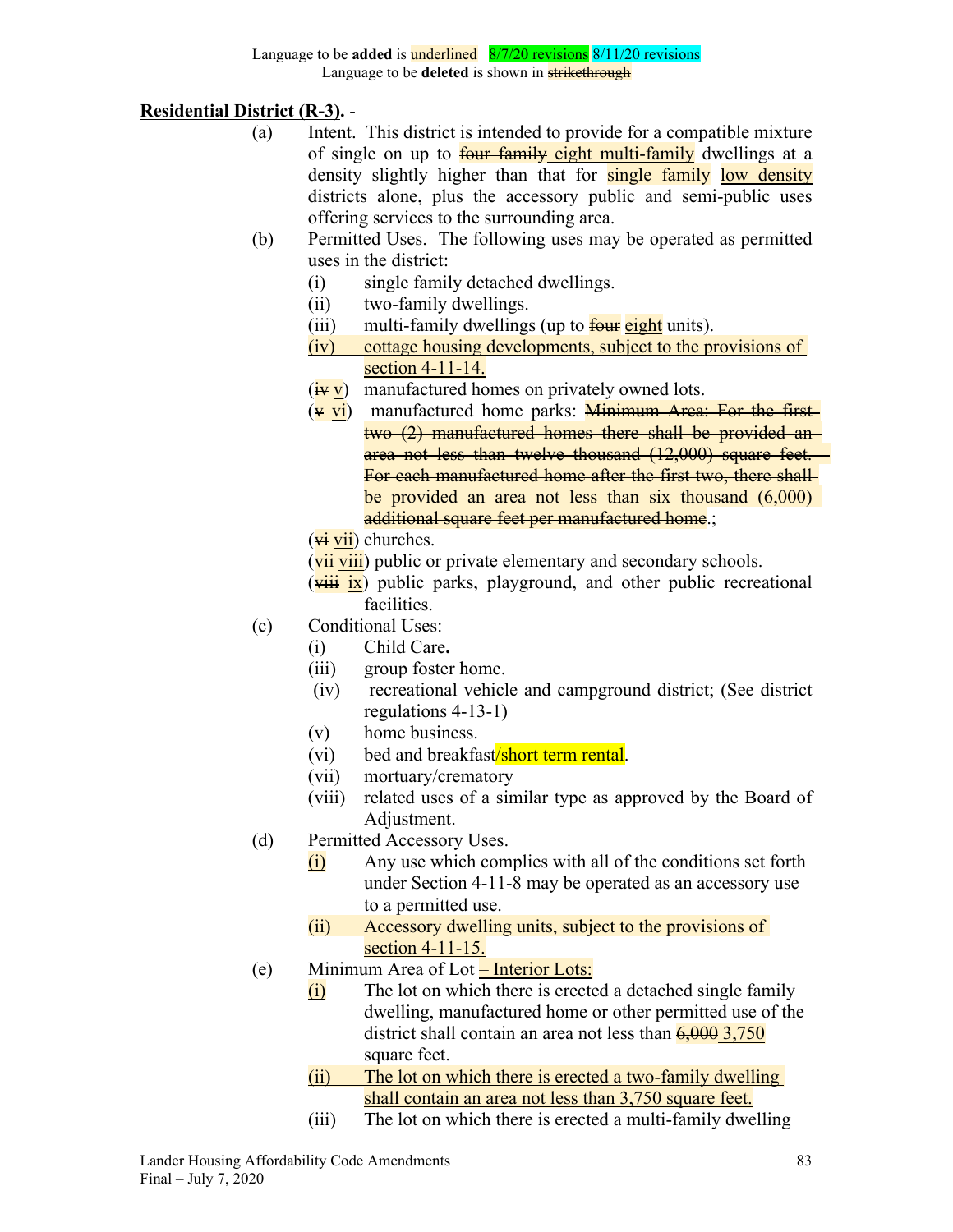> shall contain an area not less than  $4,000$  1,250 square feet per dwelling unit and no less than 3,750 square feet in total. for each of the first two dwelling units plus 3,000 square feet for each additional unit.

- (f) Minimum Area of Lot Corner Lots:
	- (i) The lot on which there is erected a detached single-family dwelling or manufactured homes shall contain an area not less than 2,500 square feet.
		- (ii) The lot on which there is erected a two-family dwelling shall contain an area not less than 2,500 square feet.
		- (iii) The lot on which there is erected a multi-family dwelling shall contain an area not less than 925 square feet per dwelling unit and no less than 3,750 square feet in total.
		- (iv) The lot on which there is erected any other permitted use of the district shall contain an area not less than 3,750 square feet
- $(f \, g)$  Minimum Width of Lot:
	- (i) detached single family dwelling,
	- (ii) manufactured homes, multi-family dwellings: 50 feet at front setback line.
- $(g h)$  Minimum Setback Requirements for Principle Structures:
	- (i) front yard: 20 feet.
	- (ii) side yard: 10 feet; except that there shall be no side yard set back for the common wall side yard of a two-family dwelling, where each living unit, and  $\frac{1}{2}$  the land upon which the two-family dwelling is located, are sold separately, provided that the following criteria are met on each family dwelling:
		- 1) all provisions of the Uniform Structure Code and Uniform Fire Code are complied with, including but not limited to, an appropriate fire wall; and
		- 2) each family dwelling unit is served by a separate water and sewer line.
	- (iii) rear yard: 20 feet or 20% of lot depth whichever is smaller.
	- (iv) side yard on flanking street or corner lot: 23 feet.
	- (v) encroachment into the front yard setback and any side yard flanking street setbacks to within 18 feet of the curb line is permitted for use of a covered or uncovered porch or deck structure. That portion of the porch or deck structure within the setback area shall not be enclosed and in no case shall it be allowed beyond the property line.
- $(\frac{h}{h})$  Maximum Number of Structures Containing Permitted Uses Per Lot: two per lot, except as allowed for accessory dwelling units or cottage housing developments and manufactured home park.
- $(i)$  Maximum Height of Principle Structures:  $30$  feet. (i) 25 feet to the base of the eaves on a pitched roof or the highest point of a flat roof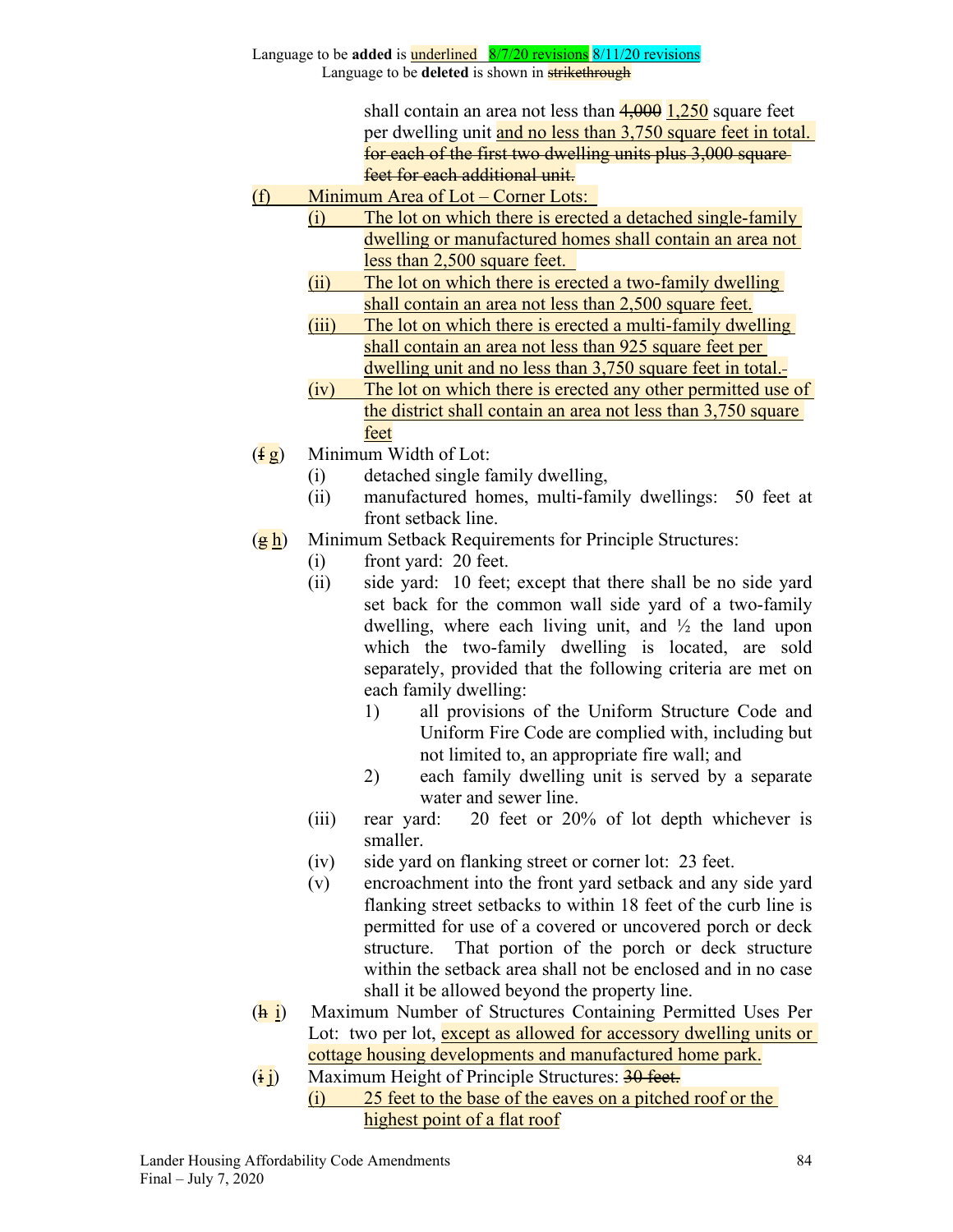- (ii) 35 feet to the highest point of a pitched roof
- $(i, k)$  Maximum Building Dimensions. The following maximum building dimensions apply to two-family and multi-family dwellings.
	- (i) Maximum building width: 50 feet
	- (ii) Maximum building depth: 65 feet
- $(i)$  Maximum Lot Coverage:
	- (i) detached single family dwellings, manufactured homes: 40%.
	- (ii) multi-family dwellings, all other permitted uses in District: 50%.

# **4-12-5.District Regulations – Multi Family Maximum Density Residential District (R-5).** -

- (a) Intent. This district is intended to provide for a compatible mixture of single and multi-family dwellings at a density higher than that for **single and two family** mid density districts alone, plus the accessory public and semi-private uses offering services to the surrounding area.
- (b) Permitted Uses. The following uses may be operated as permitted uses in the district:
	- (i) single family detached dwellings.
	- (ii) two-family dwellings.
	- (iii) multi-family dwellings.
	- (iv) cottage housing developments, subject to the provisions of section 4-11-14.
	- (v) manufactured homes on privately owned lots;
	- (vi) manufactured home parks;
	- $(iv vii)$  churches.
	- $(v$  viii) public or private elementary or secondary schools.
	- $(\overline{vi}$  viv)public park, playground and other public recreational facilities.
	- $(\overrightarrow{vii} x)$  office space for a single user.
	- $(viii xi)$  family day care home.
	- $(xii)$  professional structures.
- (c) Conditional Uses:
	- (i) Child Care**.**
	- (ii) group foster home.
	- (iii) clinics and nursing homes.
	- (iv) motels.
	- (v) related uses of a similar type as approved by the Board of Adjustment.
	- (vii) recreational vehicle and campground district. *(see district regulations 4-14-1.)*
	- (viii) home business.
	- (ix) bed and breakfast/short term rental.
	- (x) restaurant.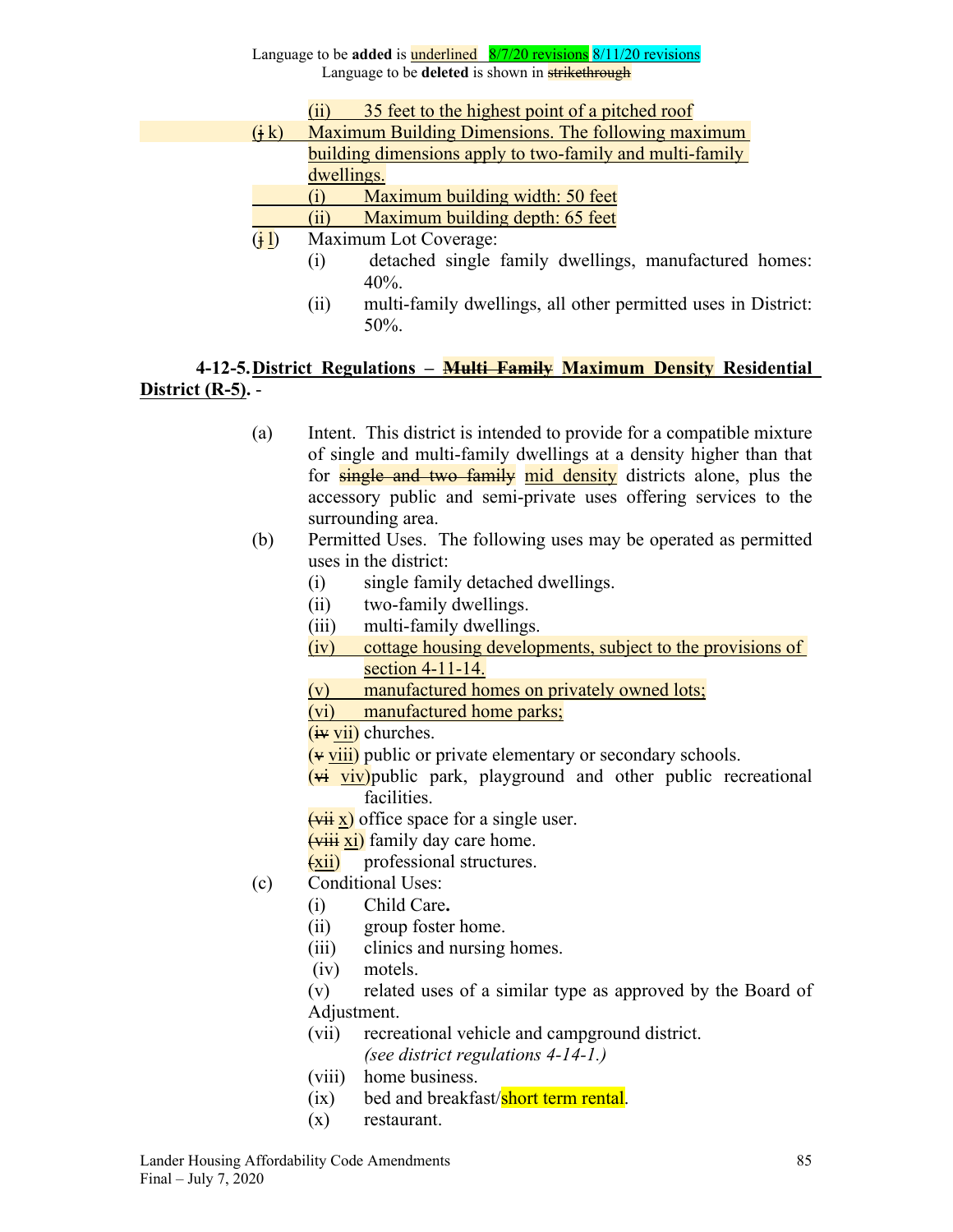- (xi) civic or community center.
- (xii) mortuary/crematory
- (d) Restrictions on use Uses shall be subject to the following restrictions and limitations to preserve and enhance desirable neighborhood qualities:

(i) Multiple Uses. Any number of permitted uses may be allowed on a single lot/development pad provided the specific use of some lots/development pads or structures may be limited based on access, parking limitations, or potential impacts to adjacent residential uses.

(ii) Storage Uses. Storage shall be limited to accessory storage of commodities sold at retail on the premises. All storage shall be completely enclosed within a structure unless otherwise approved by the planning commission. No commercial storage facility will be allowed.

(iv) Walls/Fences Between Use Districts. A six-foot-high solid wall/fence or other approved buffer shall be constructed and maintained on all property lines which abut a residential use or zone district unless the property is separated from the residential use or zone district by a public road or alley. Walls or fences may be required to be set back from streets and alleys so as not to obstruct views.

(v) Hours of Operation. No business shall be open to the public between the hours of ten p.m. and seven a.m. without a conditional use permit.

(vi) Uses in Structures. All uses shall be operated primarily within an enclosed structure. Limited seasonal outdoor displays and sales may be permitted if approved in the site plan review or by the Planning Commission.

(vii) Loading Areas Screened. All loading areas shall be screened from public view or from view from any adjacent residential use or zone district by a maintained wall or screened fence not to exceed ten feet in height.

- (e) Permitted Accessory Uses.
	- (i) Any use which complies with all of the conditions set forth under Section 4-11-8 may be operated as an accessory use to a permitted use.
		- (ii) Accessory dwelling units, subject to the provisions of section 4-11-15.
- (f) Minimum Area of Lot  $\frac{-\text{Interior} \text{Lots}}{2}$ .
	- (i) The lot on which there is erected a detached single family dwelling, **manufactured home** or other permitted use of the district shall contain an area not less than  $\frac{6,000}{3,750}$ square feet.
	- (ii) The lot on which there is erected a two-family dwelling shall contain an area not less than 3,750 square feet.
	- $(iii)$  The lot on which there is erected a multi-family dwelling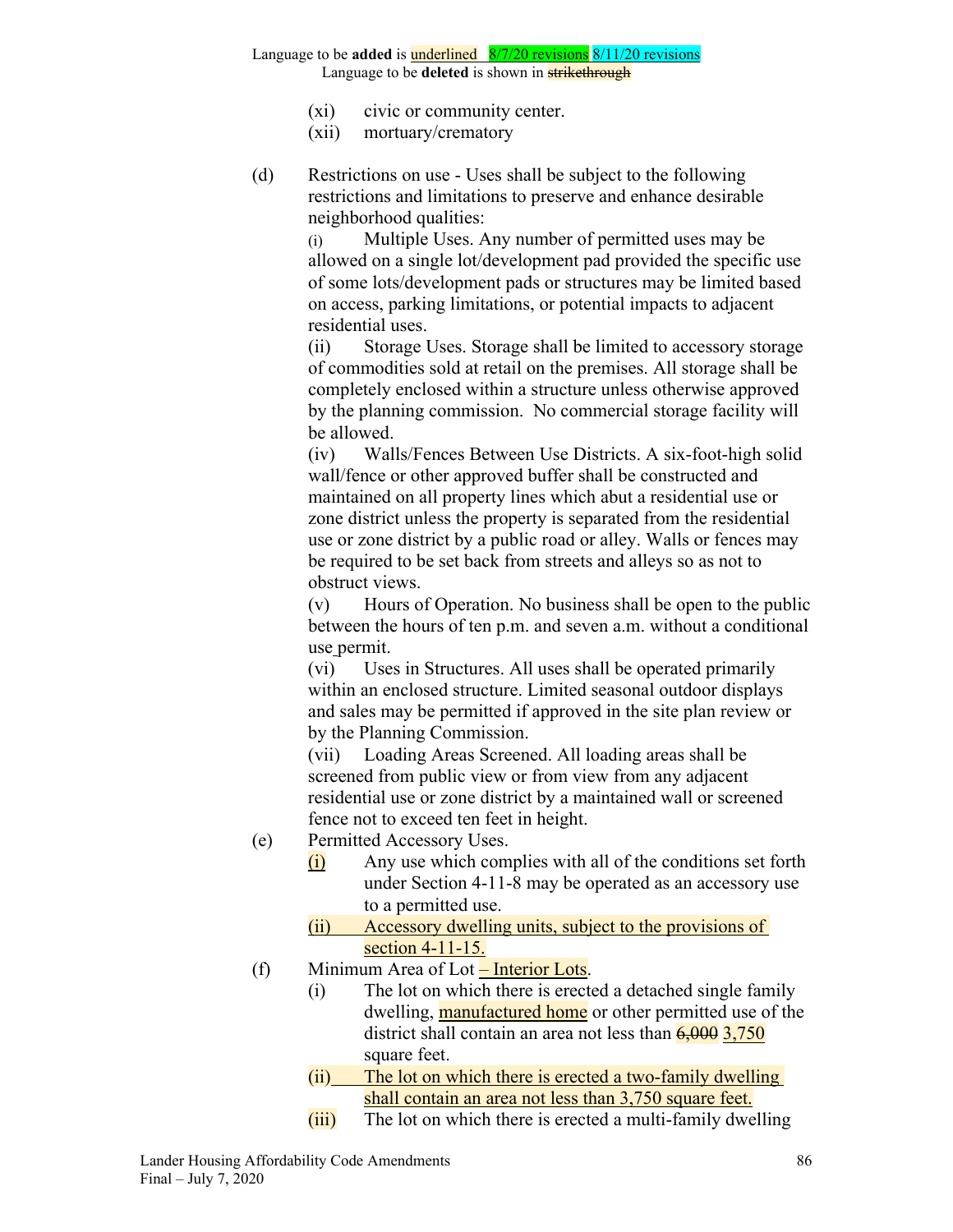shall contain an area not less than  $\frac{3,000}{925}$  square feet per dwelling unit and no less than 3,750 square feet in total.

- $(iv)$  All other permitted uses in the district shall contain an area not less than  $\frac{5,000}{3,750}$  square feet.
- (i) The lot on which there is erected a detached single family dwelling shall contain an area not less than  $\frac{6,000}{3,750}$ square feet.
- (g) Minimum Area of Lot Corner Lots.
	- (i) The lot on which there is erected a detached single family dwelling or manufactured home shall contain an area not less than 2,500 square feet.
	- (ii) The lot on which there is erected a two-family dwelling shall contain an area not less than 2,500 square feet.
	- (iii) The lot on which there is erected a multi-family dwelling shall contain an area not less than 625 square feet per dwelling unit and no less than 3,750 square feet in total.
	- (iv) All other permitted uses in the district shall contain an area not less than 3,750 square feet.
- $(g h)$  Minimum Width of Lot: 50 feet from front setback line.
- (h i) Minimum Setback Requirements for Principle Structures:
	- (i) front yard: shall be 12 feet or within deeded property and shall be no closer than the setback.
	- (ii) side yard: 5 feet; except that there shall be no side yard setback for the common wall side yard of a two-family dwelling, where each living unit, and  $\frac{1}{2}$  the land upon which the two-family dwelling is located, are sold separately, provided that the following criteria are met on each family dwelling:
		- 1) all provisions of the Uniform Structure Code and Uniform Fire Code are complied with, including but not limited to, an appropriate fire wall; and
		- 2) each family dwelling unit is served by a separate water and sewer line.
	- (iii) rear yard: 10 feet or 20% of lot depth, whichever is smaller.
	- (iv) side yard on flanking street on corner lot: shall be 12 feet or within deeded property and shall be no closer than the setback; (City Code Section 4-11-9 must also be met)
- $(i)$  Maximum Number of Structures Containing Permitted Use per Lot: two per lot or as otherwise provided herein and as allowed for accessory dwelling units or cottage housing developments and manufactured home parks.
- $(i \& j)$  Maximum Height of Principle Structures: Three stories, not to exceed 40 feet:

(i) 35 feet to the base of the eaves on a pitched roof or the highest point of a flat roof

- (ii) 40 feet to the highest point of a pitched roof
- (l) Maximum Lot Coverage: 60%.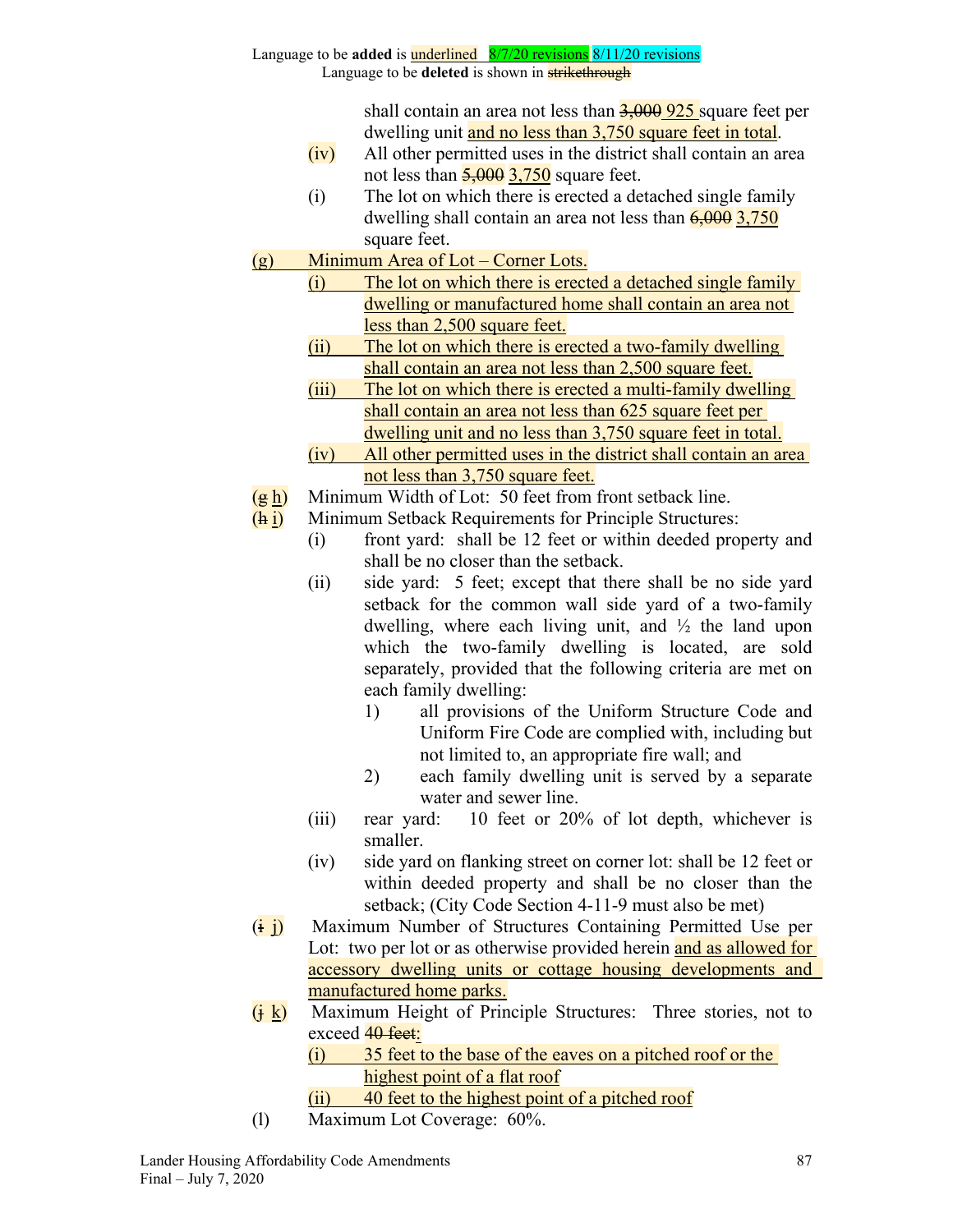# **4-12-6.District Regulations - Single Family, Multi-Family Residential and Medical Services District (R-MED).** -

- (a) Intent. This district is intended to provide a compatible mixture of single and multi-family dwellings and general medical services at a density slightly higher than for single family districts alone, plus accessory public and semi-public uses offering services to the surrounding area.
- (b) Permitted Uses. The following uses may be operated as permitted uses in the district:
	- (i) single family detached dwelling.
	- (ii) two-family dwellings.
	- (iii) multi-family dwellings (up to  $\frac{f_{\text{out}}}{f_{\text{out}}}$  units);
	- (iv) cottage housing developments, subject to the provisions of section 4-11-14.
	- (iv) churches;(v) public or private elementary and secondary schools.
	- (vi) public park, playground and other public recreational facilities.
	- (vii) assisted living facility. *(Section 4-12-8(b) amended Ordinance 895 effective 4-12-93)*
	- (viii) parking lots.
- (c) Conditional Uses:
	- (i) Child Care**.**
	- (ii) group foster home.
	- (iii) medical clinics\*.
	- (iv) hospitals\*.
	- (v) nursing homes\*.
	- (vi) offices and office structures.
	- (v) home business.
	- (vi) mortuary/crematory

\*If this use encompasses two (2) structures or more on one (1) lot or is housed in one (1) structure having an area of twenty thousand (20,000) square feet or more, it shall only be reviewed by the Planning Commission through the Development Plan process as outlined under Section 4-11-11 of this ordinance. *(Section 4-12-8(c) amended by Ordinance 887 effective 11-30-92)*

- (d) Permitted Accessory Uses.
	- (i) Any use which complies with all of the conditions set forth under Section 4-11-8 may be operated as an accessory use to a permitted use.
	- (ii) Accessory dwelling units, subject to the provisions of section 4-11-15.

#### (e) Minimum Area of Lot. The lot on which there is erected a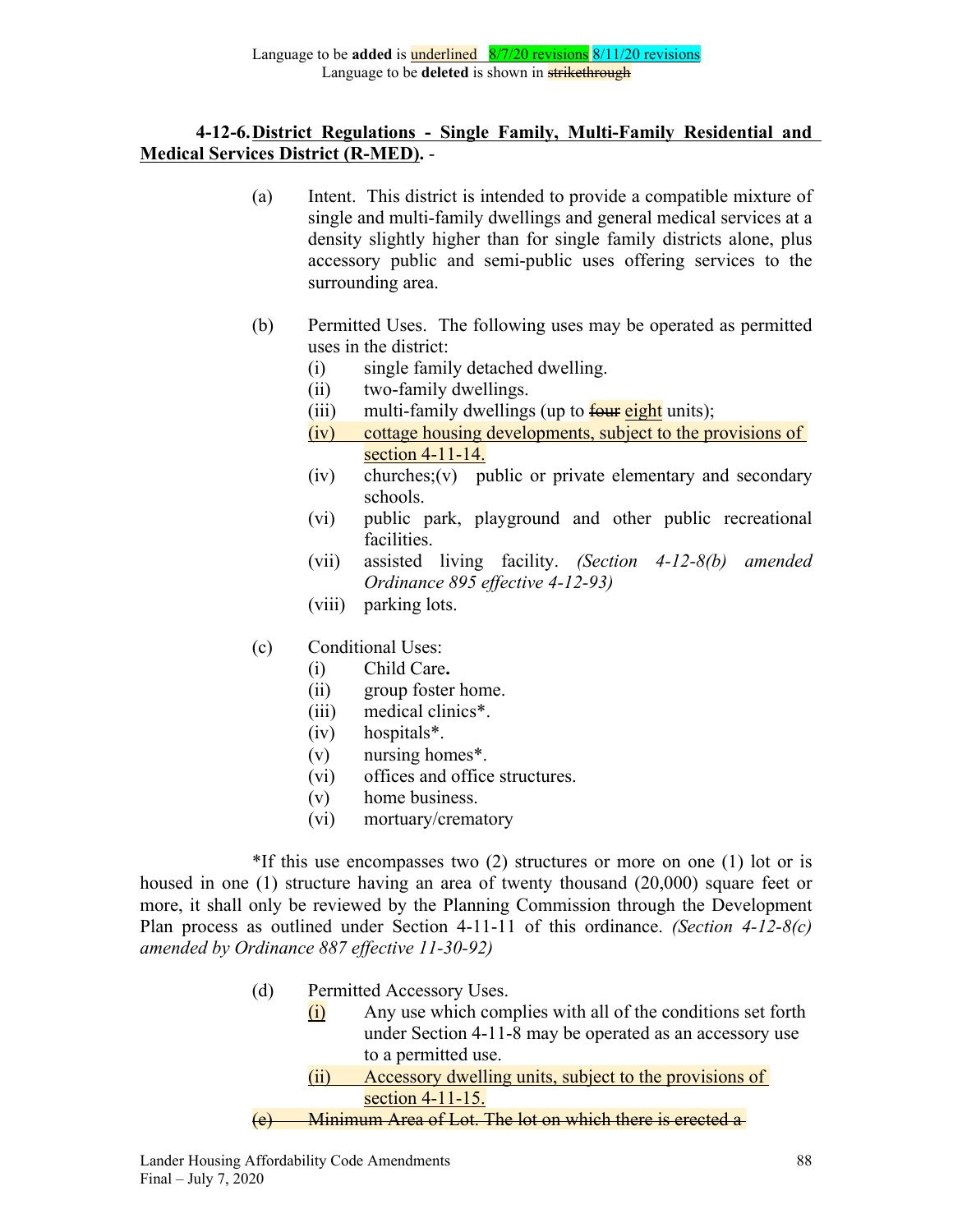> detached single family dwelling, child care center, foster or group home or medical clinics and all other permitted uses shall containan area of not less than 6,000 square feet. The lot on which there is erected a multi-family dwelling shall contain an area not less than 4,000 square feet for each of the first two units, plus 3,000 squarefeet for each additional unit.

- (e) Minimum Area of Lot Interior Lots:
	- (i) The lot on which there is erected a detached single family dwelling, manufactured home or other permitted use of the district shall contain an area not less than 3,750 square feet.
		- (ii) The lot on which there is erected a two-family dwelling shall contain an area not less than 3750 square feet.
	- (iii) The lot on which there is erected a multi-family dwelling shall contain an area not less than 1,250 square feet per dwelling unit and no less than 3750 square feet in total.
- (f) Minimum Area of Lot Corner Lots:
	- (i) The lot on which there is erected a detached single-family dwelling or manufactured home shall contain an area not less than 2,500 square feet.
		- (ii) The lot on which there is erected a two-family dwelling shall contain an area not less than 2,500 square feet.
		- (iii) The lot on which there is erected a multi-family dwelling shall contain an area not less than 925 square feet per dwelling unit and no less than 3,750 square feet in total.
		- (iv) The lot on which there is erected any other permitted use of the district shall contain an area not less than 3,750 square feet
- (g) Minimum Width of Lot: 50 feet front setback line.
- (h) Minimum Setback Requirements for Principal Structures:
	- (i) front yard: 28 feet.
	- (ii) side yard: 10 feet.
	- (iii) rear yard: 20 feet or 20% of lot depth, whichever is smaller.
	- (iv) side yard on flanking street or corner lot: 23 feet.
- (i) Maximum Number of Structures Containing Permitted Use Per Lot: one per lot or as otherwise provided herein and as allowed for accessory dwelling units or cottage housing developments.
- (i) Maximum Height of Principle Structures:  $\frac{30 \text{ feet}}{20 \text{ feet}}$ (i) 25 feet to the base of the eaves on a pitched roof or the highest point of a flat roof (ii) 35 feet to the highest point of a pitched roof
- (k) Maximum Lot Coverage:
	- (i) detached single family dwelling, childcare or group foster home, medical clinics: 40%.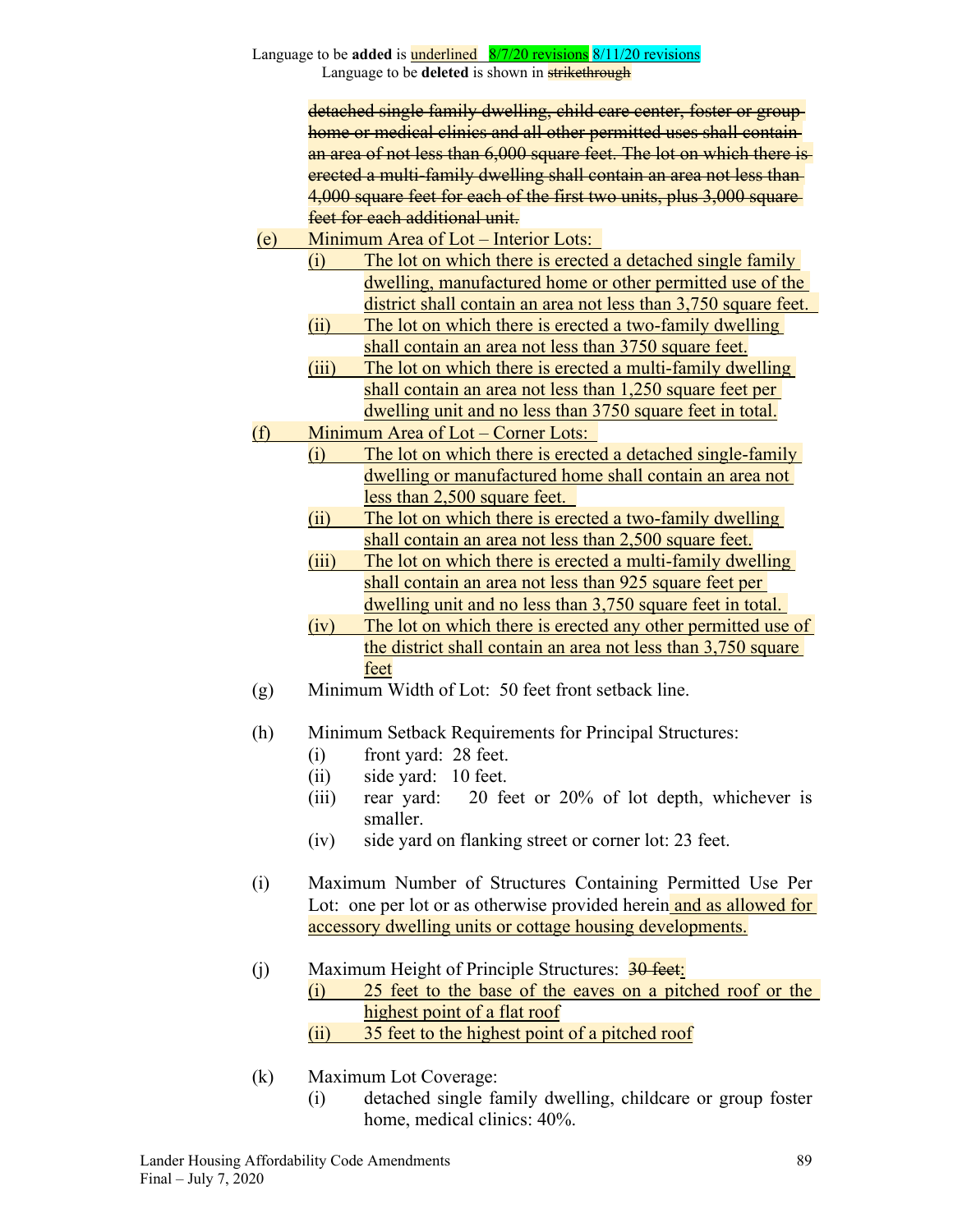(ii) multi-family dwellings, all other permitted uses in the district: 50%.

#### **4-12-7.District Regulations - General Commercial District (GC).** -

- (a) Intent. This district is intended to provide locations for all retail, commercial, institutional and office uses necessary for a community.
- (b) Permitted Uses. The following uses may be operated as permitted uses in the district:
	- (i) small business machine sales, repair, and service.
	- (ii) amusement place (not to include adult rated bookstore or uses of similar type).
		- (iii) antique shop and store, providing all merchandise is displayed and sold inside a structure.
	- (iv) apparel and accessory store.
	- (v) art and art supply stores.
	- (vi) auditorium and similar places of public assembly.
	- (vii) automobile and manufactured home sales, service and repair, new and used.
	- (viii) auto supply store.
	- (ix) banks and other savings and lending institutions.
	- (x) barber and beauty shops.
	- (xi) bicycle shop.
	- (xii) books and stationery store.
	- (xiii) business and technical school and school for photography, music, and dancing.
	- (xiv) carpenter and cabinet shop.
	- (xv) church and parish house.
	- (xvi) cigar and tobacco store.
	- (xvii) clothing and costume rental.
	- (xviii) commercial recreation use.
	- (xix) commercial storage facilities.
	- (xx) custom dressmaking, furrier, millinery, or tailor shop.
	- (xxi) delicatessen and catering establishment.
	- (xxii) department store.
	- (xxiii) drug store and prescription shop.
	- (xxiv) dry good and notion store.
	- (xxv) dry cleaning and laundry establishment.
	- (xxvi) electric repair shop (household appliances).
	- (xxvii) fire station, police station and jail.
	- (xxviii) fix-it shop (radio, television, and small household appliances repair).
	- (xxix) florist and gift shop.
	- (xxx) furniture and home furnishing store.
	- (xxxi) garden shop.
	- (xxxii) garage (public and private).
	- (xxxiii)gasoline filling station.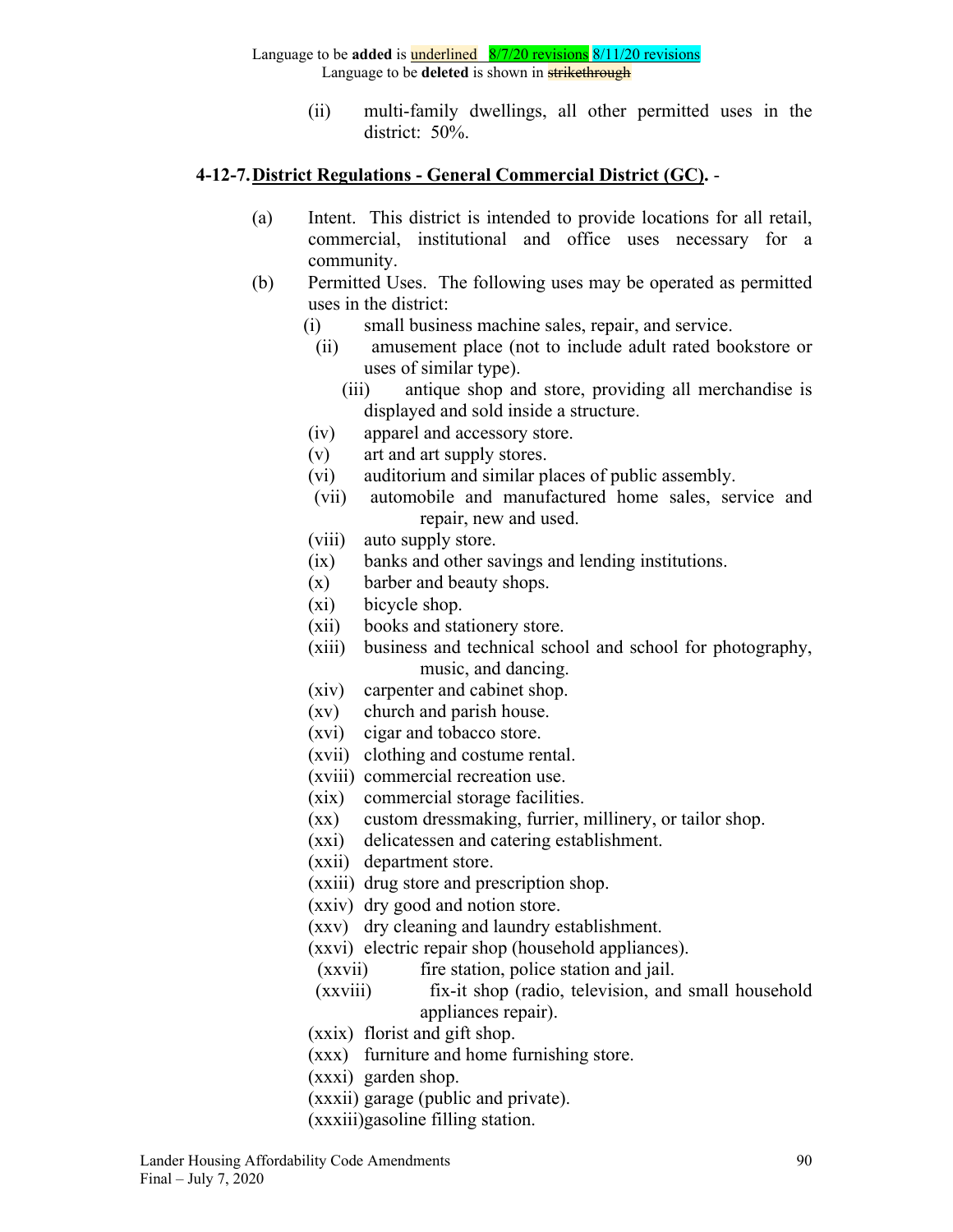Language to be **deleted** is shown in **strikethrough** 

- (xxxiv) greenhouse and nursery (place where young trees or other plants are raised for experimental purposes for transplanting, or for sale).
	- (xxxv) grocery store (including retail meat markets and produce stores).
	- (xxxvi)hardware store.
	- (xxxvii) hobby, stamp and coin store.
	- (xxxviii) hotel and motel.

(xxxix)household appliance store.

- (xl) implement sales and service.
- (xli) interior decorator's shop.
- (xlii) jewelry and metal craft store.
- (xliii) leather goods and luggage store.
- (xliv) library and museum.
- (xlv) lock and key shop.
- (xlvi) lumber yard.
- (xlvii) mail order catalog store.
- (xlviii) medical, dental and health clinic.
- (xlix) medical and orthopedic appliance store.
- (l) messenger or telegraph service station.
- (li) mortuary/crematory
- (lii) music instrument sales and repair shop.
- (liii) music studio, radio and television store.
- (liv) newspaper office.
- (lvi) newsstand.
- (lvii) offices and office structure.
- (lviii) office supply and office equipment store.
- (lviii) optician and optometrists' shop.
- (lix) package liquor store.
- (lx) paint store.
- (lxi) parking of vehicles.
- (lxii) pawn shop.
- (lxiii) pet shop.
- (lxiv) photographic equipment and supply store.
- (lxv) photographic studio.
- (lxvi) picture frame shop.
- (lxvii) plumbing shop.
- (lxviii) printing and publishing house (including newspapers).
- (lxix) private club, fraternity, sorority, and lodge.
- (lxx) public or private school for elementary or secondary education.
- (lxxi) radio and television studio.
- (lxxii) rental store.
- (lxxiii) restaurant and tearoom (including "drive-ins").
- (lxxiv) self-service laundry.
- (lxxv) sewing machine store.
- (lxxvi) sheet metal shop.
- (lxxvii)shoe store.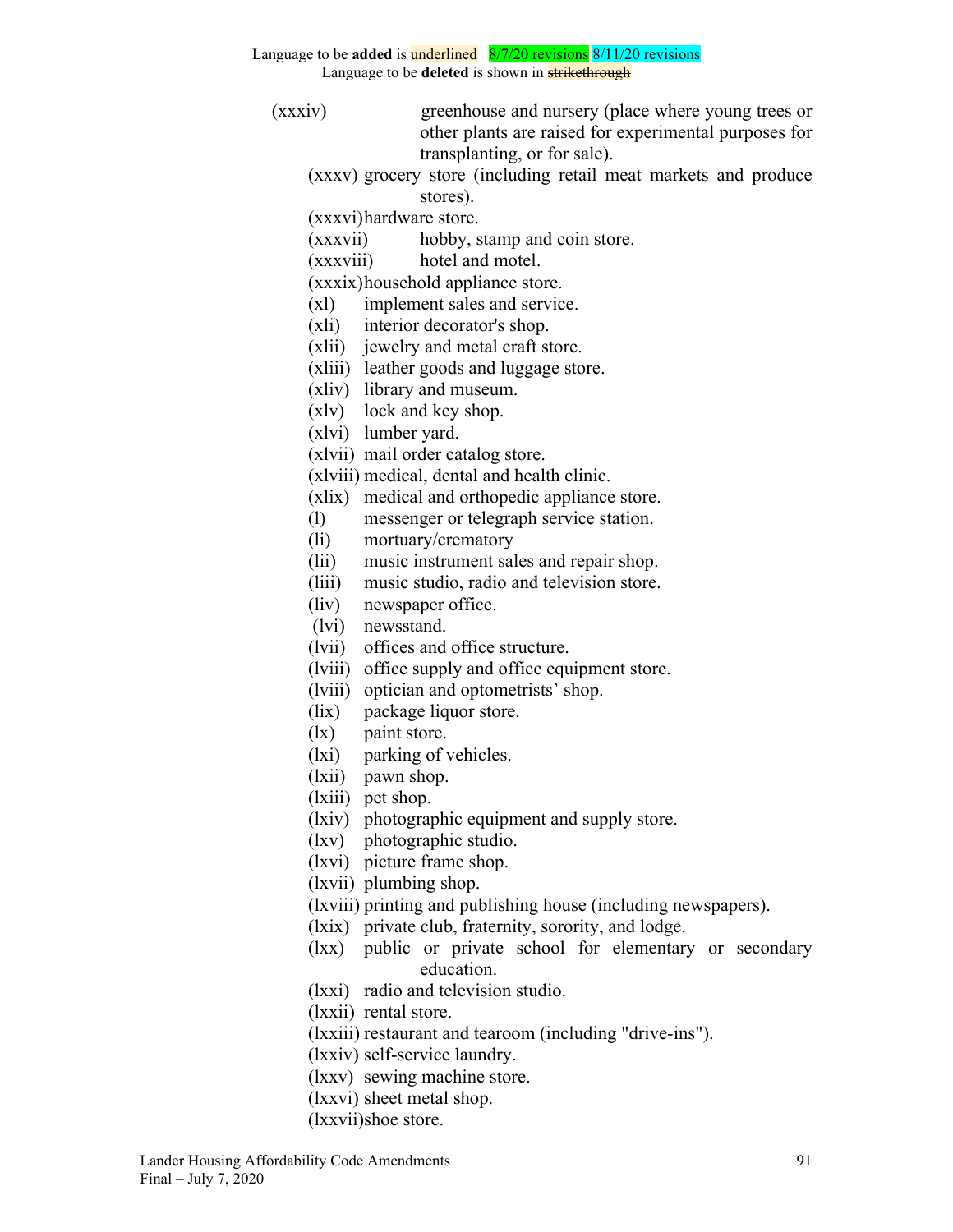| ( <i>xxviii</i> ) | shoe repair and shoeshine shop.                            |
|-------------------|------------------------------------------------------------|
| (lxxix)           | single $\&$ multi-family dwellings.                        |
| (lxxx)            | sporting and athletic goods store.                         |
| (lxxxi)           | tailor shop.                                               |
| (lxxxi)           | tavern or lounge.                                          |
| (lxxxiii)         | theater, including drive-in theater.                       |
| (lxxxiv)          | tire repair shop.                                          |
| (lxxxv)           | tinsmith shop.                                             |
| (lxxxvi)          | toy store.                                                 |
| (lxxxvii)         | travel agency.                                             |
| (lxxxviii)        | variety store and shop.                                    |
| (lxxxix)          | veterinary clinic, providing all animal runs or            |
|                   | observation pens are completely enclosed.                  |
| (xc)              | vocational school.                                         |
| (xci)             | wallpaper store and shop.                                  |
| (xci)             | watch repair shop.                                         |
| (xciii)           | wholesale establishment.                                   |
| (xciv)            | essential public utility and public service installation.  |
| (xcv)             | cottage housing developments, subject to the provisions of |
|                   | section 4-11-14.                                           |
| (xcvi)            | related uses of similar type as determined by the Board of |
|                   | Adjustment                                                 |

(c) Permitted Accessory Uses.

(i) Any use which complies with all of the conditions set forth under Section 4-11-8 may be operated as an accessory use to a permitted use.

(ii) Accessory dwelling units, subject to the provisions of section 4-11-15.

- (d) Minimum Area of Lot: None
- (e) Minimum Width of Lot: 30 feet on public street
- (f) Minimum Setback Requirements for Principal Structures:
	- (i) front yard: 8 feet.
	- (ii) side yard on flanking street on corner lot: 8 feet.
	- (iii) When a lot or parcel of ground in the district adjoins a residential district, the setback requirements that apply to the yard area of the residential district shall be required, otherwise no setbacks would be required.
	- (iv) When a parcel of ground or lot adjoins a residential district at the rear yard, a six-foot-high solid wall/fence or other approved buffer shall be required.
- (g) Maximum Height of Structures: 45 feet
- (h) Conditional Uses:
	- (i) Recreational vehicle and campground district (see district regulations 4-13-01).
	- (ii) gaming (subject to the mandatory conditions et forth in 4-16-1; and the off-street parking requirement of 4-11-10(c).
	- (iii) commercial communications towers and antennas.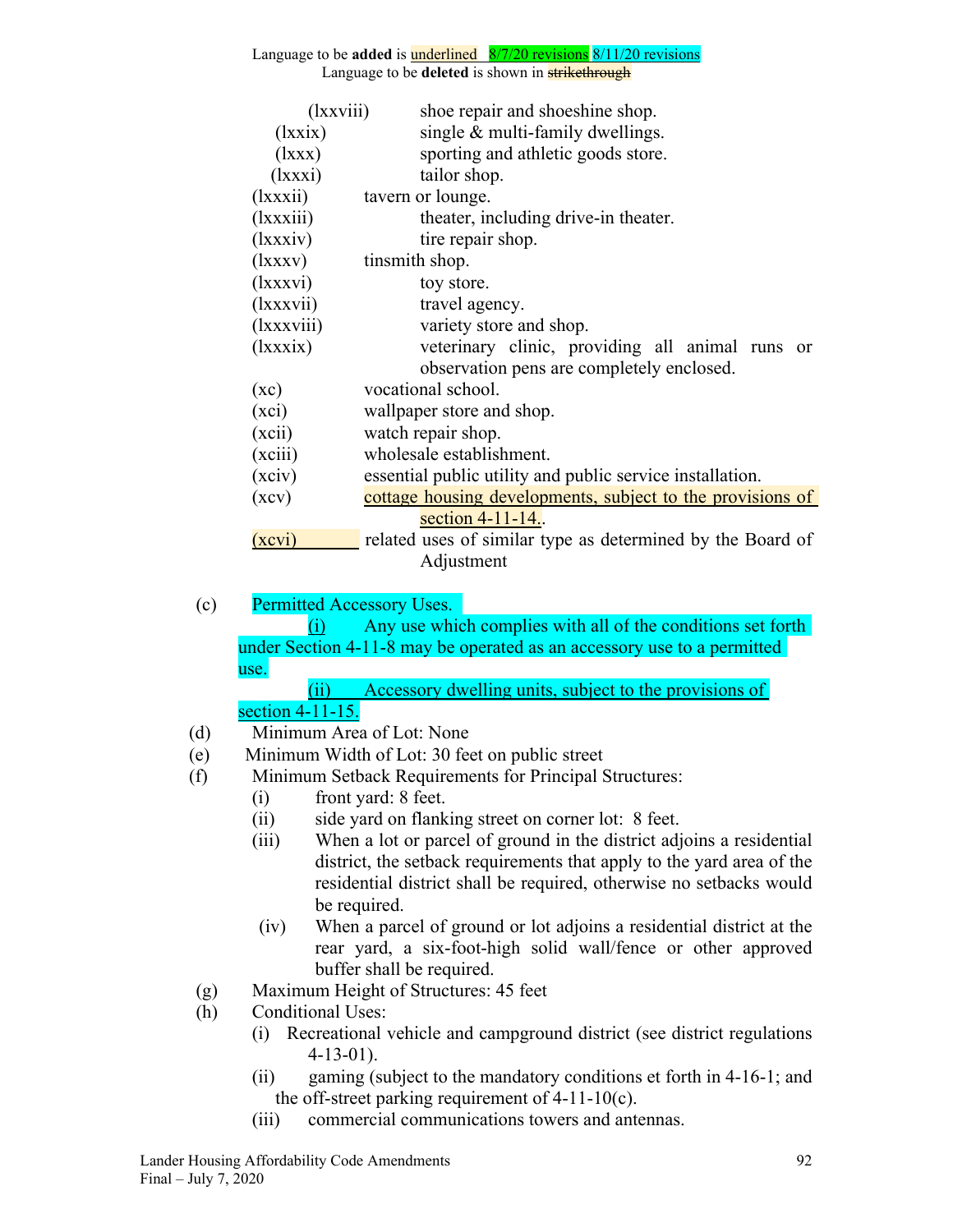(iv) Child Care**.**

(v) related uses of similar type as approved by the Board of Adjustment

# **4-12-8. District Regulations - Manufacturing and Light Industrial District (M-1)**

(a) Intent. This district is intended to allow a compatible mixture of light industrial uses which do not require intensive land coverage, generate large volumes of traffic or create obnoxious sounds, glare, dust or odors. District regulations insure compatibility with adjacent or nearby residential areas.

(b) Permitted Uses. The following uses may be operated as permitted uses in this district:

- (i) airport.
- (ii) animal hospital, providing it is completely enclosed in a structure.
- (iii) assembly or fabrication from component parts or from materials already processed or manufactured into their final usable state.
- (iv) armory.
- (v) automobile repair.
- (vi) bottling plant.
- (vii) structure material storage or sales (except for ready-mix concrete).
- (viii) carpenter, cabinet, plumbing or sheet metal shop.
- (ix) contractor's yard for vehicles, equipment and supplies.
- (x) dry cleaning or laundry plant.
- (xi) fire station.
- (xii) frozen food locker.
- (xiii) grain and feed mill.
- (xiv) grain elevator.
- (xv) greenhouse and plant husbandry.
- (xvi) laboratory.
- (xvii) machinery and implement sales, service and repair.
- (xviii) monument making and sales.
- (xi) motor vehicle sales, service, repair and storage.
- (xx) mortuary/crematory
	- (xxi) oil field supply sales and storage.
- (xxii) office.
- (xxiii) police station.
- (xxiv) printing and publishing.
- (xxv) parking or storage of vehicles, towing yards not to include crushing and dismantling.
- (xxvi) radio or television transmitting station.
- (xxvii) railway right-of-way.
- (xxviii)restaurant.
- (xxix) storage of used material, auto wrecking, salvage, paper, scrap, bottles, or rags.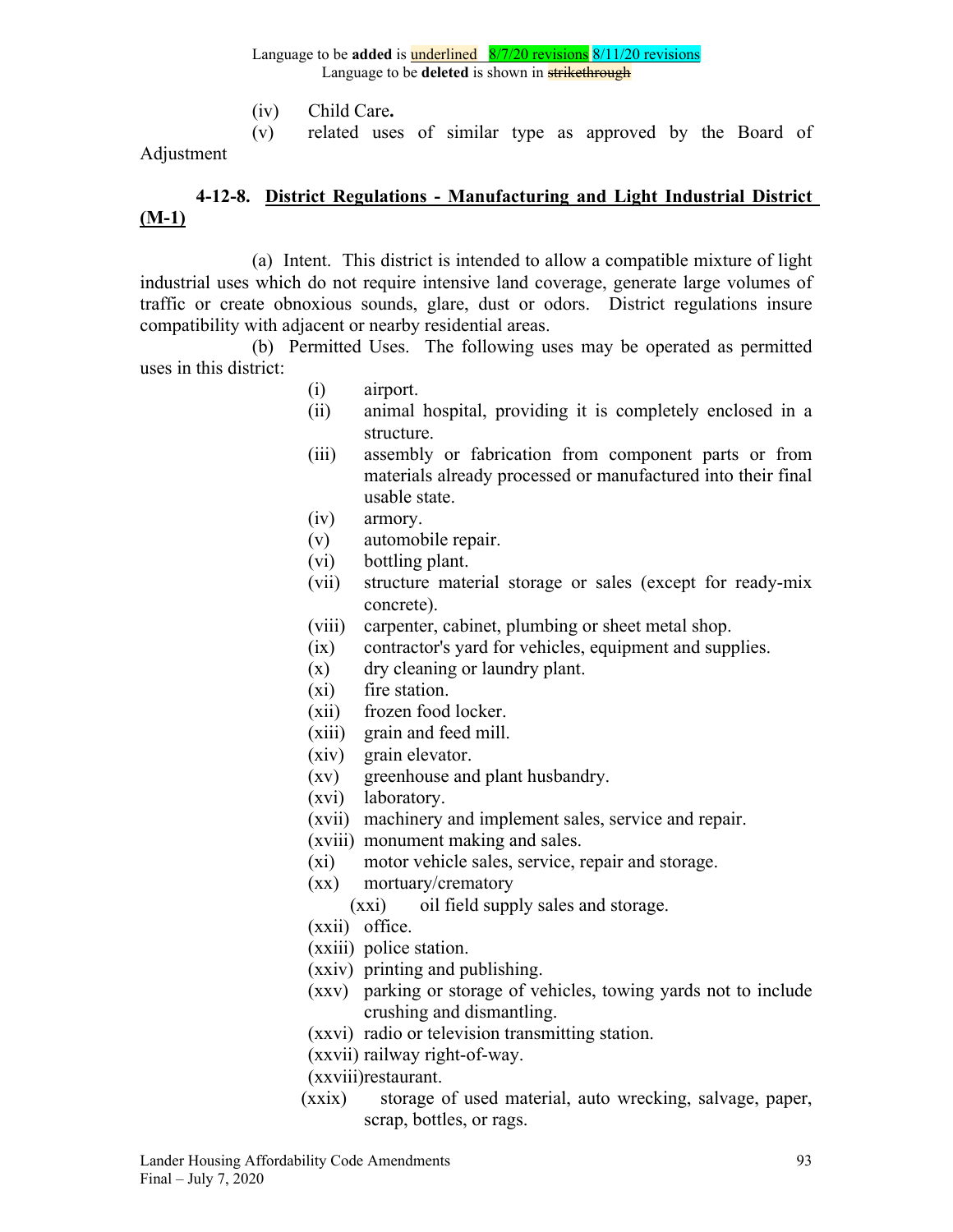#### Language to be **added** is underlined 8/7/20 revisions 8/11/20 revisions

Language to be **deleted** is shown in **strikethrough** 

- (xxx) truck or rail terminal.
- (xxxi) upholstering shop.
- (xxxii) veterinarian clinic.
- (xxxiii)vocational or training school.

(xxxiv)warehousing or storage.

(xxxv) welding shop.

(xxxvi)wholesaling.

- (xxxvii) public utility and public service installation.
- (xxxviii) single Family Dwelling lived in by the owner, caretaker or watchman.
- (c) Conditional Uses.
	- (i) Commercial Communications Towers and Antennas.
	- (ii) Junk Yard

(iii) Any other manufacturing or industrial use judged by the Board of Adjustment to be no more detrimental to adjacent properties than any of the same type and character as the permitted uses listed above.

(d) Permitted Accessory Uses. Any use which complies with all of the conditions set forth under Section 4-11-8 may be operated as an accessory use to a permitted use.

- (e) Minimum Area of Lot: None.
- (f) Minimum Width of Lot: None.
- (g) Minimum Setback Requirements: when a parcel of ground or lot adjoins a residential district an eight-foot-high solid fence or other approved buffer shall be required.
- (h) Maximum Height of Structures: None.
- (i) Maximum Number of Structures Containing Permitted Use Per Lot: None

### **4-12-9. District Regulations - Public Land District (P-L). -**

(a) Intent. This district is intended to provide for the proper location of necessary public utilities, facilities and activities both for the existing and future urban area.

- (b) Permitted Uses. The following uses may be operated as permitted uses in the district:
	- (i) essential public utility and public service installation.
	- (ii) governmental structures.
	- (iii) public schools.
	- (ii) public parks.
	- (iii) Hospice Center.
	- (iv) Airport.
	- (v) Parking lot.
- (c) Conditional Use.
	- (i) Commercial Communications Towers and Antennas
	- (ii) Any other public facility or activity judged by the Board of Adjustment to be in harmony with the intent of the district.
	- (iii) Child Care.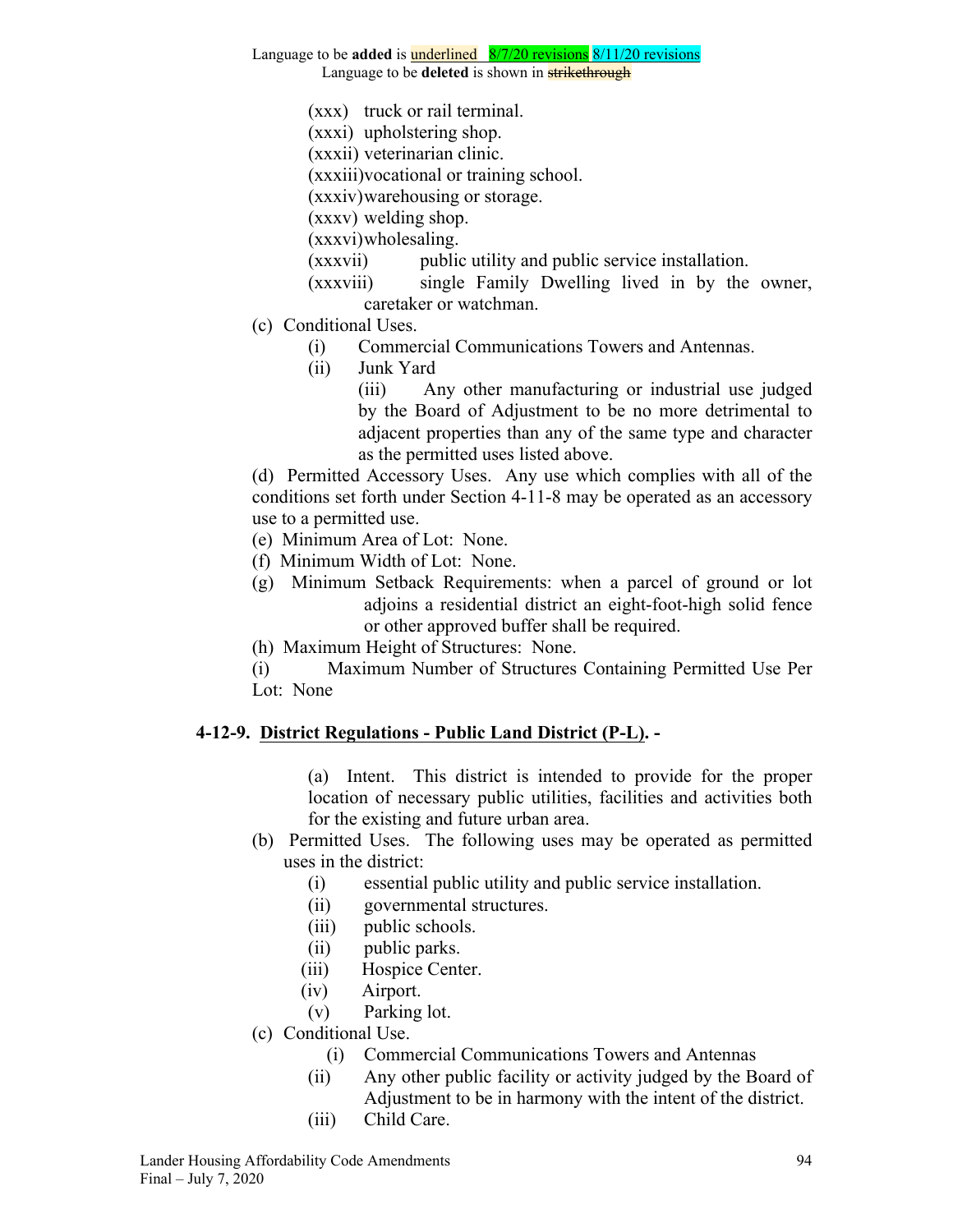Language to be **deleted** is shown in **strikethrough** 

(iv) Assisted living facility

(d) Accessory Use. Any use which complies with all of the conditions set forth under Section 4-11-8 may be operated as an accessory use to a permitted use.

- (e) Minimum Area of Lot: None.
- (f) Minimum Width of Lot: None.
- (g) Minimum Setback Requirements for Principal Structures:
	- (i) front yard: 8 feet.
	- (ii) side yard on flanking street on corner lot: 8 feet.
	- (iii) When a lot or parcel of ground in the district adjoins a residential district, the setback requirements that apply to the yard area of the residential district shall be required, otherwise no setbacks would be required.
	- (v) When a parcel of ground or lot adjoins a residential district at the rear yard, an eight-foot-high solid fence or other approved buffer shall be required.
- (h) Maximum Height of Principle Structures: None.

(i) Maximum Number of Structures Containing Permitted Use Per Lot: None.

# **4-12-10 Regulating and Restricting the Height of Structures and Objects in the**

**Vicinity of Hunt Field Airport –** Intent. This Ordinance is adopted pursuant to the authority conferred upon the City by Section 10-5-301, Wyoming Statutes, 1977, as amended. It is hereby found that an airport hazard endangers the lives and property of users of Hunt Field Airport, a Municipal airport, and property or occupants of land in its vicinity, and also if the obstruction type, in effect reduces the size of the area available for the landing, takeoff, and maneuvering of aircraft, thus tending to destroy or impair the utility of the Hunt Field Airport and the public investment therein**.** The City of Lander declares that:

(a) that the creation or establishment of an airport hazard is a public nuisance and an injury to the region served by Hunt Field Airport.

(b) that it is necessary in the interest of the public health, public safety, and general welfare that the creation or establishment of airport hazards be prevented; and

(c) that the prevention of these hazards should be accomplished, to the extent legally possible, by the exercise of the police power without compensation.

(d) that both the prevention of the creation or establishment of airport hazards and the elimination, removal, alteration, mitigation, or marking and lighting of existing airport hazards are public purposes for which political subdivision may raise and expend public funds and acquire land or interest in land;

**4-12-11.** Definitions – As used in this ordinance, unless the context otherwise requires:

- (a) Airport Hunt Field Airport, a Lander Municipal airport.
- (b) Airport elevation The highest point of an airport's usable landing area measured in feet from mean sea level.

(c) Airport hazard – Any structure or object of natural growth located on or in the vicinity of a public airport, or any use of land near such airport, which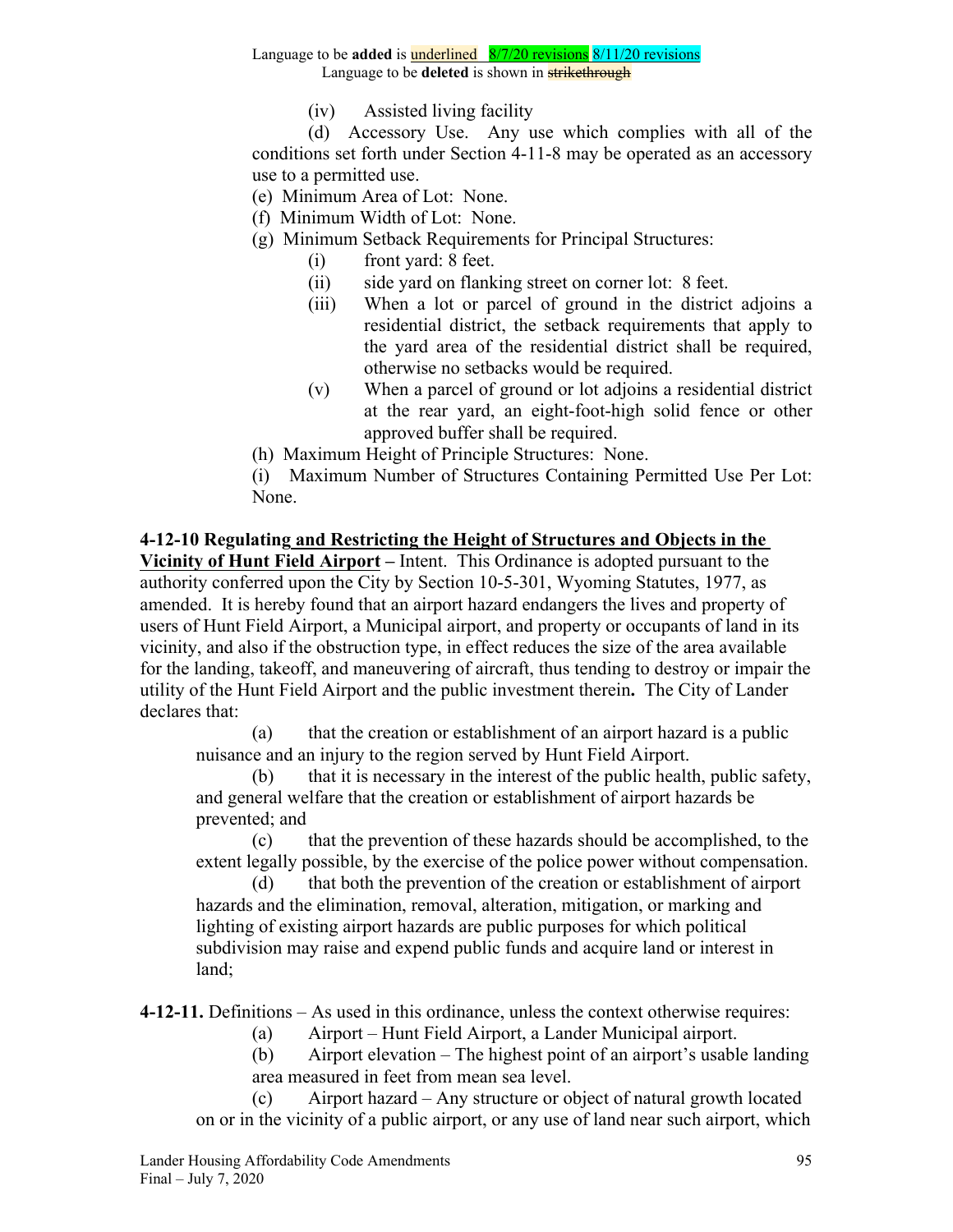obstructs the airspace required for the flight of aircraft in landing or takeoff at such airport or is otherwise hazardous to such landing or takeoff of aircraft.

(d) Structure – An object constructed or installed by man, including, but without limitation, structures, towers, smokestacks, earth formations, and overhead transmission lines.

(e) Tree – Any object of natural growth.

(f) Non-conforming use – Any pre-existing structure, object of natural growth, or use of land which is inconsistent with the provisions of this ordinance or an amendment thereto.

(g) Height – For the purpose of determining the height limits in all zones set forth in this ordinance and shown on the zoning map, the datum shall be mean sea level elevation unless otherwise specified.

(h) Person – An individual, firm, partnership, corporation, company, association, joint stock association, or governmental entity. It includes a trustee, receiver, assignee, or similar representative of any of them.

(i) Board of Adjustment – Shall mean, for purposes of this ordinance only, the Lander Airport Commission as established by Lander City Code Section 1232.

(j) Runway – A defined area on an airport prepared for landing and takeoff of aircraft along its length.

 $(k)$  Visual runway – A runway intended solely for the operation of aircraft using visual approach procedures with no straight-in instrument approach procedure and no instrument designation indicated on an FAA-approved airport layout plan, a military service's-approved military airport layout plan, or by any planning document submitted to the FAA by competent authority.

(1) Utility runway – A runway that is constructed for and intended to be used by propeller driven aircraft of 12,500 pounds maximum gross weight and less.

(m) Non-precision instrument runway – A runway having an existing instrument approach procedure utilizing air navigation facilities with only horizontal guidance, or area type navigation equipment, for which a straight-in non-precision instrument approach procedure has been approved or planned, and for which no precision approach facilities are planned or indicted on an FAA planning document or military service's military airport planning document.

(n) Primary surface – A surface longitudinally centered on a runway. When the runway has a specially prepared hard surface, the primary surface extends 200 feet beyond each end of that runway; but when the runway has no specially prepared hard surface, or planned hard surface, the primary surface ends at each end of that runway. The width of the primary surface of a runway will be that width prescribed in Part 77 of the Federal Aviation Regulations (FAR) for the most precise approach existing or planned for either end of that runway. The elevation of any point on the primary surface is the same as the elevation of the nearest point on the runway centerline.

(o) Public Works Director – The person appointed as the Public Works Director for the City of Lander, Wyoming.

(p) City – The City of Lander, Wyoming.

(q) Approach, transitional, horizontal, and conical zones – These zones apply to the area under the approach, transitional, horizontal, and conical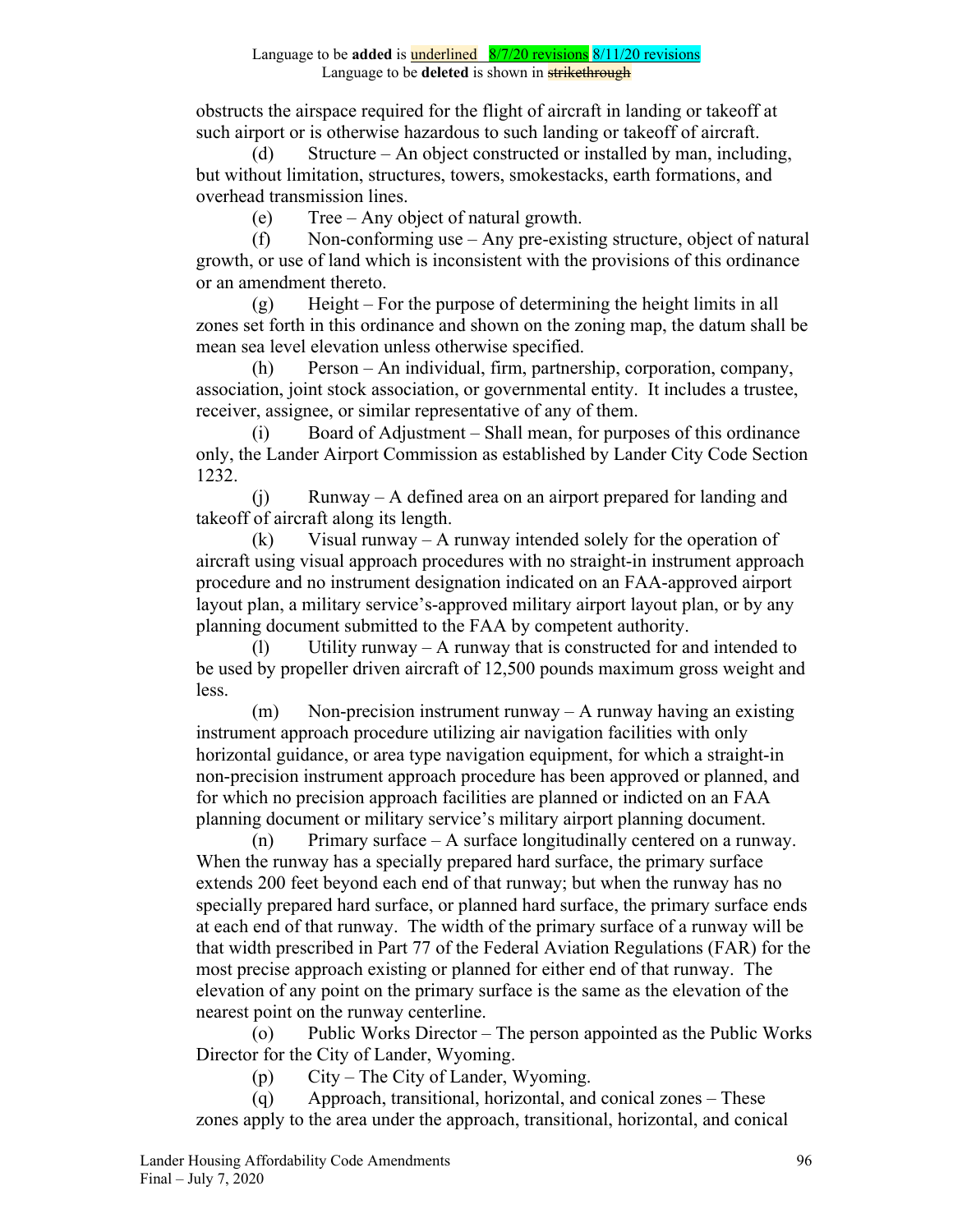#### surfaces defined in FAR Part 77.

**4-12-12.** Airport Zones - In order to carry out the provisions of this ordinance, there are hereby created and established certain zones which include all of the land lying within the approach zones, transitional zones, horizontal zones, and conical zones as they apply to Hunt Field Airport. Such zones are shown within the Lander Municipal Airport Layout Plan consisting of eight (8) sheets, prepared by James Gores and Associates, which is on file at the Lander City Hall. An area located in more than one (1) of the following zones is considered to be only in the zone with the more restrictive height limitation. The various zones are hereby established and defined as follows:

(a) Utility runway visual approach zone – The inner edge of this approach zone coincides with the width of the primary surface and is 250 feet wide. The approach zone expands outward uniformly to a width of 1,250 feet at a horizontal distance of 5,000 feet from the primary surface. Its centerline being the continuation of the centerline of the runway.

(b) Runway larger than utility with a visibility minimum as low as  $\frac{3}{4}$ mile non-precision instrument approach zone – The inner edge of this approach zone coincides with the width of the primary surface and is 1,000 feet wide. The approach zone expands outward uniformly to a width of 4,000 feet at a horizontal distance of 10,000 feet from the primary surface. Its centerline being the continuation of the centerline of the runway.

(c) Transitional zones – These zones are hereby established as the area beneath the transitional surfaces. These surfaces extend outward and upward at 90 degree angles to the runway centerline and the runway centerline extended at a slope of seven (7) feet horizontally for each foot vertically from the sides of the primary and approach surfaces to where they intersect the horizontal and conical surfaces. Transitional zones for those portions of the precision approach zones which project through and beyond the limits of the conical surface, extend a distance of 5,000 feet measured horizontally from the edge of the approach zones and at 90-degree angles to the extended runway centerline.

(d) Horizontal zone – The horizontal zone is hereby established by swinging arcs of 10,000 feet radii from the center of each end of the primary surface of each runway and connecting the adjacent arcs by drawing lines tangent to those arcs. The horizontal zone does not include the approach and transitional zones.

(e) Conical zone – The conical zone is hereby established as the area that commences at the periphery of the horizontal zone and extends outward therefrom a horizontal distance of 4,000 feet. The conical zone does not include the precision instrument approach zones and the transitional zones.

**4-12-13.** Height Limitations – Except as otherwise provided in this ordinance, no structure or tree shall be erected, altered, allowed to grow, or be maintained in any zone created by this ordinance to a height in excess of the applicable height limit herein established for such zone. Such applicable height limitations are hereby established for each of the zones in question as follows:

(a) Utility runway visual approach zone – Slopes upward twenty (20) feet horizontally for each foot vertically, beginning at the end of and at the same elevation as the primary surface and extending to a horizontal distance of 5,000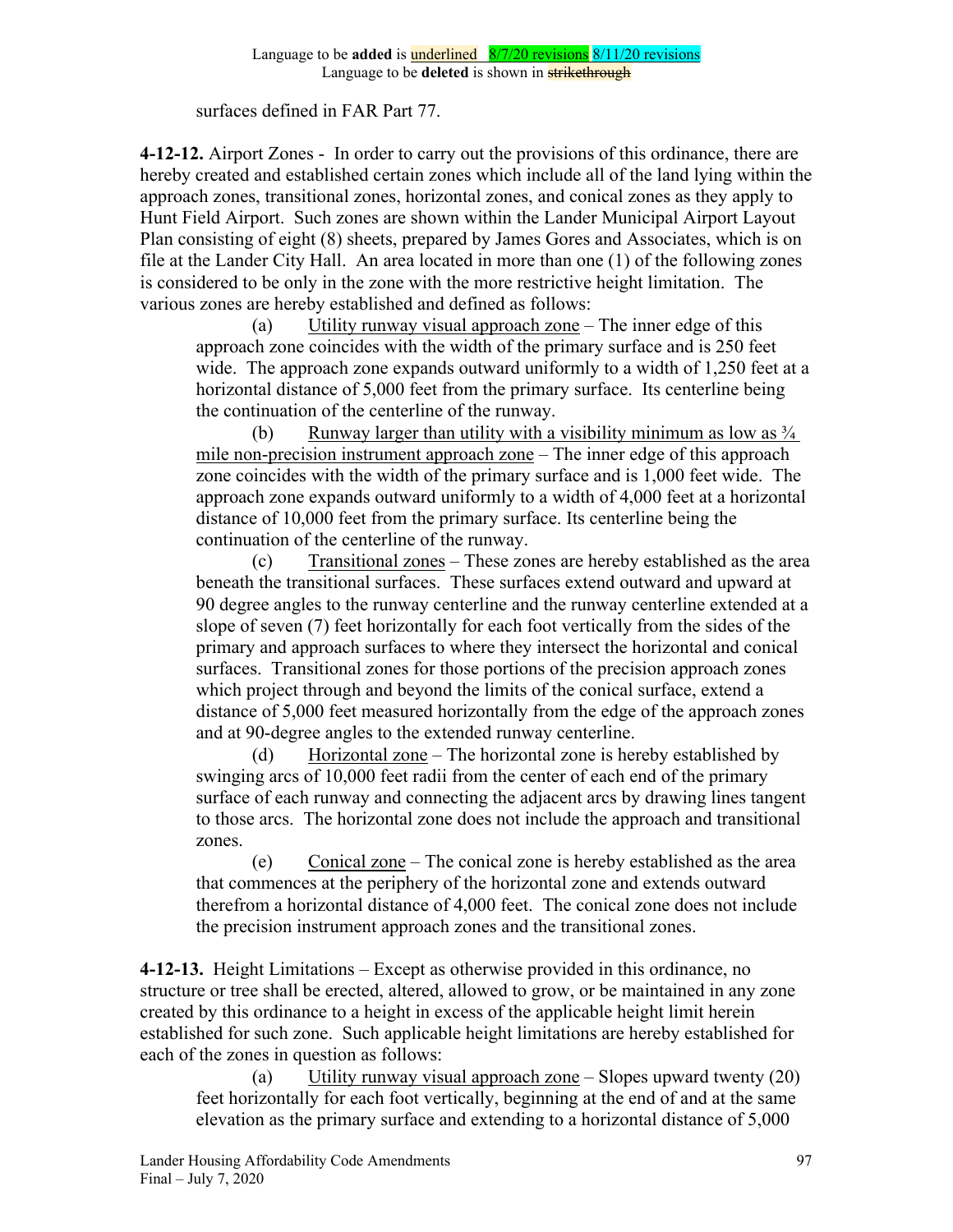feet along the extended runway centerline.

(b) Runway larger than utility with a visibility minimum as low as  $\frac{3}{4}$ mile non-precision instrument approach zone – Slopes upward thirty-four (34) feet horizontally for each foot vertically beginning at the end of and at the same elevation as the primary surface and extending to a horizontal distance of 10,000 feet along the extended runway centerline.

(c) Transitional zones – Slopes upward and outward seven (7) feet horizontally for each foot vertically beginning at the sides of and at the same elevation as the primary surface and the approach zones, and extending to a height of 150 feet above the airport elevation which is 5,586 feet above mean sea level. In addition to the foregoing, there are established height limits sloping upward and outward seven (7) feet horizontally for each foot vertically beginning at the sides of and at the same elevation as the approach zones, and extending to where they intersect the conical surface. Where the precision instrument runway approach zone projects beyond the conical zone, height limits sloping upward and outward seven (7) feet horizontally for each foot vertically shall be maintained beginning at the sides of and at the same elevation as precision instrument runway approach surface, and extending to a horizontal distance of 5,000 feet measured at 90-degree angles to the extended runway centerline.

(d) Horizontal zone – One hundred and fifty (150) feet above the airport elevation or a height of 5,736 feet above mean sea level.

(e) Conical zone – Slopes upward and outward twenty (20) feet horizontally for each foot vertically beginning at the periphery of the horizontal zone and at one hundred and fifty (150) feet above the airport elevation and extending to a height of 350 feet above the airport elevation.

(f) Excepted height limitations – Nothing in this ordinance shall be construed as prohibiting the growth, construction, or maintenance of any tree or structure to a height which is not in conflict with any other provision of this ordinance.

Where an area is covered by more than one (1) height limitation, the more restrictive limitation shall prevail.

**4-12-14.** Use Limitations – Notwithstanding any other provisions of this ordinance, no use may be made of land or water within any zone established by this ordinance in such a manner as to create electrical interference with navigational signals or radio communication between the airport and aircraft, make it difficult for pilots to distinguish between airport lights and others, result in glare in the eyes of pilots using the airport, impair visibility in the vicinity of the airport or otherwise in any way create a hazard or endanger the landing, takeoff, or maneuvering of aircraft intending to use the airport.

### **4-12-15.** Nonconforming Uses –

(a) Regulations not retroactive – The regulations prescribed by this ordinance shall not be construed to require the removal, lowering, or other changes or alteration of any structure or tree not conforming to the regulations as of the effective date of this ordinance, or otherwise interfere with the continuance of a nonconforming use. Nothing contained herein shall require any change in the construction, alteration, or intended use of any structure, the construction or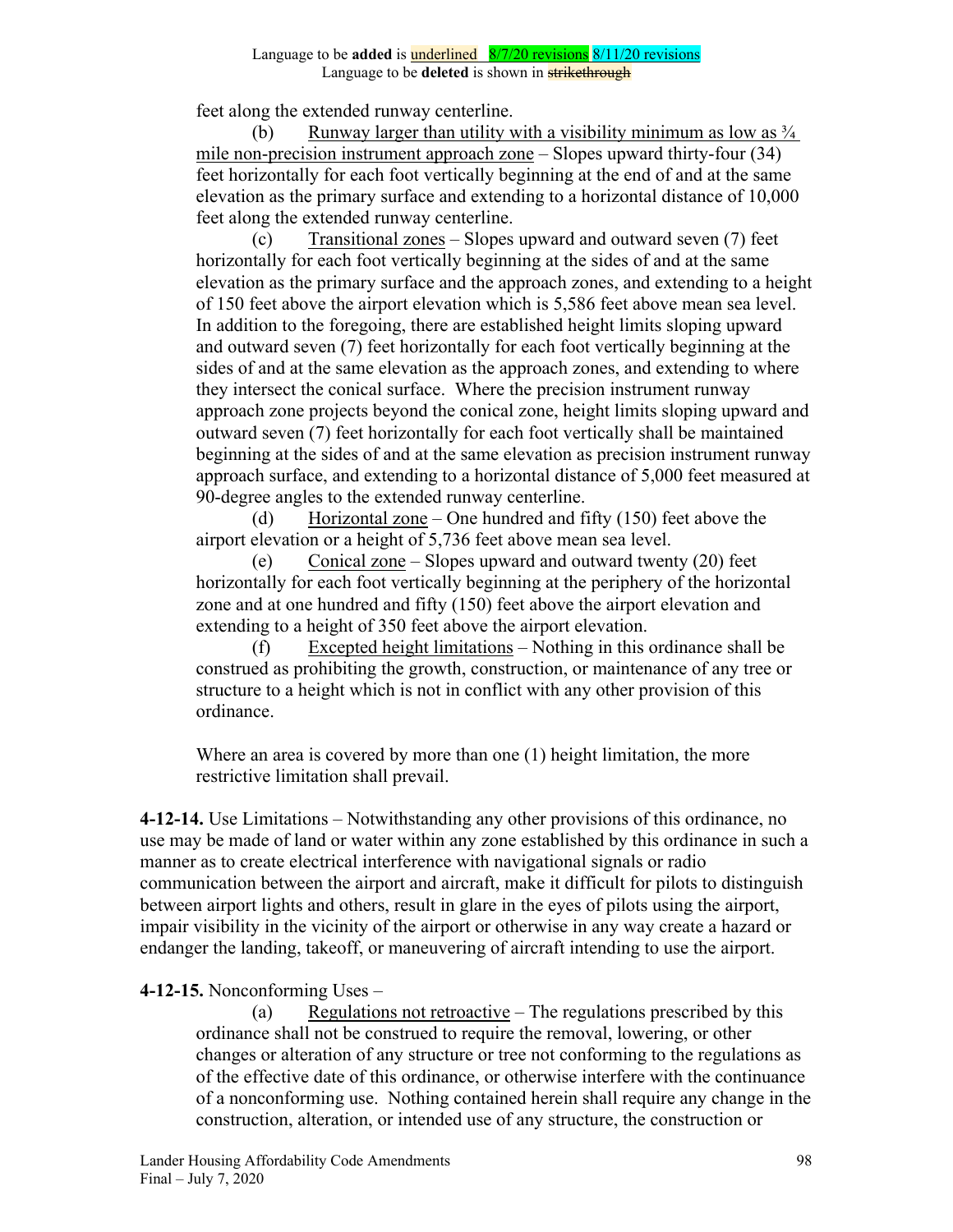alteration of which was begun prior to the effective date of this ordinance and is diligently prosecuted.

(b) Marking and lighting – Notwithstanding the preceding provision of this section, the owner of any existing nonconforming structure or tree is hereby required to permit the installation, operation, and maintenance thereon of such markers and lights as shall be deemed necessary by the Public Works Director to indicate to the operators of aircraft in the vicinity of the airport, the presence of such airport hazards. Such markers and lights shall be installed, operated, and maintained at the expense of the city.

# **4-12-16.** Permits –

(a) Future uses – No material change shall be made in the use of land and no structure or tree shall be erected, altered, planted, or otherwise established in any zone hereby created unless a permit thereof shall have been applied for and granted.

- (i) However, a permit for a tree or structure of not less than seventy-five (75) feet of vertical height above the ground shall not be required in the horizontal and conical zones or in any approach and transitional zones beyond a horizontal distance of 4,200 feet from each end of the runway except when such tree or structure, because of terrain, land contour, or topographic features, would extend above the height limit prescribed for the respective zone.
- (ii) Each application for a permit shall indicate the purpose for which the permit is desired with sufficient particulars to determine whether the resulting use, structure, or tree would conform to the regulations herein prescribed. If such determination is in the affirmative, the permit shall granted.

(b) Exiting uses – No permit shall be granted that would allow the establishment or creation of an airport hazard or permit a nonconforming use, structure, or tree to become a greater hazard to air navigation than it was on the effective date of this ordinance or any amendments thereto or than it is when the application for a permit is made. Except as indicated, all applications for such a permit shall be granted.

(c) Nonconforming uses abandoned or destroyed – Whenever the City Public Works Director determines that a nonconforming tree or structure has been abandoned or more than 80 percent torn down, physically deteriorated, or decayed, no permit shall be granted that would allow such structure or tree to exceed the applicable height limit or otherwise deviate from the zoning regulations.

(d) Variances – Any person desiring to erect or increase the height of any structure, or permit the growth of any tree, or use his property not in accordance with the regulations prescribed in this ordinance, may apply to the Board of Adjustment for a variance from such regulations. Such variances shall be allowed where it is duly found that a literal application or enforcement of the regulations would result in practical difficulty or unnecessary hardship and relief granted would not be contrary to the public interest but will do substantial justice and be in accordance with the spirit of this ordinance.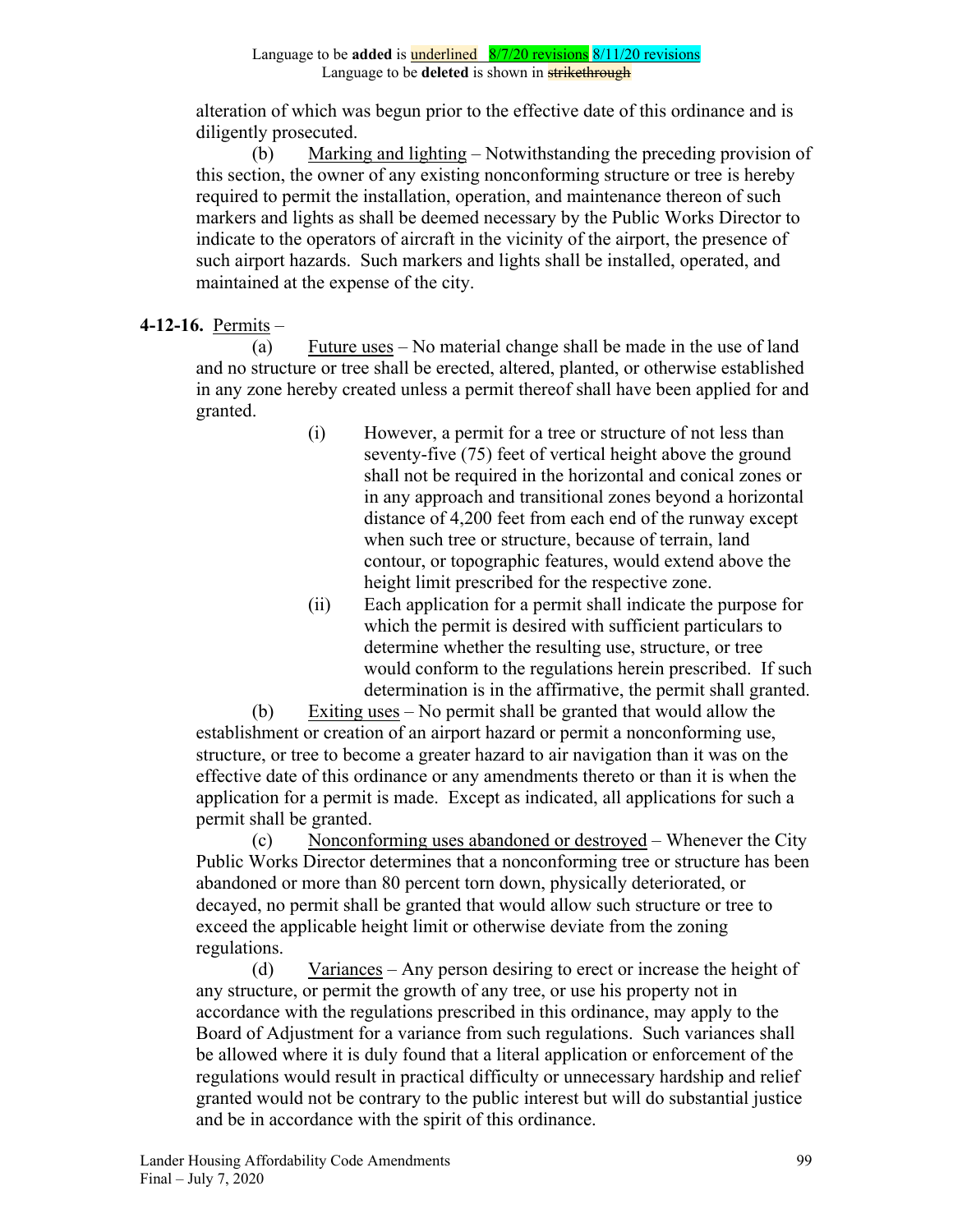(e) Hazard marking and lighting – Any permit or variance granted may, if such action is deemed advisable to effectuate the purpose of this ordinance and be reasonable in the circumstances, be so conditioned as to require the owner of the structure or tree in question to permit the city, at its own expense, to install,

operate, and maintain thereon such markers and lights as may be necessary to indicate to pilots the presence of an airport hazard.

**4-12-17.** Enforcement – It shall be the duty of the Public Works Director to administer and enforce the regulations prescribed herein. Applications for permits and variances shall be made to the Lander Airport Commission upon a form furnished by the City. Applications required by this ordinance to be submitted to the Lander Airport Commission shall be promptly considered and granted or denied by them. Application for action by the Board of Adjustment shall be forthwith transmitted by the Public Works Director.

# **4-12-18.** Appeals –

(a) Any person aggrieved, or any taxpayer affected, by any decision of the Public Works Director made in his/her administration of this ordinance, may appeal to the Board of Adjustment.

(b) All appeals hereunder must be taken within thirty (30) days of the decision of the Public Works Director, by filing with the Public Works Director a notice of appeal specifying the grounds thereof. The Public Works Director shall forthwith transmit to the Board of Adjustment all the papers constituting the record upon which the action appealed from was taken.

(c) An appeal shall stay all proceedings in furtherance of the action appealed from unless the Public Works Director certifies to the Board of Adjustment, after the notice of appeal has been filed with it, that by reason of the facts stated in the certificate a stay would, in his/her opinion, cause imminent peril to life or property. In such case, proceedings shall not be stayed except by order of the Board of Adjustment on notice to the Public Works Director, and on due cause shown.

(d) The Board of Adjustment shall fix a reasonable time for hearing appeals, give public notice and due notice to the parties in interest, and decide the same within a reasonable time. Upon the hearing, any party may appear in person or by agent or by attorney.

(e) The Board of Adjustment may, in conformity with the provision of this ordinance, reverse or affirm, in whole or in part, or modify the order, requirement, decision, or determination appealed from and may make such order, requirement, decision, or determination, as may be appropriate under the circumstances.

**4-12-19.** Penalties – Each violation of this ordinance or of any regulation, order, or ruling promulgated hereunder shall constitute a misdemeanor and be punishable by a fine of not more than \$750.00 or imprisonment for not more than six (6) months or both; and each day a violation continues to exist shall constitute a separate offense.

**4-12-20.** Conflicting Regulations – Where there exists a conflict between any of the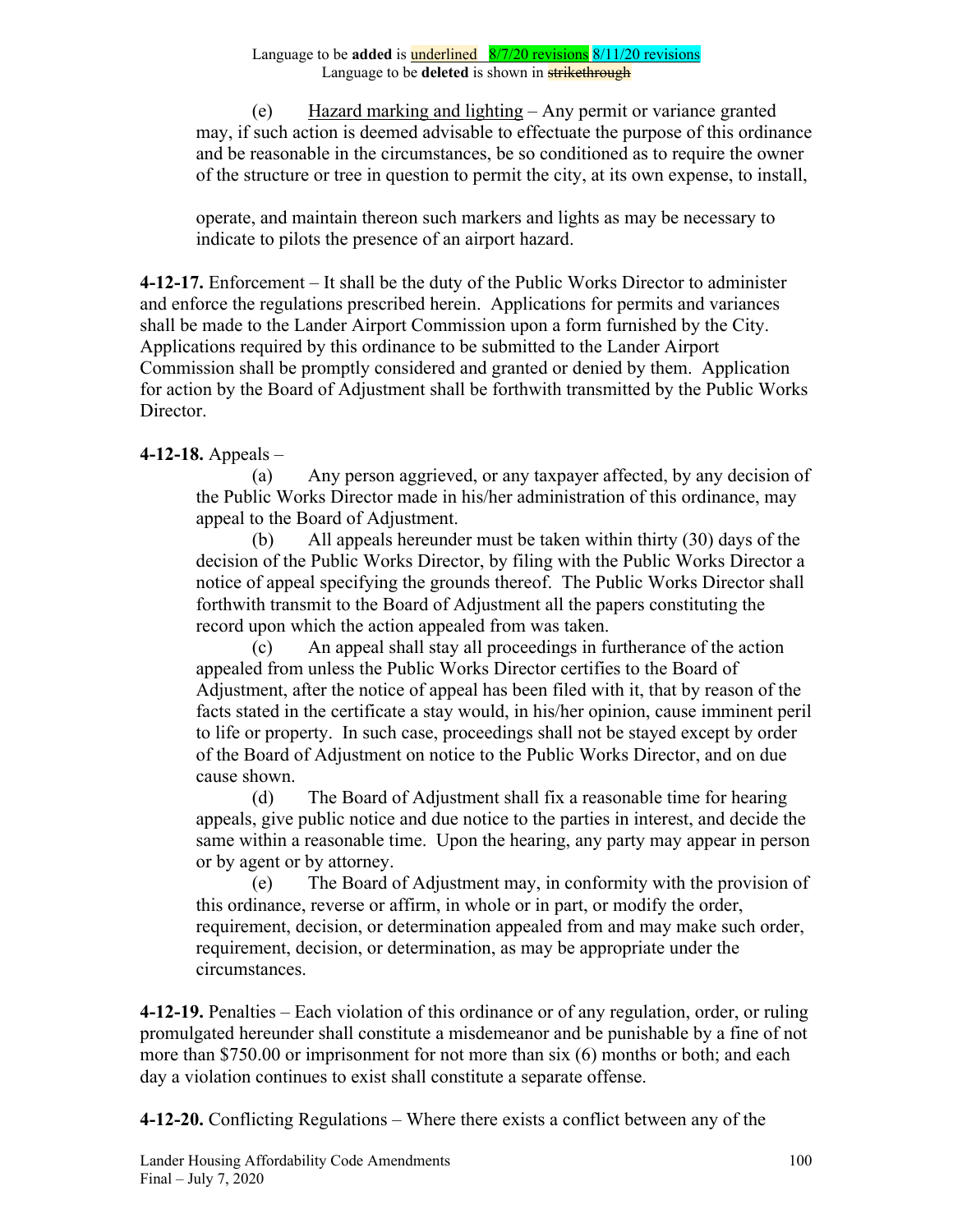regulations or limitations prescribed in this ordinance and any other regulations applicable to the same area, whether the conflict be with respect to the height of structures or trees, the use of land, or any other matter, the more stringent limitation or requirement shall govern and prevail.

**4-12-21.** Severability – If any of the provisions of this ordinance or the application thereof to any person or circumstances is held invalid, such invalidity shall not affect other provisions or applications of the ordinance which can be given effect without the invalid provision or application, and to this end the provisions of this ordinance are declared to be severable.

**4-13-1. District Regulations – Recreational Vehicle and Campground District. –**  Intent. These regulations are intended to allow for development of R.V. parks and campgrounds in a planned environment.

- (a) Maximum Density: 12 units per acre.
- (b) When an R.V. park adjoins a residential district at the rear or side yard, the setback at that rear or side yard shall be 23 feet and a six (6) foot high solid fence shall be placed at the property line or approved buffer shall be required.
- (c) Streets: Individual units within a R.V. park or campground are to be served by a private street system, those streets shall:
	- (i) provide an approved all-weather surface of 24 feet consisting of soil cement, asphalt, concrete or other approved surface within an easement of 40 feet; and
	- (ii) be maintained at all times by the owner and operator of the R.V. park or campground.
- (d) Parking: In addition to each R.V. or tent space, an off-street parking space shall be provided for each unit.
- (e) Standards of Operation:
	- (i) R.V. parks and campgrounds shall not be used as permanent residences except for the owner, operator or permanent full-time maintenance personnel. A permanent residence shall not be construed to be a manufactured home, recreational vehicle or temporary structure.
	- (ii) the entire state of the R.V. park and campground must be constructed and maintained to be graded and well drained. All areas of the R.V. park to campground shall have a form of ground cover designed to prevent erosion and blowing of dust. A minimum 1.2 trees per unit shall be required. Twenty percent of the trees may be consolidated in common areas with the remainder dispersed among the campsites.
	- (iii) generator use shall be limited to the hours of 7:00 a.m. to 10:00 p.m.

**4-14-1. Definitions. -** The following words, terms and phrases are hereby defined and shall be interpreted in the same fashion throughout this ordinance. The word "shall" is mandatory. The word "may" is permissive. Words used in the present tense shall include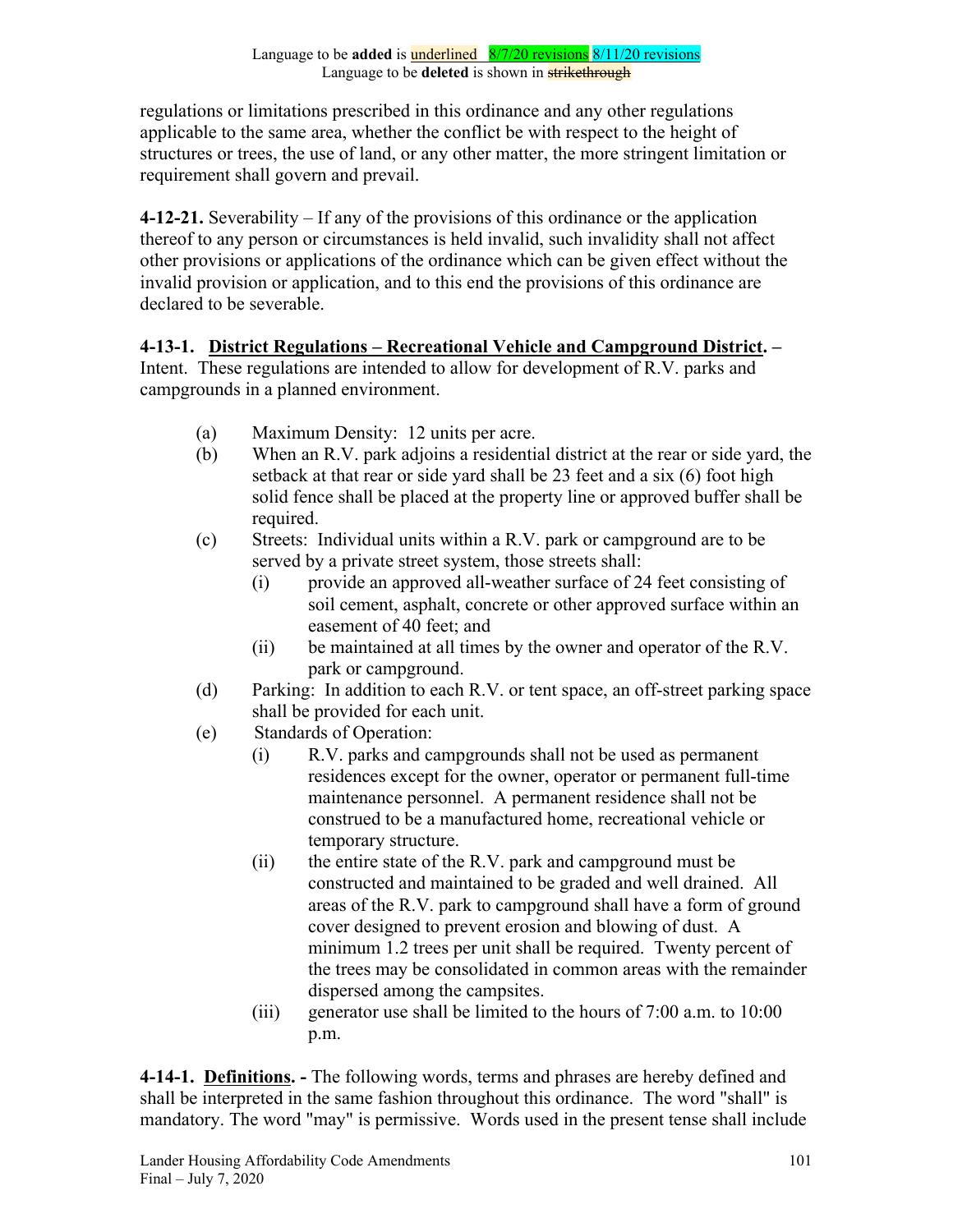the future tense and words in the singular shall include the plural. Terms not herein defined shall have the meaning customarily assigned to them.

- (a) **ACCESS:** permission, liberty or ability to enter, approach or pass to and from a place or to approach or communicate with a person or commercial business or any other approved/legal use of a property.
- (b) **ACCESS DRIVE OR ACCESSWAY:** A privately owned, constructed and maintained vehicular access roadway accessing one or more dwelling units or one or more commercial, institutional or industrial principal uses.
- (c) **ACCESSORY STRUCTURE:** A subordinate structure, the use of which is incidental to that of a main structure located on the same lot.
- (d) **ACCESSORY USE:** Not a permitted use as authorized by these regulations but a subordinate use operated on the same lot as the permitted use or any accessory structure.
- (e) **ACCESSORY DWELLING UNIT:** A second or third dwelling unit created on a lot with a house, manufactured home, or duplex. The second additional unit is created auxiliary to and is always smaller than or equal to the primary dwelling. The unit includes its own independent living facilities including provision for sleeping, cooking, and sanitation, and is designed for residential occupancy by one or more people, independent of the primary dwelling unit. The unit may have a separate exterior entrance or an entrance to an internal common area accessible to the outside. Accessory dwelling units may not be occupied as short-term rental (occupancy of less than 30 days) or used as a boarding house.
- (f) **ALLEY:** A minor public right-of-way which provides secondary access to abutting properties.
- (g) **ANIMAL BOARD AND TREATMENT CENTER:** Means an establishment where animals are admitted for examination, treatment or care by a Doctor of Veterinary Medicine. Outside runs are allowed, but kennels must be in an enclosed facility. Boarding for all purposes is allowed.
- (h) **ANIMAL CLINIC, SMALL:** means an establishment where animals are admitted principally for short-term treatment, examination or care by a Doctor of Veterinary Medicine. Board is provided only for medical purposes or treatment.
- (i) **ANNEXATION AGREEMENT** shall mean an agreement proposed by the City and entered into by all landowners whereby each agrees to not oppose annexation into the City of Lander upon prior completion of improvements within the zone and a request to do so by the Governing Body.
- (j) **ASSISTED LIVING FACILITY:** Means a dwelling or rooming house operated by a person, firm or corporation engaged in the business of operating a facility for the purpose of letting rooms for rent and providing meals, personal daily living care and limited nursing care for persons not related to the owner. The facility shall obtain all necessary federal, state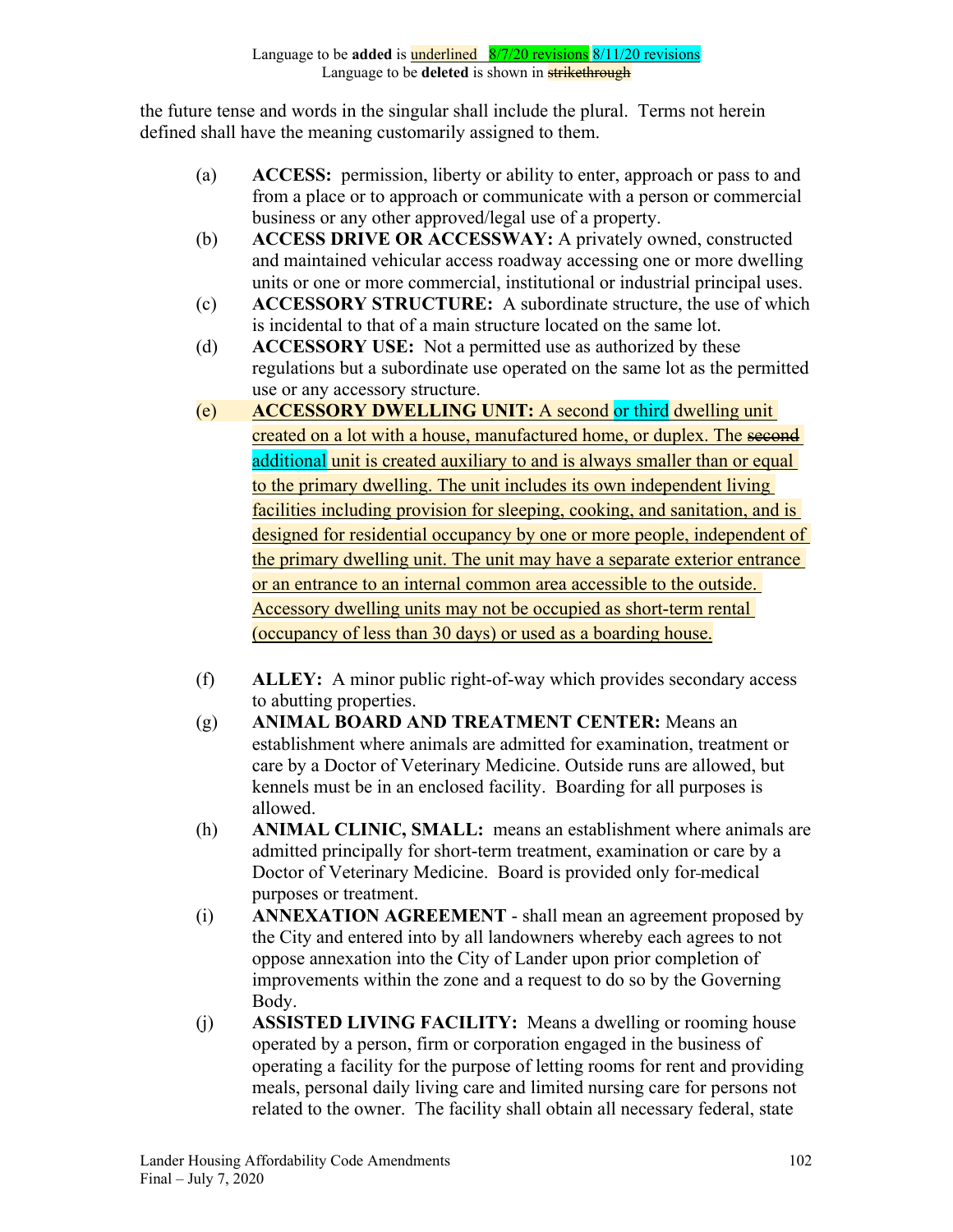and local certifications.

- (k) **BED AND BREAKFAST INN:** An establishment, other than a hotel, that provides meals and one or more guestrooms for lodging for periods of less than thirty (30) days in exchange for compensation. Bed and breakfast inns shall be in private owner-occupied homes or other small structures which otherwise conform to the applicable zoning regulations.
- (l) **BOARD:** The Board of Adjustment of the City of Lander, Wyoming.
- (m) **BOARDING HOUSE:** means a structure other than a hotel or motel, where for compensation and by prearrangement for definite periods, lodging and/or lodging with meals are provided for three or more persons, but not exceeding twenty persons who reside on the premises.
- (n) **STRUCTURE HEIGHT:** The vertical dimension measured from the average elevation of the finished lot grade at the front of the structure to the highest point of the structure. This definition does not apply to antennas, chimneys, cupolas and other appurtenances usually placed above the main roof line and not intended for human occupancy.
- (o) **CLINIC:** means an establishment where patients are seen for special study and treatment by licensed healthcare professional and their professional associates.
- (p) **COMMERCIAL STORAGE FACILITY:** A structure or group of structures that contain varying sizes of individual, compartmentalized and controlled access stalls or lockers for the dead storage of articles or goods. This use does not include active retail uses nor shall there be any activities allowed to be conducted within the structure or structures other than the temporary storage of articles or goods. All storage shall be totally contained within the structure or group of structures with no outdoor storage of articles or goods allowed. No heavy equipment nor farm implements shall be allowed to be stored nor any part thereof. No hazardous materials shall be called to be stored.
- (q) **COMMISSION:** Means the Wyoming Limited Gaming Commission.
- (r) **COTTAGE:** A dwelling unit in a cottage housing development. Dwellings in a cottage housing development may not be occupied as short-term rental (occupancy of less than 30 days) or used as a boarding house.
- (s) **COTTAGE CLUSTER:** Cottage cluster relates to the configuration of cottages. A cluster is a grouping of four to 12 Sixteen (16) cottage dwellings arranged on a development site around or abutting usable open space. A cottage housing development may contain more than one cluster. See section 4-11-14 Cottage Housing Development.
- (t) **COTTAGE HOUSING DEVELOPMENT**: A type of site development or subdivision where individual lots are created, both built in conjunction with shared open space and other common tracts of land that are intended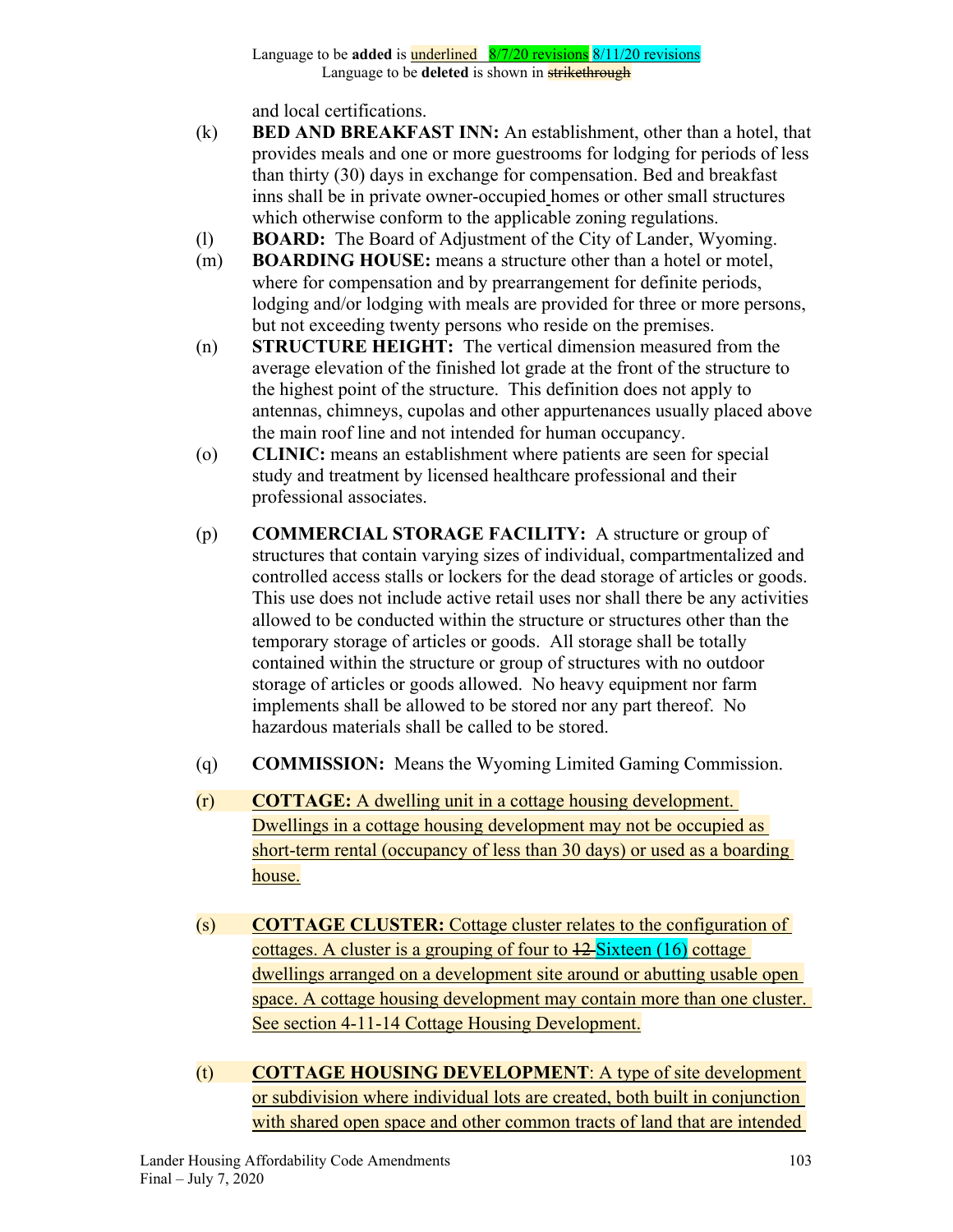to serve small-scale dwellings that interact together as a small community. See section 4-11-14 Cottage Housing Development.

- (u) **CHILD CARE**: The City of Lander follows the Wyoming Department of Family Services definitions.
- (v) **CREMATORY:** Defined by Wyoming State Statute 33-16-502.
- (w) **DEVELOPED STREET:** For purposes of annexation only a developed street shall be designed and maintained to support the imposed loads of fire apparatus and shall be surfaced so as to provide all-weather driving capabilities with an unobstructed width of not less than 20 feet. This definition does not apply to subdivision rules and regulations of the Lander city code.
- (x) **DISTRICTS:** Any section or area of the City of Lander for which the regulations governing the use of land and the use, density, bulk, height and coverage of structures and other structures are uniform.
- (y) **DRIVE-IN RESTAURANT:** A retail establishment engaged in the sale of prepared food and drink which is served to and/or consumed on the premise by the occupants in their vehicles.
- (z) **DWELLING, SINGLE FAMILY:** A detached residential dwelling unit designed for and occupied by one family only.
- (aa) **DWELLING, TWO FAMILY:** A detached residential structure containing two dwelling units, designed for occupancy by not more than two families.
- (bb) **DWELLING, MULTI-FAMILY:** A residential structure containing more than two dwelling units for family occupancy.
- (cc) **DWELLING UNIT:** A structure or a portion thereof used for living purposes or constituting a separate, independent housekeeping unit for permanent residential occupancy.
- (dd) **ECONOMIC DEVELOPMENT ZONE** shall mean an area of land lying within or adjacent to the Lander city corporate boundaries which is designated by the Governing Body by ordinance as such a zone.
- (ee) **FAMILY:** Single housekeeping unit of a more or less permanent living arrangement which is stable, rather than transient living arrangements (except where the handicapped are affected) and/or family as designated and defined by the Wyoming Department of Family Services.
- (ff) **FOSTER CARE:** An activity regulated by the State of Wyoming and providing care for children in a facility or home on a 24 hour-a-day basis. Categories of foster care specified in this ordinance include:
	- (i) foster home: allows for the care of three to six children; and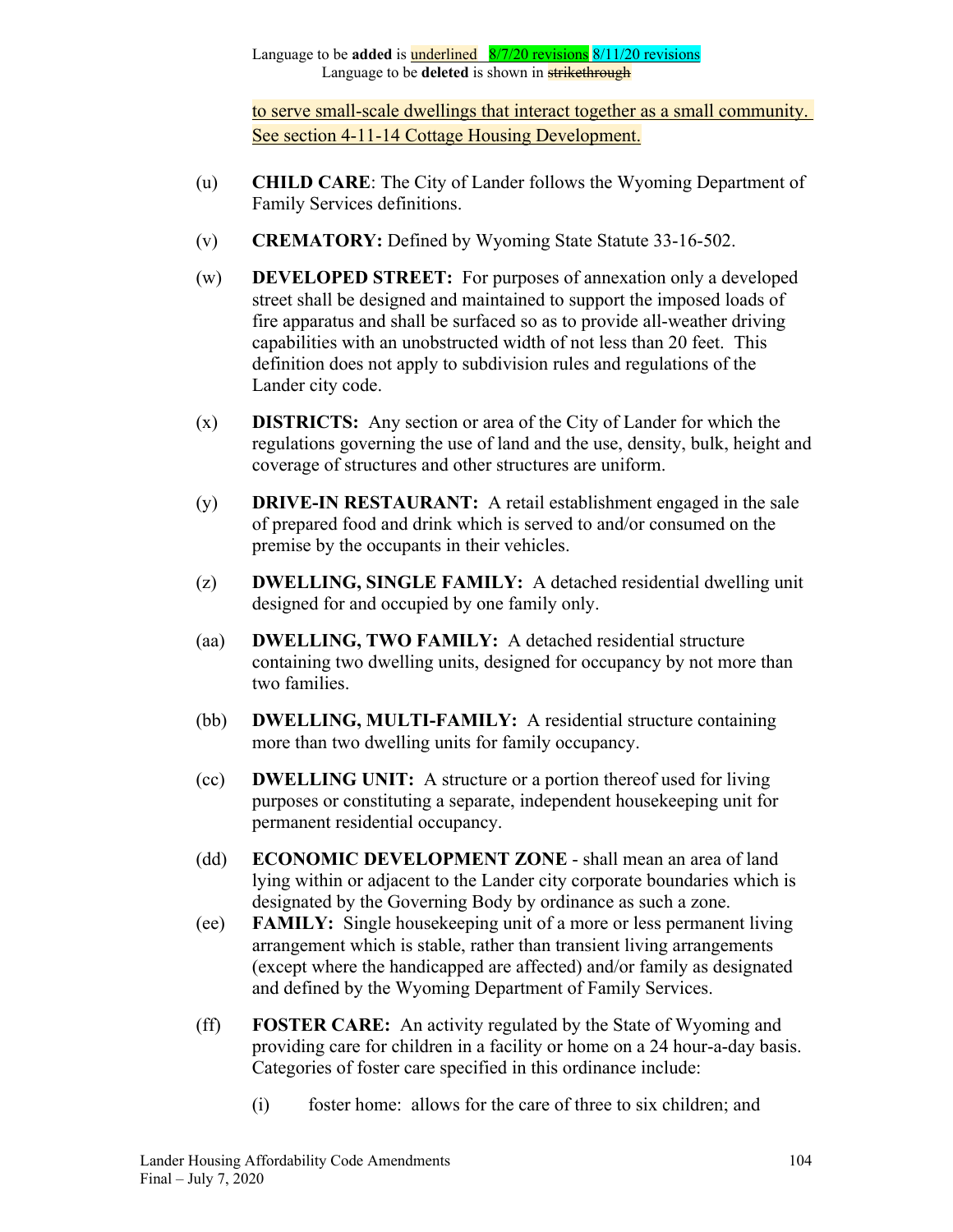- (ii) group foster home allows for the care of seven to eleven children.
- (gg) **FRONTAGE:** The front part of a piece of property as determined by the main entrance to the structure or use of the parcel.
- (hh) **HOME BUSINESS:** An accessory use of a dwelling unit or accessory structure for gainful employment involving the manufacture, provision or sale of goods and/or services.
- (ii) **HOTEL/MOTEL** A structure which provides a common entrance, lobby, hall and stairways, and in which temporary lodging is provided for compensation.
- (jj) **JUNKYARD** means a place where waste, discarded or salvaged materials are bought, sold, exchanged, baled, packed, disassembled, handled, or stored, including auto wrecking yards, house wrecking yards, used lumber yards and places or yards for storage of salvaged house wrecking and structural steel material and equipment; but not including places where such uses are conducted entirely within a completely enclosed structure.
- (kk) **LOT:** Land occupied or intended to be occupied by a main structure and its accessory structures, together with such open spaces as are required by this ordinance, and having its principle frontage on a public street or officially approved place. A lot is the land shown as a lot on a recorded subdivision plat.
- (ll) **LOT LINES:** The side of the lot in front of the street used for primary vehicle access is the front lot line. The opposite side is the rear lot line. For lots which are not quadrilateral, lot lines shall be determined from a quadrilateral inscribed within the actual boundaries of the lot. The depth of the lot is the distance between the midpoints of the front lot line and the rear lot line. The width is the distance between midpoints of the side lot lines.
- (mm) **LOT OF RECORD:** A lot platted within a subdivision recorded at the Fremont County Courthouse, or a parcel described by meets and bounds so recorded and of legal size at the time of recording.
- (nn) **MANUFACTURED HOME:** A single prefabricated structure designed for transportation after fabrication, on streets and highways on its own wheels and chassis and arriving at the site where it is to be occupied as a dwelling, complete and ready for assembly operations, location on jacks or permanent foundation, connections to utilities and the like, and including all potable contrivances used generally for living and sleeping quarters, towed or transported by another vehicle and cannot qualify as a modular structure. This definition also includes trailer homes with a vehicle identification number.
- (oo) **MANUFACTURED HOME PARK:** A parcel (or contiguous parcels) of two or more lots and meeting all of the regulations of the subdivision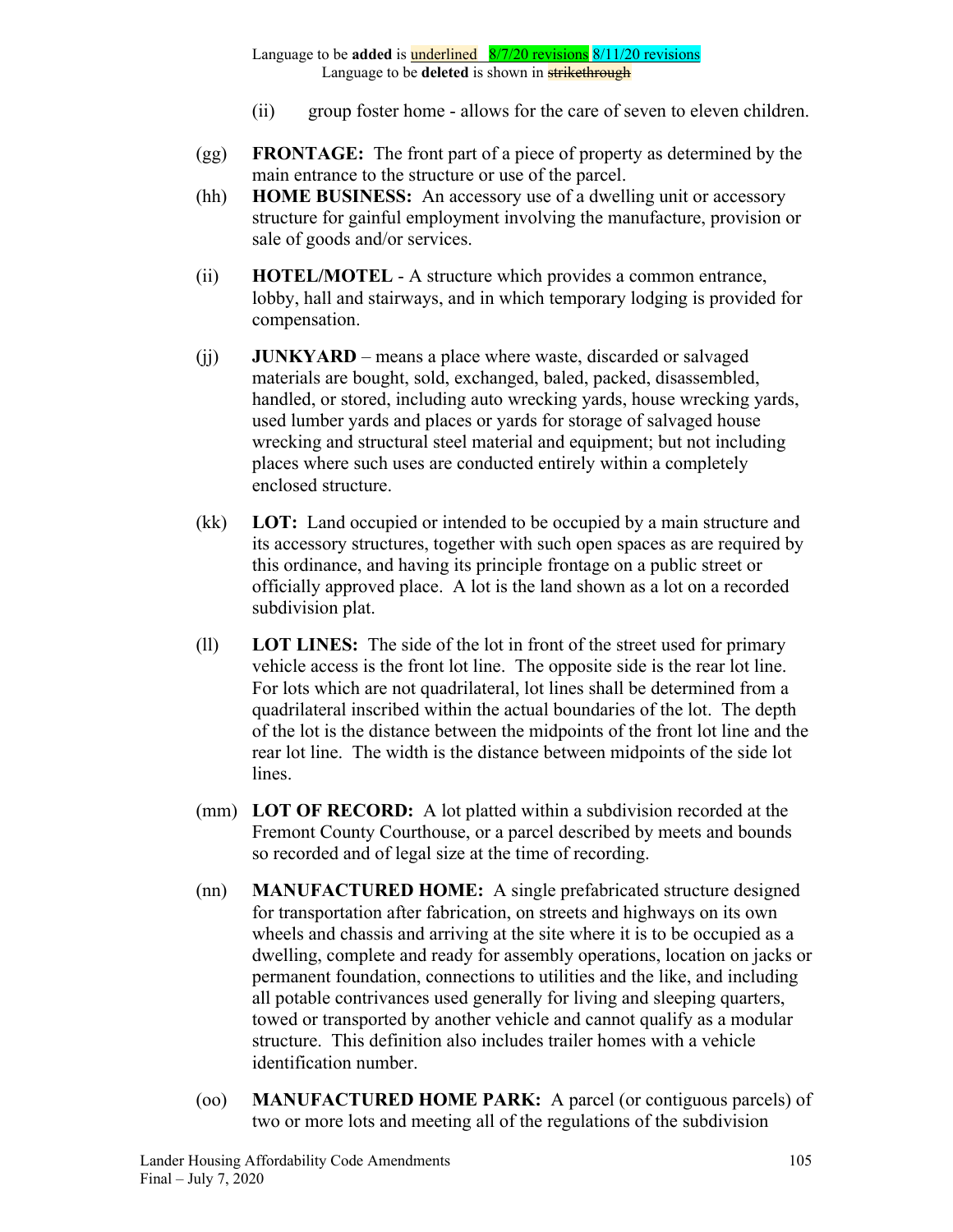regulations of the City of Lander, the lots of which are intended to be sold, leased or assigned for use by manufactured homes with vehicle identification numbers and/or license plates to create a suitable environment for long-term residential occupancy.

- (pp) **MANUFACTURED HOME SUBDIVISION:** A subdivision consisting of two or more lots and meeting all of the requirements of the subdivision regulations of the City of Lander, the lots of which are intended to be sold, leased or assigned for use by manufactured homes with vehicle identification numbers to create a suitable environment for long term residential occupancy.
- (qq) **MORTUARY, FUNERAL ESTABLISHMENT, FUNERAL HOME, FUNERAL CHAPEL:** Defined by Wyoming State Statutes 33-16-502.
- (rr) **PARKING SPACE:** An off-street space available for the parking of one motor vehicle having an area of not less than 162 square feet exclusive of passageways and driveways appurtenant thereto and having direct access to a street or alley.
- (ss) **PERMITTED USE:** A use enumerated for a zoning district.
- (tt) **PLANNING, DEPARTMENT OF:** Shall consist of the City Planner, City Clerk, Structure Inspector and Public Works Director.
- (uu) **PROFESSIONAL STRUCTURE:** the office or offices of a member of a recognized profession maintained for the conduct of that profession excluding retail and wholesale trade.
- (vv) **PRIVATE ROAD:** A private road may or may not be used by the general public, but it primarily benefits those at whose request it was established.
- (ww) **PUBLIC STREET:** Primary access that is publically dedicated on a plat and recorded at the Fremont County Courthouse.
- (xx) **PUBLIC UTILITY:** Any person, firm, corporation, municipal department or board duly authorized to furnish and furnishing under state or municipal regulations to the public electricity, gas, steam, communication, telegraph, transportation or water service.
- (yy) **RESIDENTIAL USE OR OCCUPANCY**. Long-term (i.e., more than 30 days) occupancy of a dwelling unit, which may be owner-occupied or rented. Occupancy of a dwelling unit for shorter periods of time is considered a short-term rental.
- (zz) **SETBACK:** The required distance between every structure and any lot line on the lot on which it is located. The distance is measured from the foundation line.
- (aaa) **SETBACK, FRONT:** The required distance between the front of every structure and the line separating the street side curb and gutter from the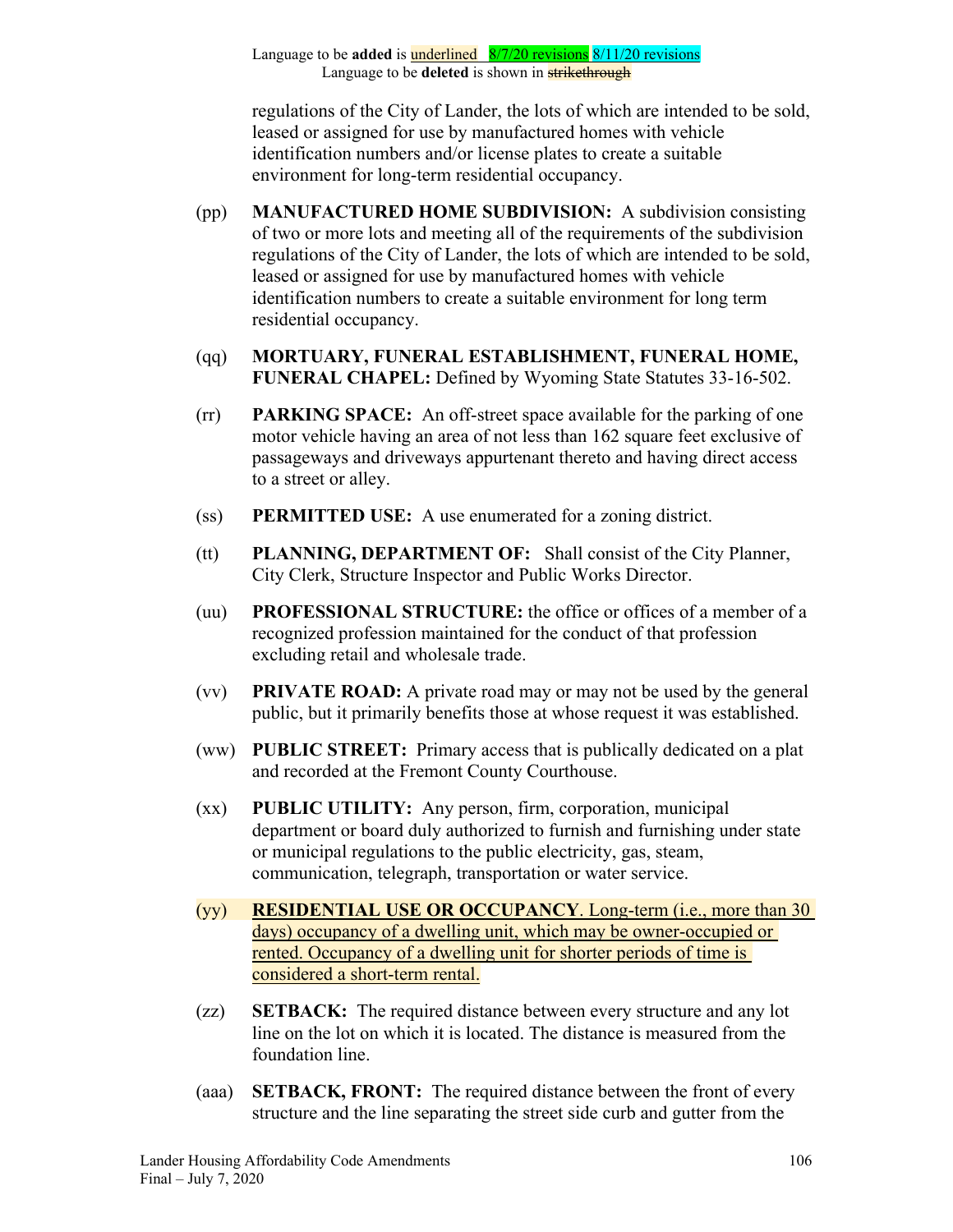street edge, also known as the "lip"; and

- (bbb) **SETBACK, SIDE & REAR:** The required distance between every structure and any lot line on the lot on which it is located.
- (ccc) **SHORT TERM RENTAL:** a dwelling or portion of a dwelling that is rented for a period of fewer than 30 consecutive days. This includes, but is not limited to Airbnb, VRBO and similar short-term vacation and living accommodations.
- (ddd) **STORAGE STRUCTURES, PORTABLE:** shall be any structure which is so designed and constructed to make it portable and capable of movement from one site to another, designed to be used without a permanent foundation, designed with the purpose of storing tangible property and not for occupancy by persons, and to have a minimum of 32 square feet.
- (eee) **STORAGE STRUCTURES, TEMPORARY:** shall be any transportable structure designed and used primarily for temporary storage of structure materials (before they are utilized for structure purposes) household goods prior to or during moving, and other such materials for use on a limited basis, no longer than 90 days on residential property, with a permit from the City of Lander.
- (fff) **STRUCTURE:** Anything constructed or erected with a fixed location on, above, or below the ground, or attached to something having a fixed location on the ground.
- (ggg) **SUBDIVISION:** The creation of a lot, tract, parcel or other unit of land for the immediate or future purpose of sale, building development or redevelopment, for residential, recreational, industrial, commercial or public uses.
- (hhh) **TAXIDERMY:** An operation conducted solely within an enclosed structure to include onsite preparation, stuffing and mounting of heads and skins of animals. Exterior storage or processing of carcasses or parts of animals shall be prohibited in residential zones.
- (iii) **TOWER AND ANTENNA, COMMERCIAL COMMUNICATION:** Any structure that is designed and constructed primarily for the purpose of supporting one or more antennas. The term includes radio and television transmission Commercial Communications Towers and Antennas, microwave Commercial Communications Towers and Antennas, common-carrier Commercial Communications Towers and Antennas, cellular telephone and wireless Commercial Communications Towers and Antennas, alternative Commercial Communications Towers and Antennas structures and the like. Tower types include but are not limited to guyed Commercial Communications Towers and Antennas, wooden poles, lattice Commercial Communications Towers and Antennas and monopoles.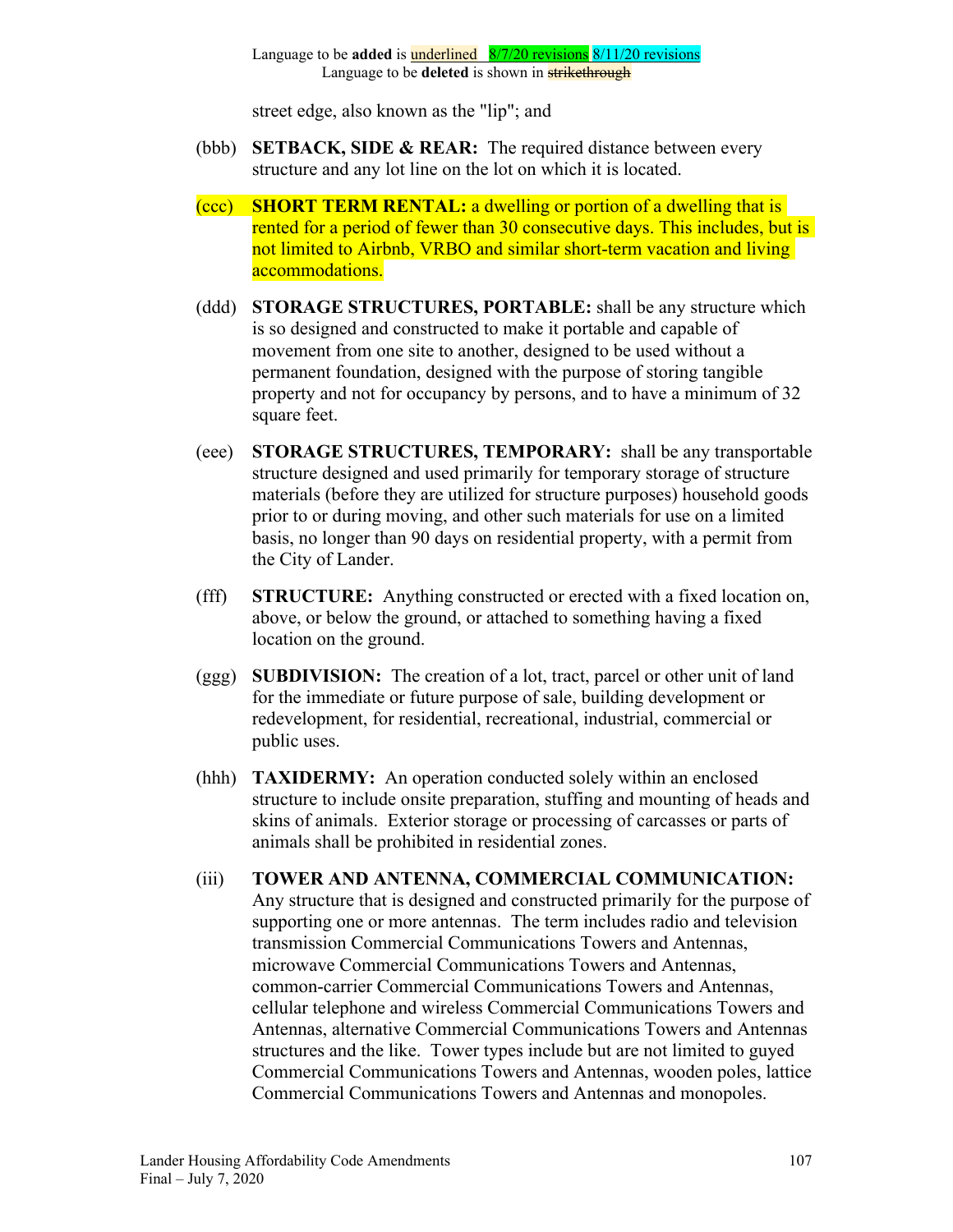(jjj) **WIRELESS COMMUNICATIONS FACILITY:** An unstaffed facility for the transmission and/or reception of radio frequency (RF) signals usually consisting of an equipment shelter or cabinet, a support structure and/or other transmission and reception devices.

(kkk) **WIRELESS COMMUNICATIONS FACILITY ATTACHED:** A wireless communications facility that is affixed to an existing structure (i.e., an existing structure, tower, water tank, utility pole, etc.).

(i) **Antenna** - Any exterior apparatus designed for telephonic, radio or television communications through the sending and/or receiving of electromagnetic waves. Antenna types include but are not limited to: omnidirectional whip antenna, directional panel antenna, and ancillary antenna. This definition shall not include antennas used in the reception of television services by consumers.

(ii) **Co-location** - The use of a single support structure and/or site by more than one wireless communications provider.

(iii) **Public Utility Facilities** - Facilities for the transmission, distribution or collection of electric, telephone, telegraph, cable television, natural gas, water and sewer utility services and the transportation of people.

(iv) **Related Equipment** - All equipment ancillary to the transmission and reception of voice and data via radio frequencies. Such equipment may include, but is not limited to, cable, conduit and connectors.

(v) **Equipment Enclosure** - A small structure, shelter, cabinet or vault used to house and protect the electronic equipment necessary for processing wireless communications signals. Associated equipment may include air conditioning and emergency generators.

(vi) **Guyed** Towers - A telecommunications tower that is supported, in whole or in part, by guy wires and ground anchors.

(lll) **YARD:** The area between any lot line and the required setback.

*(Title 4 revised with Ordinance 1198, effective November 1, 2015.)*

**4-15-1. Solar Rights.** - This Section shall be known, cited and referred to as the Solar Rights Act of the City of Lander, Fremont County, Wyoming.

**4-15-2. Authority.** - This Section is adopted pursuant to and in accordance with the authority vested in the City Council of the City of Lander, Wyoming by the Statutes of the State of Wyoming Sections 34-22-101 through 34-22-106.

**4-15-3. Purpose.** - The purpose of this Section is to protect the health, safety and general welfare of the community by encouraging the use of solar energy systems. The overall objective of this Section is to provide adequate protection from interference by structures, trees, or topography. It is the intent of this Section to provide a means of protection for the use of solar collectors without causing undue hardships on the rights of adjacent property owners and to establish solar collectors as permitted use in all zoning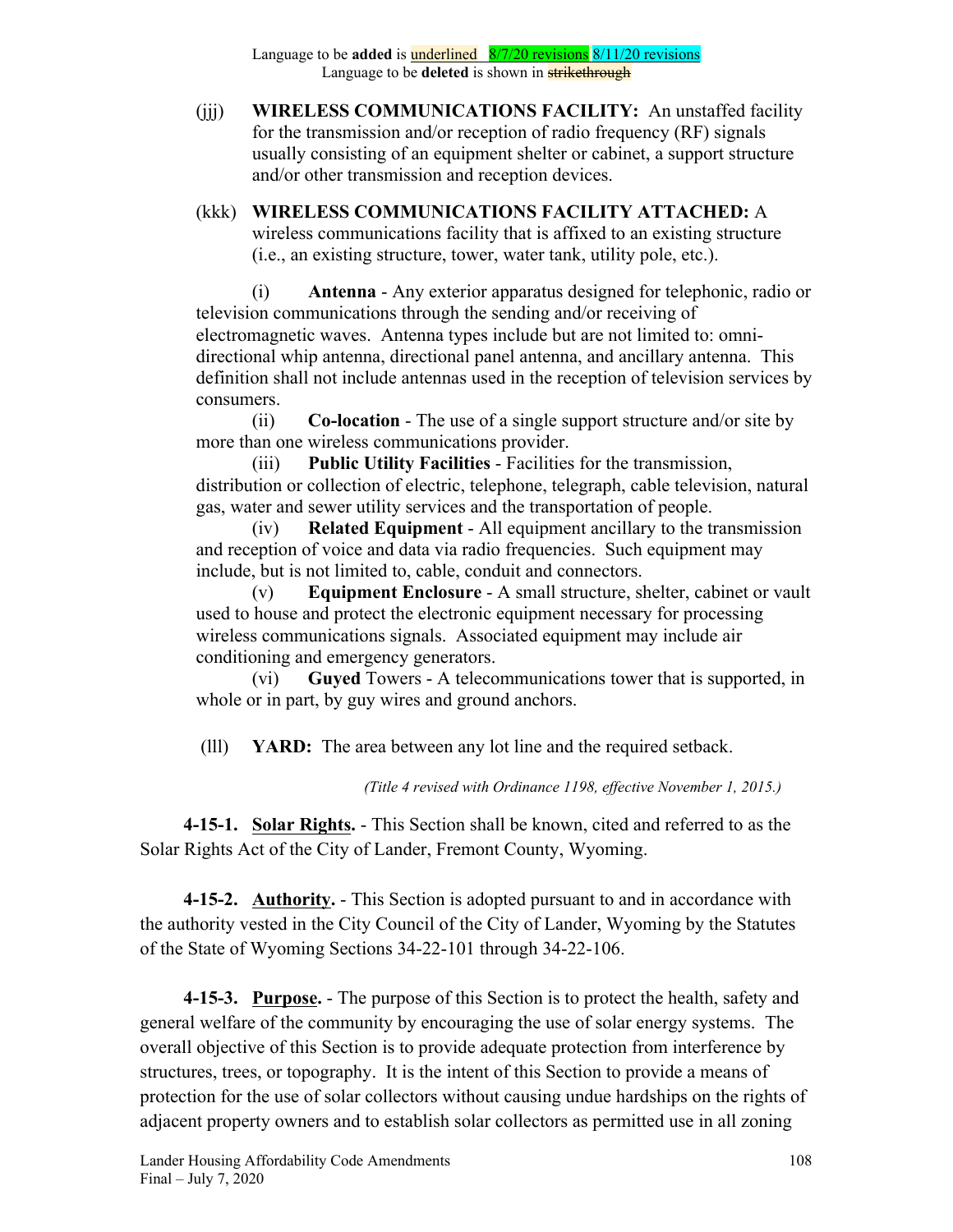districts.

**4-15-4. Application.** - This Section shall apply to all lands within the corporate limits of the City of Lander, Wyoming, as they may from time to time be amended.

## **4-15-5. Administration and Enforcement.** -

(a) Administration. The City of Lander City Administration shall be responsible for the administration of these regulations.

(b) Enforcement. Once a solar collector conforming to these regulations has been constructed, the permit has been approved by the City Administration, and it has been recorded in the County Clerk's office, then a solar property right is established. Violation of the permitted and recorded right is a violation of civil law. The City of Lander will not intervene in disputes over the use of solar energy.

## **4-15-6. Permits Required.** -

(a) A solar permit shall be granted only after an application for solar access permit has been submitted to the City Administration. Application for a solar permit shall consist of the following information:

- 1. a completed Solar Rights Access Permit application.
- 2. fee shall be according to the City of Lander Fee Schedule.
- 3. a site plan drawn to scale showing the following detail:
- (i) owner's name, legal description, street address of the site, and use of the structure(s).
- (ii) north arrow, scale, and date of preparation.
- (iii) names of all adjacent streets.
- (iv) dimensions of the property.
- (v) dimensions, height, and location of all structures on the site.
- (vi) location, height and type of all trees, bushes and shrubs on the between 90 and 270 azimuths of the site and estimated height at full growth.
- (vii) location and height of all walls and fences on the site.
- (viii) dimensions and location of solar collector surface.
- (ix) direction in which collector is oriented.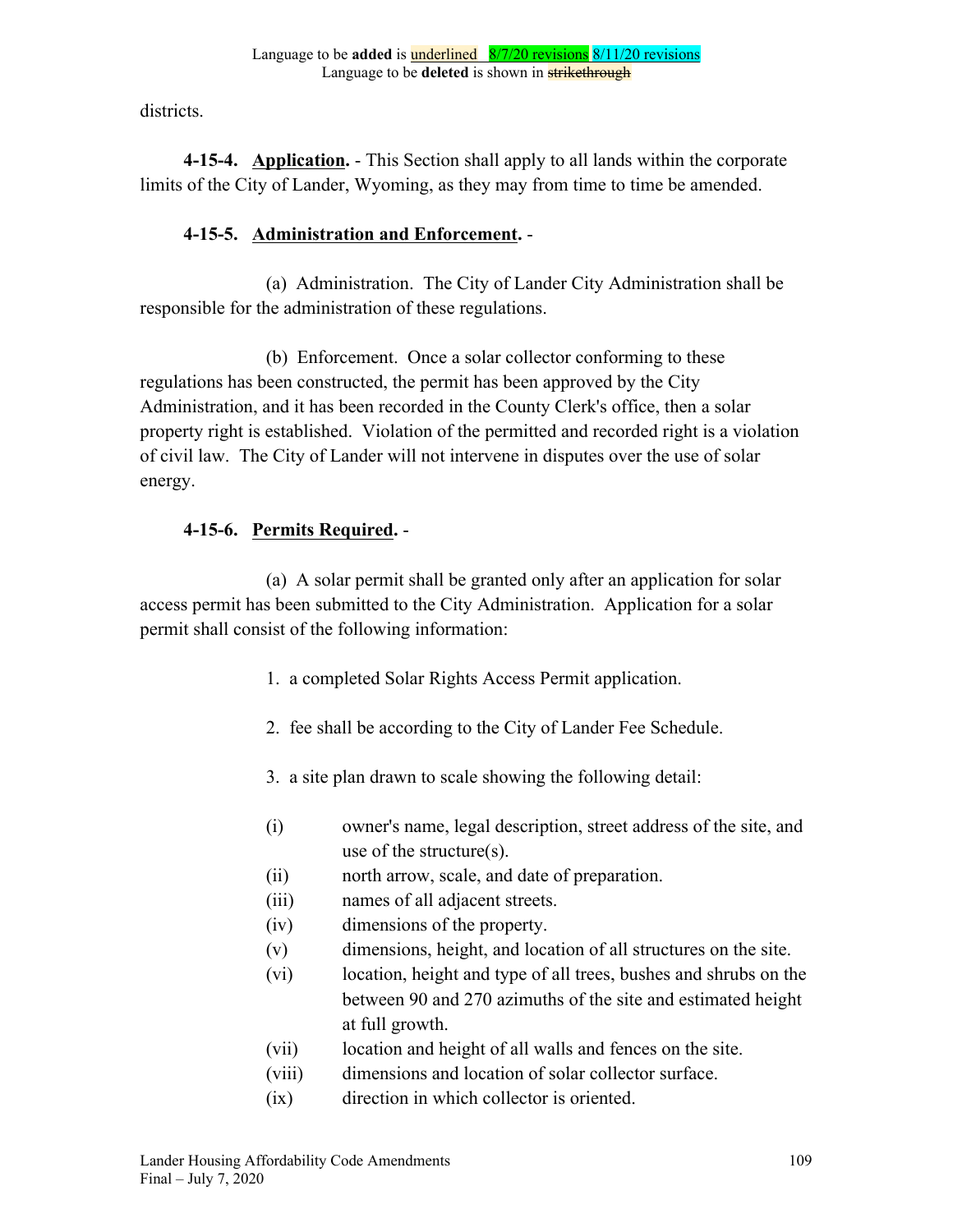- (x) height of collector above ground level.
- (xi) signature block for City Administration.
- (xii) degree line from base of collector, as measured above the horizon.
- (xiii) provide the projected date when this system will be providing beneficial use.
- (ix) is there an alternate location on the premises where this system could be installed.

(b) The application for a solar rights permit, along with the required fee, shall be filed on forms provided by the City Administration.

(c) Upon accepting a complete application for a solar access permit, the City administration shall notify owners of lots or parcels within 150 feet of the property on which the solar access permit is being requested. The notice shall include the information listed in section 4-15-6.

(d) The planning commission shall hold a public hearing on the proposed application no later than 30 days after the City administration accepts a complete application for the solar access permit. After holding the public hearing, the planning commission shall approve, approve with conditions, or deny the proposed solar access permit. The planning commission shall consider whether the proposed solar access permit can protect the use of a solar collector without causing undue hardships on the rights of adjacent property owners. The planning commission may postpone action and continue the public hearing if needed. In approving or conditionally approving the solar access permit, the planning commission shall include the following:

(i) A description of the collector surface or that portion of the collector surface to which the solar access permit is granted.

(ii) The dimensions of the collector surface.

(iii) The direction of orientation.

(iv) The height above ground level and the location of the collector on the solar user's property.

(e) A solar collector shall be put to beneficial use within two years.

 (f) The permit holder, within 30 days after the solar collector is first put to a beneficial use, shall notify the City Administration and provide such proof of beneficial use as the City Administration requires, after which the City Administration shall certify such beneficial use by endorsing the same upon the permit.

4-15-7 Recording Procedure - After approval of the solar access permit by the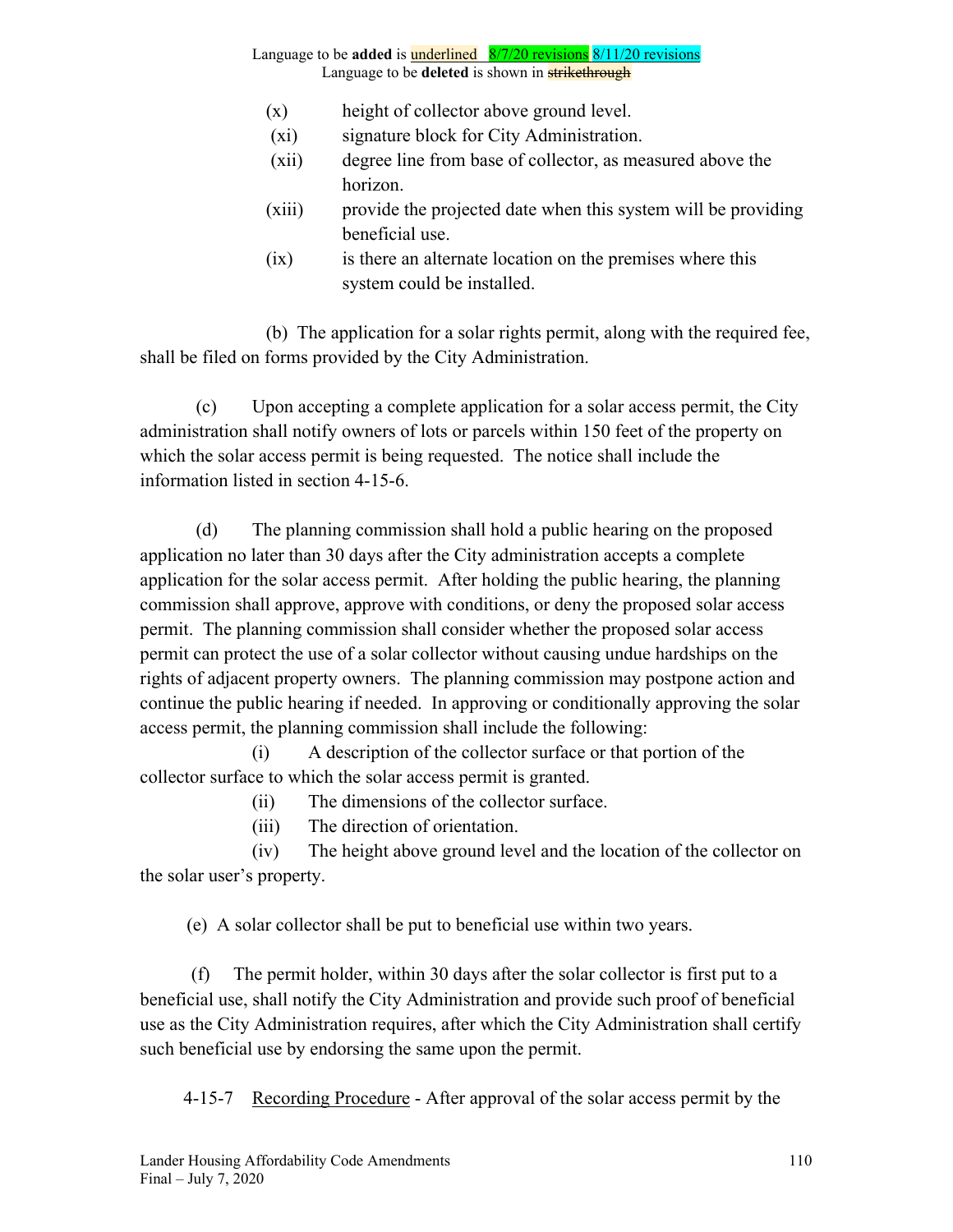planning commission the City Administration shall record the approved solar access permit and a site plan with the county clerk. The solar access permit shall include a description and square footage dimensions of the collector surface or that portion of the collector surface to which the solar access permit is granted.

## **4-15-8. Non-conforming Use and Existing Solar Collectors.** -

(a) Structures or vegetation which existed prior to the time of installation of the solar energy collection system or the effective date of this Section shall not be subject to the requirement of this Section.

(b) Existing solar collector users at the effective date of this ordinance who wish to receive a priority date for their solar rights as of the first date such solar collector was beneficially used shall apply for a permit as required by Section 11-7-7 within five years after the effective date of this Section.

4-15-9 The decision of the City Planning Commission may be appealed to the City Council by any person or agency affected by such decision. Any such appeal shall be taken within 15 days from the date of the action appealed from by filing a written notice of appeal with the City Administration, which notice shall specify the grounds for the appeal. Forms shall be provided for this purpose. Upon receipt of a notice of appeal, the City Administration shall transmit to the City Council the notice of appeal and all of the original documents, or true copies thereof, constituting the record upon which the action appealed form was taken.

## **4-15-10. Definitions.** -

- (a) **"azimuth"** is an angular measurement in a spherical coordinate system. It is the angle between the projected vector and a reference vector on the reference plane.
- (b) **"solar collector"** is one of the following which is capable of collecting, storeing or transmitting solar energy:

1. a wall, clerestory or skylight window designed to transmit solar energy into a structure for heating purposes.

2. a greenhouse attached to another structure and designed to provide part or all of the heating load for the structure to which it is attached.

3. a trombe wall, drum wall, or other wall or roof structural element designed to collect and transmit solar energy into a structure.